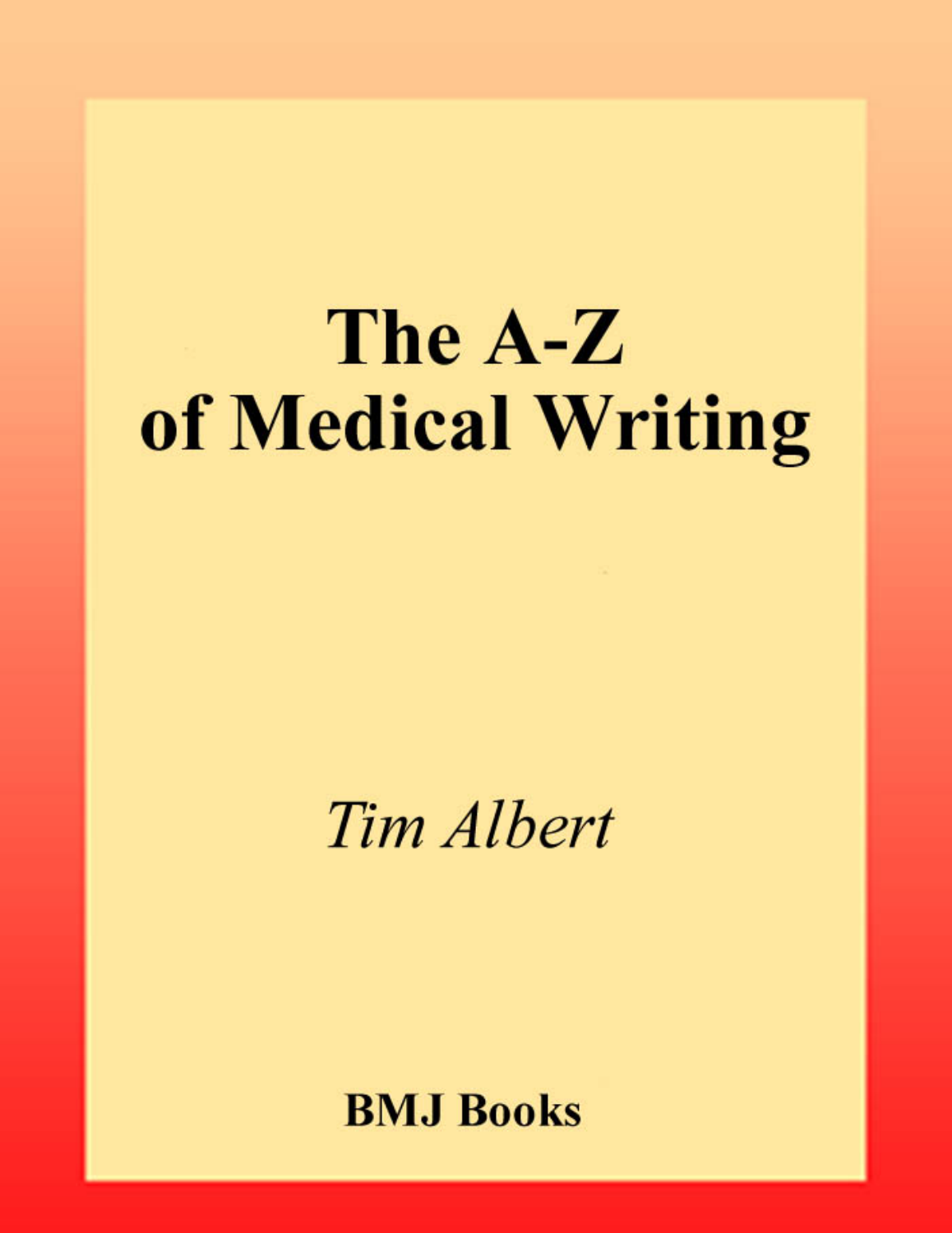### THE A-Z OF MEDICAL WRITING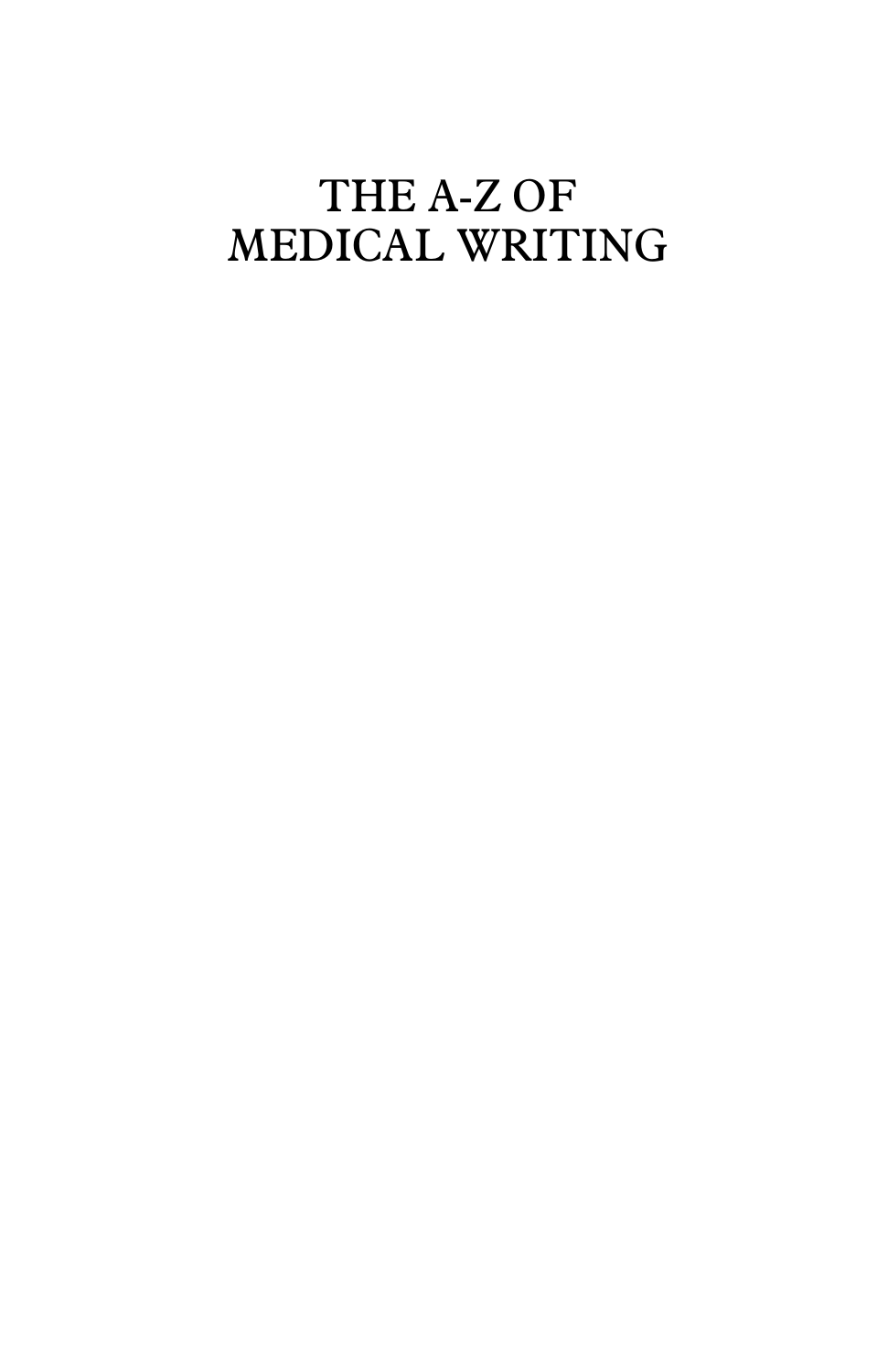Tim Albert learnt the long words studying psychology and the short ones as a *Daily Mirror* trainee. He then worked for the broadsheets and the BBC and was education correspondent of the *New Statesman*. Rampant hypochondriasis steered him into medical journalism, and he was executive editor of *World Medicine* and editor of *BMA News Review*. Since 1990 he has run his own training company, delivering hundreds of courses on writing to doctors and other health professionals. He is a fellow of the Institute of Personnel and Development, organiser of the *BMJ*'s annual short course for journal editors, and visiting fellow in medical writing at Southampton University.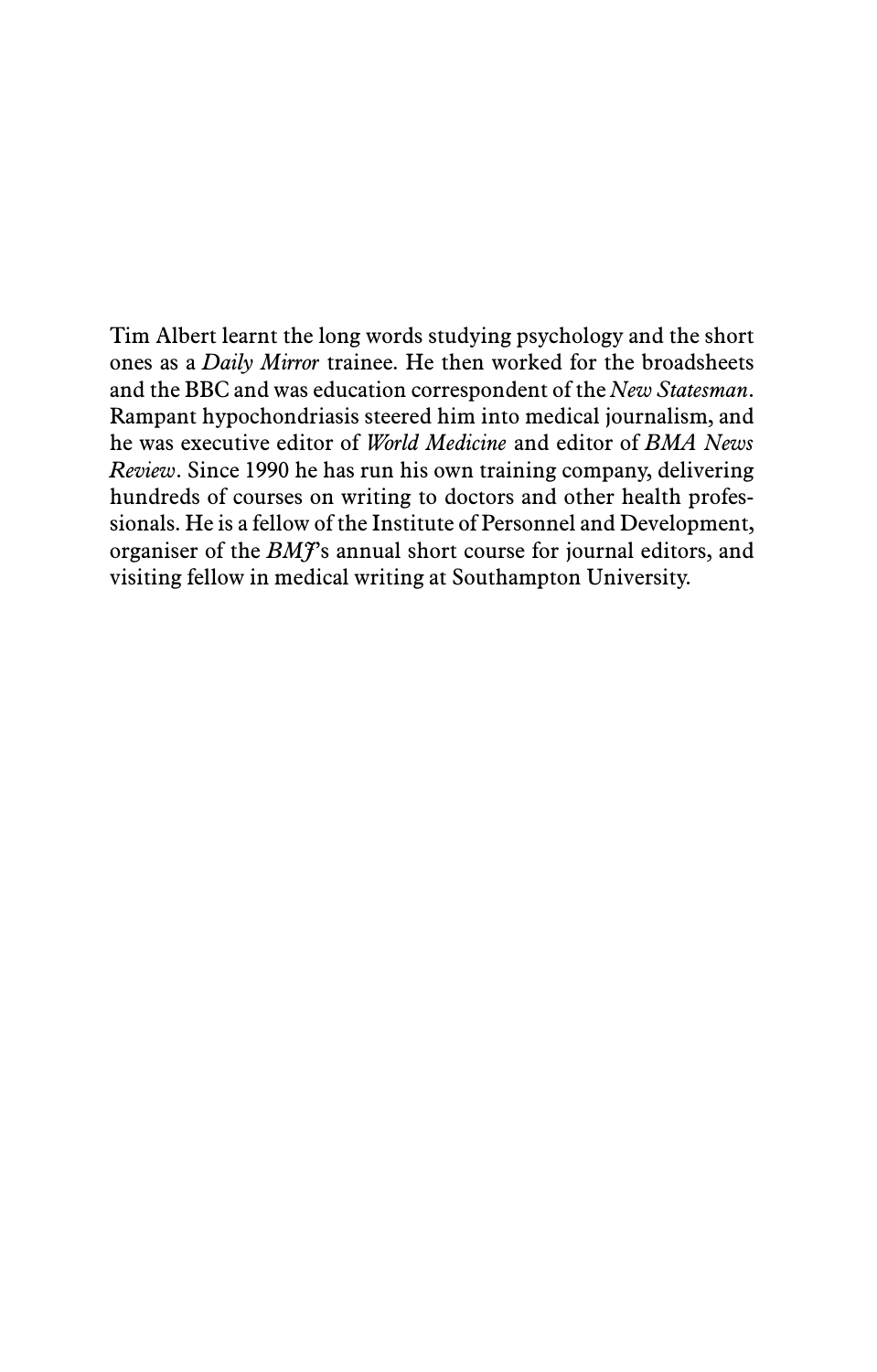### **THE A-Z OF MEDICAL WRITING**

Tim Albert Tim Albert Training, Surrey, UK

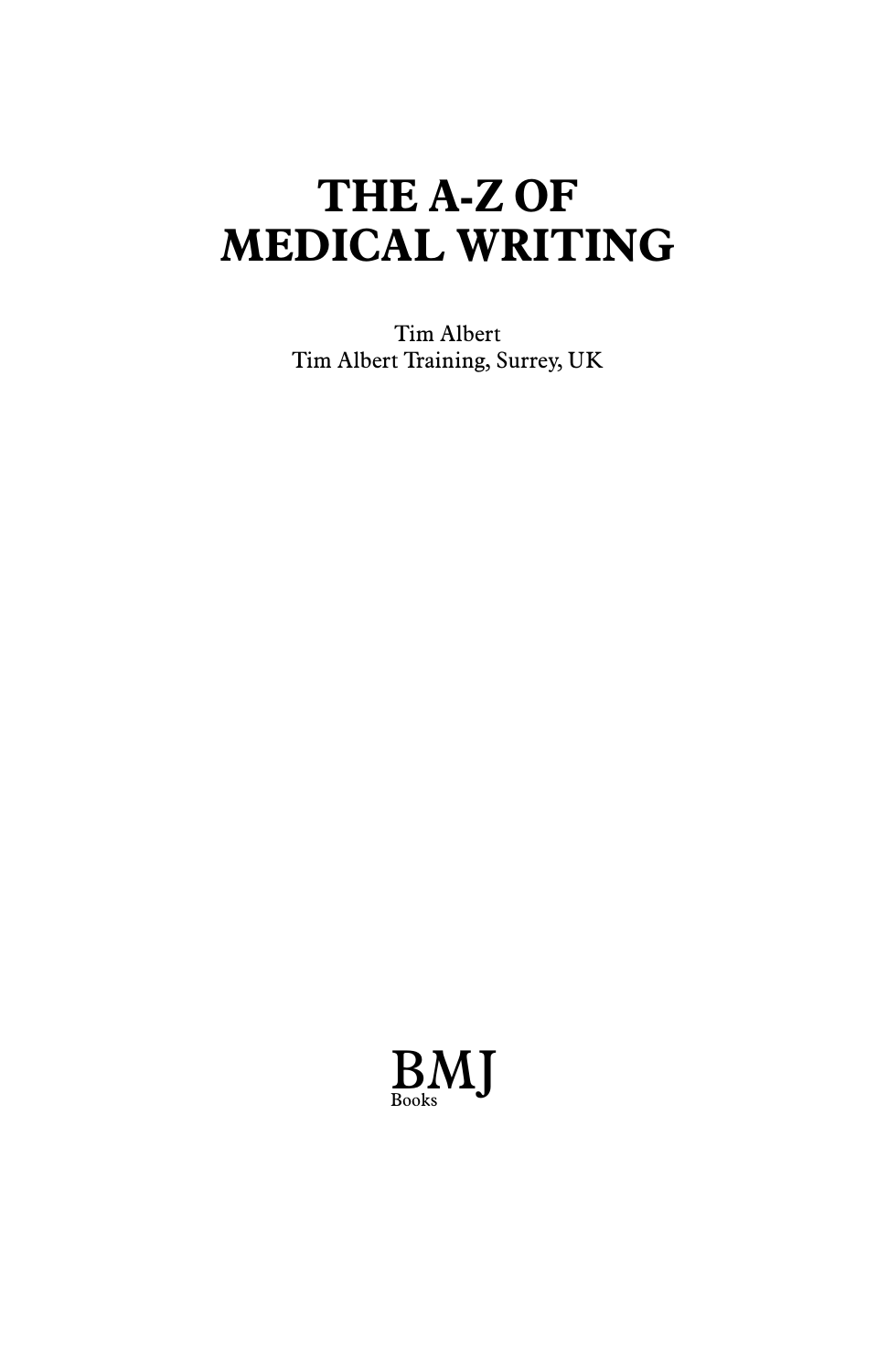© BMJ Books 2000 BMJ Books is an imprint of the BMJ Publishing Group

All rights reserved. No part of this publication may be reproduced, stored in a retrieval system, or transmitted, in any form or by any means, electronic, mechanical, photocopying, recording and/or otherwise, without the prior written permission of the publishers.

> First published in 2000 by BMJ Books, BMA House, Tavistock Square, London WC1H 9JR

> > www.bmjbooks.com

British Library Cataloguing in Publication Data

A catalogue record for this book is available from the British Library

ISBN 0-7279-1487-1

Typeset by Saxon Graphics, Derby Printed and bound in Great Britain by J W Arrowsmith Ltd, Bristol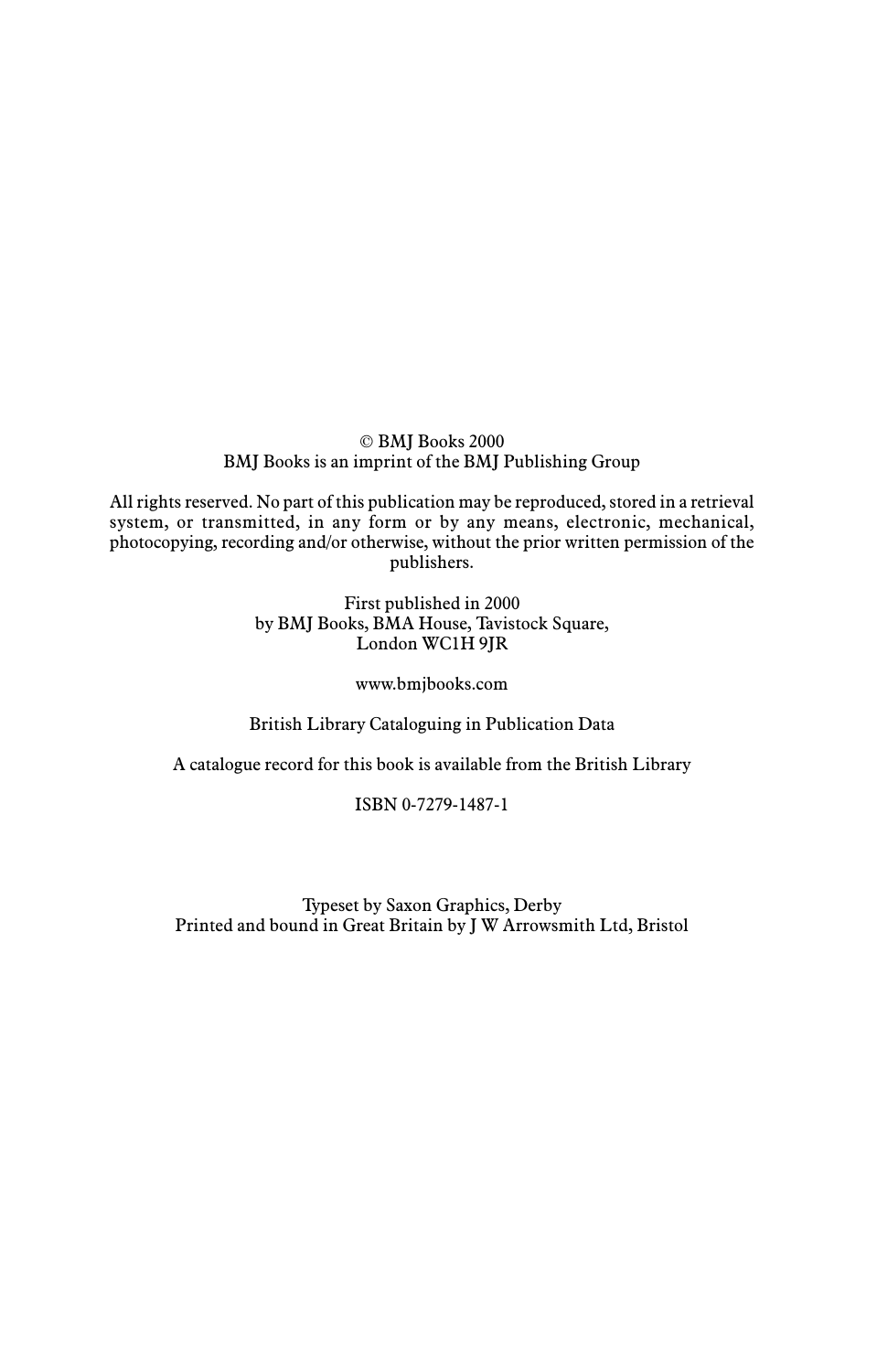## **Contents**

| Foreword                   | $\cdot\cdot$<br>V11 |
|----------------------------|---------------------|
| How to use this book       |                     |
| The A–Z of Medical Writing |                     |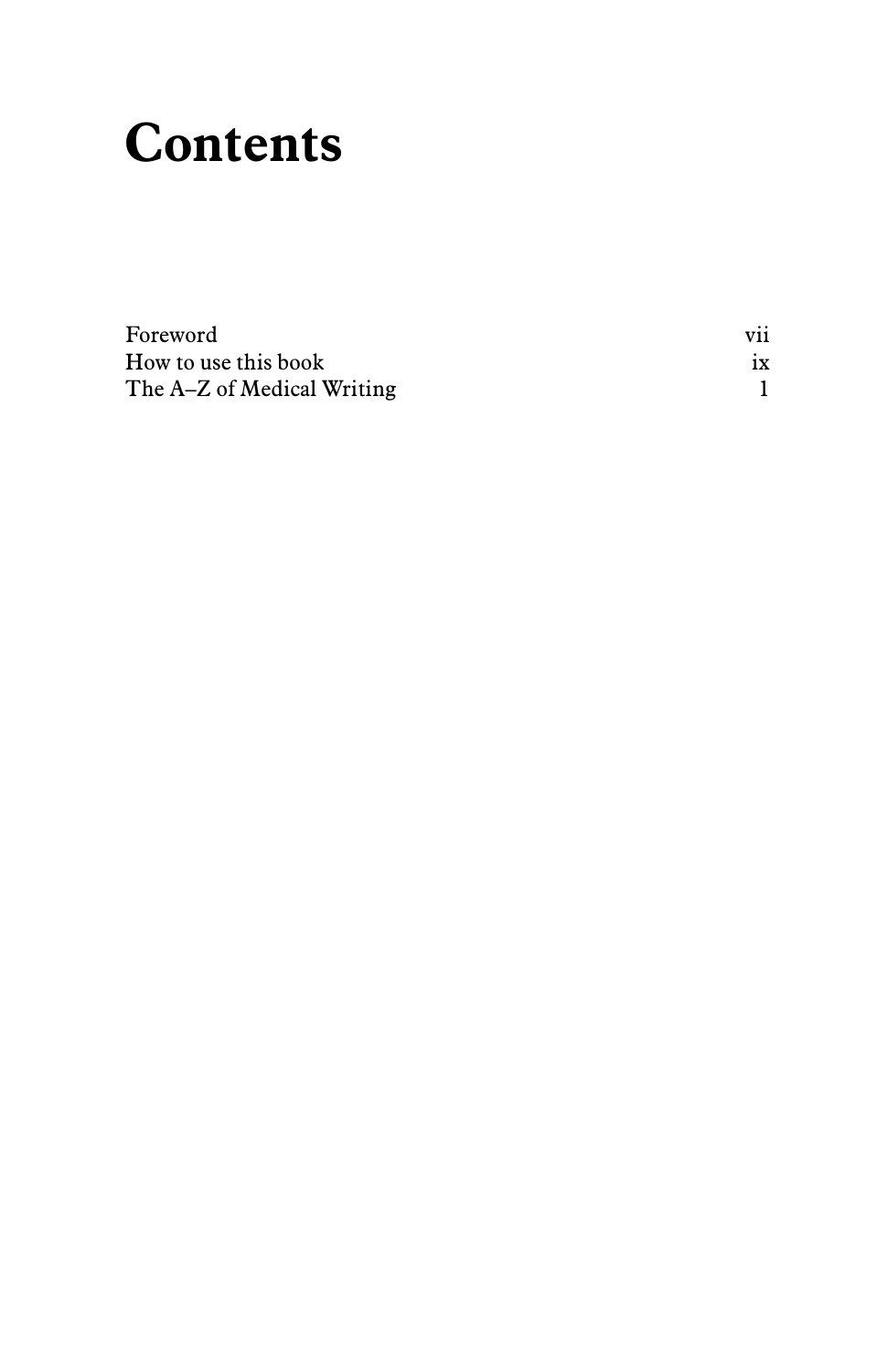### **Foreword**

This book has not been written to be read – at least in the usual sense of starting at the beginning, ploughing on to the end, and then remembering (at best) one or two points. I have written it for a completely different purpose, which has come from my experiences over the past 10 years working with doctors and other health professionals to sort out a wide range of writing problems.

It is clear that they face several difficulties when it comes to writing. They are torn between the pressure to communicate with patients on the one hand, and meet the expectations of their peers for horrendously prolix prose on the other. Although they will have had no formal training on writing since they were 16, they will be expected to publish in high status journals if they are to advance in their careers. Writing cultures have grown up that are, frankly, destructive of effective communication and individual talent. And of course, as trained doctors rather than trained writers, they have more useful things to do anyway.

So this is not another reference book laying down rules on grammar, style, or journalology, or the presentation of statistics or the ethics of publication, even though I stray into these areas from time to time. What this book sets out to do is to give support, encouragement, and informed advice, so that people who have found writing hard will somehow find it less hard. Acting on the experience of training courses, I have chosen a large number of topics, which are arranged alphabetically, from **abbreviations** to **zzzzz**.

Tim Albert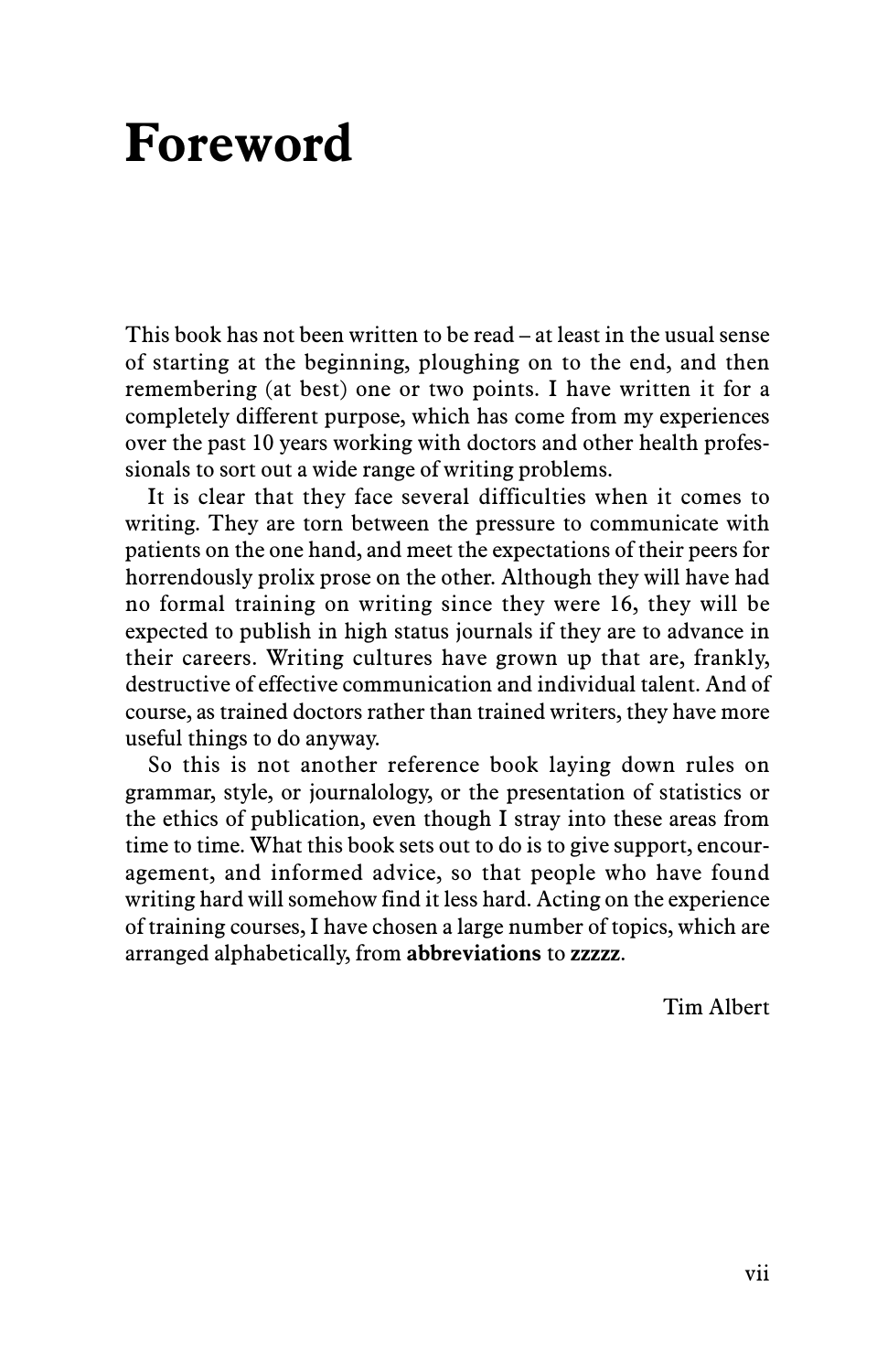## **How to use this book**

I expect this book to be used in two ways. The first is as an oldfashioned companion, to be kept by a bedside or on a desk, so that you can dip into it during an otherwise idle moment and find the odd entry that will interest, amuse, stimulate or annoy. The second is to use it for advice and encouragement when you have a specific writing problem. You have been asked to write an obituary, for instance, or you are suffering from writer's block. In such cases, you should turn to the specific entry, which in turn should guide you to other related entries, and in some cases to details of books that I have on my bookshelf and find useful. A word in **bold type** shows that there is another section also of use.

This book, as the title makes clear, is a personal choice, and I am sure that many topics could have been dealt with differently, and that some important ones have been left out altogether. I hope that this book will evolve, and that we shall be able to make regular updates, both in the paper version and in electronic form. To that end I hope that readers will send me their comments, including suggestions for new items to be covered in the next edition, and other pieces of advice and comment.

Finally I would like to thank all those who have helped, in their various ways, with this book. These are Gordon Macpherson, Harvey Marcovitch, Pete Moore, Geoff Watts, Geert-Jan van Daal, Don Rowntree, Margaret Hallendorff, Mary Banks and Michèle Clarke. The person who has suffered most for my art, as always, has been my wife Barbara, to whom I offer my special thanks.

> Tim Albert Dorking tatraining@compuserve.com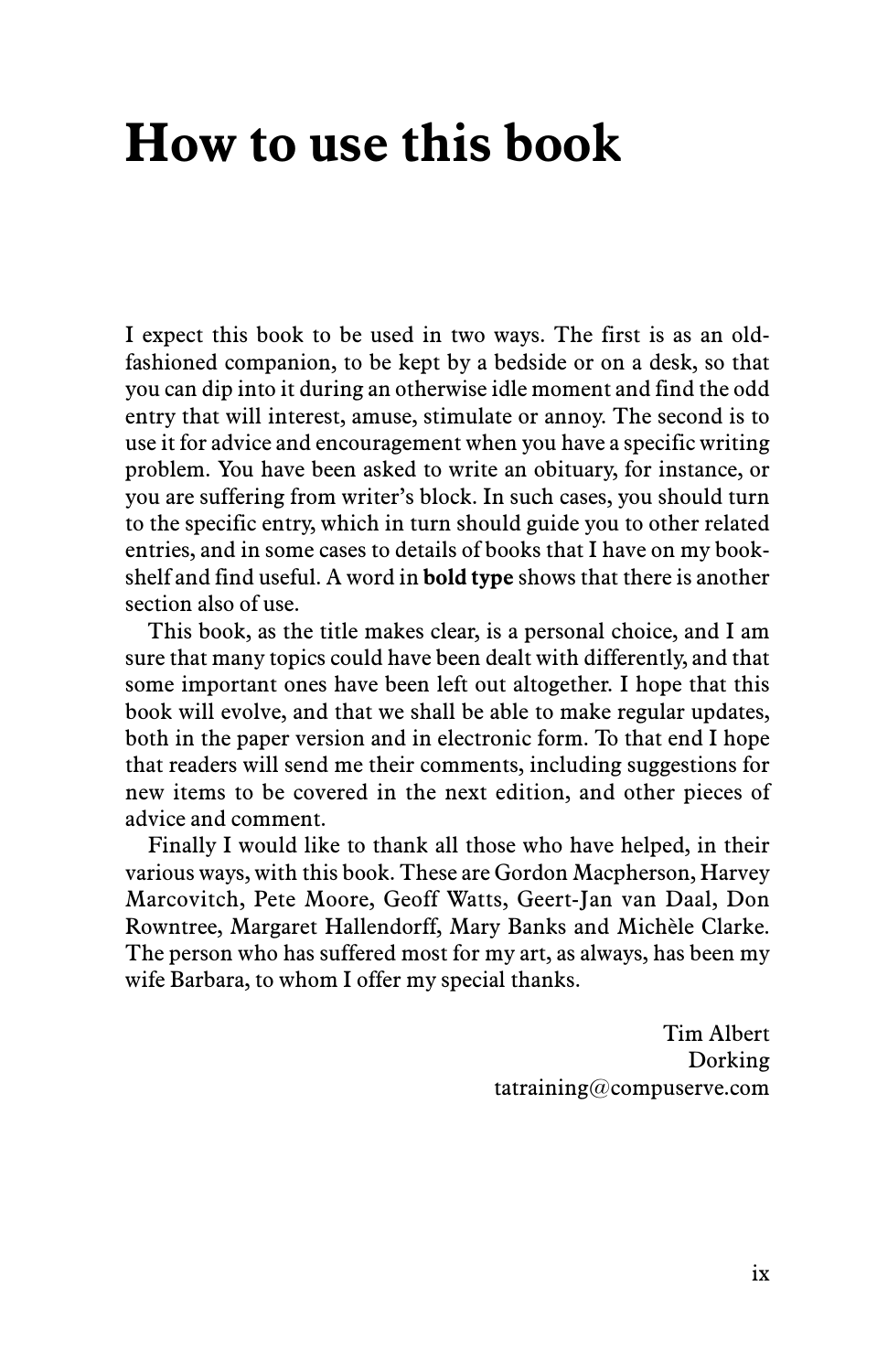### *A–Z of Medical Writing*

**Abbreviations** Modern science writing is written increasingly in a kind of code, littered with phrases such as 'a breakthrough in PE' and 'no laboratory monitoring of APT'. Proponents argue that this is inevitable; it reflects the increasing specialization of medicine and saves valuable space for yet more papers.

Opponents say that abbreviations mislead and confuse. One person's British Medical Association will be another's British Midland Airways, or (as I once saw in a conference hotel in America) a Branch Marketing Assistant. The initials CIA are identified so closely with US spies that it may be difficult to remember that they also stand for common iliac arteries. The confusion intensifies when the abbreviations disappear for a while, only to resurface after an absence of several paragraphs when you have completely forgotten what they stand for. For this reason, and because they are in upper case, they slow the reader down. They also send a strong message to the reader: this is our language, if you are uncomfortable with it, you don't belong.

Those who want to avoid abbreviations can usually do so, for instance by spelling out in full one of the component words: 'the association', 'the airline' or 'the assistant'. If you do insist on using abbreviations, make sure that you spell out the words in full at their first appearance, and try to use no more than two sets per document (*see* **acronyms; political writing**).

**Absolutes** Many people use phrases such as 'absolute perfection' and 'completely exhausted', where the first word is redundant (though not 'totally redundant'!). *See also* **tautology.**

**Abstracts** There are two types of abstracts. There are those that stand on their own, as a means of securing an invitation to present at a conference. I call these **conference abstracts** and they have an entry to themselves (*see below*).

The other type are those that appear at the start of a scientific paper, summarizing the information contained in that paper. According to the **Vancouver Group**, an abstract should state the purposes of the study or investigation, basic procedures, main findings, and the principal conclusions: 'It should emphasize new and important aspects of the study or observation'. In some respects they are a marketing tool,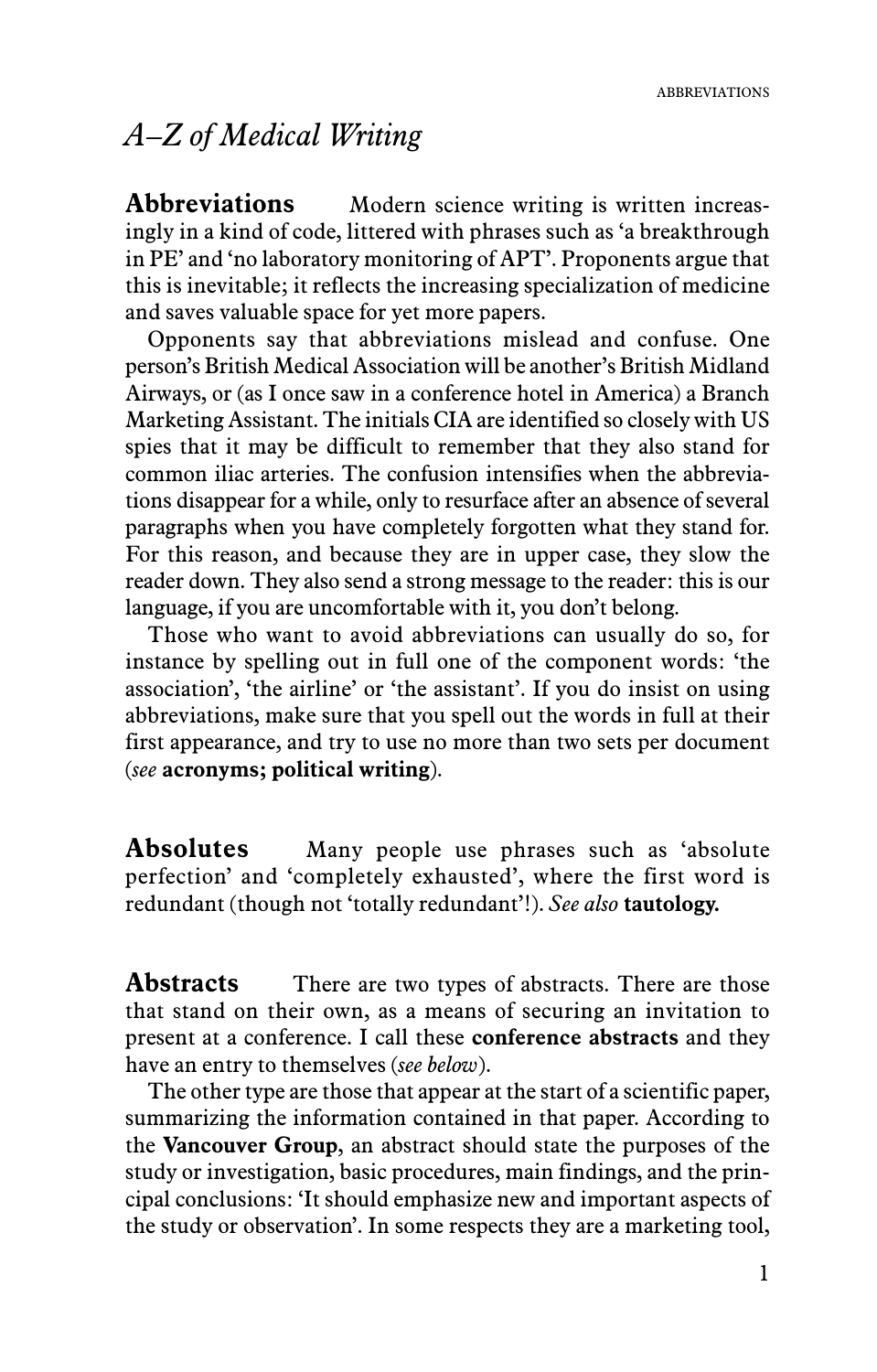enabling potential readers to decide whether they should read the paper in detail. With the development of electronic databases, they now have a role as a stand-alone unit of scientific knowledge.

Approach writing an abstract in the same way as you would approach any other writing task (*see* **process of writing**). Don't just try to cut your article back to fit the space available, but treat this as a separate piece of writing. There are two pitfalls to avoid.

- *Ignoring the specifications*. Journals will make it absolutely clear in the **Instructions to Authors** how they like their abstract to appear, and it is senseless to ignore these requirements. A modern trend is the structured abstract, which has carefully defined sections to complete. Study the instructions carefully, and look at abstracts in your target journal. One of the most commonly flouted requirements is length: if they say 300 words they mean 300 words; any more may be cut and your work could become meaningless.
- *Deviating from the original*. It is not hard to find examples of submitted (and sometimes published) articles where details in the abstract simply do not appear in the article itself. This danger is particularly acute when the abstract has been written first. By the time the paper has been written and the co-authors have agreed, all kind of subtle changes have been made.

**Acceptance** The supreme moment when something you have written is accepted for publication. Treasure it.

**Acknowledgements** According to the **Vancouver Group** these are the statements accompanying a scientific paper that 'specify (a) contributions that do not justify authorship, such as general support by a department chair, (b) acknowledgements of technical help, (c) acknowledgements of financial and material support, which should specify the nature of the support; and (d) relationships that may pose a conflict of interest'. Naming people in this way assumes that they endorse the contents, so you must have their written permission. Technical help should be acknowledged in a separate paragraph. Journals will vary in their approach to this (*see* **Instructions to Authors**). The word can have a slightly different meaning when it comes to books. In such instances it is used to acknowledge **Copyright** material.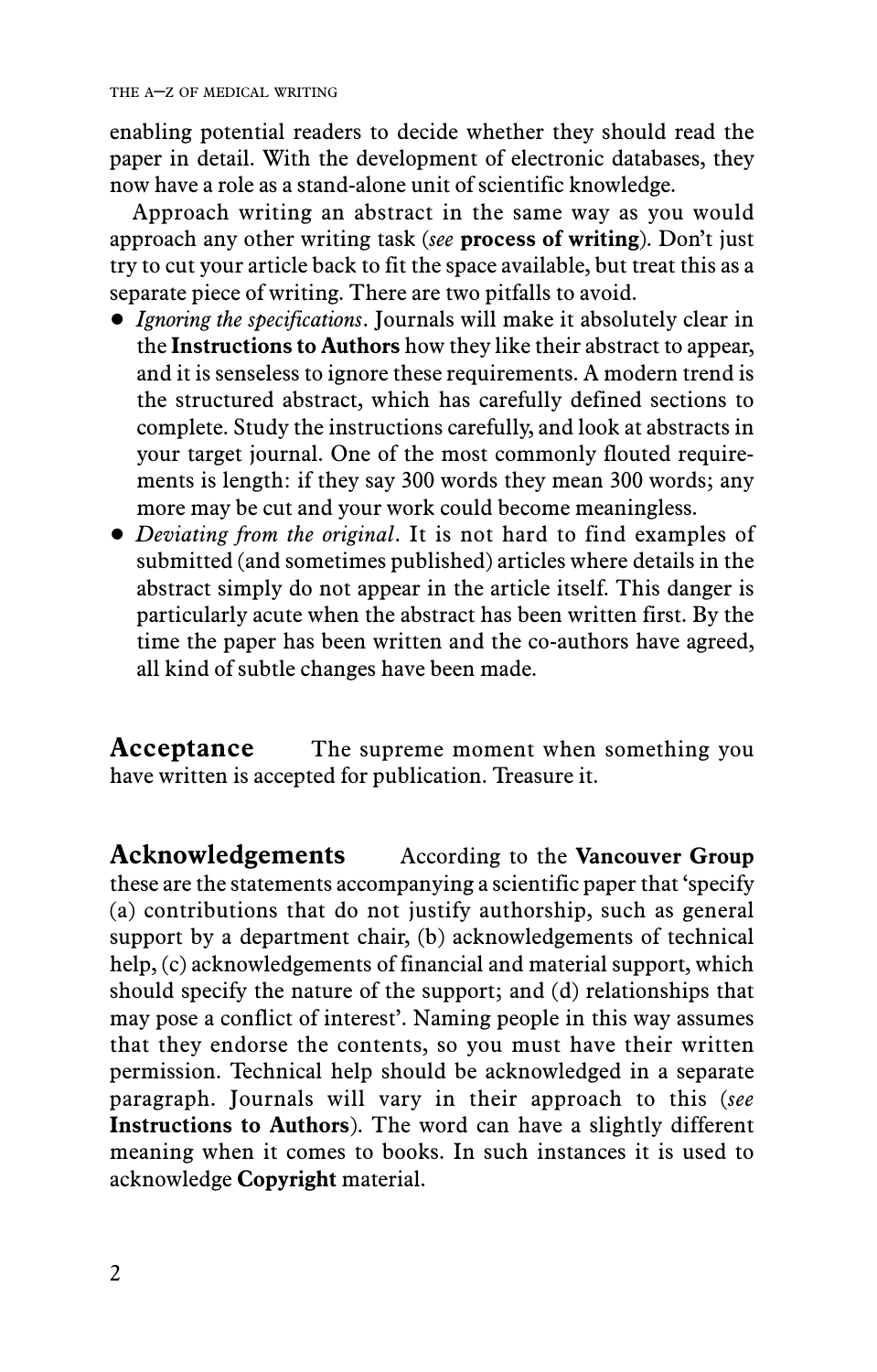**Acronyms** These are **abbreviations** that can be pronounced as a word, and are currently the fashionable way to describe (and market) a piece of science – the ARIC study, the HOT trial or just plain MONICA. The number is exploding, so if you want to use one, make sure it has not already been taken.

Many newspapers and magazines adopt the style that, if you can pronounce an acronym, you write it with one initial capital only. Thus UN but Unesco. This explains why, although AIDS seems to be the preferred style in medical journals, most other publications style it Aids. Both are right, within their contexts (*see* **style guides**).

**Action lists** These are beginning to take over from the more traditional **minutes** as the preferred way of recording the activities of a committee. They are based on the principle that recording the decisions is fairly straightforward; the hard thing is ensuring that they are carried out. To produce an action list, write down in clear **active** language, what has to be done, by whom, and by when. Review at the start of each meeting.

Active The basic way of writing a sentence, in which someone or something does something to someone or something else. Thus: 'Dr Smith wrote the article' and 'The article changed the world'. The place of the active in science writing is confused and controversial (*see* **verbs**; **voice**).

**Adjectives** Describing words, such as 'old', 'busy'. We overuse them dreadfully: 'When you catch an adjective, kill it', said Mark Twain. Say exactly how old ('41 years and a day'), or how we can tell that the person was busy ('Between lunch and tea she chaired three meetings, ran four miles on the treadmill, and attended a bar mitzvah').

**Adverbs** The words that modify a verb (or 'doing' word), such as 'slowly', 'quickly'. Again, these can be overused. Prefer **nouns** and **verbs**: 'He took four hours to answer the question.'

**Advertising** Written material that promotes the interests of whoever paid for it. Distinguish from **editorial**.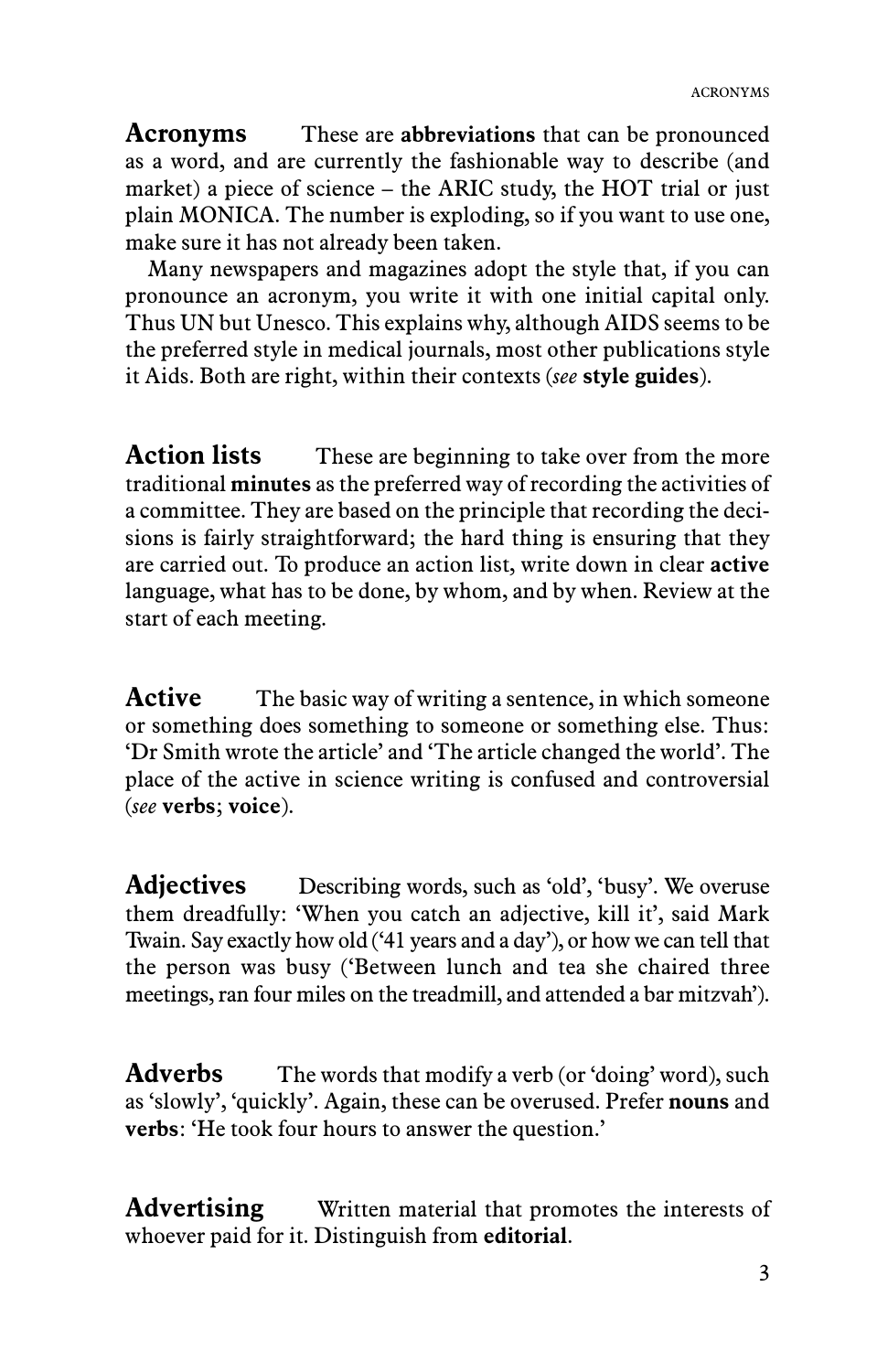**Advertorial** Articles that look like objective text, but are in fact paid for by an advertiser. They appear more frequently in smaller, local publications, and can usually be recognized by the large number of favourable **adjectives**: 'elegant surroundings', 'friendly staff ', 'mouthwatering desserts'. Editors should make it clear that these are advertising features but, alas, do not always do so.

**Advice on writing** You will have little difficulty finding people to comment on what you have written. The problem is knowing when their advice is useful – or ill-informed and dangerous. Beware those who base their comments on their own views on 'good writing' without finding out how you have defined your **audience** and what you want your writing to achieve (*see* **false feedback loop**). Good advisers will first ask for details of your target audience. They will also give you **balanced feedback**.

**Agents** One of the most common questions that would-be writers ask is: 'Should I get an agent?'. The best answer is to turn it round: 'Should an agent spend time on you?'. What do you offer that will give enough income for two to share?

If you believe that you are about to make huge amounts of money from your writing and want some help in getting the best deal, there are two main ways of finding an agent. The first is to get a reference book (*see below*), look up the names of some agents, and identify one or two that sound suitable. This process is unlikely to be scientific. You will then have to send in some kind of proposal. Your chances of being accepted by the first agent, or even any agent, are slight. An alternative technique is to find and bedazzle one at a party: this means joining the kind of group where these people are likely to congregate, such as the Society of Authors.

Meanwhile, don't give up the day job.

#### **BOOKLIST: agents**

• *Writers' and artists' yearbook*, London: A&C Black, 1999. First published in the first decade of the 20th century, this has nearly 700 pages packed with names, addresses and other information, plus useful articles on a range of topics from copyright to research and the Internet.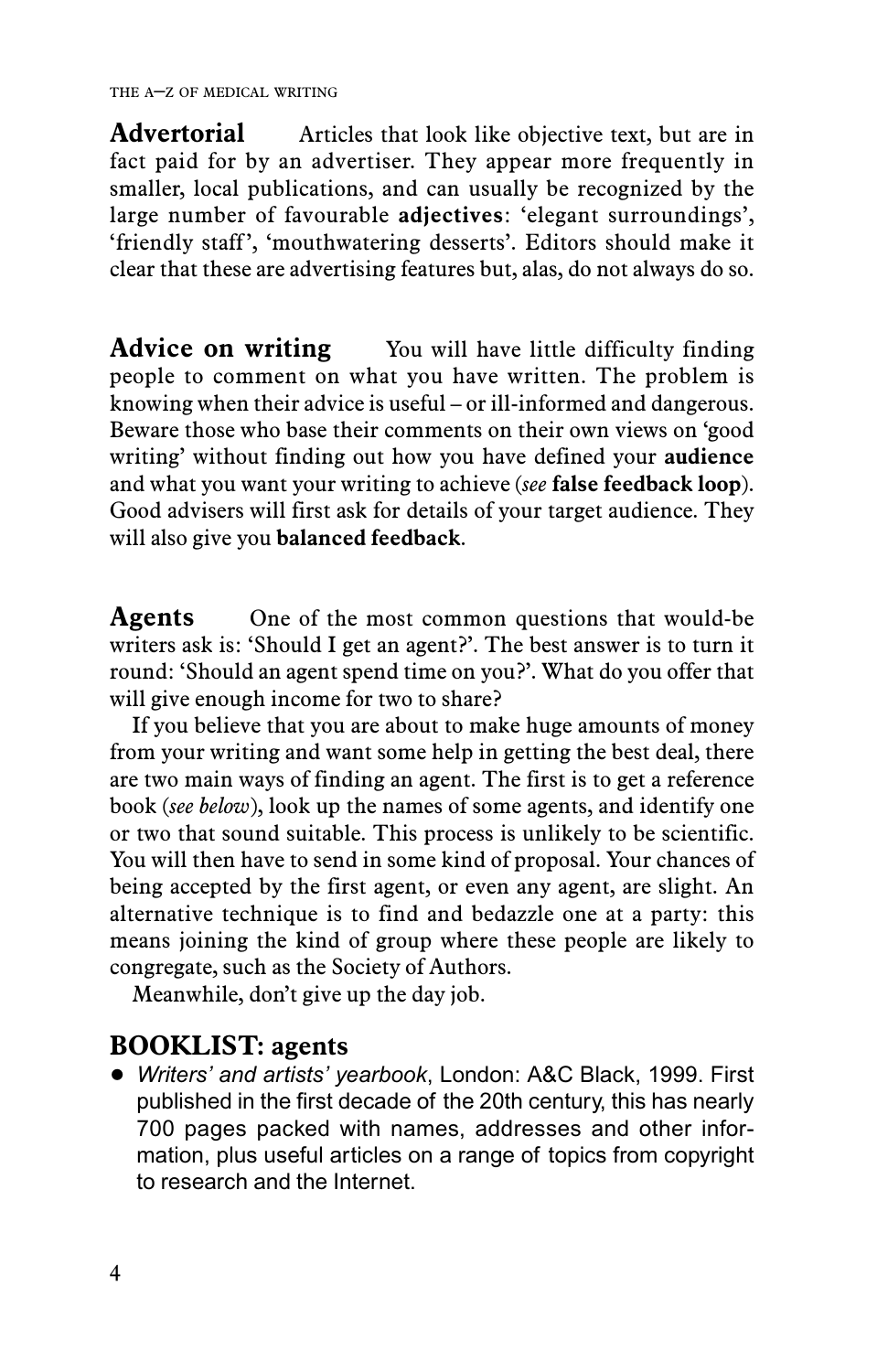• *The writer's handbook*, edited by Barry Turner, London: Macmillan 1999. A more recent guide, with 750 pages packed with similar information. All this and a foreword from PD James.

**American English** This can give problems (*see* **UK–US English**).

**Amongst** A curiously old-fashioned word. What's wrong with 'among'?

**Analytical skills** These are at the heart of good writing. Unless you have a clear idea of the **message** you wish to put across, you are merely collecting data and shuffling it around (*see* **leaf shuffling**; **process of writing**).

And You are allowed to start a sentence with this word (and with 'But'). And those who tell you otherwise are ill-informed. But if they don't believe you, invite them to look in any contemporary reference work (*see* **grammar booklist**).

**Annual report of public health** Public health departments have to publish an annual report. Unfortunately nobody really made it clear why and – more importantly – for whom. While the best reports give clear, considered messages to specified audiences – such as professional colleagues, local politicians, or the *Guardian*-reading public – many fall uncomfortably between a number of audiences, pleasing none and costing a fair amount of money and aggravation.

This confusion has a clear implication. Directors of public health must clearly assume, or assign to another, the role of **editor** for their annual report. This means defining and communicating the report's **mission** and primary audience, which will enable their colleagues to write their chapters effectively, using last year's report as a model (*see* **evidence-based writing**). This in turn should free everybody to get on with some of the better defined tasks in public health.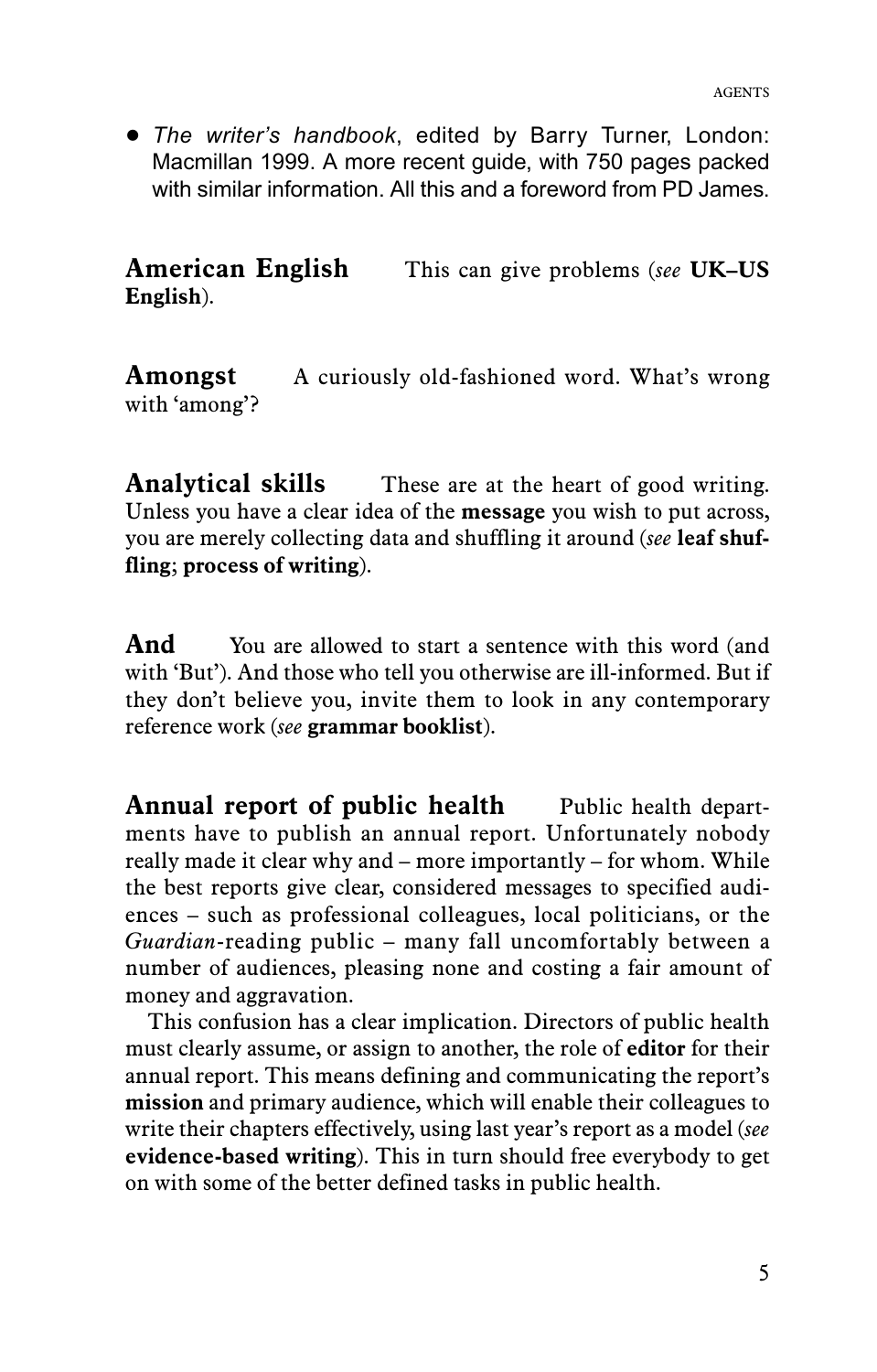**Antipathy** The feeling that readers have for pieces of writing that are over-long, over-researched, and over-written (*see* **PIANO**).

**Apathy** A frequent cry among editors is: 'No one will bother writing for me!'. Why should they (*see* **commissioning**)?

**Apostrophes** Rarely does the wrong use of the apostrophe change the meaning of a sentence. But it is an error that some people seize upon with glee, inferring that whoever made it must be illeducated, incompetent and therefore can be ignored. Writers should make every effort to get it right; it's not particularly difficult because its solution is at hand.

When it comes to the difference between 'its' and 'it's', forget about learning about possessives and so on (if you don't know now you probably never will). Simply consider the apostrophe as the top of an 'i'. Thus 'it's colour' really means 'it is colour' ('It is colour that makes the difference' as opposed to 'Its colour is red'). This should help you to get it right. If you still don't understand, ask people who know about these things to check them for you (*see* **grammar booklist**).

**Appendix** Additional material that comes at the end of a report, but is an optional extra: a useful device because it offers readers the opportunity to see the evidence without having to plough through it all.

**Article** A piece of writing that is published. There are two types: those published in magazines and newspapers (*see* **feature article**), or those published in journals (*see* **scientific paper**). Confuse the two at your peril. *See also* **review articles**; **short articles**.

**Audience** The person or persons for whom you are writing. The chances of your work being read increase dramatically if you follow the following two principles.

• *Define the audience tightly*. When writing a letter, you can target the recipient. When writing a report, you can target the decision maker. When writing for a publication, you can target the editor.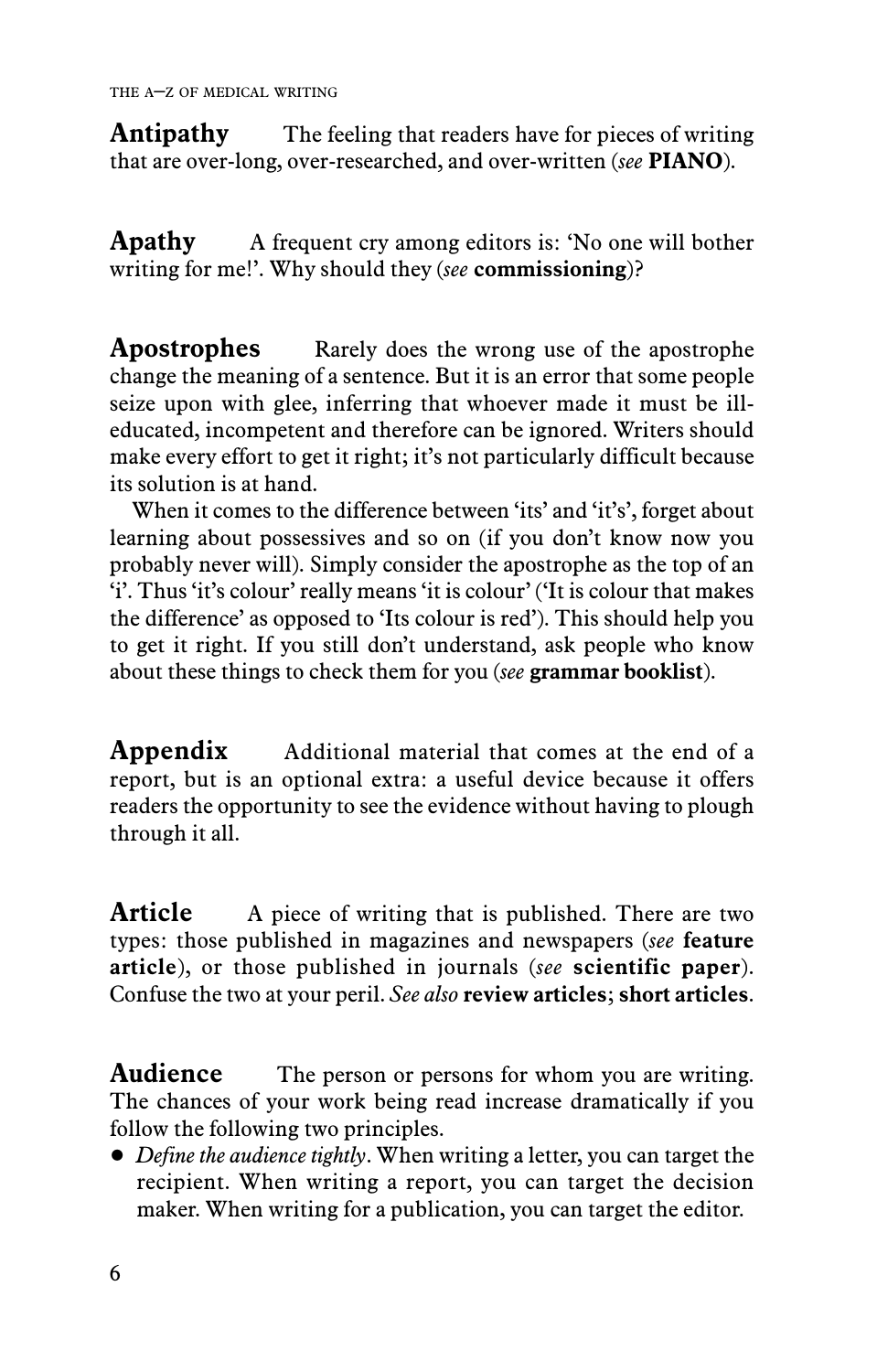• *Separate distinct audiences*. It becomes much harder to make a piece of writing work when you have to balance the needs of distinct audiences, such as a panel of doctors and a group of patients. If you have two audiences, do two pieces of writing. The time needed to write the second version will be far less than you fear, but the chances of getting the message across will increase significantly.

This is probably one of the great principles of effective writing. If you have a clear idea of your readers, you can research what style and structure works for them (*see* **evidence based writing**).

Author's editors A few academic departments throughout the world employ professional **technical editors** to help doctors and scientists to prepare a paper for publication. Although there are some excellent practitioners, the system has failed to take off.

One of the main reasons is that employing someone who knows about writing is helpful only if those who employ them are equally as informed. Often good advice from the author's editor is over-ruled, wasting time and money. And if a paper is turned down, it's the author's editor, not the author, who tends to get the blame.

**Authorship** Over the past few years the question of authorship – whether someone has his or her name attached as a 'part owner' of a scientific paper – has become a hot issue. This is because the way editors tend to define it is at odds with the way it is defined by the authors themselves.

Editors are vehemently opposed to the practice of listing people as co-authors when they have contributed little or nothing (**gift authorship**). The **Vancouver Group** clearly states that each author 'should have participated sufficiently in the work to take public responsibility for the content. Authorship credit should be based only on substantial contributions ... Participation solely in the acquisition of funding or the collection of data does not justify authorship.'

Things look different from the author's point of view, and these principles are of little help to junior doctors, who are not in a position to argue when seniors demand to be included on the list of authors. Usually they have no choice but to add the name, even though the new 'author' contributed little or nothing. One useful technique is to agree on the number and role of the co-authors before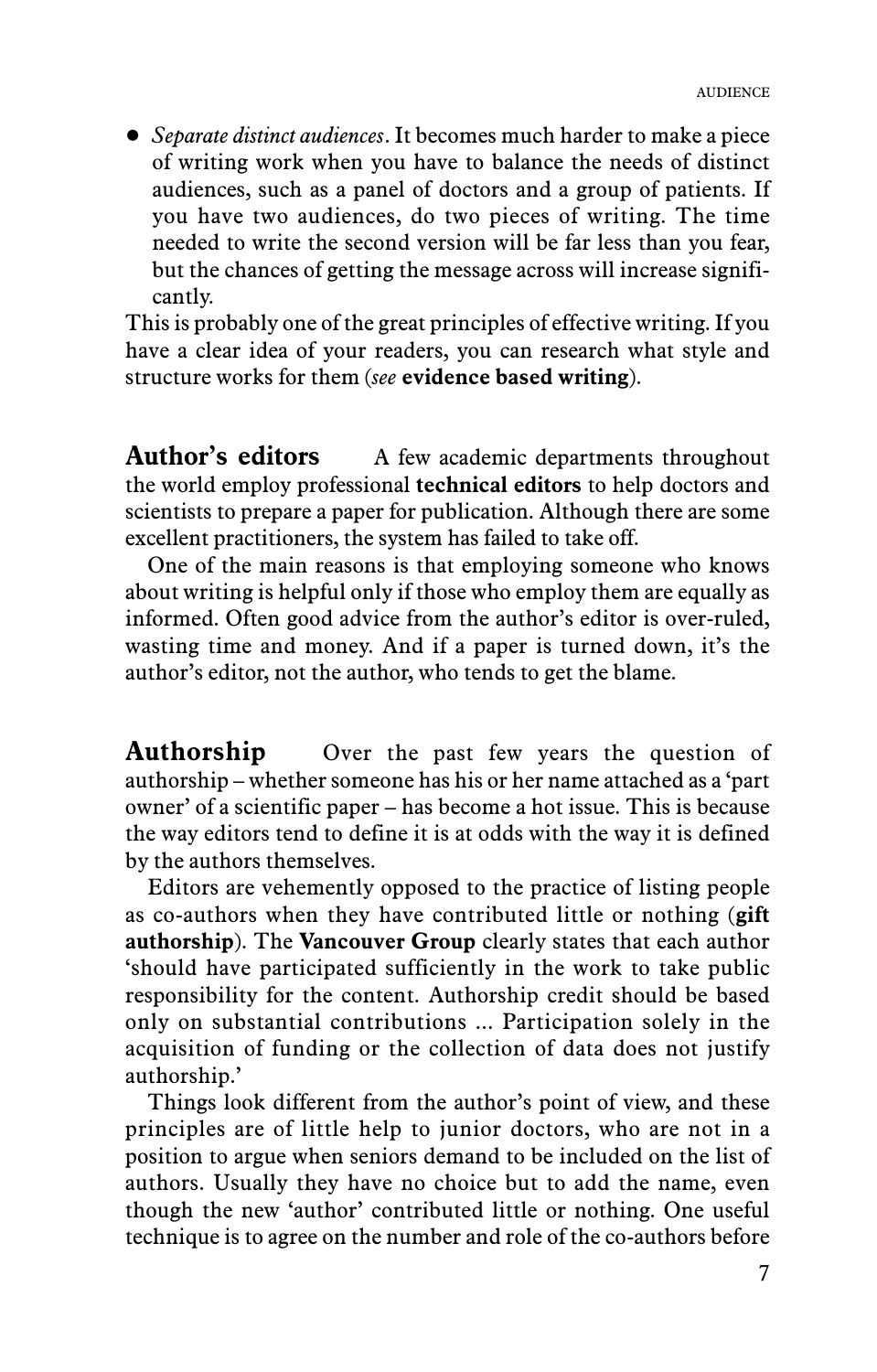the article is written (*see* **brief setting**). This should limit the practice of people jumping aboard once all the work has been done.

The real cause of the trouble is the fact that authorship is now one of the main international performance indicators for scientists and, less obviously, for doctors. There is no reason to believe that the ability to publish in an English language journal should predict the clinical performance of a Dutch doctor, but that is currently a fact of life, and until the system is reformed conflicts will exist between those who want some easy points (and perhaps get back to their proper jobs) and editors who feel that this is somehow not playing the game.

Meanwhile, the current trend is for journals to add lists explaining who did what. If this is the style of your target journal, then follow it (*see* **evidence-based writing**). *See also* **ghost author**.

**Autobiography** Great to do; don't expect others to be interested (*see* **vanity publishing**).

**Bad writing** I take a pragmatic view and define bad writing as writing that fails to get the desired message across to the target audience (*see* **brief setting**). Four types of errors may get in the way.

- *It's wrong*. The writing may read easily and appear plausible but, alas, the arguments depend on facts that appear to be, or later turn out to be, not true (*see* **scientific fraud**). There is absolutely no defence for this.
- *The language is inappropriate*. The author has chosen words and constructions with which the audience is not familiar (*see* **jargon**). This can be fixed relatively easily, if the will is there.
- *It is difficult to follow the argument*. The sentences don't seem to follow on from one another, so that readers find it difficult to understand what is going on (*see* **structure**; **yellow marker test**). This can be fixed by altering sentences and paragraphs, though it takes considerable time and is difficult to do well.
- *It leaves the reader wondering why it was written at all*. These are those pieces of writing that you gamely wade through, but by the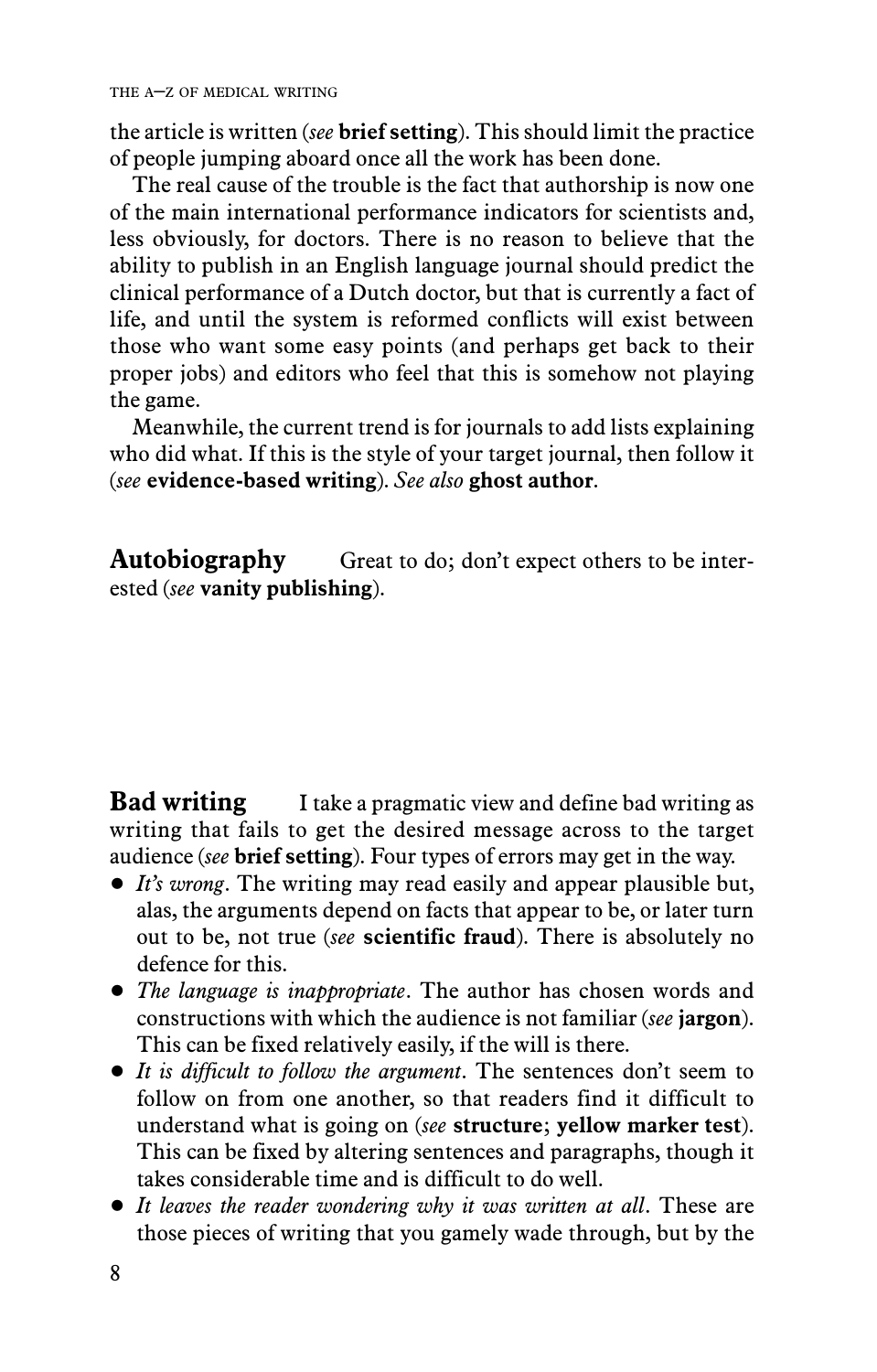end have no idea why (*see* **brief setting**; **message**). If the writer cannot define a clear message, then the reader will be unable to, and the writing will be doomed to fail.

**Balanced feedback** When people ask us to comment on their writing, we tend to shower them with criticism (*see* **correcting the work of others**). Balanced feedback is a simple technique that allows us to improve the writing without wrecking the writer's morale.

Whenever you are asked your opinion on a piece of writing, first establish the **audience** for which is intended. Read the piece quickly, after which you will be in a position to make up your mind on the following key questions.

- *What is the message and is it right for the target audience*? Is the message in an appropriate place (look in particular at the first and last sentences). Is it a reasonable message? And is it appropriate for the audience?
- *Is the writing structured in an appropriate way*? Did the writing keep your interest or did you find yourself flagging? Were there places where you had to go back and start again?
- *Is the tone appropriate*? Ask whether the style is, broadly speaking, appropriate, but don't worry too much at this stage about individual points of **style**. Here the various **readability tests** will come in useful.

These are **macro-editing** issues, and you should be able to find at least one area where the writer has done well. Write a short note, drawing attention to what you think is already good – and what you think the writer needs to work on. For example: 'You have a clear message, which is interesting and well worth putting across to your target readers. You have written it in an appropriate tone. The argument became a little difficult to follow between the fifth and eighth paragraphs – and you may wish to insert some key sentences so that the reader can see why you have included this information.'

If you still wish to deface the text with detailed changes (**microediting**) you can now do so. You will have put them in context as fairly minor amendments (or nit-picking stuff). Even under these circumstances I would urge restraint: would it *really* make a difference if you didn't have your way over style every time? (*see* **macro-editing**; **micro-editing**).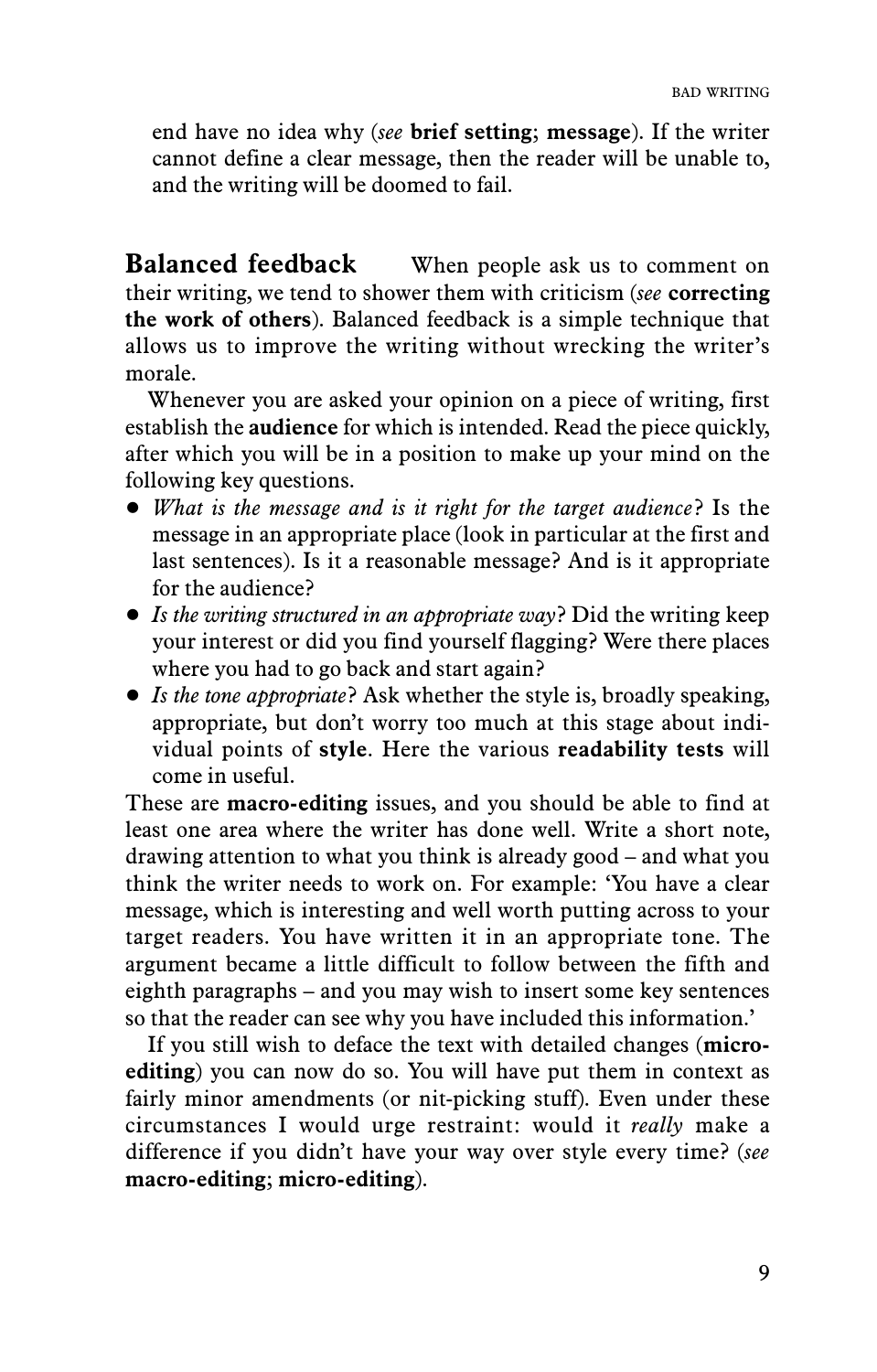**Biorhythms** If you need to do a lot of writing, work out the best times of the day for you in which to write. If possible, arrange your schedule so that you can write during these periods: your writing is unlikely to be fresh and attractive if you are fighting an overwhelming desire to take a nap.

#### **Block** *See* **writer's block**.

**Blurb** A piece of writing that puffs itself or praises another, as on the outside of this book cover (I hope). Science journals increasingly carry blurbs (or short summaries of interesting articles) on an early editorial page. The purpose of these is to whip up interest and entice readers to keep turning the pages.

**Booklists** A kind of fashion accessory, without which it appears no self-respecting book should be published. I suspect that few people make much use of them. This book does not have a booklist at the back. Instead I have chosen one or two books from my bookshelf and will recommend them at the appropriate point. Under **grammar**, for instance, there will be a short selection of books, for reading and reference.

**Books, buying of** To be encouraged, though sadly the knowledge in them is not transferred unless they are actually read.

**Book reviews** Follow the same principles as for **review articles**, but keep them shorter.

**Books, editing of** In a fast-changing world, where one person will find it difficult to keep in touch with all the developments in even a narrow specialty, there is a good case for **multiauthored** books. But someone has to edit them. Those chosen may not have to spend hours researching topics just below the horizons of their immediate knowledge, but they will have a host of other problems. Here are some tips.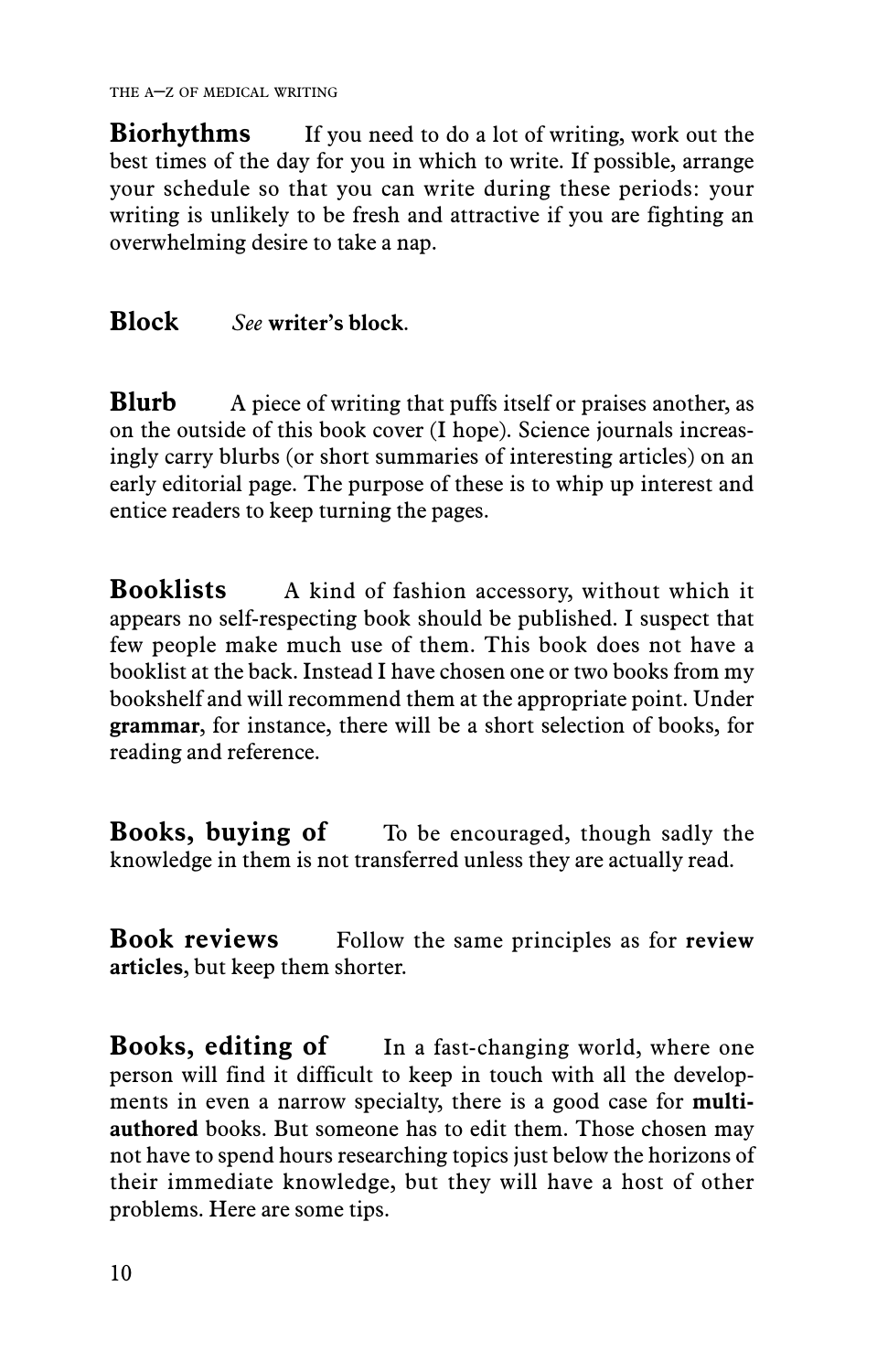- *Be absolutely clear that you want to do the book*. Editing takes up huge amounts of time, and will eat into the rest of your life. It is flattering to be asked to edit a book, but what's in it for you? And what can you give up to make the time?
- *Establish good relations with the publishers*. Before you invest your time, make sure that you have a clear proposal from the publisher, and that you are happy with it. You may wish to take advice from a lawyer or (if you are a member) from a group such as the Society of Authors. Issues to clarify include the nature of rewards for you and your contributors, the amount of practical support (e.g. letters to contributors) that the publishers will provide, and (particularly important these days) electronic rights. Do not over-negotiate. Establishing a good relationship with the commissioning editor at this stage will pay off later. Consider lunch.
- *Make explicit plans.* Work out what topics you will need to cover, and decide who you want to cover them. Don't rely on your own network: literature searches will enable you to locate acknowledged experts. Work out a timetable, allowing plenty of slack for slow writers. Have a fallback plan – for instance another author standing by – for the inevitable authors who fail to deliver.
- *Brief the contributors*. Make sure everyone knows exactly what you want them to do, in what form and by when. Write down clearly what you want them to achieve (*see* **brief setting**). Make sure they know what the other contributors are covering and who the audience will be. Give clear **deadlines**. Make sure everything is in writing (*see* **commissioning**).
- *Support the contributors*. Many editors feel that once they have briefed their contributors, all they need to do is to pen an elegant introduction. This is an illusion. You should build in some support for your writers, such as a telephone call, otherwise the chances are you will reach the final deadline with no copy submitted (*see* **apathy**).
- *Collect the chapters and do some macro-editing*. Publishers will want their own technical editors to have an input, but there is still an important role for the editor in reading the submissions, making sure that they meet the intended purpose and standard, and sorting them out so that they do. Keep an eye out for unfair criticism of the work of rivals (*see* **defamation**); you may need to dig deep into your reserves of tact and diplomacy.
- *Thank the contributors*. Most will have spent time and effort on your behalf, so it is common courtesy to thank them as soon as they send in their chapter, with a follow-up letter and a copy of the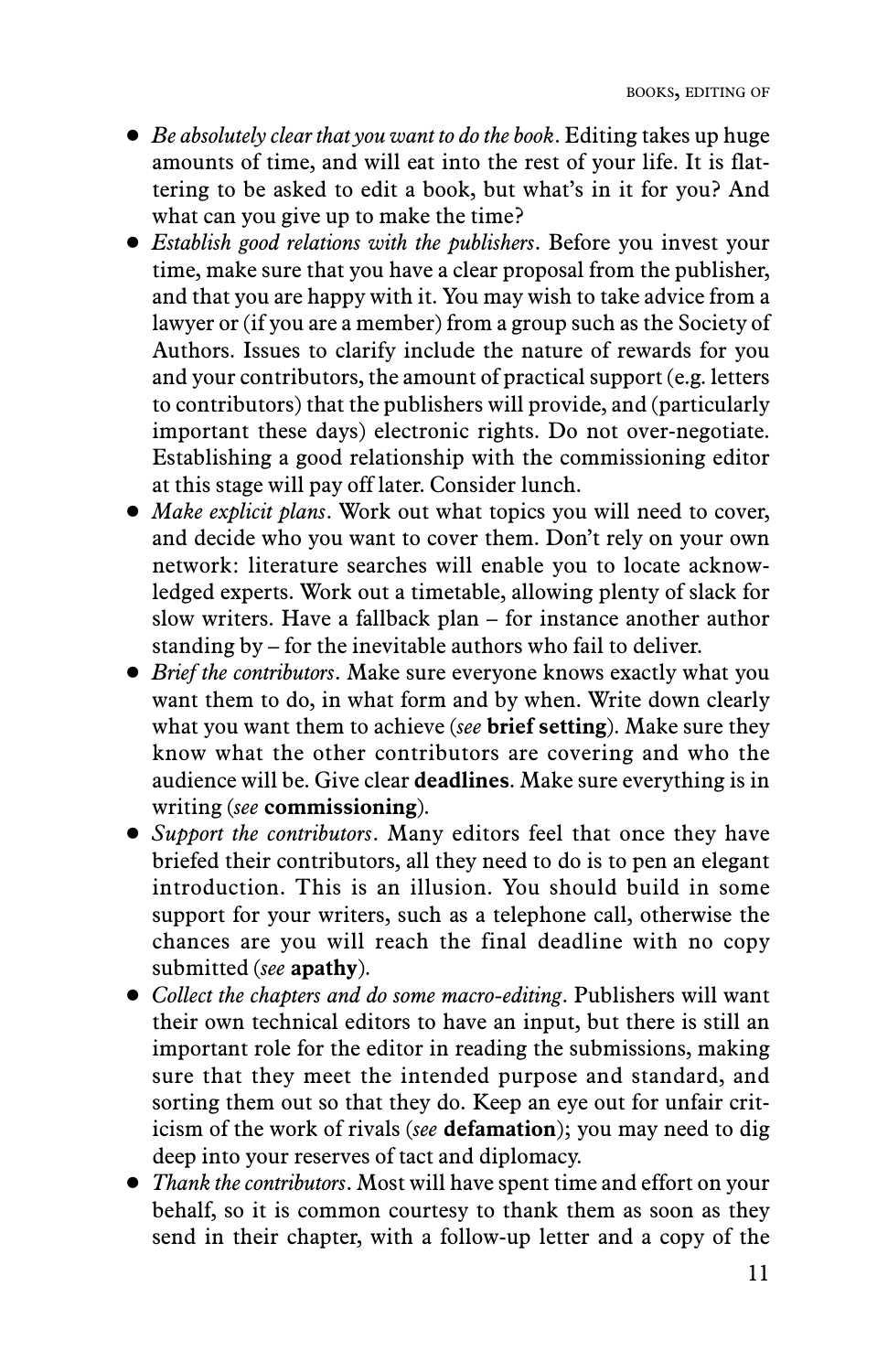book once it is published. Apart from anything else, if you decide to do another book, you will need some good and loyal writers.

At the end many editors feel that they have written it all themselves. Sometimes they have.

**Books, writing of** There are many good reasons why you should under no circumstances write a book. It eats time (as a rough guide equivalent to three months of a full-time job). It is difficult to find a publisher. It is a painful activity, during which writers become deeply antisocial. The financial rewards are usually low, and out of proportion to the work involved.

If, after reading this, you still want to continue, then you probably should. The first thing to do is to have an idea. Then ask the key question: will enough people be interested enough to spend money on buying it? If you still wish to keep going, follow these stages.

- *Identify a suitable publisher*. Go to a bookshop or use the Internet to browse, then construct a proposal, and send it in. Publishers are interested in good ideas, and want evidence that you are likely to do it well. Start with a brief description (200 words or so) of what you intend to do and who will buy the book. Include a list of chapter headings (for non-fiction) or a sample chapter (if fiction). You will also need a **covering letter**, giving perhaps one or two reasons why you think you should be trusted (author of 17 other books, professor of book writing, UN expert on pagination, etc). Finally, add supporting information, such as articles you may have written, or a **CV**. Send everything off, keeping a copy in the drawer. Now try to obliterate any trace of it from your memory until you receive the reply.
- *Gain from the pain*. Most people fail at the first attempt, so learn from **rejection**. Even if you think the publisher has made a dreadful mistake (and it does happen: George Orwell's manuscript for *Animal farm* was rejected on the grounds that it is 'impossible to sell animal stories in the USA'), consider whether you could and should make changes.
- *Accept your first contract graciously*. Your contract will almost certainly offer substantially less than you think you are worth. You may wish to consult a lawyer or the Society of Authors; alternatively you may wish to take the view that publishers are doing this all the time, and as a newcomer and first-time author it will be unwise to rock the boat. (After the extraordinary success of your first book, however, you can afford to take a more muscular line,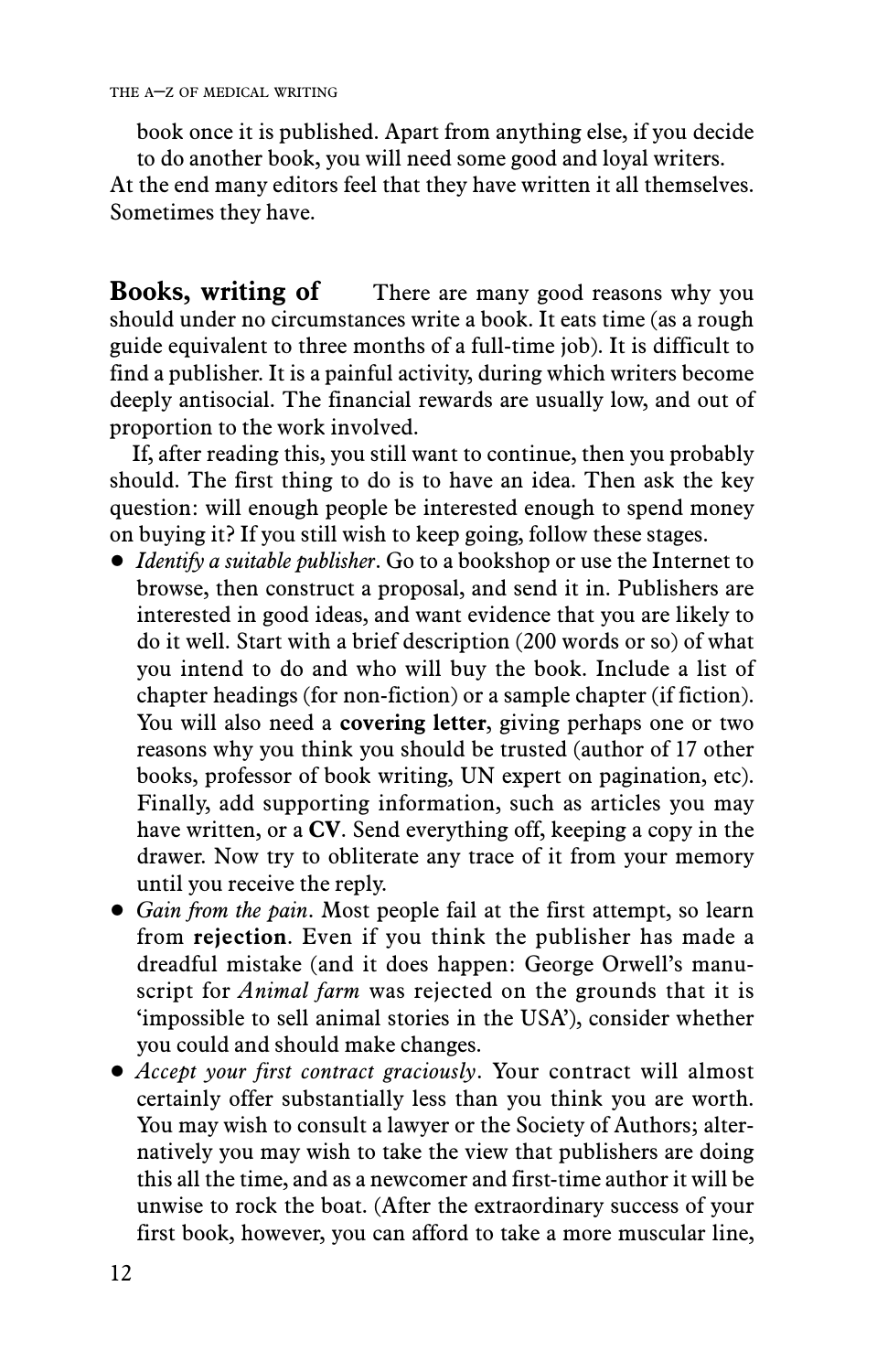employ an **agent** and screw the publishers into the ground, if that is your style.

- *Sit down and plan*. Work out when you have to submit the manuscript and put the key dates in your diary. Work back: allow time for rewriting. Also allow time for other people to look at the manuscript, and for doing the tricky administrative things like seeking **copyright**. Then put down some **deadlines** for the actual writing: how many of your 50 000 words do you intend to write a month? And, more importantly, when? How will you find time – do you plan to give up your evenings at the gym, or your mornings in bed, or your weekends in the garden? (*see* **time management**).
- *Keep in touch with your editor*. It helps if your editor still has positive feelings towards you when you send in your manuscript. Don't be afraid to ask for advice: it is better to sort out problems early rather than haggle over them at the last minute.
- *Find out how your publisher would like the copy to be presented.* Most publishers like a 'clean' disk (i.e. simple text without designed tables and boxes; italics and bold are normally translated easily into other systems), so that their own **copy-editors** or designers can do the formatting (or 'marking up') themselves. But this does not necessarily mean that you have to write it that way. If, like me, you are one of those people who need to fiddle with the way your writing actually looks (see **layout**), feel free to do so.
- *When you finally send the manuscript off, expect changes*. Your publisher will have been involved in many more books than you have and will be better attuned to the target audience. This doesn't mean to say that copy editors are infallible, but if you do disagree, do so with tact, charm and, above all, evidence and a reasoned argument (evidence-based complaining?). If you think every proposed change is an insult to your great talent, you are either being unrealistic or are with the wrong publisher. You then have a simple decision to take: do you negotiate, or do you end the relationship and try to find another publisher?
- *Enjoy the publication*. After about six months the book will be published – and there will probably be an anticlimax. Do all you can to help during the marketing phase.

Now is the time to await the plaudits and the cheques. Both will offer meagre fare. Your friends will say (to your face) that the book is wonderful (and then drop hints about a free signed copy); letters of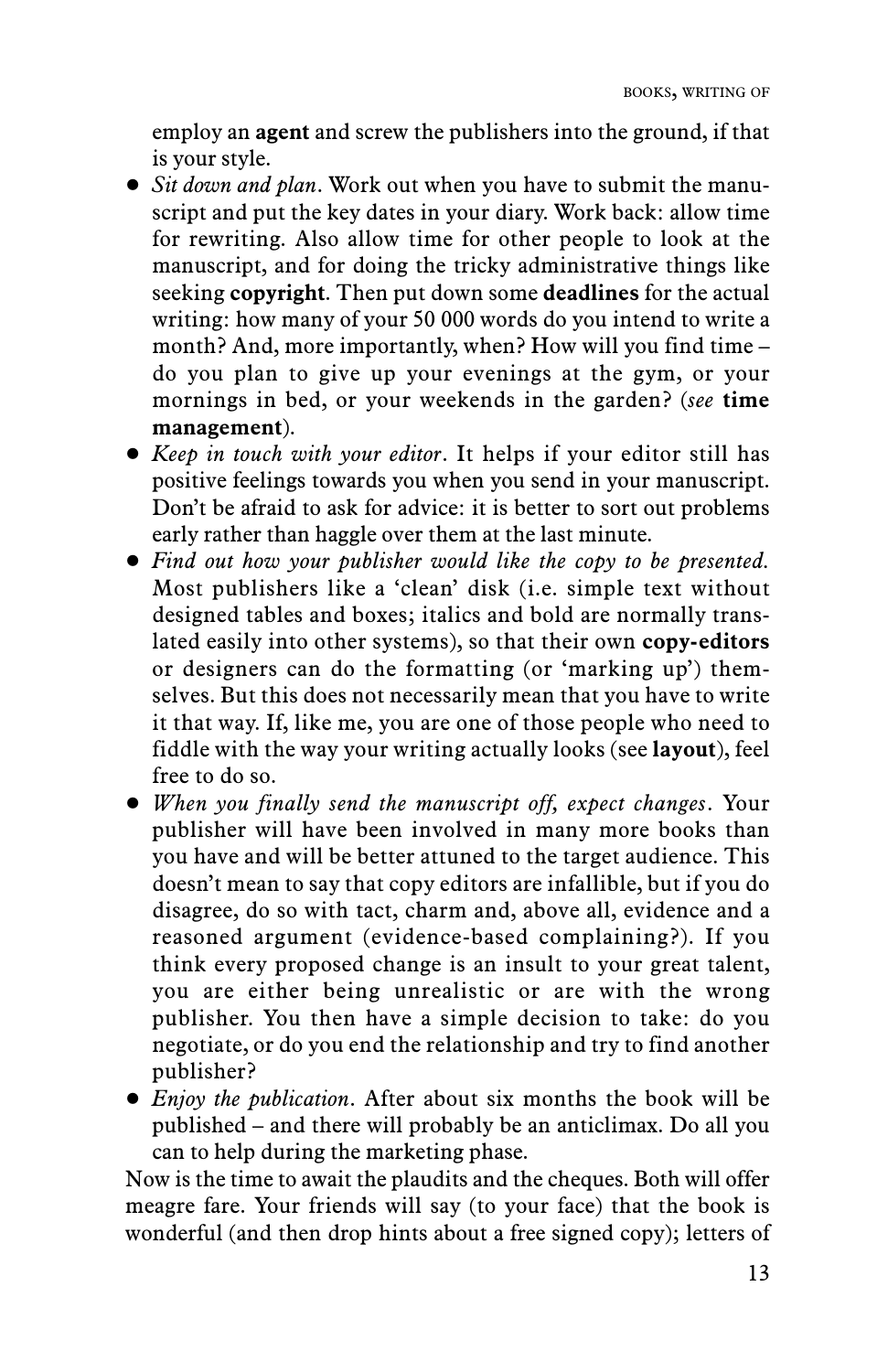praise from unknown admirers are less likely. As for the money, you will probably have signed a contract for 12.5% net of the royalties. With a print run of, say, 2000 at a price of £12.50, that will give you about £1500 (less tax) if all copies are sold. Hardly a good return on the huge effort you made.

The real point about writing books is that, like mountains, they are there. Some of us cannot resist the challenge; but it's hardly rational behaviour.

**Books, writing of chapters in** One of the great advantages of multi-authored books is that they meet the huge demand for authorship. But even single chapters require a major investment of time – a week's work or more to do it properly. Be flattered by the invitation to contribute, and then consider whether you really want (or need) to invest the time. Saying no at this stage will be appreciated: publishers say that their biggest problem in multi-authored books is dealing with the delays caused by those who keep insisting that they want to contribute, but never get around to doing so.

Approach the project as you would any other writing task (*see* **process of writing**). Divide the chapter into manageable chunks of 1000 words or so, and use the structure of a **feature article** for each section.

Your main reward will be satisfaction of a job well done. You are unlikely to get paid, and if so it will rarely be above £200 a chapter. You should be offered a free copy of the book; make sure you display it prominently.

**Boredom** We often experience this when reading what others have written. Curiously, we never expect our readers to do so when reading our work.

**Borrowing other people's ideas** This is stealing. Do not do it (*see* **copyright**; **plagiarism**).

**Bosses** Some are marvellously helpful when it comes to giving **balanced feedback** on what we write. Others are discouraging, and sometimes dangerous. Remember that bosses can turn into a powerful **false feedback loop**, and that throughout the writing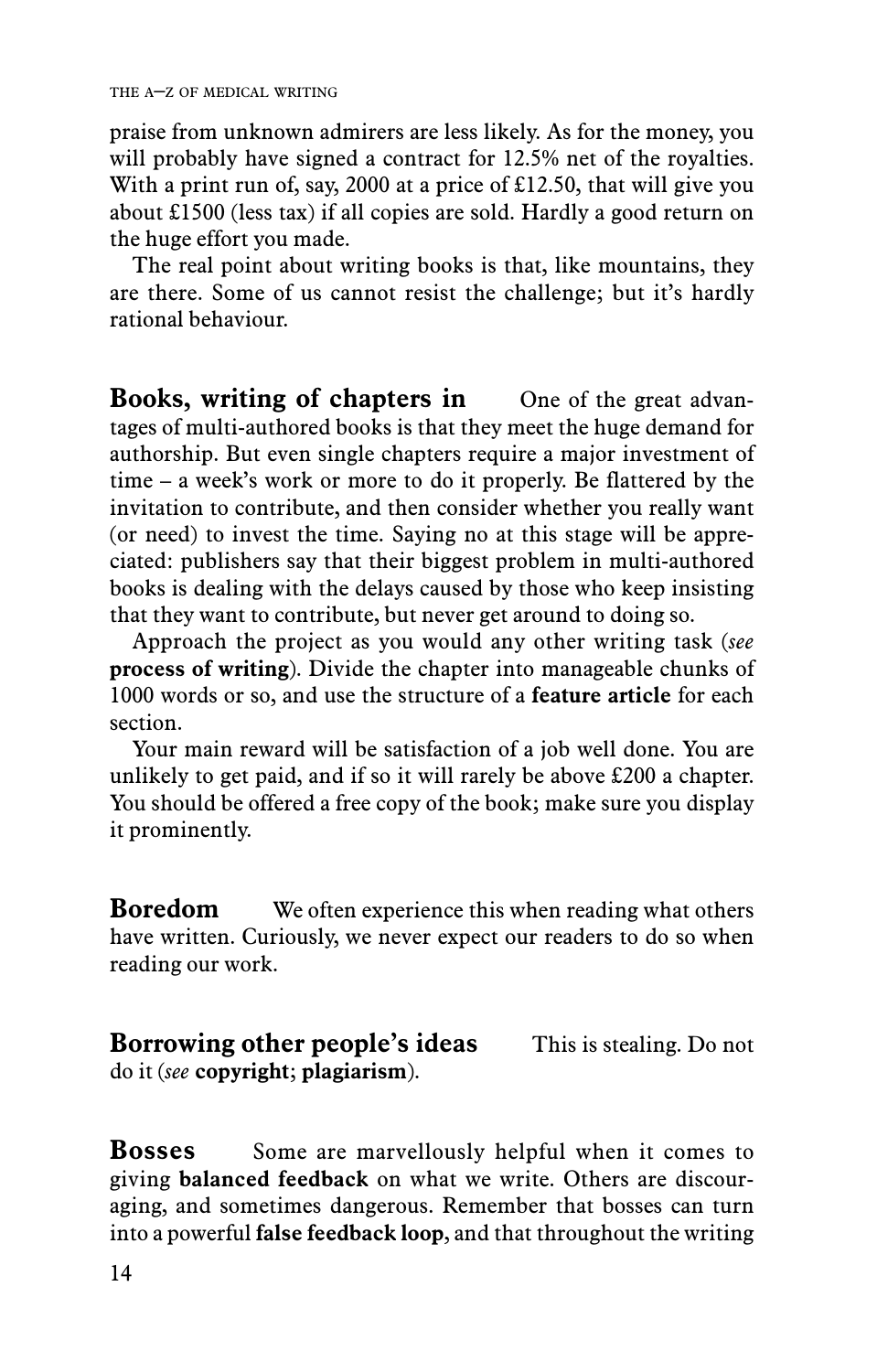process our duty is to argue – tactfully – for the interests of our target readers (*see* **negotiating over copy**).

**Brainstorming** Throughout the writing process our tendency to criticize can overwhelm our capacity to be creative. Brainstorming techniques try to circumvent that in the planning stage by encouraging us to put down our thoughts on paper – as they come and without stopping to criticize them. At its basic level we can use this method to compile a list. A development of this is **branching** (*see below*) where we allow our thoughts to spill out all over the page in a much freer way. A sophisticated version of this is **mindmapping**, a system developed by Tony Buzan (*see* **process of writing booklist**).

**Branching** Branching techniques, such as spidercharts and **mindmapping**, play an important part in the writing process – in particular, at the stage when you have decided on your **message** and need to collect and arrange the information needed to prove it.

All you need is the message, a large piece of paper with at least one pen or pencil (some say more) and 5–10 minutes. Write the message in the middle of the paper ('All writers should buy a treadmill') and then start asking questions ('What kind of writers?', 'What kind of treadmill?', 'How should writers use it?' 'How do we know it helps?' and so on). Each question should lead to others, and when you come to the end of one train of thought you should go back to the message in the middle and start again. Within minutes you will have a page covered with words, all coming out from the message in the middle.

The advantage of this, as one course participant once put it, is that the mess in your head is now the mess on a piece of paper. This is a breakthrough. Committing yourself to putting things down on paper is one of the hardest parts of writing (*see* **writer's block**), but as soon as you have something down you can start to control it. You will, for instance, be able to distinguish between matters of substance that must be included, and detail that *could* be included if space permits. All will be related to the message.

**Breaks** Locking yourself in a room for three hours at a time is unlikely to boost your creativity. Try to write in short bursts of, say, 10–15 minutes, and make sure that you really are writing and not worrying about what you have just written (*see* **free writing**).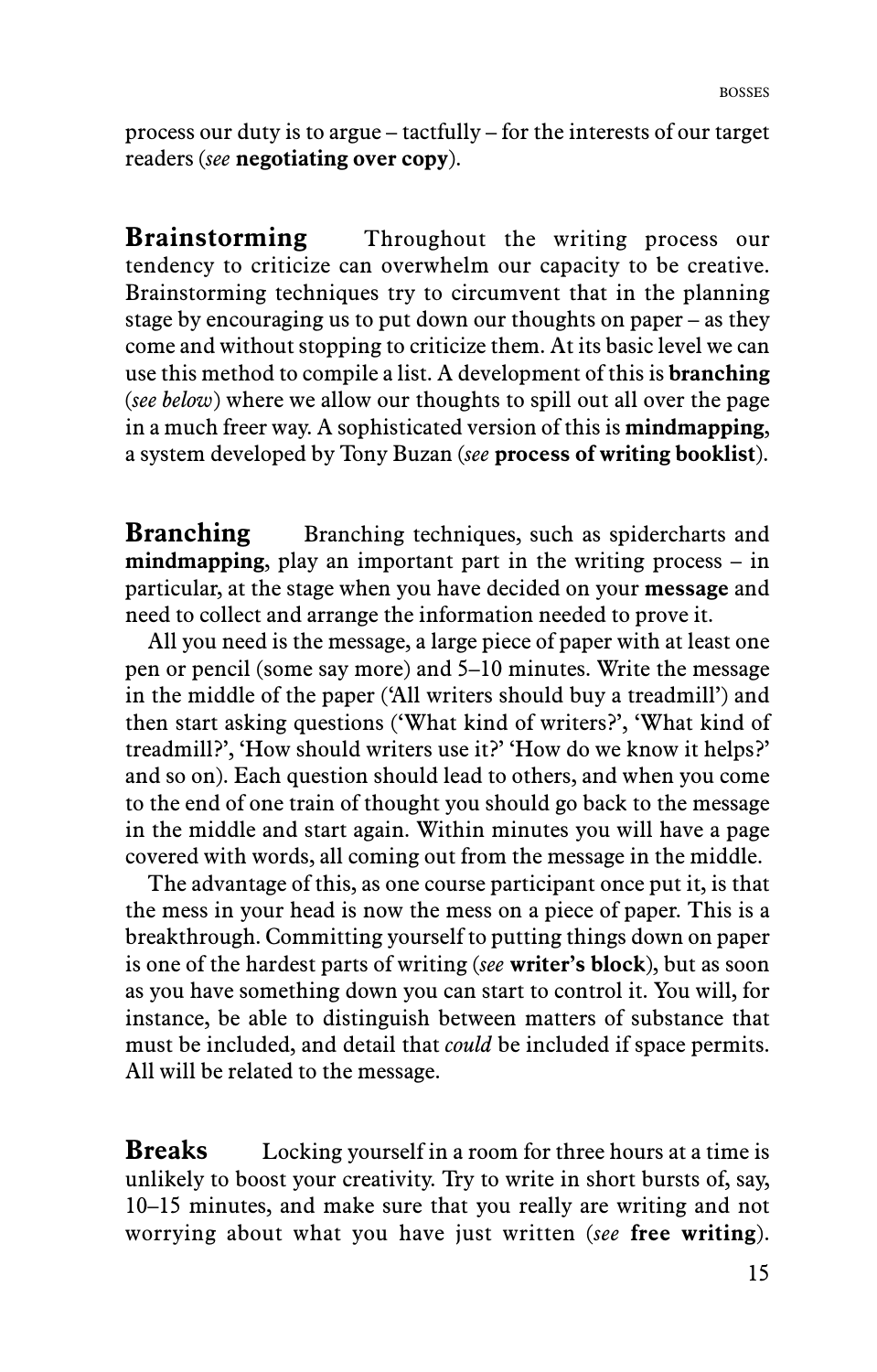Nothing benefits a piece of writing more than the temporary leaving of it. *See also* **time management**.

**Brief setting** One of the great mistakes we make when writing is to start too early, without really knowing where we want to end up. Some people start by writing lists; others go straight to a word processor and start writing down what comes into their heads. I recommend an alternative step, originally recommended in *Medical journalism; the writer's guide* (*see* **Journalism booklist**), in which I advise that the first thing to do is to draw back from writing – and to think very carefully about what you want to do. By all means let your writing be a voyage of discovery, but look at the existing navigation charts before you set out.

I call this stage 'setting the brief '. It involves taking time to think about what you want to do. You may be able to do it in less than a minute; with more difficult pieces of writing you may need days or even weeks. As long as it remains **rumination**, not procrastination, you should not worry. As for what you need to think about, these are contained in the following five points.

- *Message*. Work out the most important thing you want your readers to take away from your writing. This is the **message**, and should take the form of a simple sentence of about 10 words. For instance: 'Wearing sandals with socks reduces the incidence of athlete's foot.' The key is to include a verb ('reduces', 'increases', 'does not affect', etc.) which gives it direction. It will also distinguish it from a **title**, which (in journals) usually consists of a string of nouns ('Footwear apparel and fungal infections of the skin and nails of the feet: a randomized placebo-controlled trial') that will not make a suitable starting point. Do not settle for a question: if you do not yet have the answer, do more research or more thinking or both.
- *Market*. Decide for whom this message is intended (**audience**) and how you intend to get it to them. Be specific: the more tightly defined your audience, the greater your chances of success. If you want to write an article, define which journal (*The Lancet*, for instance, or *Country Life*?). If you are writing a report justifying the purchase of an expensive piece of equipment, write for the main player in the decision-making committee. If you are writing a procedure for a new clinic's appointment system, write for those who will have to carry it out. If it looks as though you will have to please two separate audiences at the same time – such as a report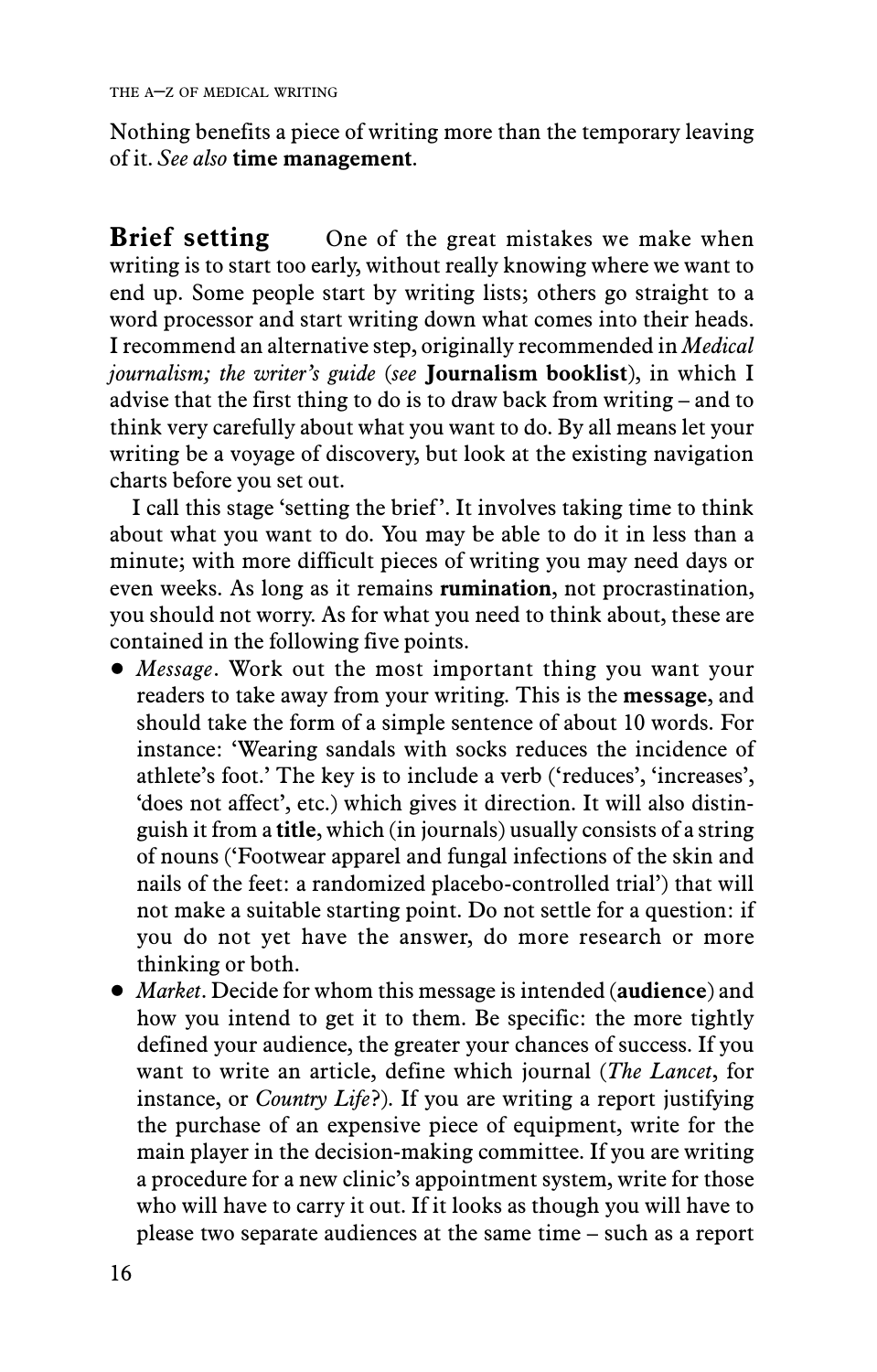on the latest research for members of a patient group and interested doctors – then write two different reports.

- *Length and other aspects of style*. Now work out what you need to please your audience. Decide on the length of the piece of writing, measured in words or **paragraphs**. This should not be determined by how you rate the importance of the topic (or happen to know about it), but on what the market should bear.
- *Deadlines*. Set the date by which you need to finish the writing. Then work backwards, inserting second-level **deadlines** for the major steps you need to take on the way.
- *Payoff*. Define how you will judge the success of your writing. Too often we judge it in terms of half-remembered notions of literary criticism (*see* **English teachers**; **examinations**). Now we are established in our careers, we should regard writing as a tool not a test, and therefore judge success not by the details, but by whether our writing has enabled us to achieve what we set out to do. For instance, if we are trying to attract a £1 million grant, and we manage to do so, our writing has succeeded, irrespective of whether we have split the odd infinitive. Similarly, if we are trying to get a paper published in a prestigious journal and it is accepted, we have also succeeded (and subsequent gripes from rivals should be seen in this context).

Take your time over brief setting. You may not believe it at the time, but having a clear idea on the above five questions will make all the difference to what you are setting out to do. Consider the following examples, both on the subject of socks, shoes and athlete's foot:

- *Task 1*. 'A research letter for *The Lancet* showing that sandals and socks reduce the incidence of athlete's foot. This will be based on the multicentre SOLE trial and will comprise 500 words. The article will be written by August 1, revised by August 15, sent out to co-authors on September 1 and submitted on September 21. The writing will be considered successful when the editor accepts it for publication.'
- *Task 2*. 'A report for the management board arguing that sandals and socks should be issued to all staff in order to reduce the incidence of athlete's foot. The primary audience will be the director of human resources. The report will consist of one sheet of A4. The first draft will be completed tomorrow, and revised the following day. The writing will be considered successful when staff get issued with their regulation socks and sandals.'

A useful trick is to make sure that others, such as **bosses** or **coauthors**, who may subsequently want to comment on your piece of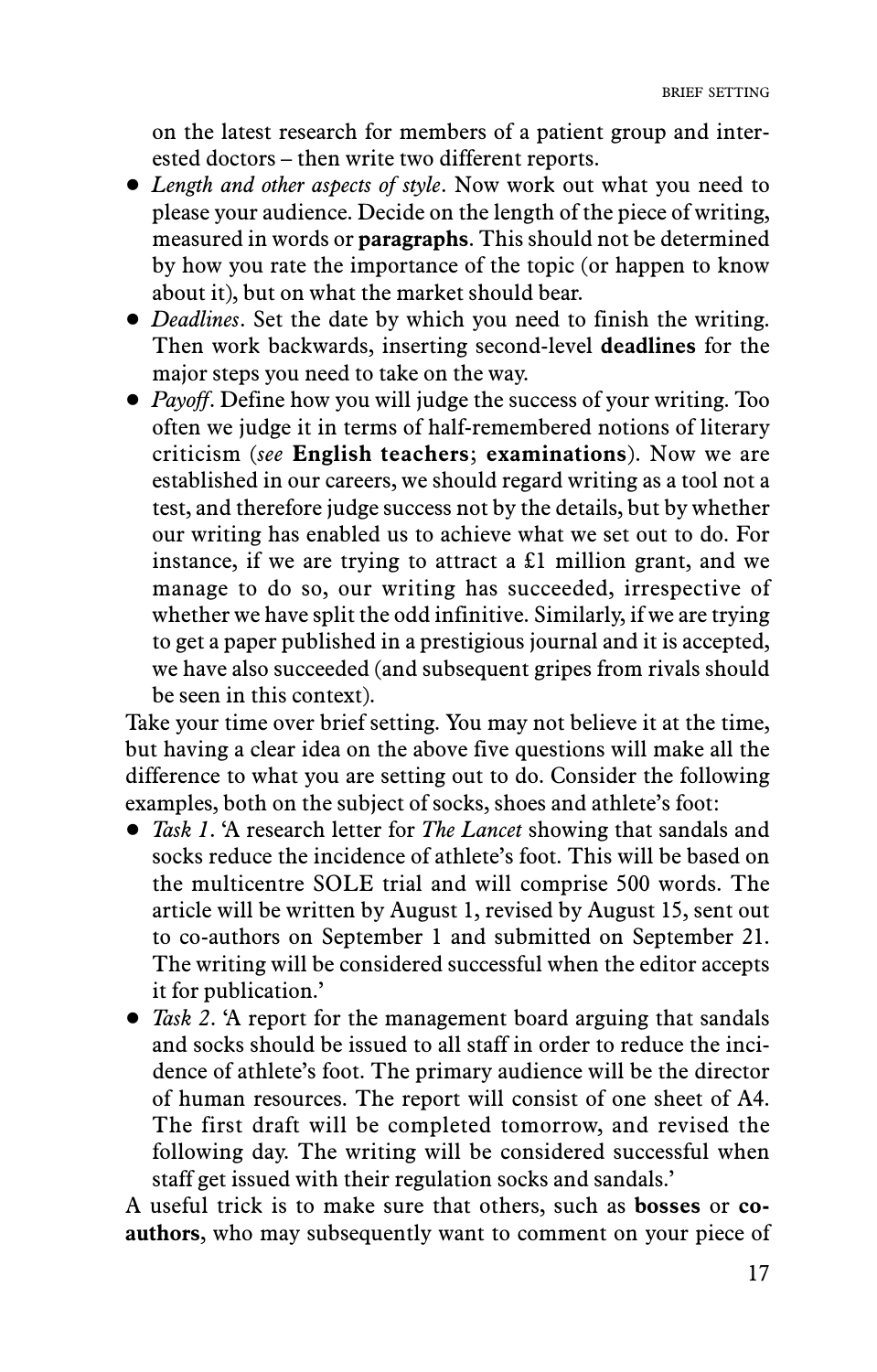writing, see these details before you start. Don't wait for the finished piece; show them the brief. Agreeing on the message and the market at this early stage can save endless arguments later on (*see* **negotiating over copy**).

**Bullet points** Bullet points are currently fashionable. They are useful when:

- you have a small number of discrete facts, all of which are roughly as important as the others, and
- you expect your reader to be skimming what you have written.

They become less useful when you want to persuade or lead your readers through a complicated argument, or perhaps feel that your reader could do with a little entertainment.

There is a trap when it comes to punctuating bullet point lists. Strictly speaking the bullet is not a punctuation mark, so you should ignore it. A list should therefore start with a colon like this:

- not followed by a capital letter and not ending in a full stop but in a comma or semicolon,
- until you get to the last point.

**Byline** The name of an author on an article in a newspaper or magazine. Getting one of these can be a major incentive (*see* **commissioning**).

**Capital letters** These should be used for signalling the beginning of a sentence, or of a proper noun such as Aylesbury or Zimmerman. They need no longer be used for seasons, though they are still used for months and days of the week. Do *not* use them on the grounds that they make the word look more important (*see* **pompous initial capitals**).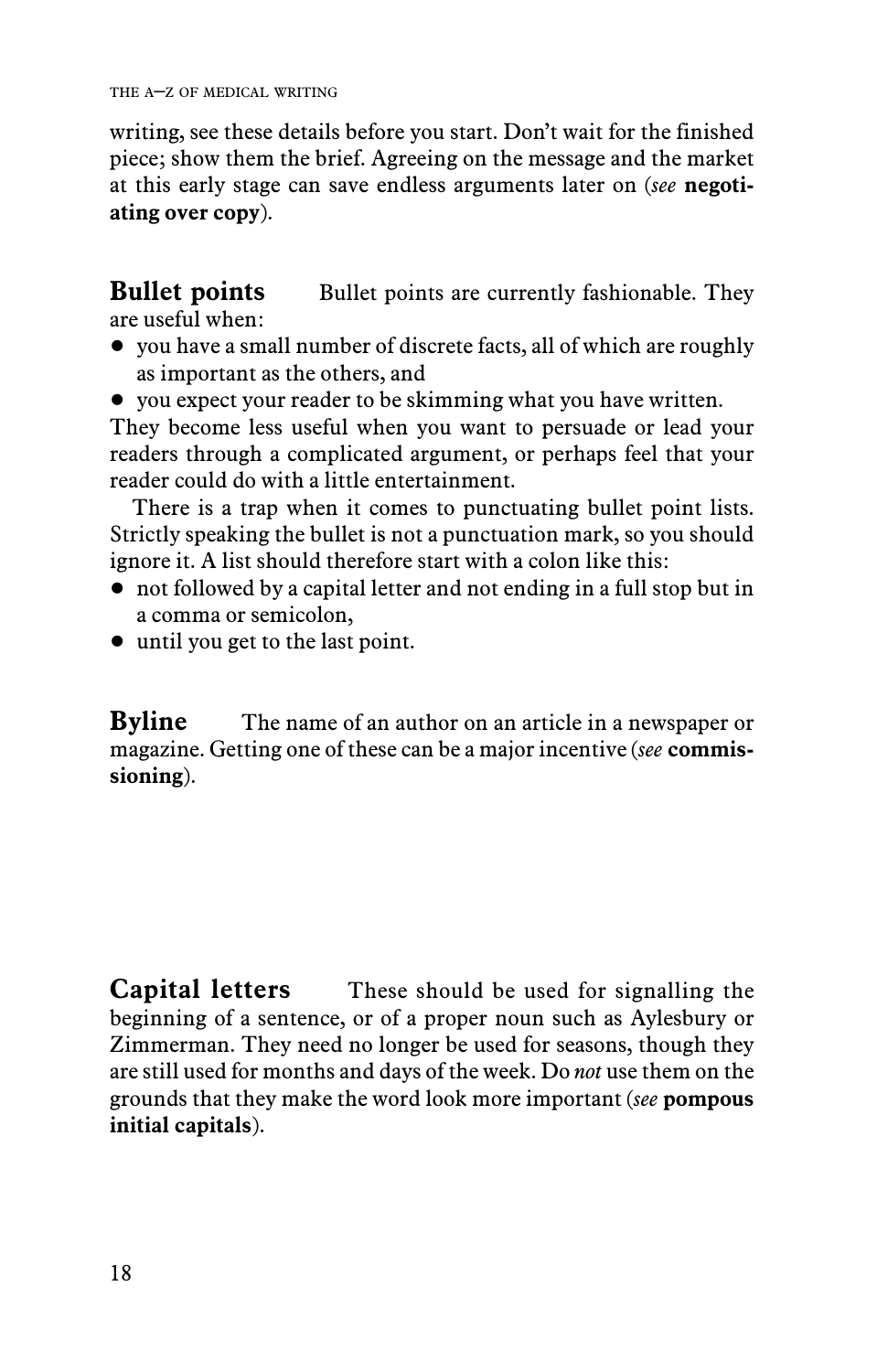**Careers in writing** A number of jobs combine a knowledge of medical matters with an interest in writing. These include working as an associate editor on a scientific **journal**, working as a writer on a **medical newspaper** or producing marketing material for pharmaceutical companies. It is tempting to look at these as an escape route from the demands of patients and colleagues, and indeed working as a writer has a number of good points. Writing professionals tend to be less hierarchical, and the hours tend to be more civilized. You can see what you produce, and can measure your performance (*see* **effective writing**).

But being a doctor will not in itself qualify you to write about medicine, and you will need to acquire some extra skills. This could mean a full-time course for a year, or it could mean a period of apprenticeship within medical writing. The levels of pay are likely to be less than one would expect as a doctor. For further information contact doctors who are already working in these fields.

**Case notes** Doctors are writing these all the time, yet they are difficult to do – and are often done badly. Tell the story, so that one week later (the next doctor) or five years later (the lawyers) will be able to reconstruct exactly what happened. Tell the truth, and write clearly.

**Case reports** In the past these were a good way to get your name on the databases. Unfortunately the current trend for larger and larger statistical samples means that they are currently out of favour among editors, and the demand for case reports is much less than the supply. You now have to look around carefully for a journal that will take them. When you find one, use the **yellow marker test** to study the structure, which will vary from journal to journal. Think carefully about whether you have a suitable case – look in particular for a good message that will have immediate clinical relevance, such as the patient whose rash on the inside leg turned out to be a rare case of hepatitis M. Then approach this as you would approach any written work (*see* **process of writing**).

**Chapters, writing of** *See* **books, writing of chapters in**.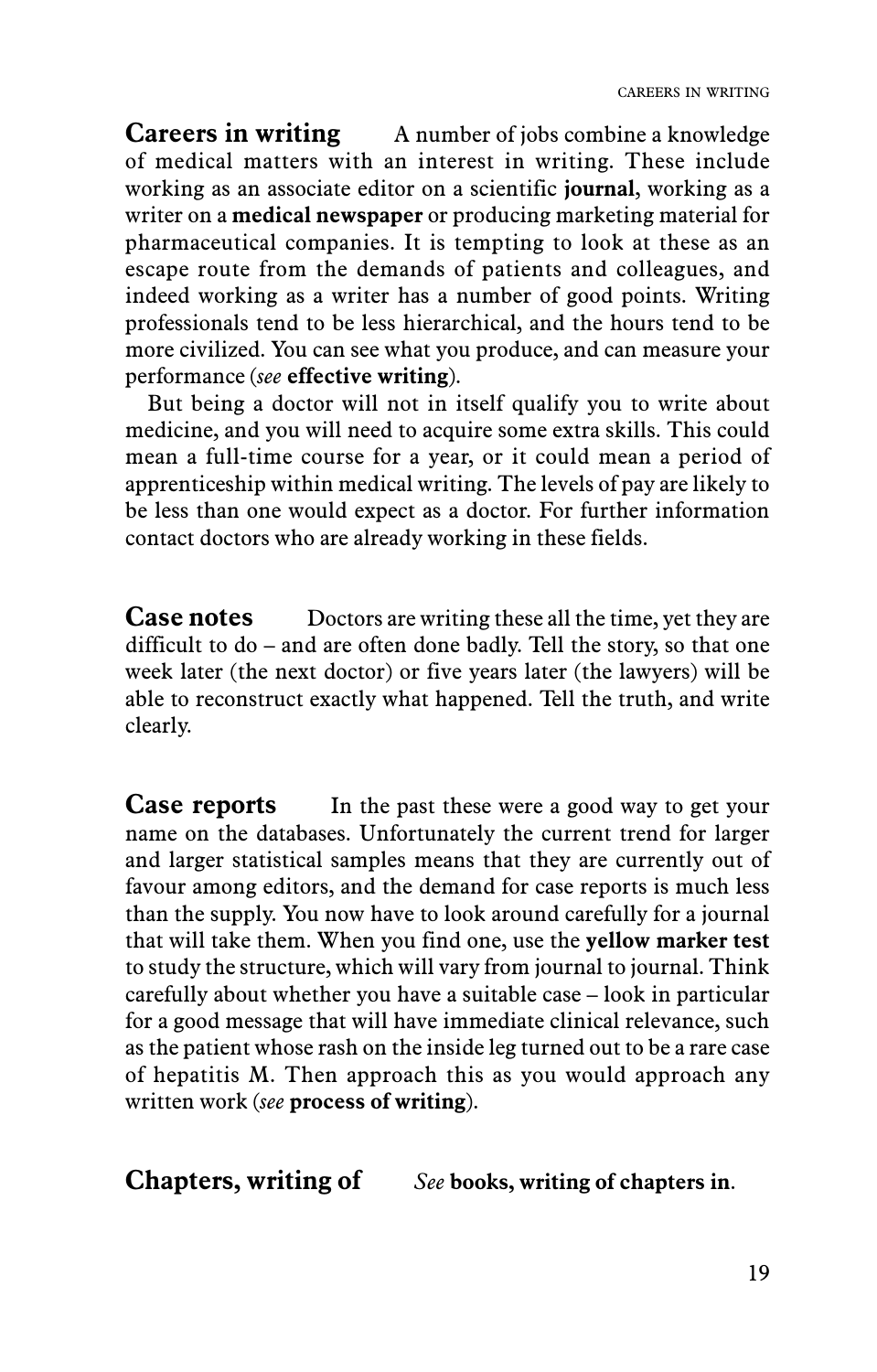**Checking facts** This is important. Often it makes little substantive difference to the main thesis (Mr William Browne will have been sacked from his prestigious post regardless of the fact that you have left the 'e' off his name and have called him Mr Brown), but those who know will lose confidence in the rest of your writing  $\sim$  and gleefully tell others of your shortcomings. On the other hand, the nature of writing is such is that it is almost impossible to achieve 100% accuracy. So pay particular attention to things that matter: dosages, for instance, or names and titles. And don't become suicidal when the occasional error creeps in (*see* **law of late literals**).

**Checklists** All kinds of people, from publishers to methodologists, produce checklists to use when writing papers and reviews. These are useful up to a point (or first 80 points!). But obsession with detail can obscure, or drive out, sensible **messages**. Good writing is not just a succession of facts put down in a plausible order (*see***leaf shuffling**), but an interesting or important message, supported by evidence (*see***truth**).

**Christian names** This term is inappropriate in today's multicultural societies. Use 'first names'.

**Citation index** *See* **impact factor**.

**Clichés** The word comes from the French term for a printing block, and means a phrase that is reproduced so often that it is at best unoriginal, at worst tiresome. Clichés make splendid targets: for instance 'the focus on a fundamental shift in the culture of learning, leading to empowerment and a win-win situation'. However, some phrases, like 'ownership' and 'mission statement', have their own technical use among certain groups (*see* **jargon**). And some, like 'moving the goal posts' and 'gold standard' are a kind of shorthand that allow us to put across a familiar idea quickly and easily.

So what should the writer do? First, avoid choosing clichés that will cause your target reader (though not your **false feedback loop**) to ridicule you. Second, if you see a familiar phrase, ask yourself whether something more original would be a better choice. Don't feel you must get rid of them all: I have deliberately used several throughout this book. But don't over-egg the pudding.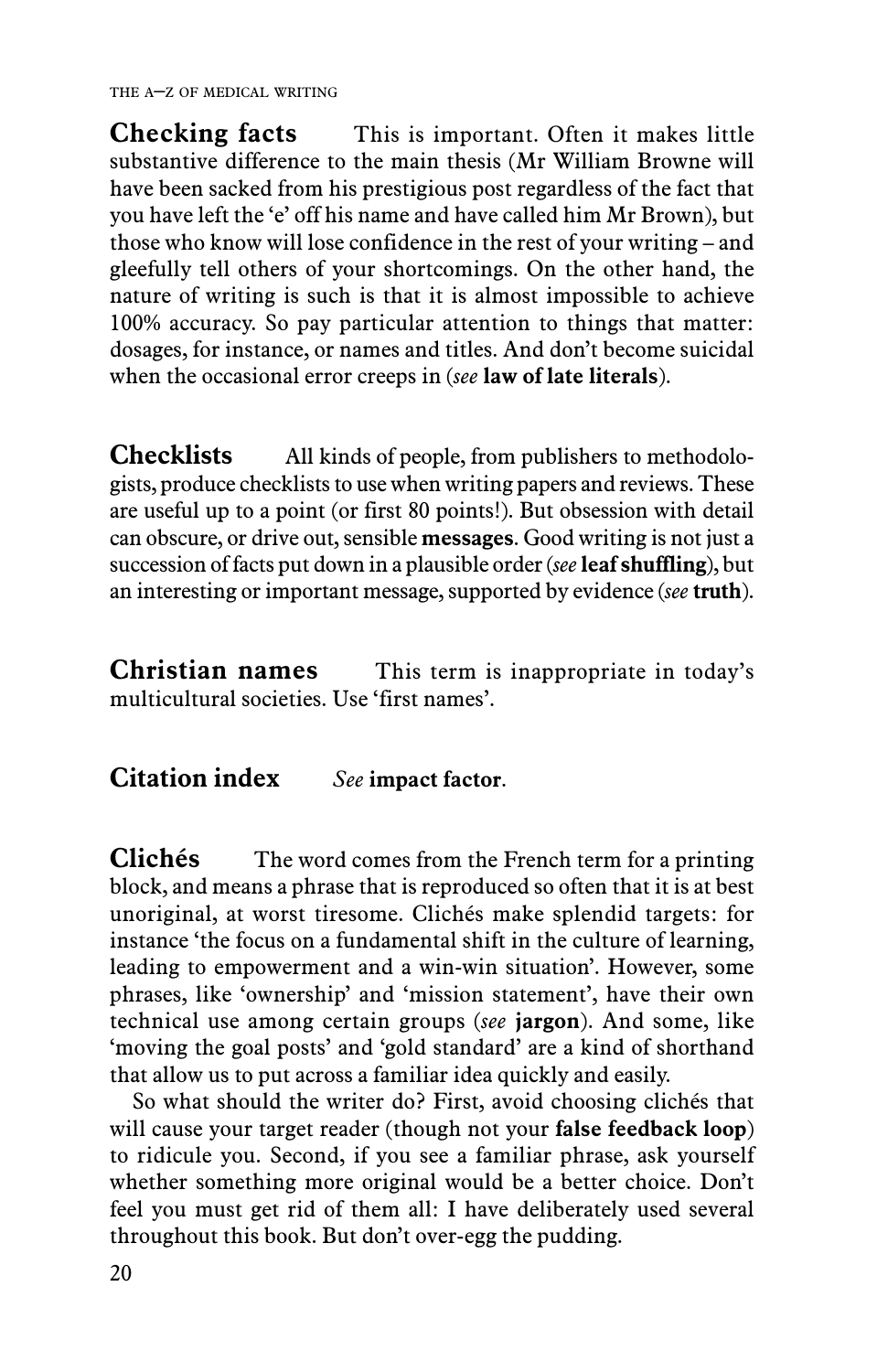**Coaching**. All too often people who write find that their only 'reward' is a mass of minor textual criticism. This is not normally considered the best way to develop and motivate people. Coaching is an alternative approach, based on the assumption that people do best at a task if they are allowed to get on with it themselves. Those with more writing experience should resist the temptation to give a mass of '**corrections'**, and instead offer support and encouragement. This approach is not necessarily taught in medical school.

Coaching can be of value at four different phases.

- *Strategy*. Many people feel that they should be writing (scientific papers, for instance) but aren't quite sure how. Encourage them to sit down and work out *why* they need to write. In the light of this, get them to commit to the *what* and the *when* (*see* **writing goals**).
- *Tactics*. Too many people launch themselves too quickly into a piece of writing. Encourage them to take time to **ruminate**, to set their own **brief** – and provide support at this early stage. Don't criticize, but probe with open-ended questions so that writers can develop their own ideas. Look for whether the writer has clearly defined the audience. Question how the writer will judge success (*see* **payoff**). Encourage research on the market as well as the topic being written about (*see* **evidence-based writing**). Set **deadlines**.
- *Execution*. Once the writing process has started, provide support and encouragement. Meet regularly to ensure that the deadlines are being met and, if not, work with the writer to find ways of getting the work moving again. Encourage **writers' support groups**. When (and if) the time comes for you to look at the manuscript, ask why you are being asked to read it – for silly mistakes, for instance, for major factual omissions or for potential political problems? Give **balanced feedback**. And give priority to keeping the copy moving: nothing demotivates more than to have work sitting in someone else's pending tray.
- *Reward*. Follow the example of successful sports coaches and celebrate whenever you achieve your goals. Create a culture where winning – as defined by the writer in advance – is celebrated.

#### **BOOKLIST: coaching**

- *The coaching pocketbook,* by Ian Fleming and Allan JD Taylor, Alresford: Management Pocketbooks, 1998. Entertaining and versatile, part of an excellent series that also includes books on time management and personal development.
- *Writing your dissertation in 15 minutes a day*, by Joan Bolker, New York: Henry Holt, 1998. Ostensibly for those who are setting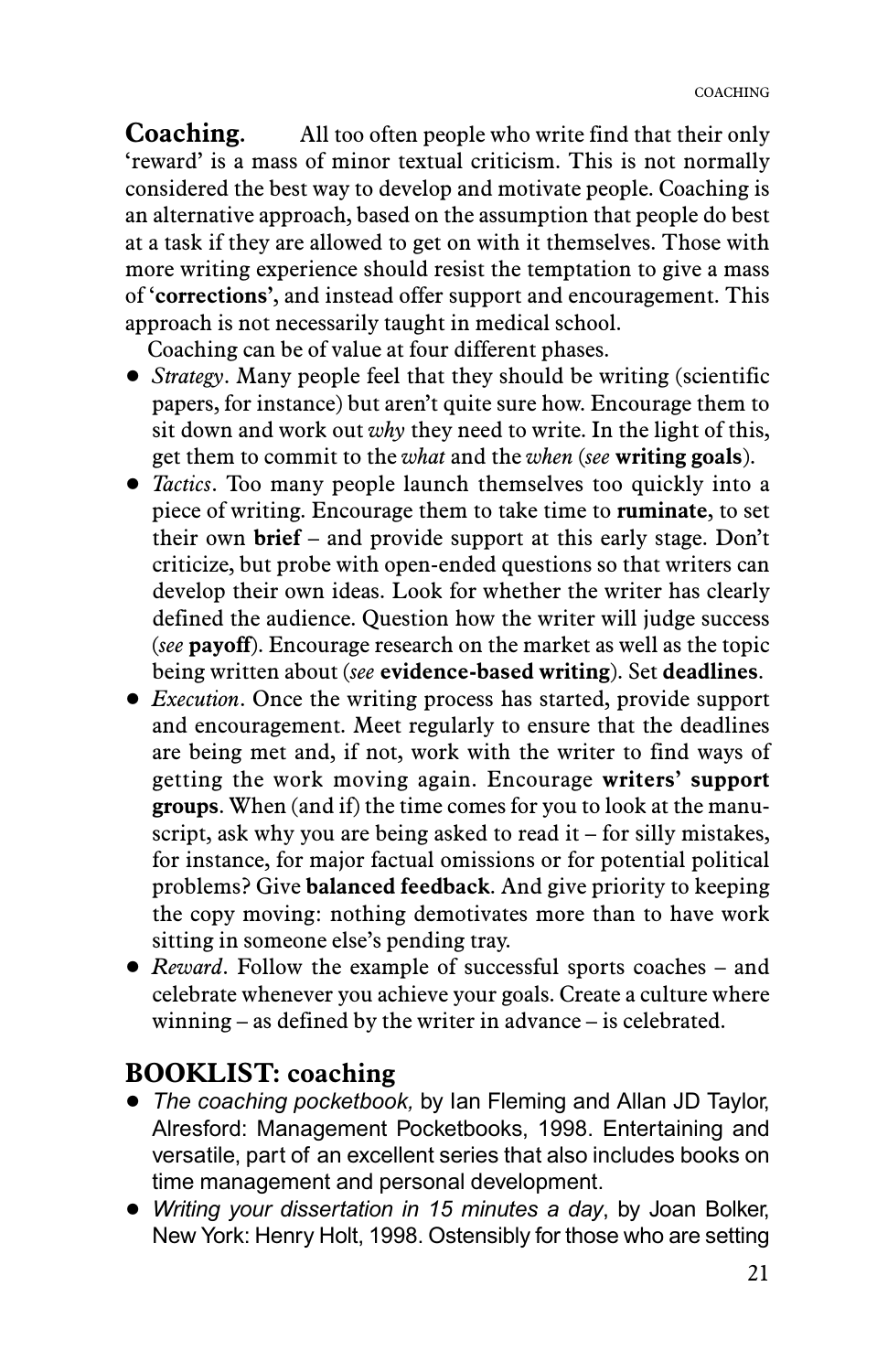out to write a thesis, this is perhaps even more useful for supervisors. Some interesting thoughts on setting up writers' groups.

• *Coaching writers: the essential guide for editors and reports*, by Roy Peter Clark and Don Fry, New York: St Martin's Press, 1992. An interesting book from two journalists in Florida with important lessons for those working with writers.

**Co-authors** As a general rule, the greater the number of coauthors, the greater the problems. The manuscript over which you have been sweating for months is torn apart by others, who believe that they are failing if they are not pumping out as many criticisms as they can think of. The poor author is then left, manuscript and confidence in tatters, with a pile of alternative suggestions, many of them conflicting.

You will be pleased to know that there are some techniques that can ease the pain.

- *Arrange a meeting at the beginning of the writing process*. Agree who the co-authors will be, what they will do, and in which order they will appear on the manuscript (*see* **authorship**). Lay down deadlines, agree on the target journal and, more important still, get everyone to agree what the message will be (*see* **brief setting**).
- *Circulate the timetable among the co-authors*. Some people will always sit on a manuscript. If all co-authors have agreed on the deadlines, you have a lever which may help to move the laggards. Send coauthors regular updates of progress; this will enable everyone to identify those who are slowing the process down. Sometimes a bit of naming and shaming will help.
- *Involve your co-authors throughout the process*. Co-authors need to have a 'substantial intellectual involvement', but this does not necessarily mean detailed textual criticism once the work has been done. Far more important is the support and advice received as you are preparing the various drafts, and this is really the time you need sensible input from your colleagues. Keep them in touch with what you are doing, and encourage them to play the role of **coach** rather than critic.
- *Judge any comment from a co-author on whether it is more or less – likely to get your paper published in your target journal*. One of the major problems at this stage is the mass of conflicting advice as each co-author proposes amendments on his or her notion of what makes a 'good' paper (*see* **Icarus fallacy**). The sensible way through this is to judge these comments on whether they are more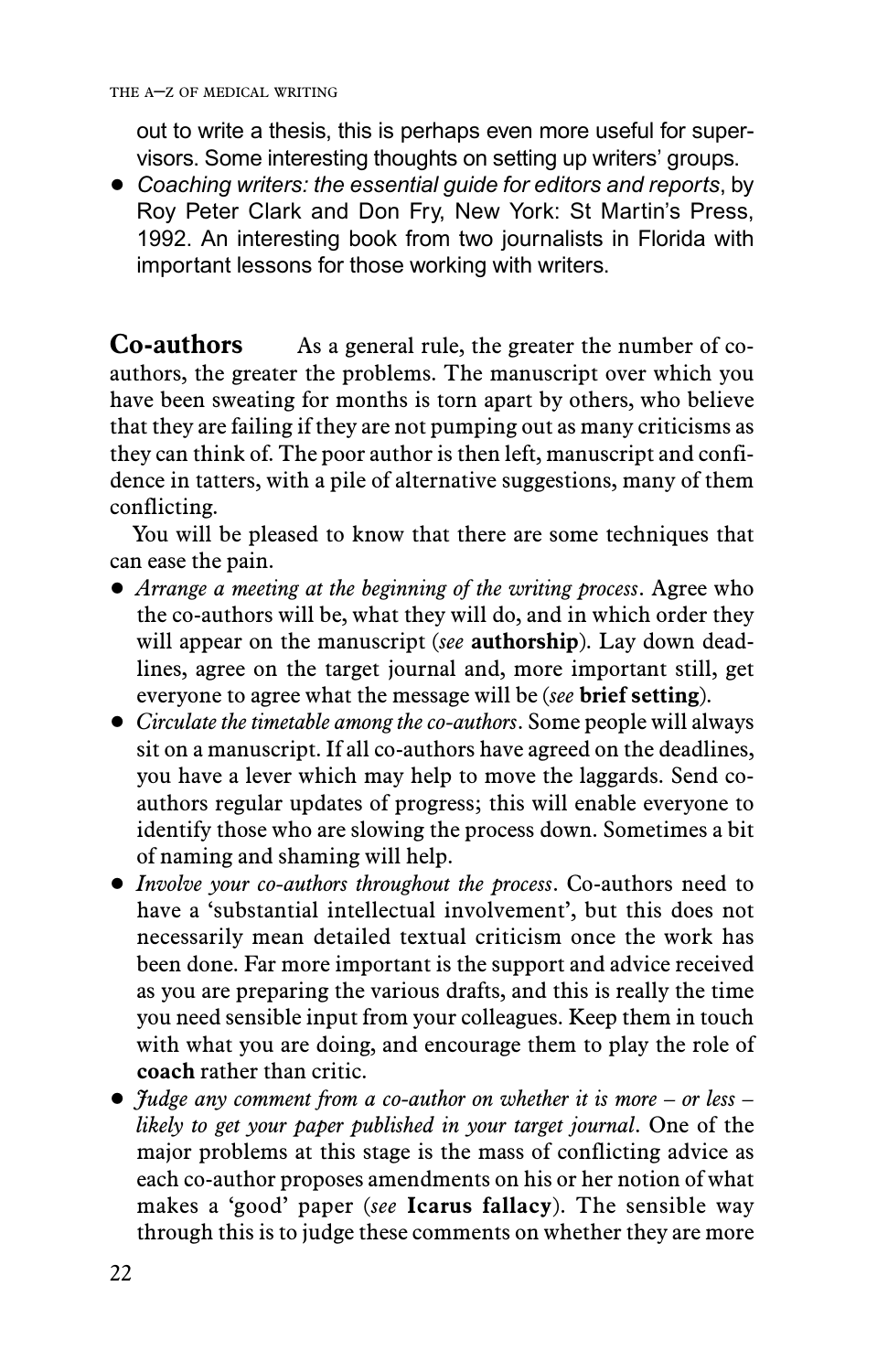– or less – likely to increase the chances of publication (*see* **evidence-based writing**). Discuss those that are clearly counter productive (*see* **negotiating changes**).

- *Try to steer your co-authors into doing what you want them to do*. Instead of saying 'Please let me have your comments', which is an open invitation to be destructive, try, 'I enclose the draft of this article which, as you know, has been targeted at *The Lancet*. Can you let me know if you see any major omissions?' (If you have been keeping people involved (*see above*), then perhaps you can try: 'Can I assume that you are now happy for me to send it off?')
- *Don't take it personally*. Being criticized seems to be part of the publications game. Don't be demoralized. Keep reminding yourself that you are making progress and that this is one of the last major obstacles.
- *Do not be bullied into doing what you think is wrong*. Under no circumstances should you give in to pressure from co-authors to do anything that you think is morally wrong, such as make up patients who did not exist, or 'massage' the figures to make the work look better (*see* **scientific fraud**). This can be easier said than done, and if you are unlucky enough to be involved in such a situation, seek a wise head for immediate confidential advice.

If you survive your relationship with your co-authors, and you become published authors, celebrate. It will make all the aggravation and humiliation seem worthwhile – until the next time.

**Colon** A punctuation mark that denotes a major pause that comes before an explanation or elaboration, as in, 'I am telling you something important in this section: it is how to use the colon appropriately'.

In US English usage it is common to have a capital letter after the colon ('He wanted three things: To visit every hospital in Poughkeepsie, write a book review for the *New Yorker*, and learn how to use chopsticks'). This is not the case in UK English, though your word processing package may not know this (*see* **semicolon**; **UK-US English**).

**Colon dash**(as in :-) These are archaic, ugly and should not be used.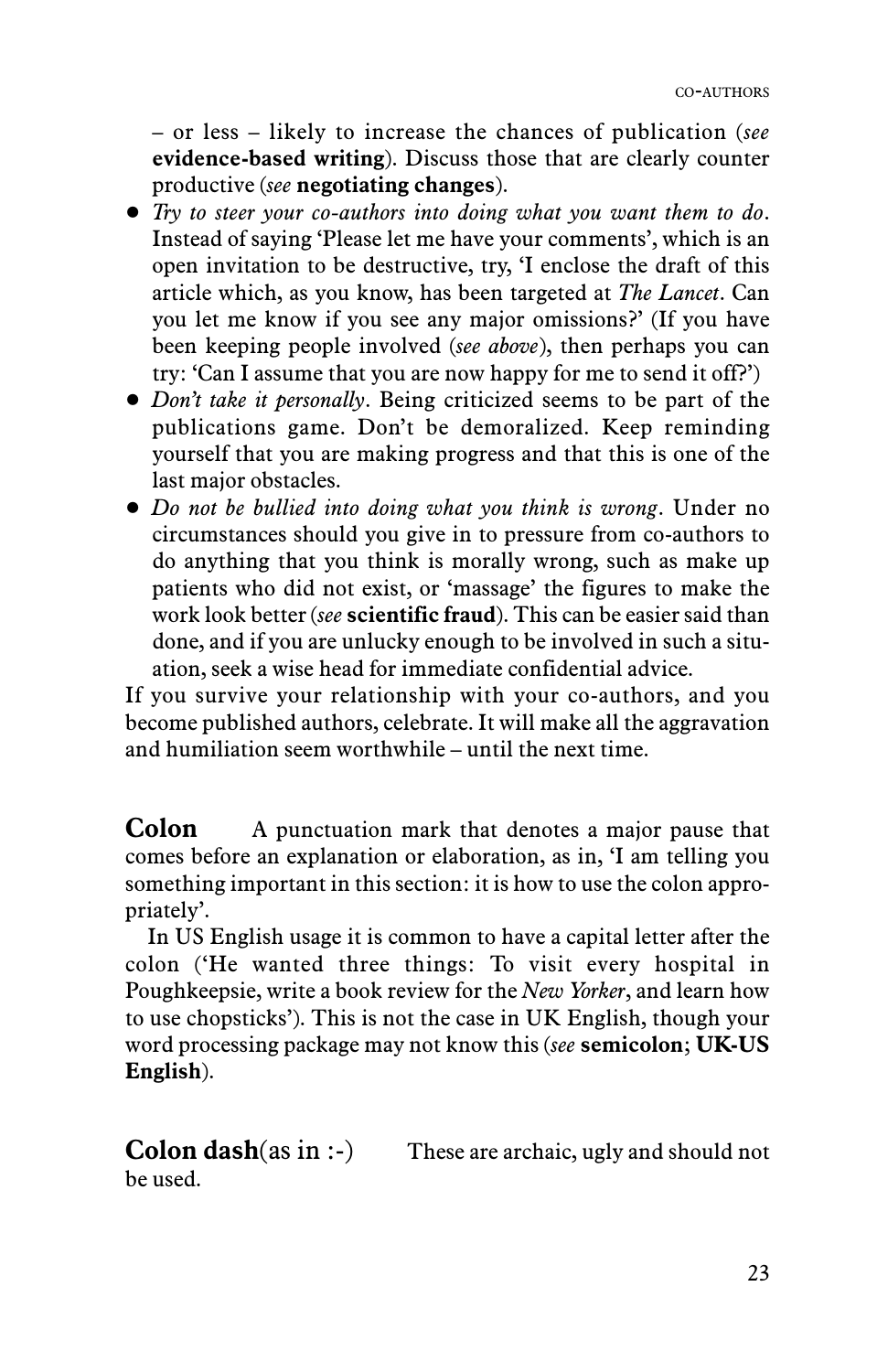**Commas** A punctuation mark that indicates a slight pause: 'He came and went' is different from 'he came, and went'. Commas are important, and can cause all kinds of howlers when omitted or wrongly placed, as in: 'The society is made up of those who experience difficulties in digestion of their relatives, and of other interested people'.

One of the big problems occurs when commas are used to make a separate and self-contained point, in which case they should always travel in pairs. 'The patients, who had demanded compensation rushed to their lawyers' is ambiguous. Does it mean that a group who had demanded compensation went to their lawyers while another group stayed put ('The patients who had demanded compensation rushed to their lawyers')? Or does it mean that a group of patients had rushed to their lawyers and all of them were demanding compensation ('The patients, who had demanded compensation, rushed to their lawyers)?

The use of commas in lists can cause confusion. This is because in **UK English** the comma is dropped before the 'and' ('stethoscopes, zebras and chairs'). This does not happen in **US English** ('stethoscopes, zebras, and chairs').

There is a fashion, particularly among medical journals, to be parsimonious with the comma. This can cause difficulties for the reader (*see* **grammar booklist**).

**Commissioning** The success of most publications leans heavily on the quality of its contributors, so the ability to persuade good writers to contribute is an important skill (*see* **books, editing of**). Having an idea for an article is relatively easy; the hard thing is to find someone who will do it well (better than you, otherwise why bother?). Hardest of all is getting that person motivated.

Commissioning editors usually make the first contact by phone. If you are commissioning, have a clear idea of what you want: it is not helpful to give a long list of points that you wish the writer to include; instead describe what you want the article to achieve. Also discuss deadline, technical points (such as whether you want the article to be sent by e-mail) and payment or other reward.

Once you have agreement, write a follow-up letter, which should cover the following questions.

• *What kind of publication is it?* The writer should be clear about the goals of the publication – and about its audience. If you think the writer is unfamiliar with the publication, send one or two back copies.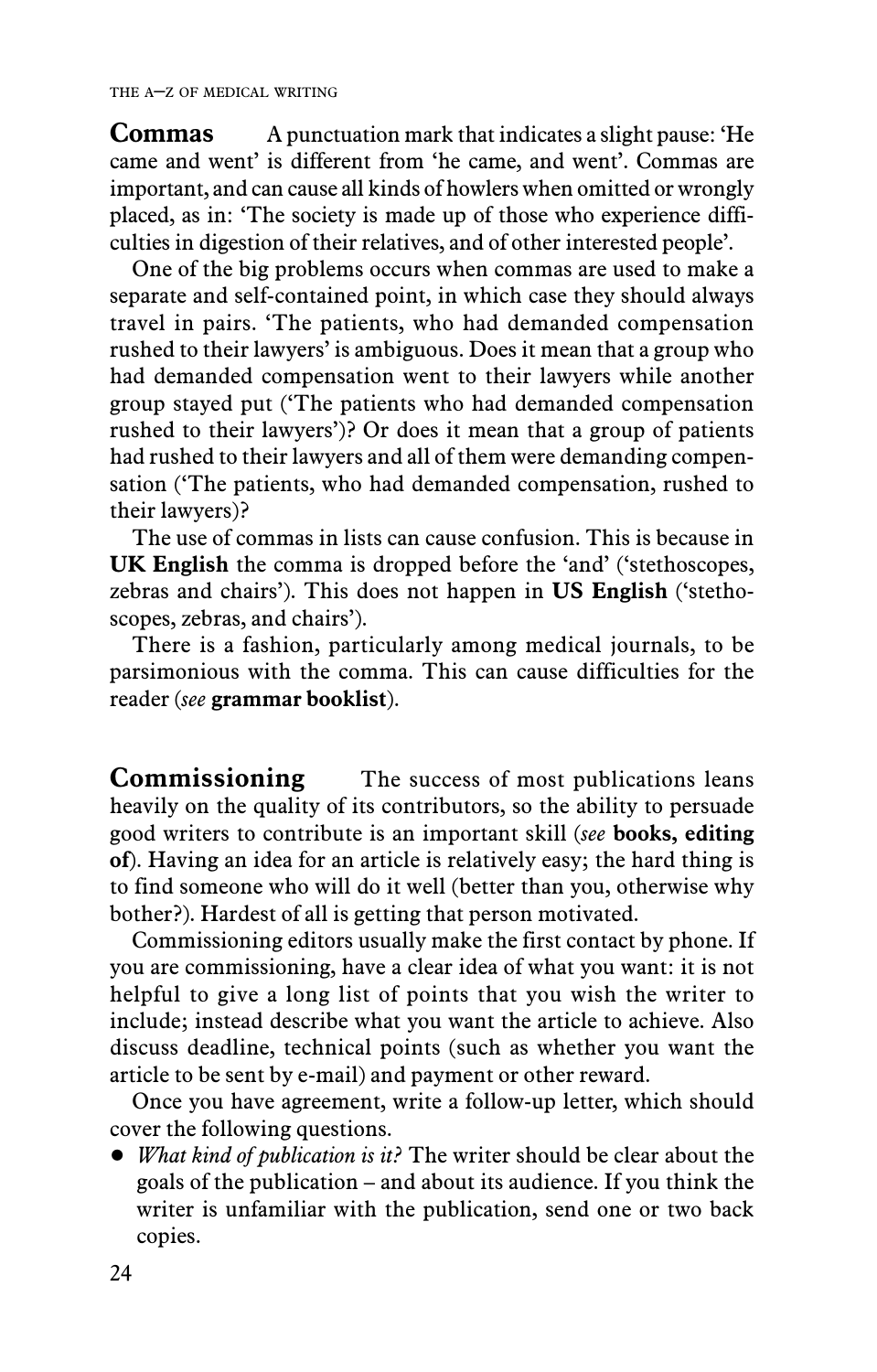- *Where in the publication will it go?* Knowing exactly where it will go will help the writer to do such basic things as write to length and ensure the right tone.
- *What do you want the article to do?* The writer needs a clear confirmation of the subject matter and broad intent, so that he or she can start to work out an appropriate message (*see* **brief setting**).
- *When do you need the copy?* You should have agreed this verbally, and it should be realistic for both of you. Make sure that it isn't so tight that failure to meet it will leave you in a completely impossible position.
- *How much you will pay (or any other reward)?* Nobody does anything for nothing so what will be in it for the writer? Spell out the reward in your letter.
- *Who will own the copyright?* This is a controversial issue nowadays and some editors may feel safer leaving this out and hoping for the best (*see* **copyright**).

If you have done your job, by the time the deadline comes you will have exactly what you want – or better. Now should come a frequently neglected step. Writers spend long and lonely hours, and usually crave reassurance it has been worthwhile. Many articles disappear into black holes, with authors getting feedback only when someone tells them they have seen the article in print. Commissioning editors, therefore, should always say thank you, by phone, e-mail, letter or in person.

If you decide that the article is not what you want, you can ask the writer to try again (in which case you have to be specific about the exact things he or she needs to do). Alternatively you can reject it, in which case you have a duty to return it as quickly as possible to the author, who may wish to submit it elsewhere (*see* **rejection**). You have a duty to be polite when rejecting an article, but you do not have to justify yourself at great length: sometimes things don't work out. In such cases you may wish to offer a slightly lower amount as a **kill fee**.

**Committees** Keep them as far away as possible from the writing process. Anything written in committee usually ends up being written *for* the committee (or rather the powerful figures within it), not for the target audience (*see* **false feedback loop**).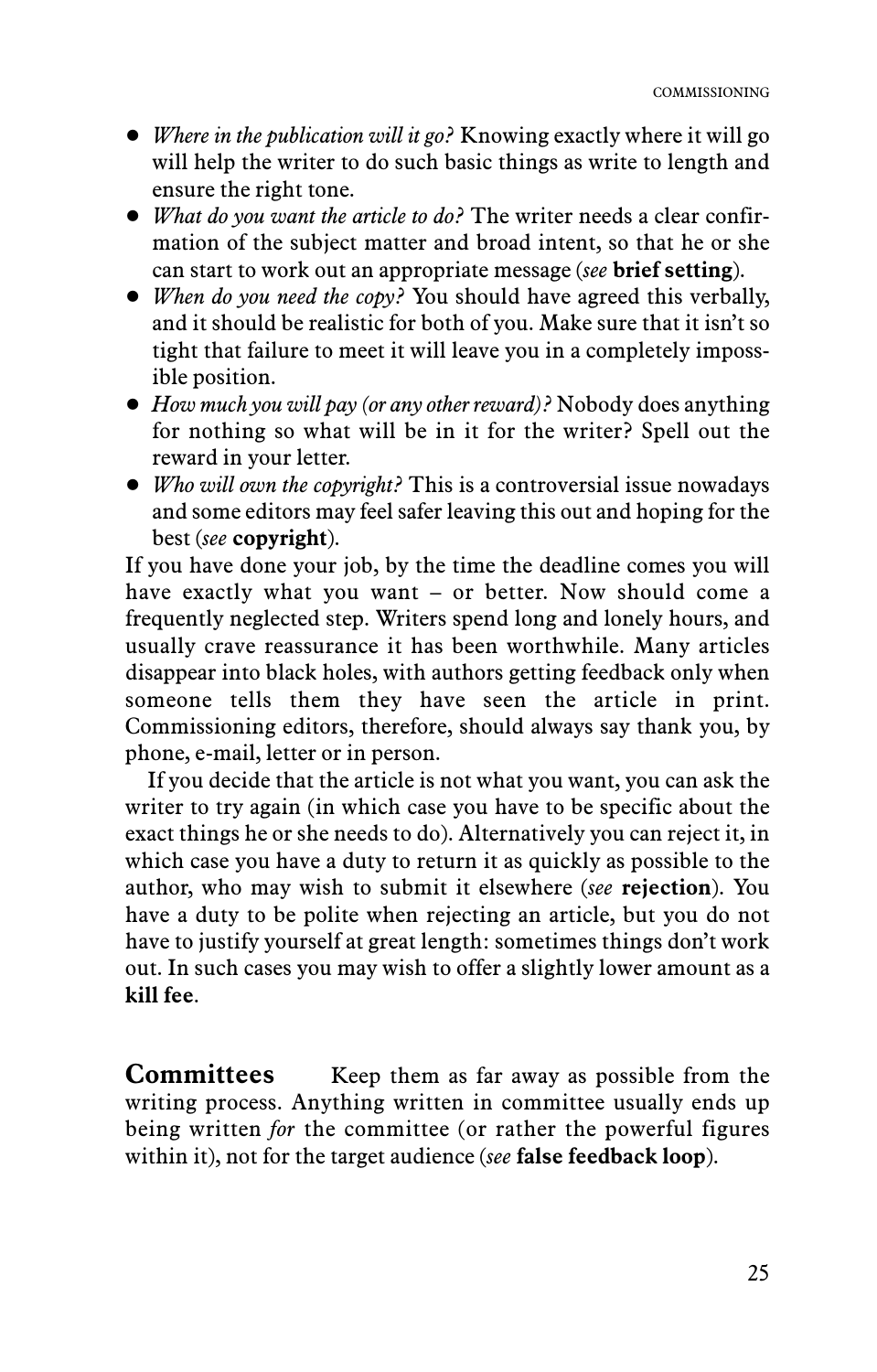**Communication** Getting a message across from one person to another. Writing something down does not guarantee this (*see* **effective writing**).

**Communication theories** Communication is a complicated business and there are all types of theories that take into account a wide range of factors influencing all those involved in the process, such as knowledge, context and motivation.

For **effective writing** as defined in this book, however, a basic reader-centred model will suffice. With this model, a writer sends a **message** that must be read – and understood – by the target reader. It may sound simple but it has some important implications. The first thing is that you are no longer writing for yourself or your colleagues (*see* **false feedback loop**). You can write in such a way to increase the chances of this happening (*see* **evidence-based writing**). You have a way of judging success: 'Did the target audience read it?' (*see* **effective writing**).

**Competitions** From time to time publications run writing competitions, often because they are an excellent way of finding new talent. If you want to break into these markets, watch out for them and enter. Even if you do not win, it will bring your writing to the attention of an editor, and this could be the start of a mutually beneficial relationship.

**Compromise** *See* **negotiating changes**.

**Computers, writing on** One of the great drawbacks of computers is that they can take much of the pain out of writing. This leads to two major problems. The first is enticing people to write too early (*see* **premature expostulation**). The second is that it allows people to sit and fiddle with what they have written. In such cases the solution is to print out a copy and do your **rewriting** on hard copy. This will at least allow you to have a sense of progress.

**Computer screens** If you cannot write a sentence without going back and fiddling with it, turn off your monitor (*see***free writing**).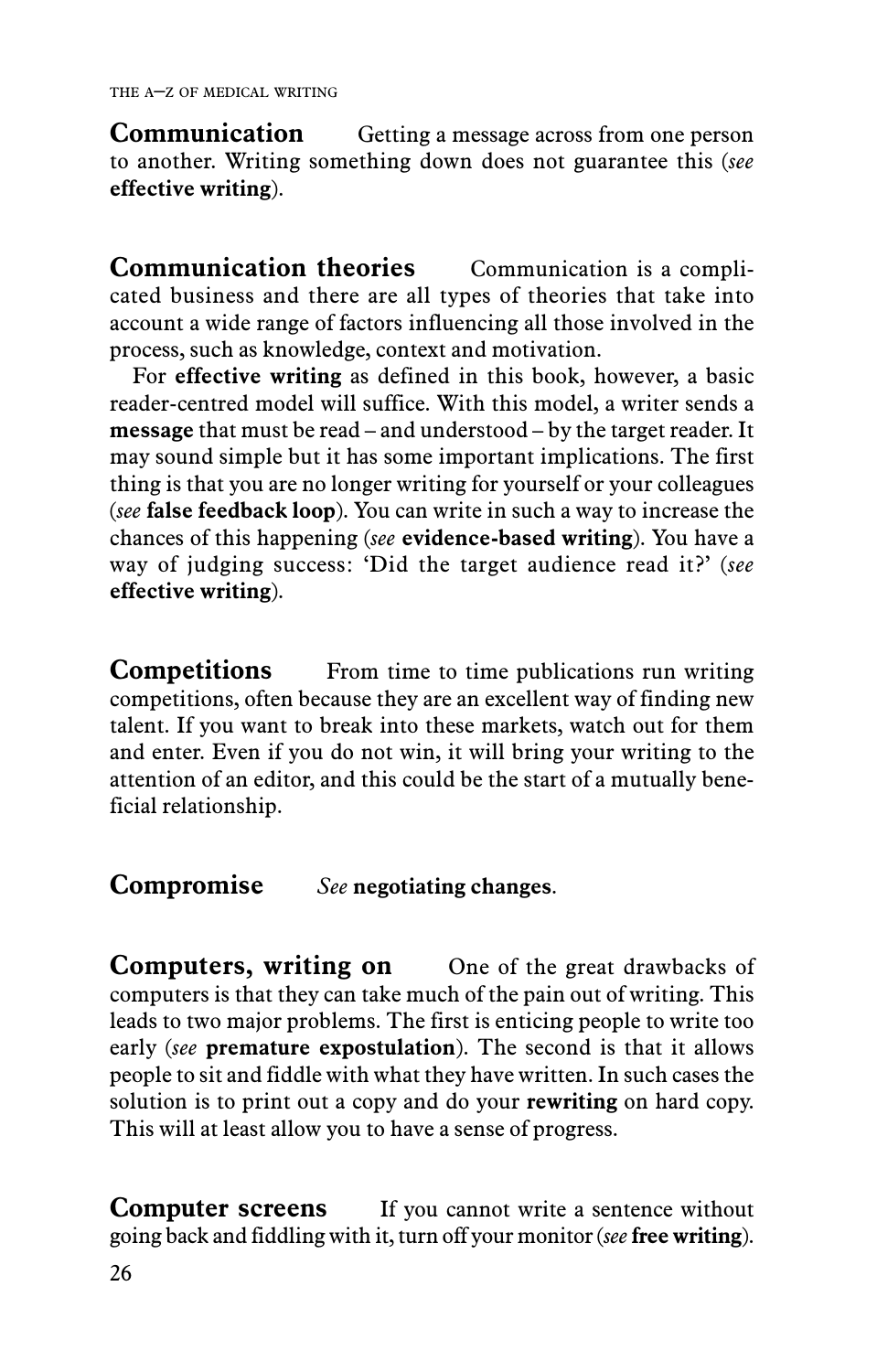**Concise writing** I find this a puzzling concept. Many people who come on my courses say they want to learn how to write more concisely. Yet these tend to be the ones who argue loudest in favour of long and flowery words and phrases. Perhaps concise writing is something they have been told they want, but don't actually want it (or value it) themselves (*see* **false feedback loop**).

**Conference abstracts** Those with ambitions to travel and to advance their knowledge and careers need to master the art of the conference abstract. Unlike the **abstracts** published alongside a scientific paper, they stand alone, to be published in the conference abstract book. If you are lucky, they will earn you an invitation to produce a poster, or present a paper.

Approach conference abstracts as you would any other writing task (*see* **process of writing**). In particular research carefully what the organizers want: this means looking carefully through all the advance material you can get hold of. It also means looking at the material from last year's conference. Study the **structure** of previous abstracts. Look also at the topics dealt with in the past; try to find something that will develop these ideas and discussions.

**Conference reports** Those who attend conferences are often asked by those who don't to 'write it up'. This sounds a straightforward task, but isn't. The main problem is that these conferences churn out thousands (if not millions) of words; the writer's task is to cut them down to about 1000 and arrange them in a way that will attract the uncommitted reader. You clearly cannot cover everything and everyone, so these reports are neither a précis nor a set of **minutes**.

Avoid clinging to the order of the conference proceedings ('In the early afternoon we heard an excellent presentation on sentence construction before moving on to the future of the paragraph after tea ...'). Avoid also using the shape of a scientific article (*see* **IMRAD structure**). Prefer the **feature article** structure: from all the information you will have collected, formulate a message and then choose to put in only the information that will support and elaborate that message.

• *Get a good brief from the start*. Make sure you get detailed information from whoever asks you to write the report (*see* **commissioning**). Which publication and what kind of audience? What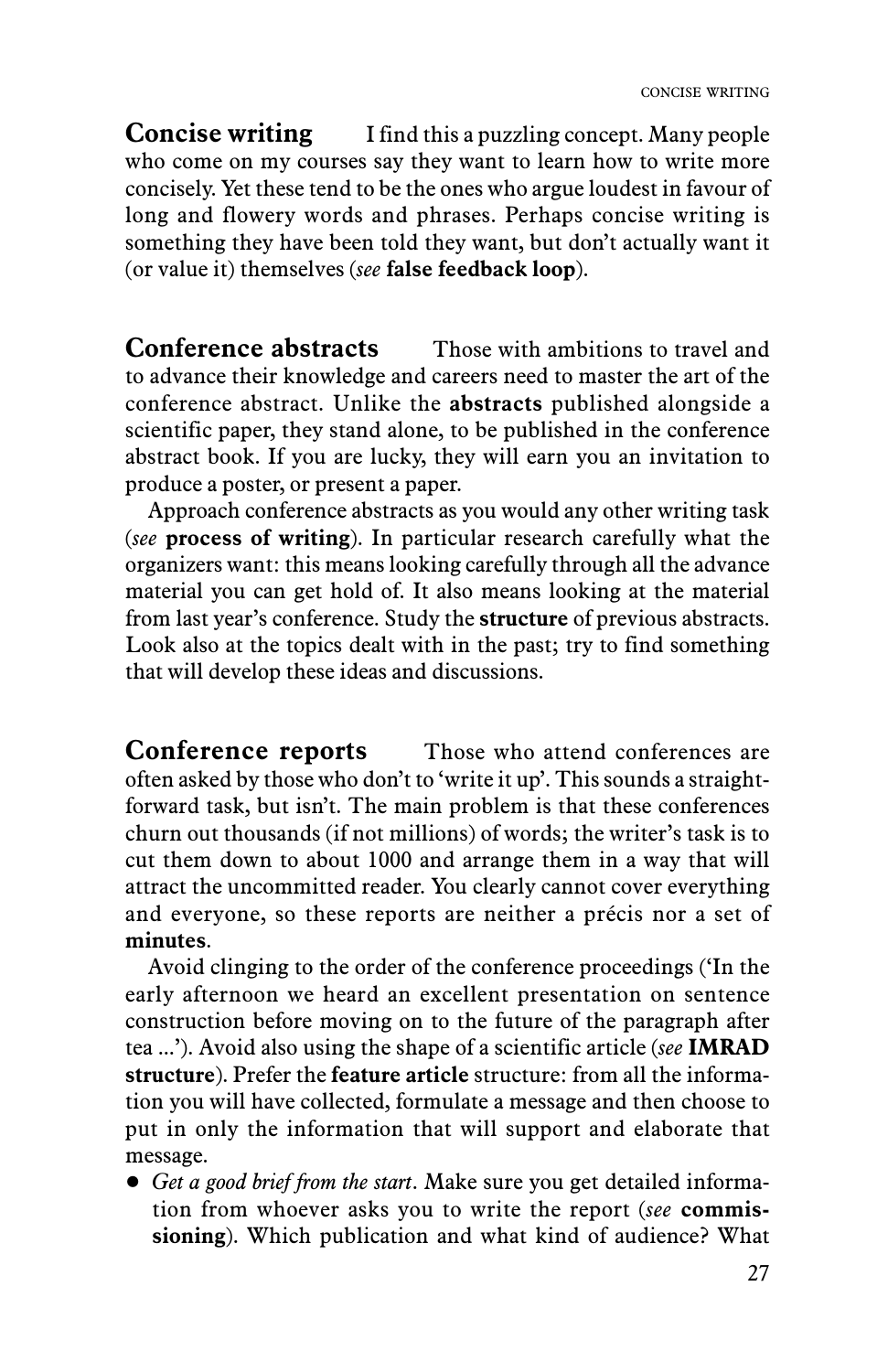format? Is there an example of the kind of conference report they like (and perhaps one they don't)?

- *At the conference, just soak up the information*. Don't just listen to the proceedings, but look at notice boards, exhibitions and anything else that takes your fancy. These could provide detail and colour to lift your report out of the mundane. At the same time try to make sense of it all. What's new? What's interesting? What would the readers like to hear about?
- *After the conference, decide on a message*. Lack of data is rarely the problem; the difficulty is how to order it. As with all types of writing, start with the basics: construct a 12 word message from the conference, then go through the usual stages (*see* **process of writing**).
- *Don't be afraid to leave things out*. This is not a shopping list but a brief account. What some might call bias is necessary selection; don't be afraid to do it.

**Conferences** Gatherings of the professional tribes, usually at someone else's expense. A great way of travelling to foreign parts (*see* **conference abstracts**).

**Conflict of interest** Many travel articles are followed by a brief statement stating whether their tickets have been paid for, and if so by whom. Similarly, many papers in scientific journals make it clear if the work has been supported by the pharmaceutical company whose product is being tested.

The point is that readers have the right to assume that the views expressed in an article are honestly held, and are not being expressed for other reasons, such as an expenses-paid trip to Monte Carlo. If publications are not trusted, they lose their usefulness (*see* **Pravda effect**). If there is any reason for anyone to suppose that bias could take place, then it must be declared. Failure to do so looks suspicious.

**Confusing pairs** Some words are troublesome because they sound the same as other words (*see* **homophones**); others give trouble because they are confused with other words that sound different – but not too different. Here is a sample:

- *affect* and *effect*: (1) to influence, and (2) to accomplish,
- *alleviate* and *elevate*: (1) to lessen, and (2) to raise or increase,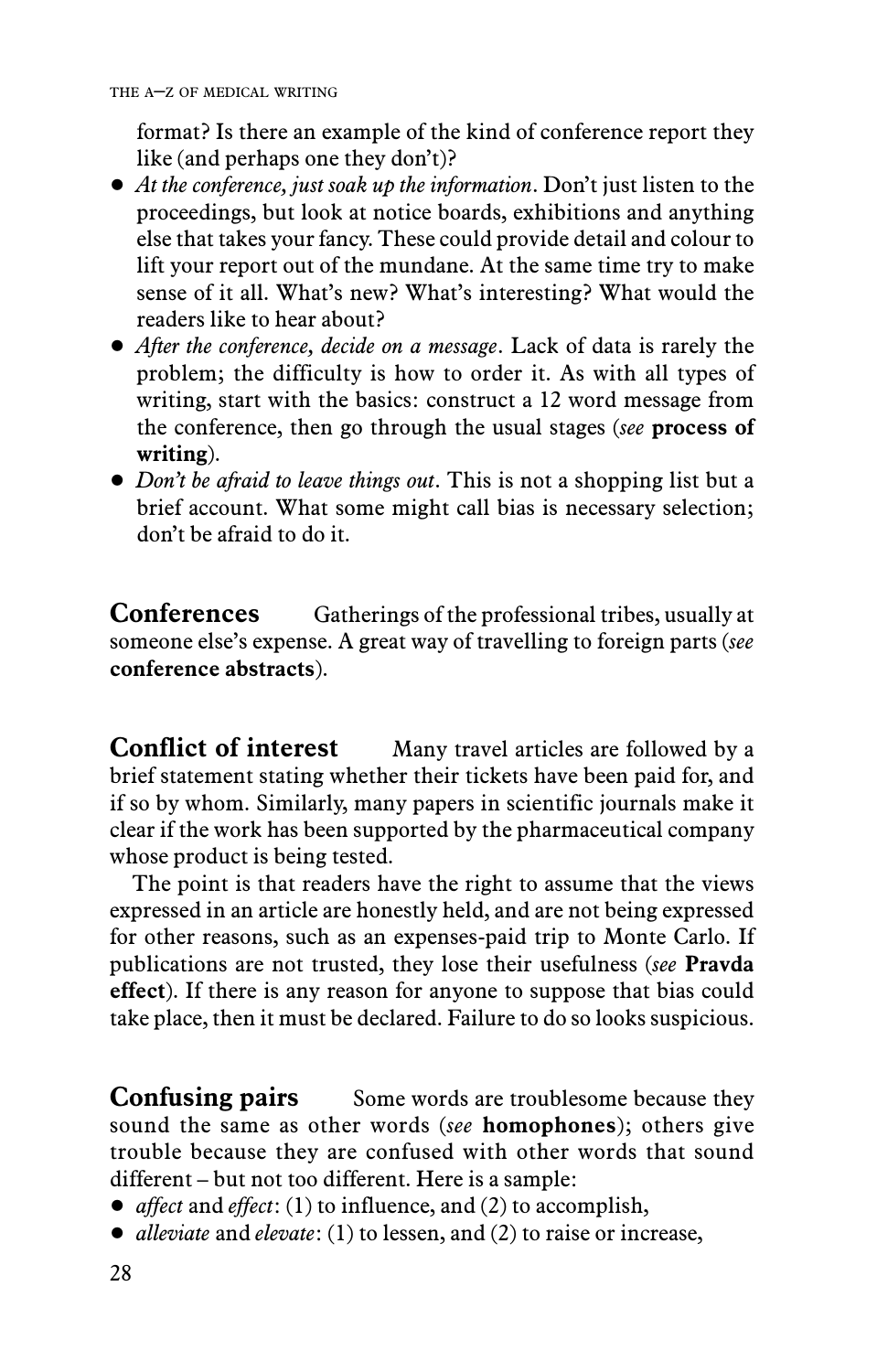- *continual* and *continuous*: (1) very often, and (2) unbroken,
- *flaunt and flout*: (1) to display ostentatiously, and (2) to display contempt for (the law etc.),
- *prescribe* and *proscribe*: (1) to suggest a course of action, (2) to forbid,
- *prostrate* and *prostate*. (1) lying down, and (2) male gland.

**Controversy** Editors realize that there is nothing better for readership than a good row. So they welcome controversy, up to a point (*see* **lawyers**).

**Copy** Journalists' term for a piece of writing, as in 'Where's the bloody copy?.

**Copy-editors** People used by book publishers (mainly) to put text into house style, correct grammar and spelling, and to point out infelicities (such as, in this case, my failure in the first draft to give copy-editors an entry of their own). They can perform invaluable services. *See also* **technical editors**; **subeditors**.

**Copyright** This establishes the creator of a piece of original work and protects authors against others stealing the idea or making money out of copying it, often badly. There are two ways in which it affects authors.

First, you must seek permission if you want to use substantial pieces of text, charts or tables from another article. The precise definition of the word 'substantial' keeps many lawyers and their family in luxury, so if in doubt, pass the buck swiftly to your publisher. Most publishers ask authors to assign the copyright to them, so this task is fairly straightforward.

Then there is the question of how authors, particularly those working on their own, can ensure that they, and not their publisher, will make the money their brilliance deserves. This has always been difficult, and the new freedoms of the **World Wide Web** will make it more so. I suspect that this is one of those areas where the amount of effort (and loss of goodwill) is usually outweighed by the actual amount of money involved. The simple answer is that, if your idea is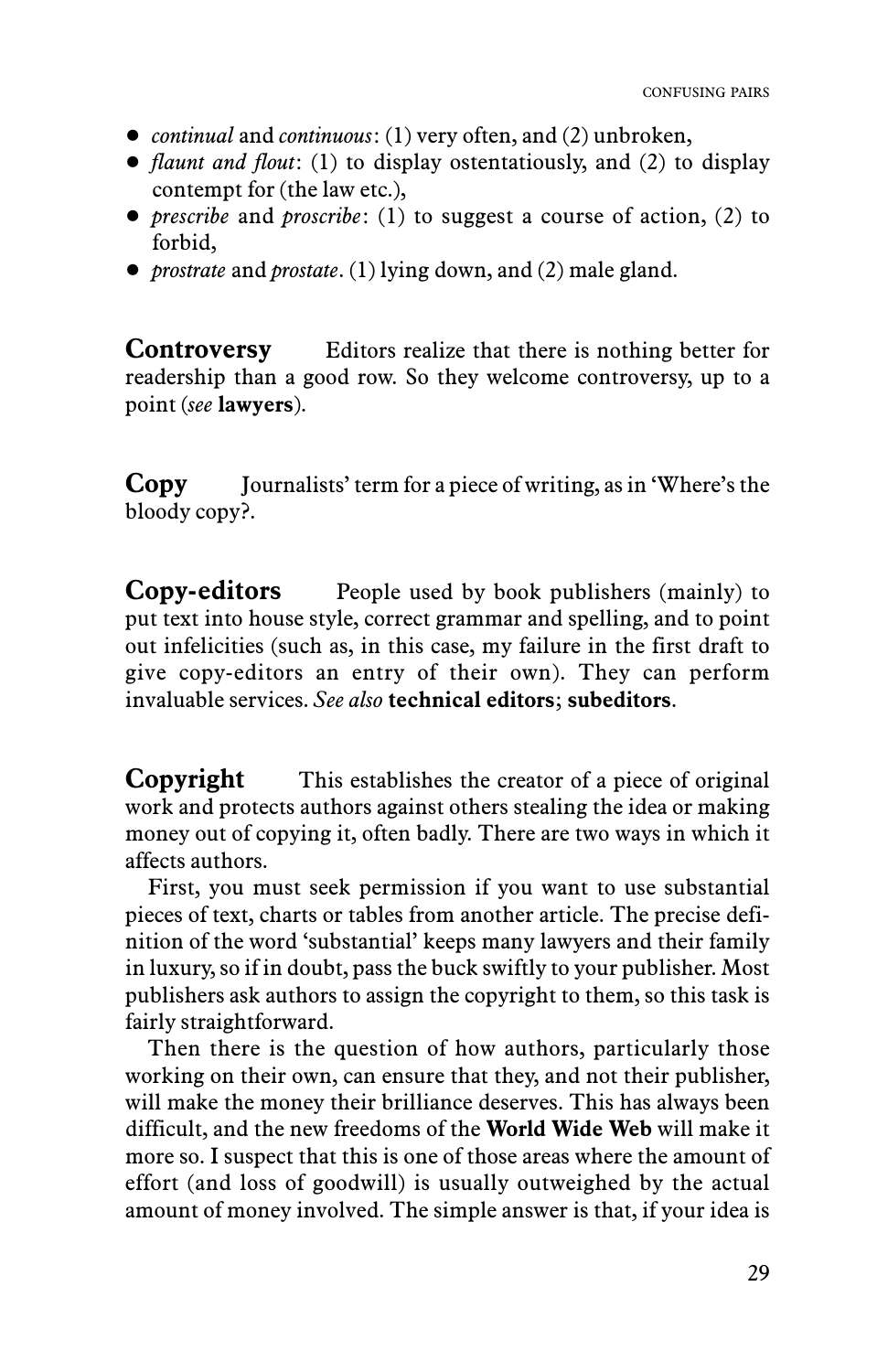that good, then you should immediately get yourself an **agent**, who can carry out these unpopular arguments on your behalf.

**Correcting the work of others** We often use the word 'corrections' to describe the marks that other people have put over what we have written. In fact they are usually changes, and not corrections (*see* **balanced feedback**).

**Corrections** Publishing anything is a complicated business, and mistakes are inevitable (*see* **law of late literals**). Editors clearly have a duty to their readers to correct information that has been proved to be wrong. In some cases, this is relatively trivial: 'In yesterday's obituary we said that John Brown-Green died in a car accident in Barnes. In fact it was in East Sheen.' In other cases, such as publishing an incorrect dose, it could be a matter of life and death (*see* **proofreading**).

**Coughing** The habit of starting a piece of writing with some weak words ('It is interesting to note that ...', 'Some observers have noted ...') that could be moved to the end of the sentence or even cut out altogether. These can be identified quite easily with the **first six words test**. However, with letters, the convention is to start with a polite cough in the first sentence: 'Thank you so much for your kind letter ...' or, 'It was so nice to meet you last Saturday'.

**Court action** Best to avoid (*see* **lawyers**; **libel**).

**Covering letter** Presentation is an important part of the battle to impress an **editor**, and the covering letter offers an excellent opportunity to make a good impression from the start. In particular you will have the opportunity to establish three things.

• *Who you are*. This comes partly from your name and title at the bottom of the letter, but also from a range of other things – for instance, the formal stationery on which the letter is written; the typeface that is chosen and the way it is presented; written cues, such as, 'our team has already published in your journal'; and even the style (friendly, pompous, illiterate?) in which you phrase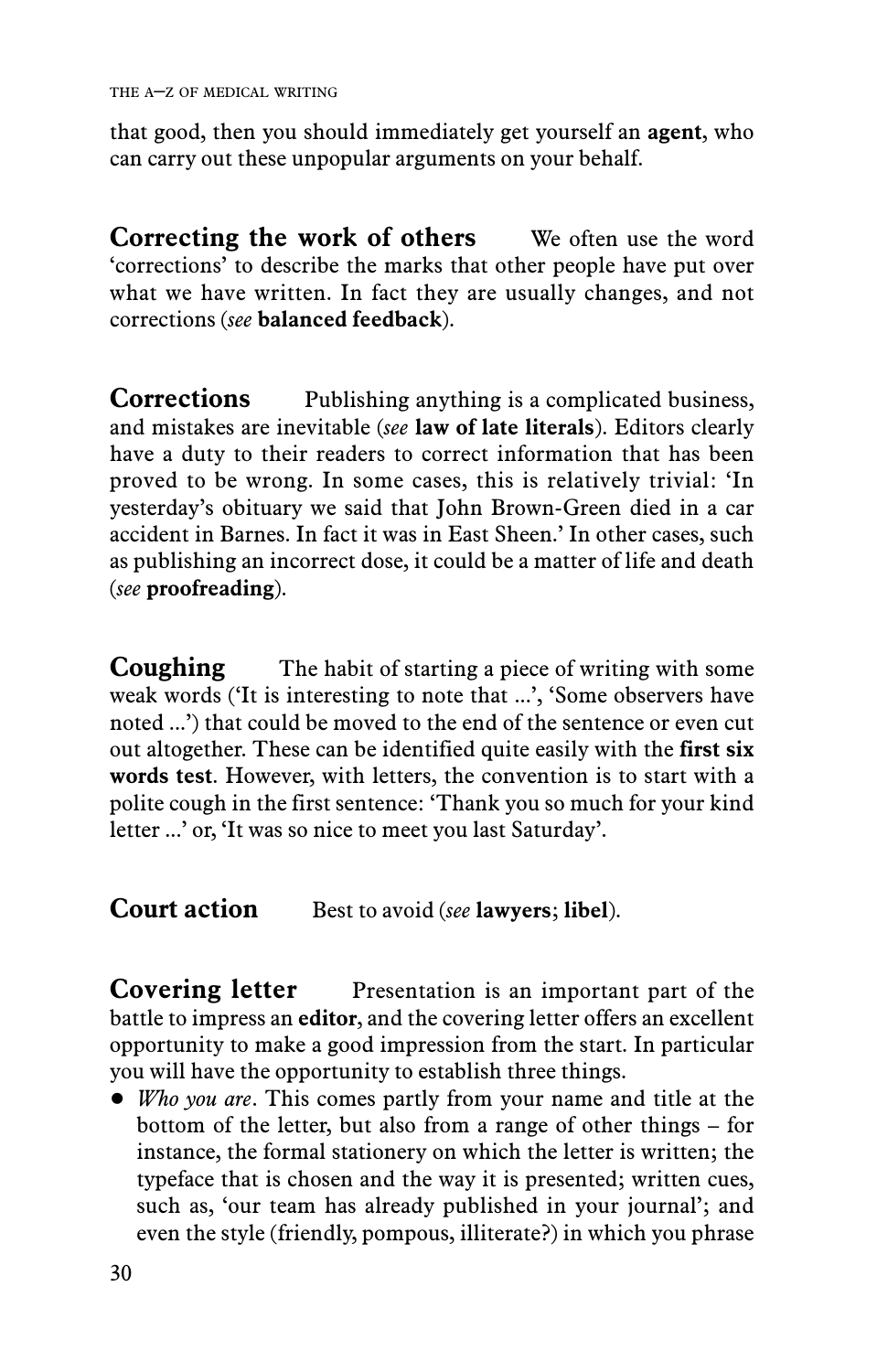the letter. If you are submitting to magazines and newspapers for the first time, you may wish to enclose some cuttings of previous articles you have had published in similar publications.

- *What you are offering*. Avoid the formulaic 'Enclosed please find herewith my paper *Letters to the editor: a multicentre double-blind trial*.' This is dull (most journal titles are dull). Sell your **message**: 'I enclose a copy of our paper which proves for the first time that writing covering letters of more than 200 words increases dramatically the chance of being published.' Putting the title at the top of the letter, as a heading, will give you the best of both worlds.
- *Why the editor will benefit from publishing what you have written*. The final paragraph of your letter gives you an opportunity to sell. Do so gently. Avoid veiled threats ('I am a member of the disciplinary committee of the Royal College of Medical Communicators'), bribes ('I hope that you will be our guest at our next congress in Rio de Janeiro') and sycophantic appeals ('I am a regular reader of your excellent journal'). But you may wish to drop in the fact that your research gives the next step in a series of findings published by the journal, or that it genuinely adds to the debate on an important topic. If you feel brave, try humour ('Our finding is so important and your journal so well-read that they belong to one another') but it can be a dangerous game to play.

With most journals, the covering letter to the editor will also have a number of formal requirements. Many journals, for instance, require all co-authors to sign. Carefully read the **Instructions to Authors** to see what is required.

Editors of course will swear that they are never influenced by such things. But then they would, wouldn't they?

**Crap** A useful term in certain circles to describe a piece of writing that does not work. This does not necessarily mean that the writer is a failure, though it does suggest that he or she should go back and do some more work (*see* **process of writing**). Do not use this term in front of the author (*see* **balanced feedback**).

**Creativity** In general we can favour this, but use it in the way you select and organize your information – and not to indulge in extravagant ways of expressing yourself.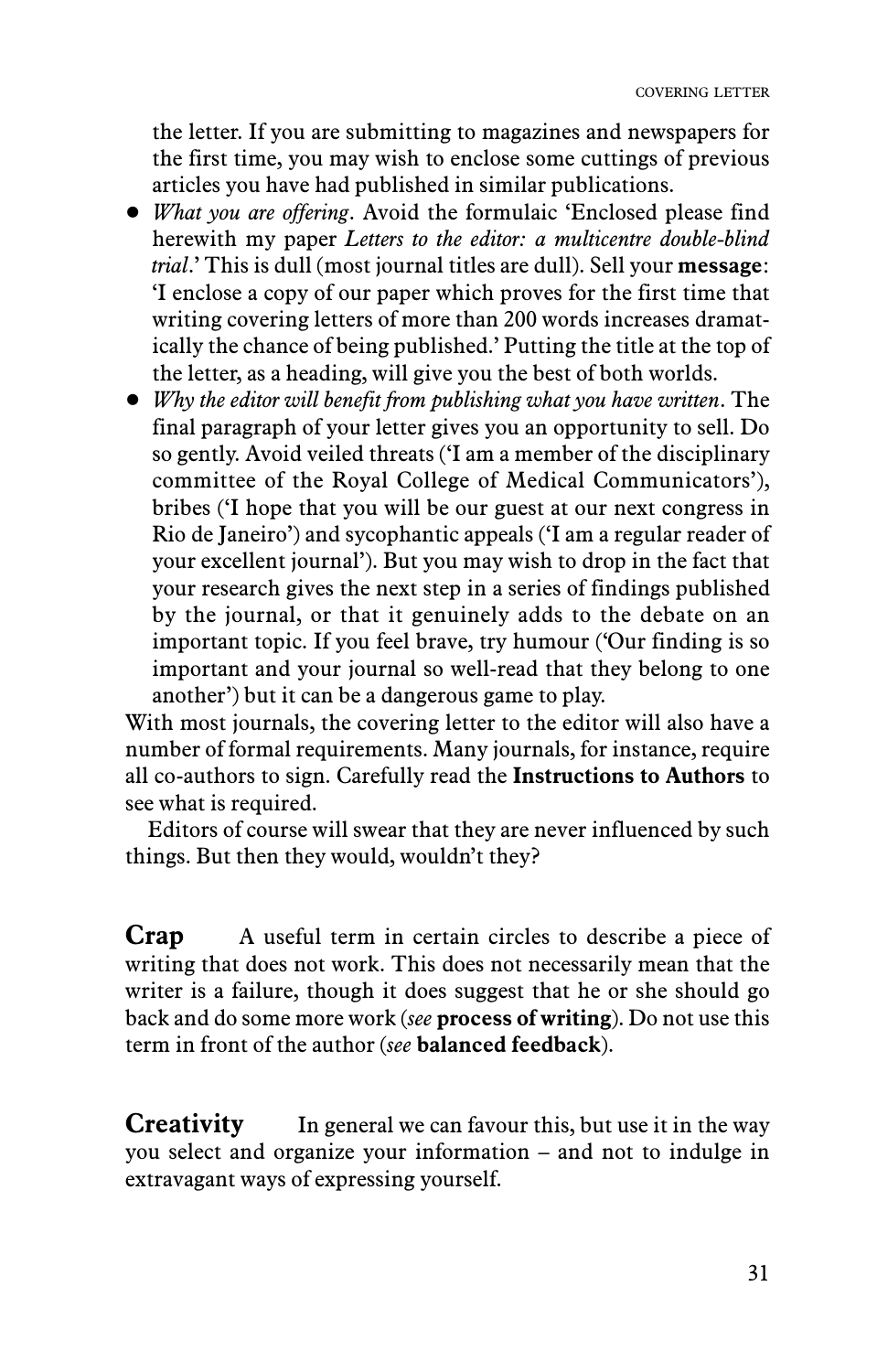### **Criteria of good writing** Rarely shared and agreed (*see* **effective writing**).

**Criticism** An important part of the writing process. It should be constructive, but rarely is (*see* **balanced feedback**).

**Cutting things out** This is inevitable. But it takes up a lot of time and you should, within reason, be producing first drafts of roughly the right length. If you find that you are regularly having to cut out large chunks of text, you might wish to re-examine the way you write (*see* **leaf shuffling**).

**CV** Producing CVs involves a difficult balancing act: we need to produce a short account of our life that will be flashy enough to sell us above the heads of dozens, perhaps hundreds, of rivals – without laying ourselves open to the shameful crime of self-promotion. The important thing to remember is that CVs are not an all-inclusive description of our entire life and times, but a tool to get us on the shortlist.

- *Keep updating the information*. Regular updates will ensure that you always have on hand the raw material needed to produce high quality CVs quickly. They will encourage you to keep reviewing what you have done – and what you still need to do (*see* **goal setting**).
- *Do some market research*. Try to see what others are currently producing, either by asking around or, perhaps, by volunteering to sit on a selection committee yourself. Compare the CVs of those who have been shortlisted with those who have not, not just in terms of what information they include, but also in terms of how they are presented. Don't buck the accepted conventions: a young doctor of my acquaintance recently had a talented designer friend 'modernize' her CV; she got no interviews. When she returned to the more conventional format, the interview offers started to return (*see* **marketing**).
- *Match the CV to the job*. With word processors there is no excuse for not tailoring each CV for each job. Ask yourself: what are they looking for? You may wish to give something a little more prominence or cut out something else; it will take only a few minutes.
- *Keep it factual*. Avoid vague terms ('prolific author') and keep to the information (published papers in 23 journals, including seven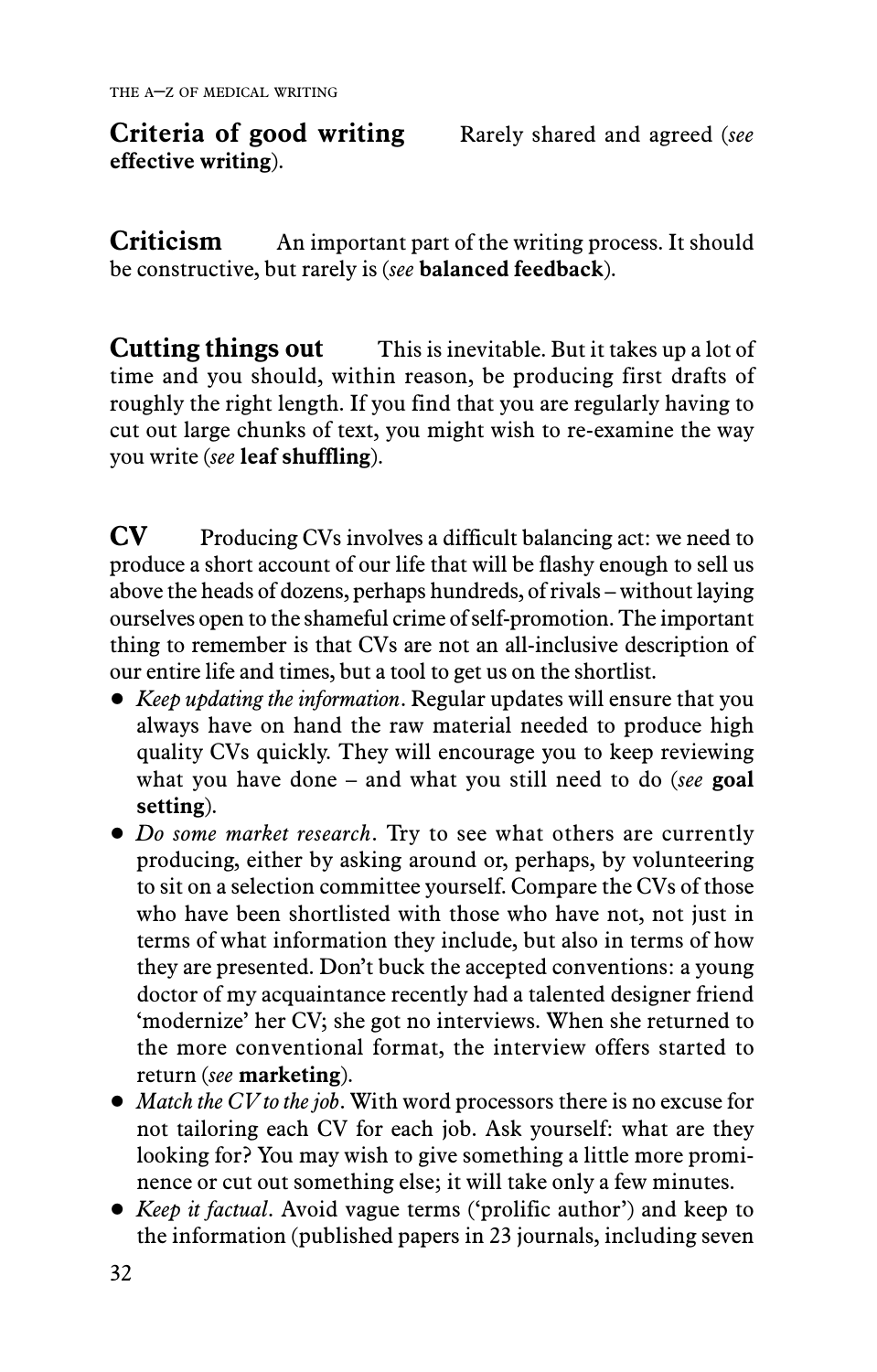in the *NEJM* and two in *The Lancet*) (*see* **nouns**). Make sure that there are no errors of fact: if you describe your stay at St Ann's Hospital there is bound to be someone there who knows that it is really St Anne's.

- *Don't raise unanswered questions*. The gap of two years when you cooked hamburgers in a bar in Viareggio may have no direct relevance to your subsequent career, but you may need to explain why there is a two-year gap. If not, people may jump to uncharitable conclusions, such as a two-year prison sentence. (If you have had a two-year prison sentence, then you may need to take expert advice on how to handle this.)
- *Pay attention to outside interests*. Many interviewers say that these are unimportant; I don't believe them. Most CVs contain the same kind of information about careers, perhaps with the odd prize or publication thrown in, or appointments at more prestigious institutions. This means that the section on 'outside interests' may be your best chance of putting yourself above the crowd. You need more than 'walking, reading, eating in restaurants and going to the cinema'. If you can't think of anything, develop some interests – such as playing rugby against or for the All Blacks, appearing as an extra in films, or teaching young offenders how to cook. Be prepared to talk about these in the interview.
- *Present your CV carefully*. Choose one or two standard **typefaces** and avoid **polyfontophilia**. Keep the type size large (12 point is the convention), and under no circumstances reduce the type size to fit in all the words; if you have too many, cut some out, which by definition means that you are improving the product. Keep sensible margins, so that the text is framed within white space, giving a sense of organization. Send off a decent copy, not the photocopy of the photocopy.
- *Imagine yourself one of the selectors*. They will be seeing dozens of these. What is in yours that will get you shortlisted?

The one good thing about CVs is that you will have no difficulty in judging quality. If they are consistently getting you shortlisted, then they are good enough. If you are not getting the jobs, however, you may have to brush up on your interview technique.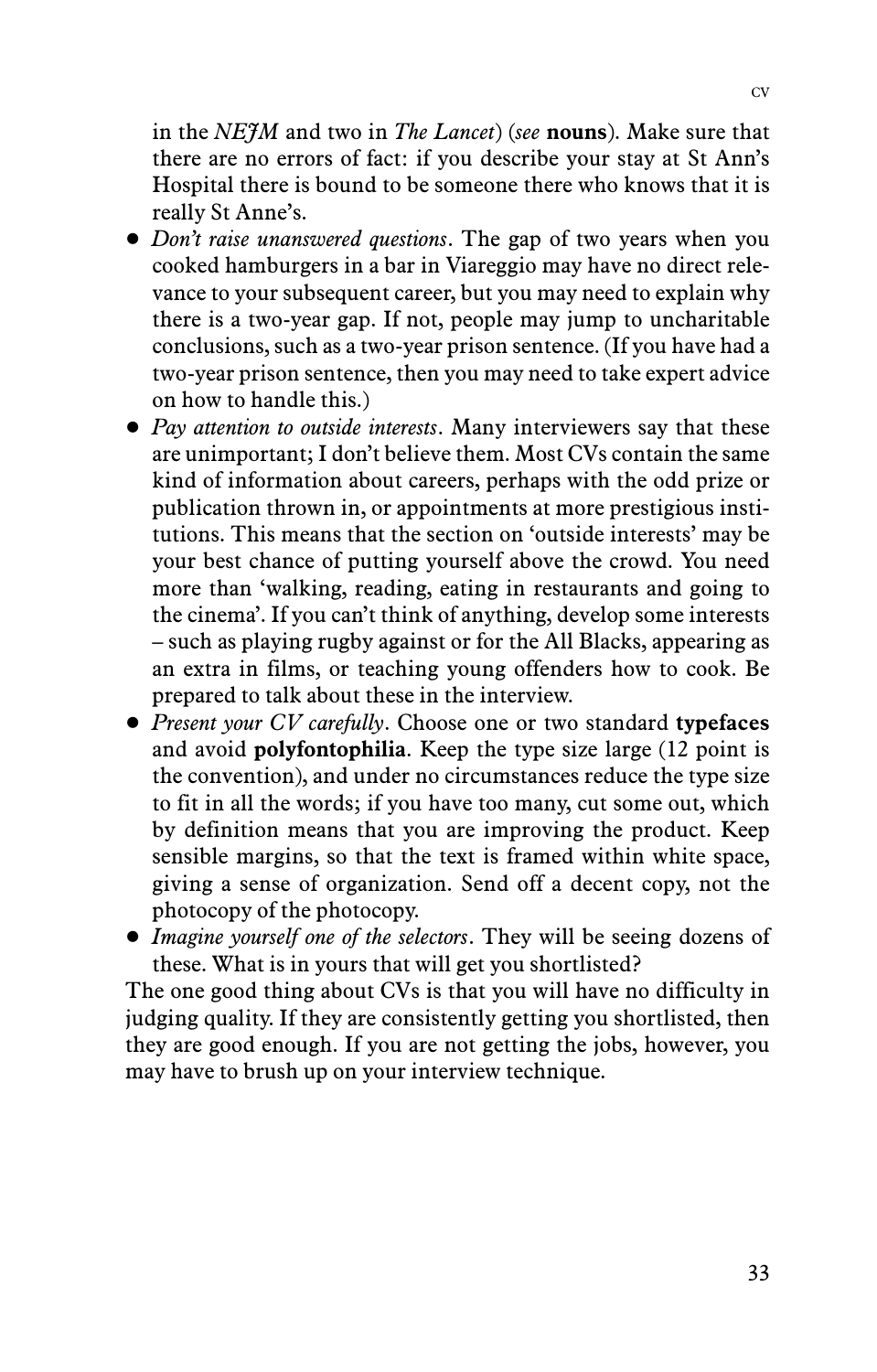**Dangling modifiers** This is the error made when a phrase is misplaced, away from the word it relates to. As in (from an earlier draft of this book): 'Derived from a French word that described the twittering of birds, the famous war correspondent Russell used the word 'jargon' in a different sense ...'. That is untrue: the famous war correspondent was a product of the union of Mr and Mrs Russell, and not of a French word. The error seems to be more common among those who have had a **Latin education**.

**Dashes** A useful piece of **punctuation**. A pair can act in the same way as a pair of commas (The patient, who appeared smartly dressed – with a collar and tie and a yellow socks – at the clinic, was clearly very ill'), or for indicating a pause that is slightly more dramatic than that afforded by a colon: 'He was very smartly dressed – with a collar and tie, no less'). Don't over-use them.

**Data junkies** Those who are obsessed with accumulating all manner of data for their writing, thereby ensuring that the whole thing becomes not only unreadable but also unfinished. It is difficult to convince such people that they are wasting everyone's time, including their own (*see* **leaf shuffling**; **writer's block**).

**Deadlines** Some treat these as abstract notions, put down for the convenience of editors. In fact publications would cease to exist without deadlines. They ensure that those putting together the publication are able to cope with the many different and complex sequences of tasks needed. It gives editors a good chance of producing a journal-type publication regularly, which in turn means that readers are more likely to get into the habit of reading it.

Some people break deadlines all the time, often by the same amount of time on each occasion. This tends to be either a personal statement ('I am more important than you, so don't push me around') or a problem in technique (such as failing to allow enough time for others to have their input). If you are an editor, your duty is clear: if you start to allow people to break deadlines you will be in trouble, so be firm – and have an alternative up your sleeve so that you will be able to fill the pages. You will rarely have to do this more than once: nothing changes writers' attitudes to deadlines as quickly as the realization that they won't be published if they flout them.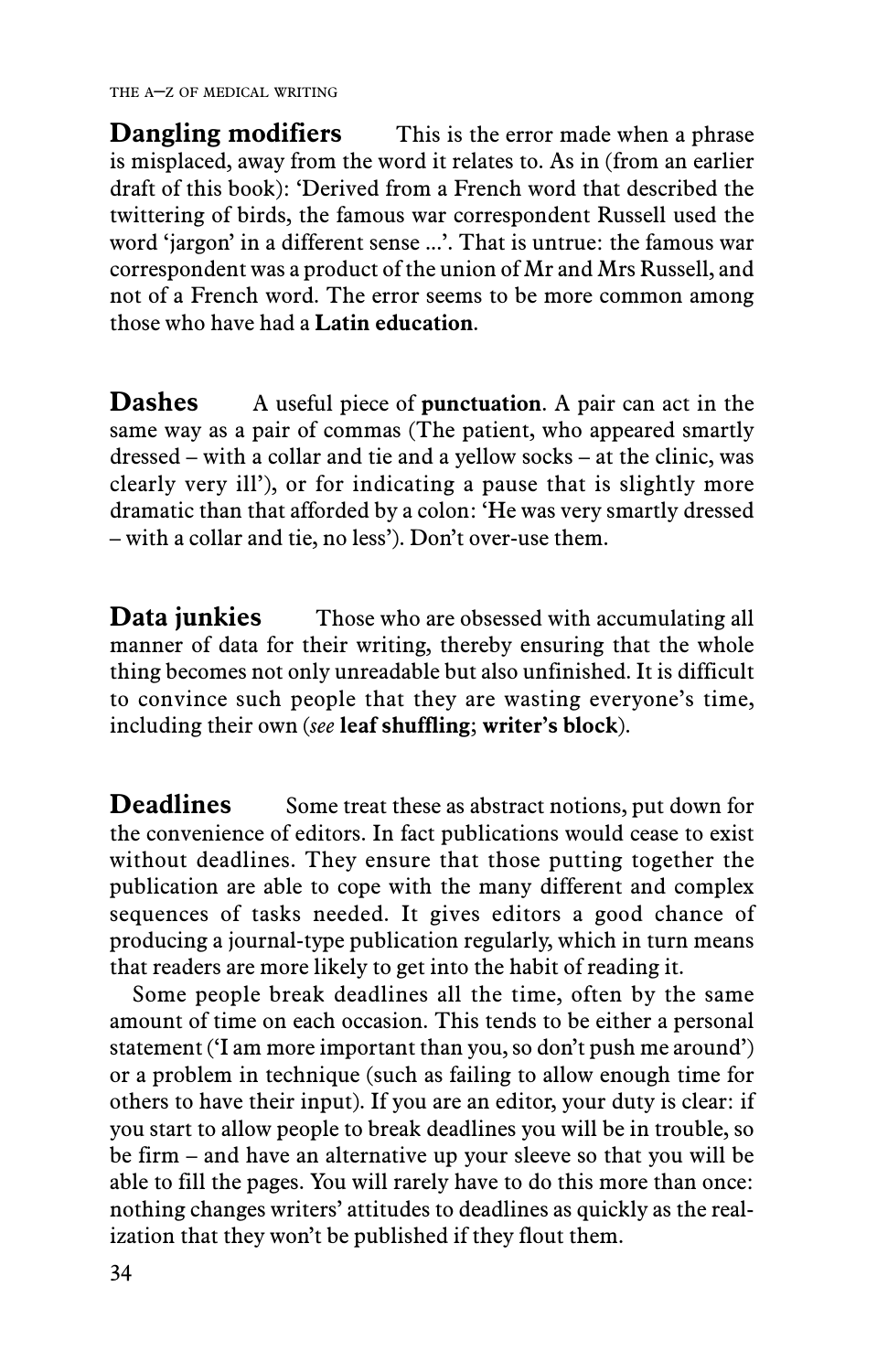In fact successful writers realize that deadlines have uses for them also, and those who don't have them imposed by others usually impose them on themselves. Deadlines provide a target. They also define the point beyond which writers will stop fiddling (*see* **perfection**).

Things tend to go wrong when we set deadlines that are too vague. Writing is not one task but several – in other words **project management**. The trick is to lay out in advance, preferably in a diary, the various stages that you will have to go through. Be sensible in your projections (*see* **time management**) and allow plenty of time for rewriting (*see* **process of writing**).

**Declarative titles** These are titles with a verb in them. Thus: 'Acute application of NGF increases the firing rate of aged rat basal forebrain neurons.' The alternative is an 'indicative' title, which as its name suggests, indicates what the authors looked at, but doesn't give away what they found: 'Expression of glutamate transporters in rat optic nerve oligodendrocytes'.

There is widespread agreement among newspaper and magazine journalists, who have access to detailed market research on how people read, that putting a verb in a headline (i.e. making it declarative) will increase dramatically the chances of attracting uncommitted readers. Even if they don't read the article, they will have seen the main message. Yet many journal editors remain passionately attached to the indicative title.

Where does this leave the writer? Fortunately there is a clear answer: look in your target journal and follow the style you see there (*see* **evidence-based writing**). As a general rule, the US journals are more likely to use the declaratory style while some UK journals, led by the *BMJ*, prefer two strings of nouns, linked by a **colon**.

**Decorated municipal gothic** Defined by the writer and broadcaster Michael O'Donnell as 'a prose style that evolves when writers eschew simple words that might express their ideas in a neat and palatable form and use instead language they believe adds dignity, scientific worth, or even grandeur to their utterance, as in: "This vehicle is being utilized for highway cleansing purposes" or (using a medical example) "alimentation was maintained" (*A Sceptic's Medical Dictionary*, Michael O'Donnell, London: BMJ Books, 1997, p. 48).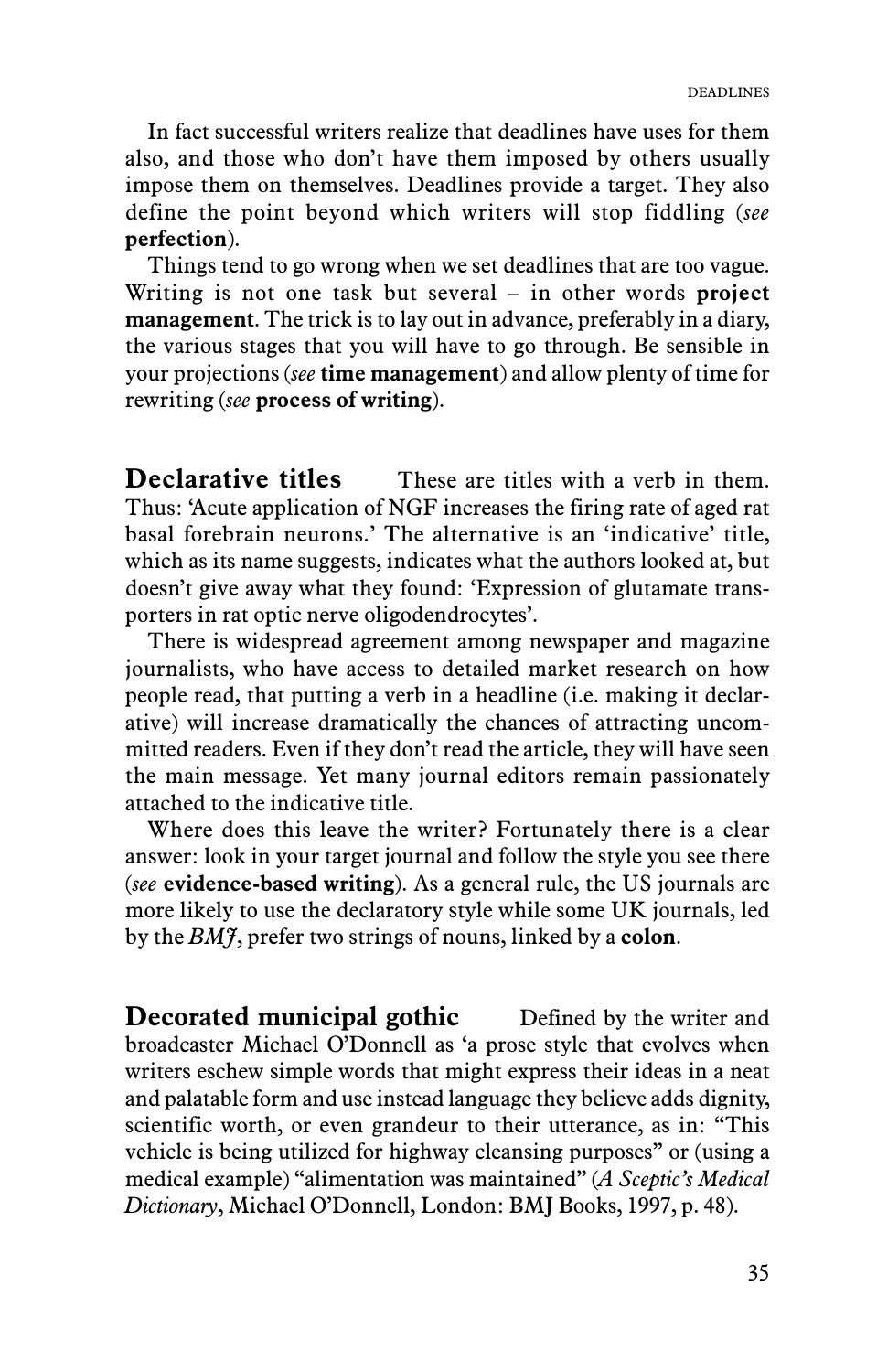The genre persists, particularly in papers submitted to committees, as in this example: 'The strategy represents "extra effort" and fresh focus on the part of the main partners to address the key priorities identified. It will not lead to a diminution of existing core service provision.' English translation: 'Our new strategy will not harm existing services' (*see* **flabby phrases**; **gravitas**; **putting on the posh overcoat**; **style [1]**).

**Defamation** The act of damaging someone's reputation with words to such an extent that he or she is awarded damages in court. It can be spoken (**slander**) or written (**libel**). The classic definitions include exposing someone to 'hatred, ridicule and contempt', or 'lowering them in the estimation of right-thinking members of society generally'. The allegation has to be 'published' to a third party, in a publication for instance, or a letter that a secretary opens.

Of the available defences, the following two seem fairly easy to understand (though be warned, many lawyers have become exceedingly rich discussing their exact meanings and implications).

- *Truth*. You have to be able to prove that, for instance, the 'commie bastard' is a paid-up member of the party and that his mother never married, or that the 'deadly doctor' has clearly killed large numbers of patients administering 500 mg when the label clearly said 5 mg.
- *Privilege.* If someone makes an allegation about another in court or in parliament, it is 'protected by privilege'; in other words, the normal laws of defamation would not apply. However, repeat the statement later, and you could well face a defamation action.

The problem with these defences is that they take huge amounts of time to assemble. So the best rule is: *if in doubt, leave it out*.

For most readers of this book, the risk of libelling someone should not be high. But take care when writing book reviews and even refereeing papers. As a general rule you can say someone has done bad work (we all do that from time to time), but you can't say that they are incompetent or, even worse, dishonest. 'Professor Beychevelle's study on the benefits of claret is flawed' is fine. 'Professor Beychevelle's study on the benefits of claret is doubtless influenced by the fact that his chair is funded by the Association of Claret Growers' is not – there is a clear implication that he has changed the data to suit the sponsors.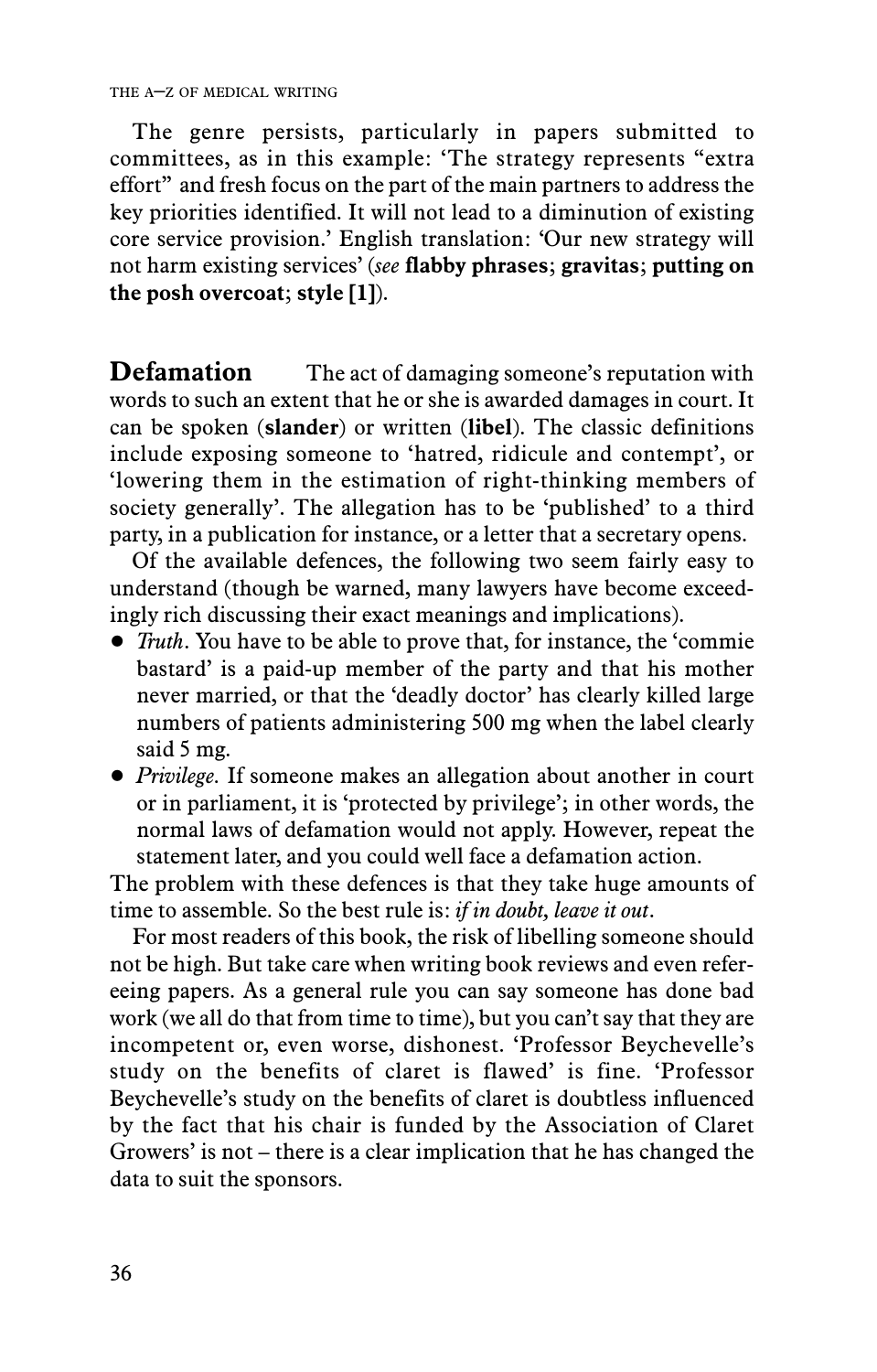What happens if you suspect fraud in a paper that you are asked to review? This is a difficult one, and I suspect the best solution is to ring the editor yourself – on a land-line – and put nothing in writing.

If you have written something that someone claims is libelling him or her, act with great caution. Contact the editor at once: most publications have libel insurance and they will immediately seek legal advice on your (and now their) behalf. Trying to sort it out yourself will almost certainly make things worse.

### **BOOKLIST: legal problems**

• *McNae's Essential law for journalists*, London: Butterworths, 1999. For those who are really interested, this is the standard book for journalists. It is constantly being updated.

**Defensive writing** Writing that is drafted to avoid trouble, such as embarrassment in open court, rather than to put a message across. This is a type of **political writing**; don't confuse it with **effective writing**.

**Demotivation** When it comes to the writing of scientific papers, this seems to have been elevated to an art form. All the mechanisms of 'support' seem set to criticize writers, not support them. Yet there are valuable techniques, such as **coaching**, **balanced feedback** and **evidence-based writing**.

**Design** Should be kept for the professionals. **Layout** you can do.

**Desks** Keep them uncluttered; otherwise you may be unable to resist the temptation to stop writing and start fiddling.

**Dictating machines** Some feel that it is cheating to use them, but they are extremely useful. They are fast, they encourage us to use a speaking vocabulary rather than a posh writing one (*see* **pub test**) and they make it difficult for us to keep track of what we have said so that we plough on rather than fiddle around with what we have just said. All this helps us to get down the all-important **first draft.**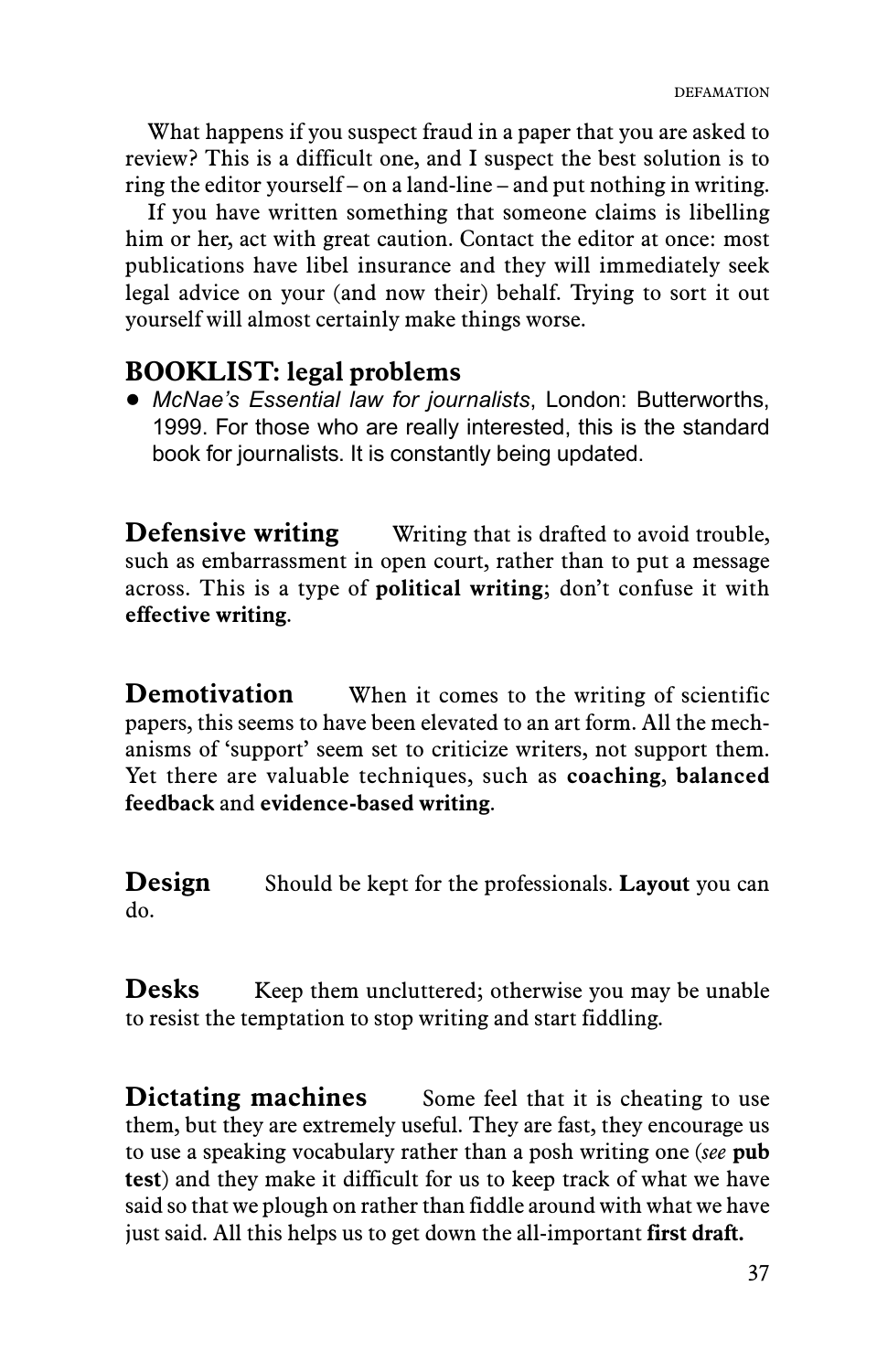The disadvantage is that we can get carried away with the sound of our own voice and our own brilliance. We can end up somewhere totally unexpected and quite useless. And we need someone to transcribe what we have done.

There are two precautions to take: (1) make sure you are entirely clear what you are saying (*see* **brief setting**) and (2) leave plenty of time for **rewriting**. However much you enjoyed speaking at the time, there will certainly be some tidying up to do.

The development of voice recognition computers may make dictating machines redundant. Within a few years we could all be dictating our first draft straight onto our personal computer, which no doubt will bring up a whole range of new problems.

**Doctors** They are highly trained in medical matters; they are not usually highly trained in writing matters.

**Double negatives** These are not uncommon. Alas, they are equally not inconducive to incomprehension. Thus we cannot exclude them from being considered harmless.

**Draft** *See* **first draft**.

**Duplicate publication** Magazines and newspapers compete against each other, and therefore consider it quite wrong for an author to offer the same article to more than one publication at a time. However, in these markets it is usually considered acceptable to write a similar article for a non-competing market (a newspaper for doctors and a journal for nurses, for instance). To avoid inadvertently biting the hand that you are asking to feed you, it makes sense to tell both editors what you are doing. If you later want to revisit the topic, and write it for a publication in the same market, but in a substantially different way, then this is considered acceptable; in fact, from a freelance's point of view, it is good practice.

When it comes to writing for journals, the matter gets rather more complicated. Journal editors feel aggrieved if they publish an article that has appeared elsewhere. Also, since publication is now used as a key performance indicator (*see* **CV**), many people feel that it is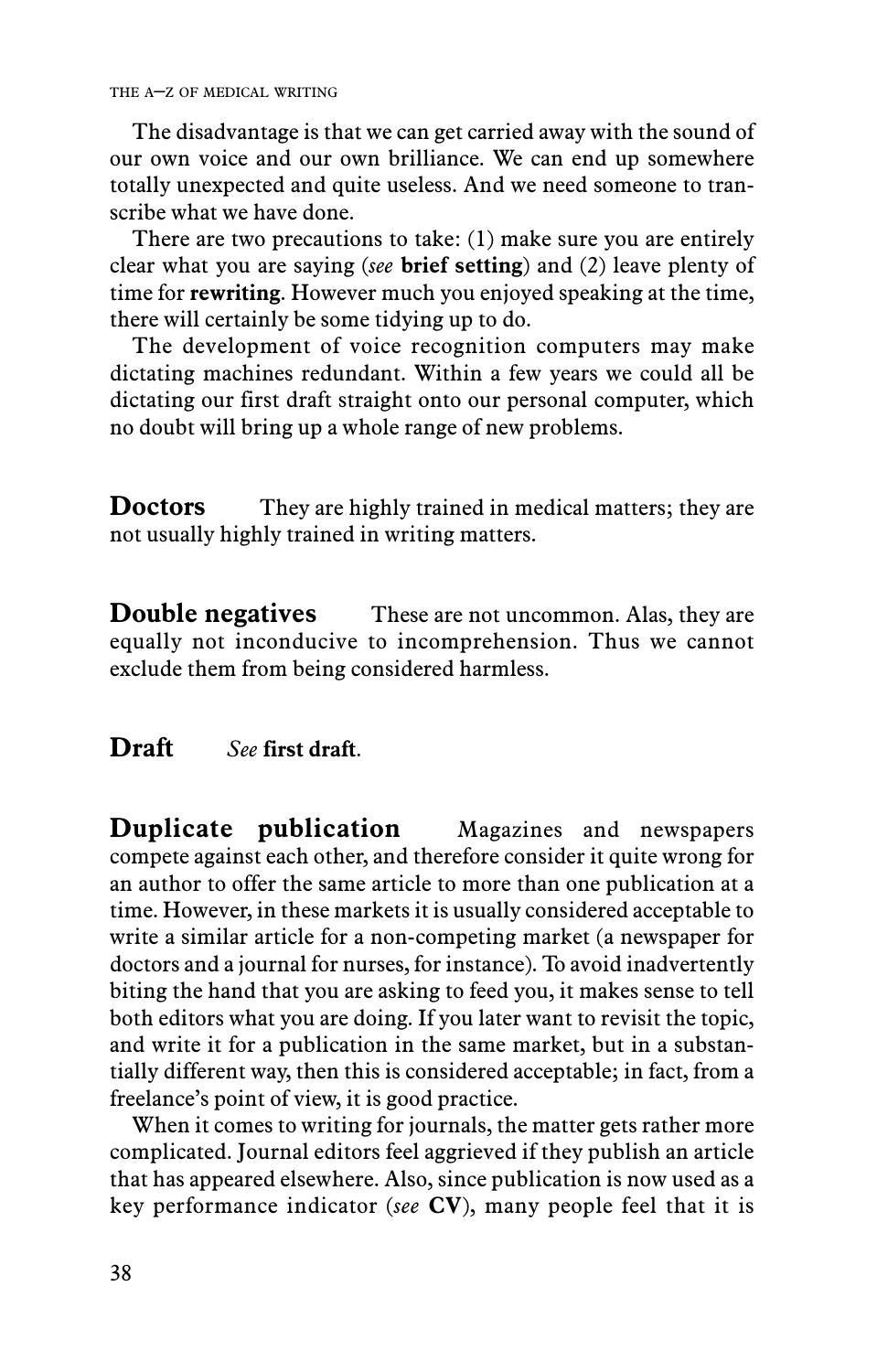cheating to get two sets of points for one piece of work (*see also* **salami publication**).

There is a clear solution for writers: under no circumstances should you send the same article to more than one editor at a time, nor should you revamp a published original scientific article and send it to another journal. If in any doubt, speak to the editor.

There is a trickier issue, which is whether authors can write the same – or a similar – scientific article in two different languages. It seems reasonable that someone who has written an interesting article in one language should be allowed to communicate to those who speak (only) another. However, the author should make it absolutely clear what is being done: he or she should refer to the previous paper, thereby putting everything in the open and enabling the editor to make a decision in full view of the facts. Failure to do so is **scientific fraud**.

**Ear** A useful tool for judging whether a piece of writing works. This is why many people find it useful to read aloud (preferably to themselves, quietly) what they have written.

**Easy reading** Something we all value, unless we happen to be doing the writing at the time (*see* **effective writing**).

#### **Editing** *See* **books, editing of**; **copy-editor**; **editor**; **macroediting**; **micro-editing**; **subeditor; technical editor**.

**Editor** This is the person at the centre of a publication, who is responsible for what is and what is not published, and who therefore defines the publication's 'soul'. It is a key position, and editors find themselves co-ordinating a web of activities:

- ensuring that the publication has enough funds to keep publishing;
- gathering and presenting material;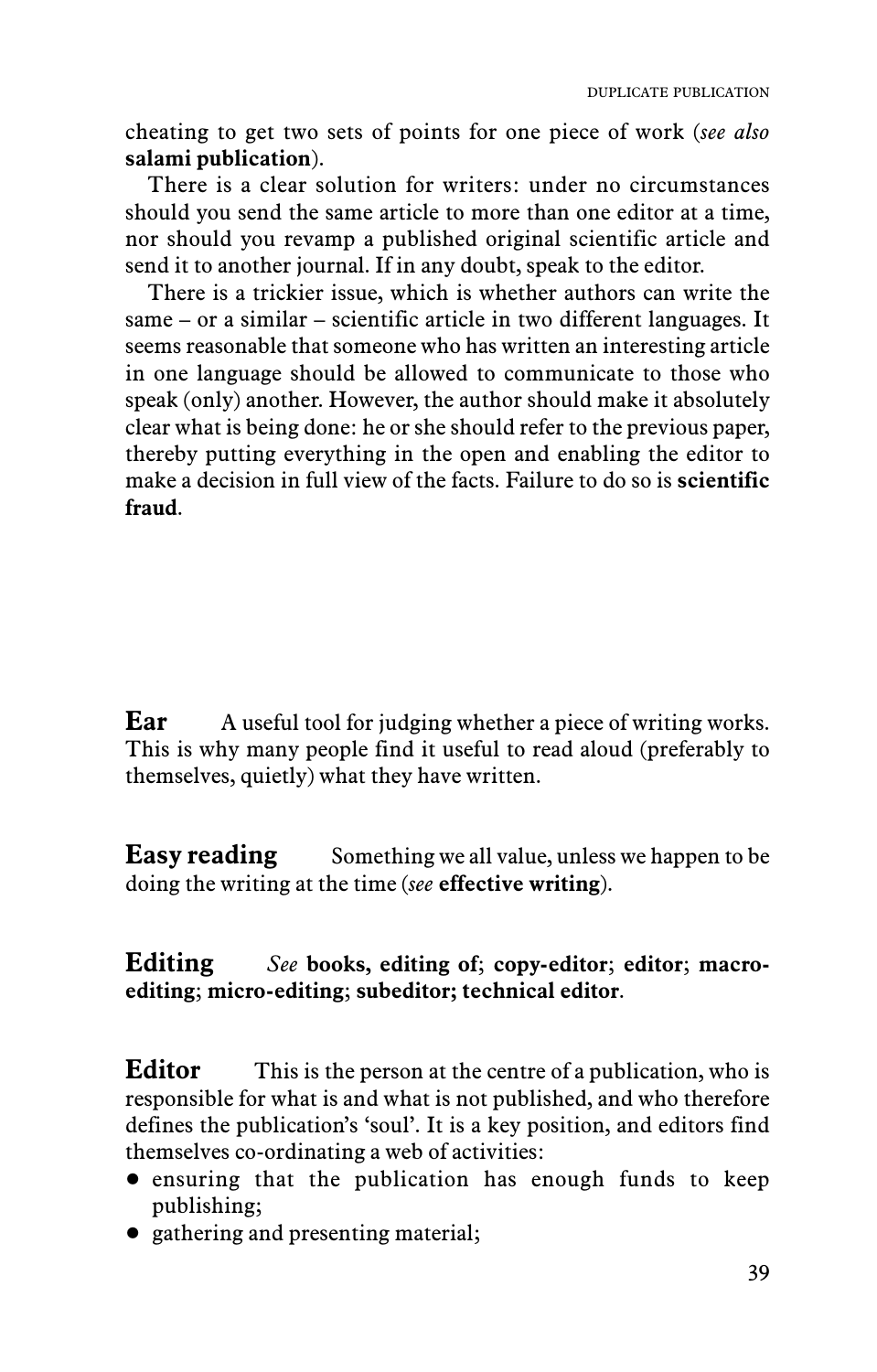- setting deadlines and ensuring that they are met;
- making sure that readers receive their copies, and so on.

They have to juggle a range of competing interests, particularly those of proprietors, readers, authors and the 'general good'.

There can be confusion here, because the verb 'to edit' has another meaning, which is to take a submitted article, and improve it. This is the task done by a **copy-editor**, **subeditor** or **technical editor**. Sometimes, particularly on small publications or newsletters, the same person will be editor and subeditor, but there is a clear difference between the two roles.

Being an editor of (as opposed to for) an 'ongoing publication' is a time-consuming task. Before you accept the honour, consider the following advice.

- *Don't start unless you are absolutely clear what your role is to be*. Do not accept responsibility without power. Find out where the limits of your power will be – to whom will you report and under what circumstances can you be fired? This is particularly important if you are being appointed by a professional (as opposed to a commercial) organization (*see* **editorial freedom**, **editorial integrity**).
- *Maintain clear lines of communication with your employers.* Find out what they want from you, and be sure to let them know when you achieve it. If you anticipate trouble, warn them. And remember to massage their egos (*see* **managing upwards**).
- *Define your readership precisely and serve it obsessively*. Publications work if they meet the needs of a definable group of people – the readership. One of the first tasks of the editor is to decide in his or her mind what this group is – and what distinguishes them from other groups. Once these people are defined, the task is to keep them faithful. If you fail to define your readers, or try to please those who aren't readers (*see* **false feedback loop**), or try to reconcile irreconcilable groups of potential readers, then you could be in trouble.
- *Have a clear view of what you are trying to do*. A large part of the job consists of deciding what goes in and where, and you must make these decisions rationally. To do this, you need to have a clear idea of (a) where your publication is going, (b) how you will get there, and (c) how you will know when you do. Make sure all those involved (from owners to readers to contributors) know all this (*see* **mission**).
- *Don't be afraid to turn things down*. Unless you reject contributions, you are working as a clerical assistant, not an editor. That doesn't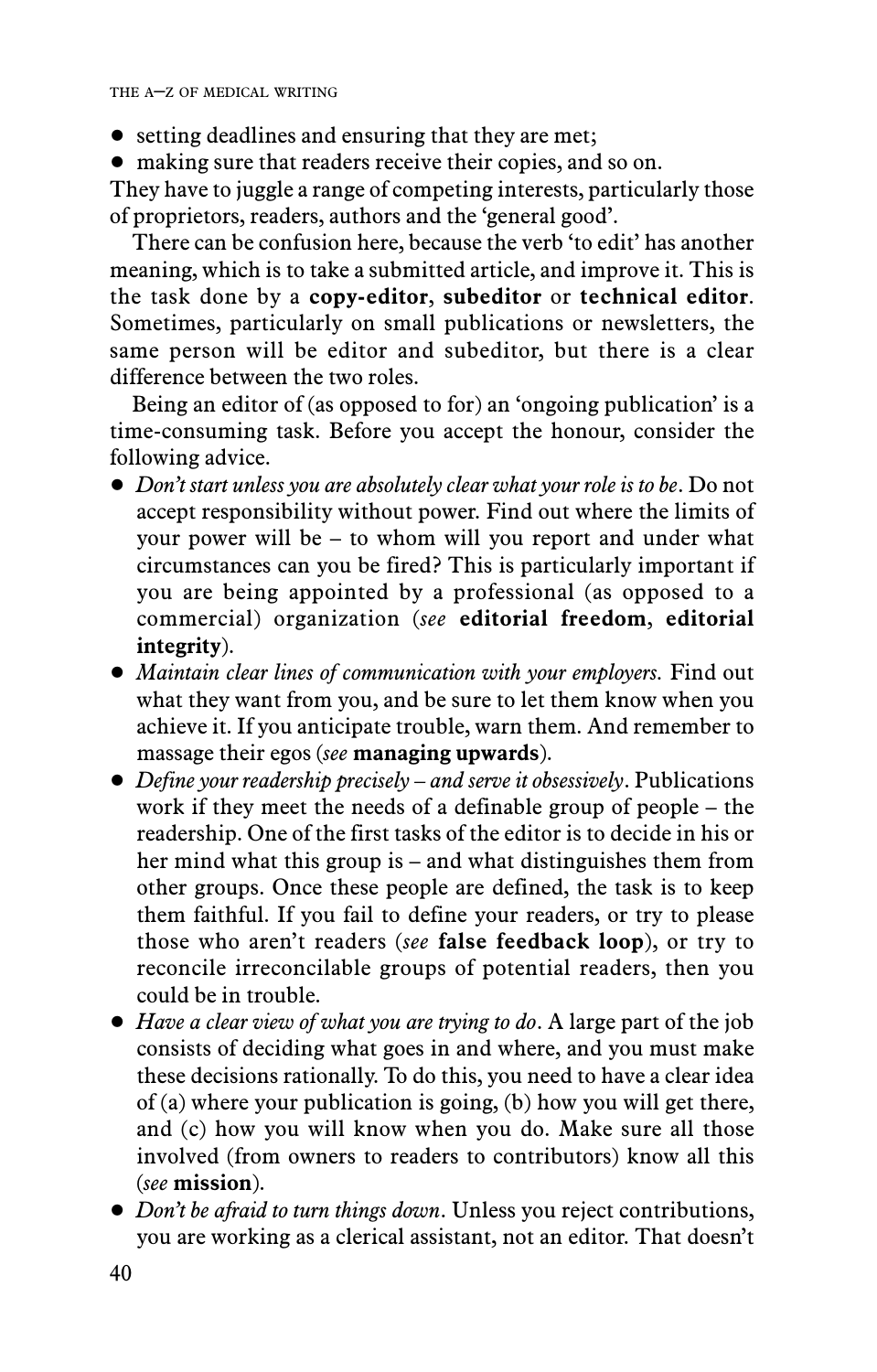mean that you can ignore basic principles of courtesy, like thanking people for what they have done (*see* **commissioning**).

- *Form a team and motivate its members*. Unless you have contributions from others, you are writing a pamphlet, not editing a publication. Seek out people who will contribute their energies and diverse talents. The key is motivation – enthusing them with your view of the future and helping them to share in the rewards. These could be vulgar financial ones – or something less tangible such as job satisfaction, praise, and a feeling of teamwork.
- *Don't have delusions of grandeur*. Keep everything in perspective. People may treat you as a very important person, but that's mainly so that you can be nice to them. Watch how quickly the invitations dry up when you leave your post.
- *Keep trust with your readers*. Readers nowadays are unlikely to expect that your publication consists solely of the **Truth**, but they do have the right to assume that the articles are honestly written, and that they have been chosen on merit and not because money or some other favours have secretly changed hands.

If approached with care and proper planning (*see* **time management**), the role of editor will help you to forge new friendships, put you in touch with exciting developments, involve you in some challenging decisions, expose you to challenging ideas and force you to learn new skills. It may even allow you to do a little bit of good in the world, but don't count on it.

**Editor, dealing successfully with** The writer–editor relationship is like the patient–doctor relationship: you are highly dependent on someone else's goodwill. Make sure that you do not become a heartsink writer by following these guidelines.

- *Give editors what they want*. Good contributors will solve problems, not cause them. In particular they will solve the editor's need to fill blank pages with material that will interest their readers. If you can do this, you will be made welcome.
- *Research your market thoroughly*. One of the most common reasons why editors reject articles is that they are not right for their publication. They find this tiresome because, in most instances, the writers could and should have been able to work this out for themselves. Look at the various sections in the publication, and the type of writing in each (*see* **evidence-based writing**). Look also for any **Instructions to Authors**, and follow them to the letter. If you still have any questions or doubts, then ring up the publication.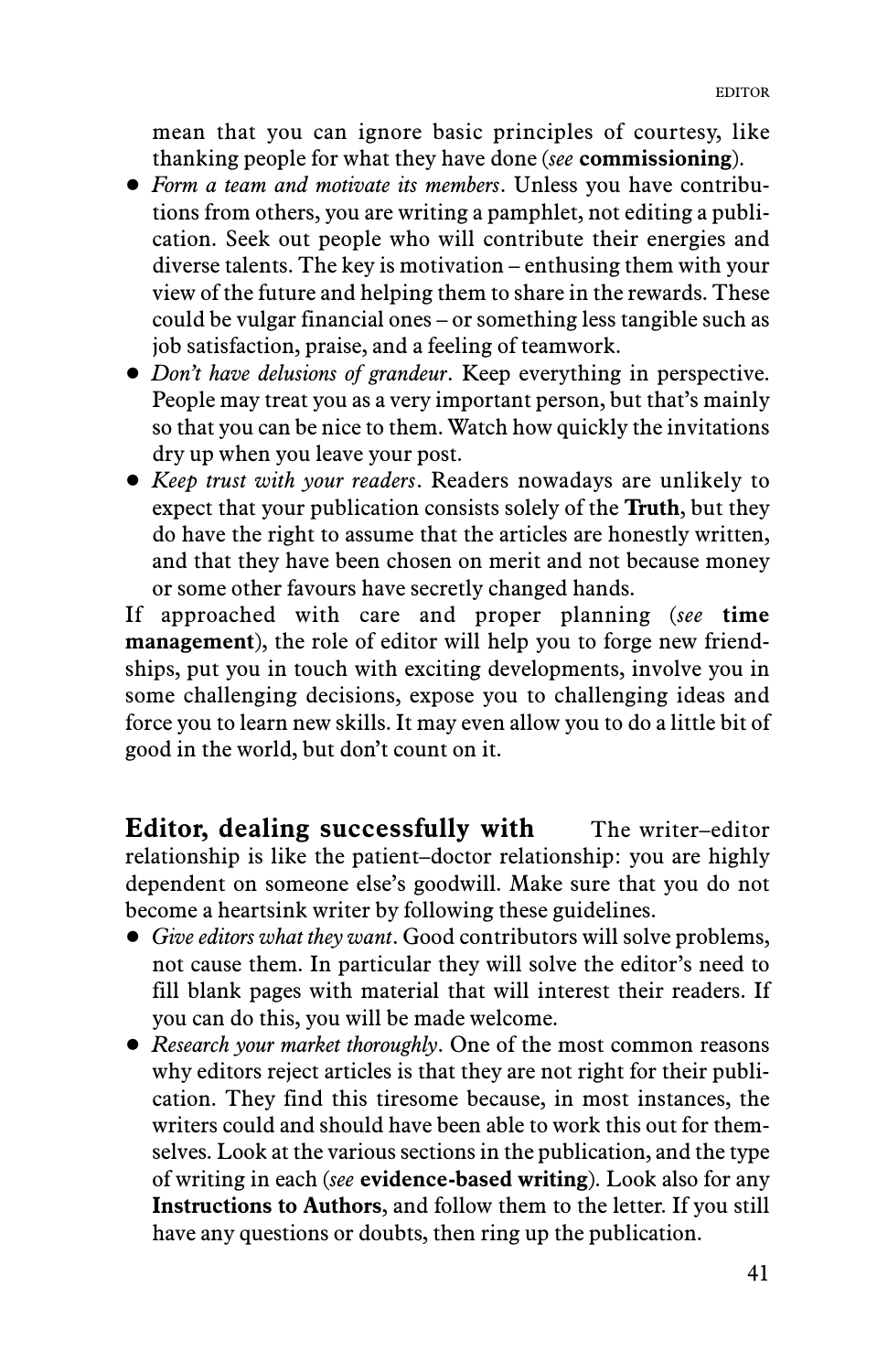- *Ask yourself why the editor should trust you*. If you are not known at the publication, make sure that you establish your identity in a way that can be easily checked. Write a covering letter. If you have been published already, enclose a few cuttings. Don't expect them to be read, but your chances of being published in the *Little Snodgrass Gazette* won't be harmed by a byline or two in *The Times* or even the *British Medical Journal*.
- *Respect the editor's decision*. Writing is a personal and lonely activity, and this can fool writers into believing that their work is better than it is. Trust the editor's judgement: after all making decisions is what editors are paid to do. Be careful about arguing: what you are really saying is that in your opinion the editor is unfit to edit. This is unlikely to make him or her change their mind (*see* **rejection**).
- *Don't quibble about pay*. Money can be very destructive in a relationship, so take care. The main thing is getting published, and then getting published again. Arguing that you should have been paid £120 not £110 will not help in the pursuit of this task; it will probably leave a rather sour taste in the mouth of a formerly supportive (and possibly less well paid) editor.
- *Don't get it wrong*. Editors have to take a leap of faith when deciding whether to publish. Don't betray that trust by submitting articles that have been sloppily researched (*see* **checking facts**).

**Editorial boards** Many journals have long lists of eminent people from all over the world who make up their editorial board. This is useful marketing: being able to drop the names of all these dignitaries adds prestige. It also helps to attract contributions, not only from members of the board but from their colleagues and friends.

It's fine at this level, when those given this honour have so many other things to do that they have little time left over for interfering. But for smaller publications, particularly newsletters, it can be a dangerous model to follow. Some organizations favour them at this level because they believe that they spread the load (and make sure no one gets too important). Unfortunately, these committees (for that is what they are) tend to increase the editor's workload as they dream up more and more ideas, but melt away when it comes to implementing them. They also threaten to divert the publication from serving the needs of readers to serving the needs of the board members.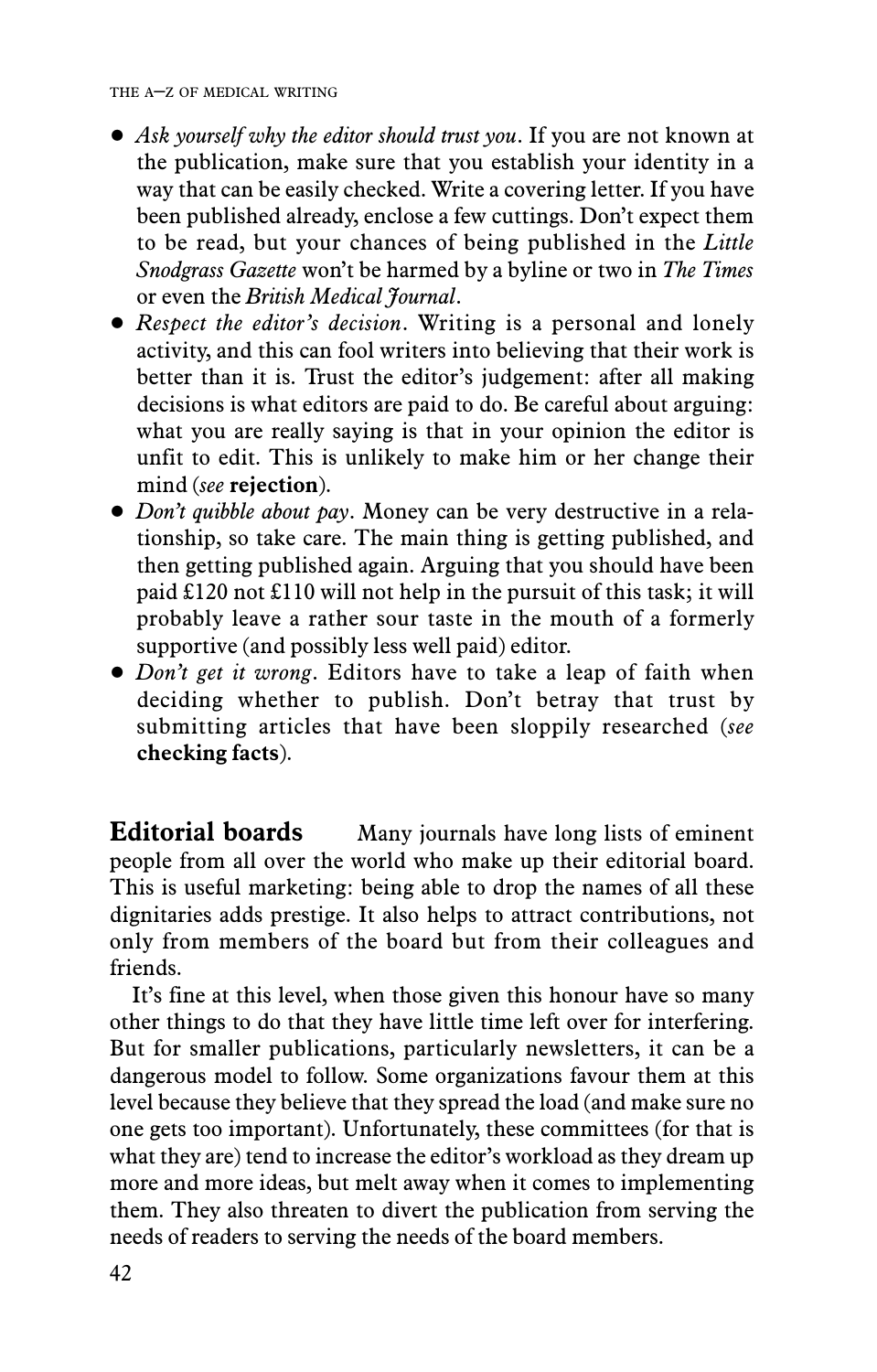For those still considering an editorial board, here are some sensible questions.

- *What will be the benefits of an editorial board?* Committees can be expensive in time and money. They can also be unpredictable and irrational. Go ahead only if you think these disadvantages will be outweighed by the advantages – such as widening the network of supporters, providing political back-up, or adding prestige and credibility.
- *Is their task tightly defined?* If you decide to go ahead, have a clear view of what the role of the committee should be. Make it clear what power they will have and what duties they will perform.
- *Does the agenda reflect this role?* Do you want the board to give ideas, or do you want them to 'review' your last issue (which will probably add little to anything other than your own discomfort)?
- *Have you prepared thoroughly?* Meetings such as this can suddenly have a collective rush of blood to the head, and charge off in a direction that is as dangerous as it is unexpected. Take time to plan, producing written reports to back up your proposals and undertaking personal lobbying on the more important issues.
- *What's in it for them?* Altruism is a rare commodity, so people who sit on such committees tend to want something in return. Sometimes you will get away with giving them a bland meeting and an exciting meal (better than the other way round). But not always.

**Editorial freedom** Not a useful concept. Unless editors are also owner-publishers, they are inevitably responsible to a more powerful individual or organization. A more useful concept is that of **editorial integrity**.

**Editorial integrity** Clearly editors are unable to act completely freely. They have legal constraints (though it is part of their role to push against these). They have responsibilities to readers to publish material that is accurate and true, as far as is reasonably possible. Finally, they have a responsibility towards the owners (or owner) who fund the publication, and have a right to expect that it does not actively oppose their interests.

The solution is two-fold. An editor must have the right to edit, in other words have the last word on what is or is not published. At the same time, the owners have the right to change editors if they feel he or she has taken the wrong decisions. Editing therefore becomes the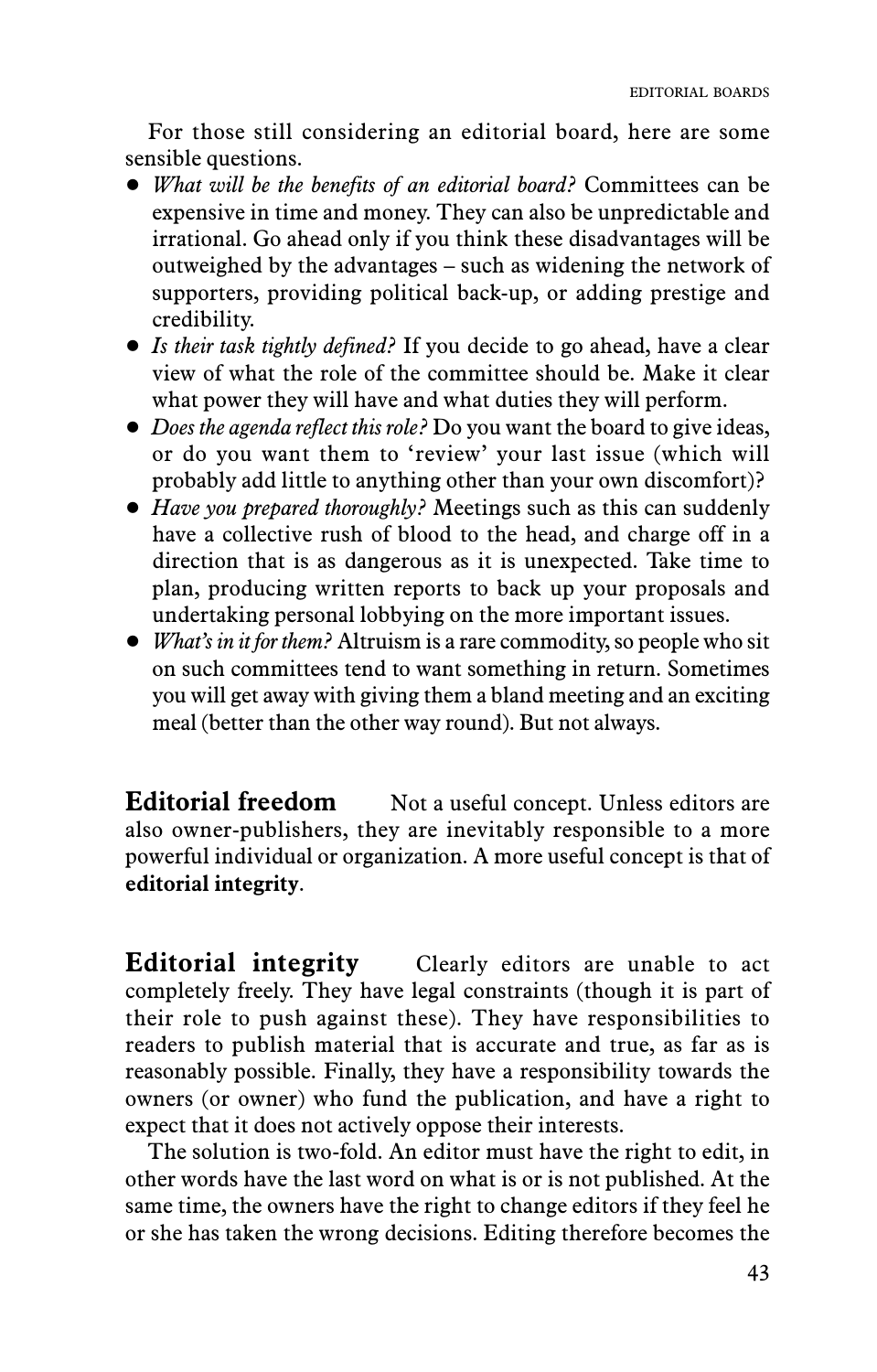art of the possible, and one of the main tasks is to ensure that he or she can carry out the actions needed to fulfil their vision. This involves the key skill of **managing upwards**, which is not taught in medical schools.

**Editorial material** The generic term for written material in a publication. This distinguishes it from **advertising**. Mixing the two produces the unsatisfactory and confusing mess known as **advertorial**.

**Editorials** A piece of writing, displayed in a prominent position, that expresses a strong view on a matter of importance to a publication's readers. They are also called leading articles or leaders. Many newspapers, magazines and journals have these as unsigned articles, so that the whole weight of the publication can go behind it. Writing them is considered to be one of the more elevated tasks and those writing them are allowed to be unusually pompous.

Some medical journals have moved away from this tradition of anonymous comment towards signed editorials, which themselves seem to be moving towards state-of-the-subject reviews (*see* **review articles**). In these, the opinion clearly belongs to those who wrote and signed them.

If you are invited to write an editorial, analyse carefully the type of product that is expected. Look through several in the target publication and identify in particular the **structure** and the **language**.

**Effective writing** Defining this is one of the most important issues in this book. Unfortunately, many people are vague about what they consider to be good writing, and define it in subjective terms: 'I know it when I see it. It sort of flows. And it's elegant' (*see* **style**).

I favour a more practical definition: *effective writing achieves the purpose we set it*. Effective writing does not set out to be obscure and misunderstood (*see* **political writing**), nor is it written to satisfy some urge within the writer (*see* **great writers**). It is not an art form but a tool, and the way to measure it is to set out in advance what you want to do. This then becomes the standard you can measure it against.

For instance, you can consider an article a 'good' one when it is accepted for publication in your target journal (waiting for praise is likely to disappoint). Consider a report successful when your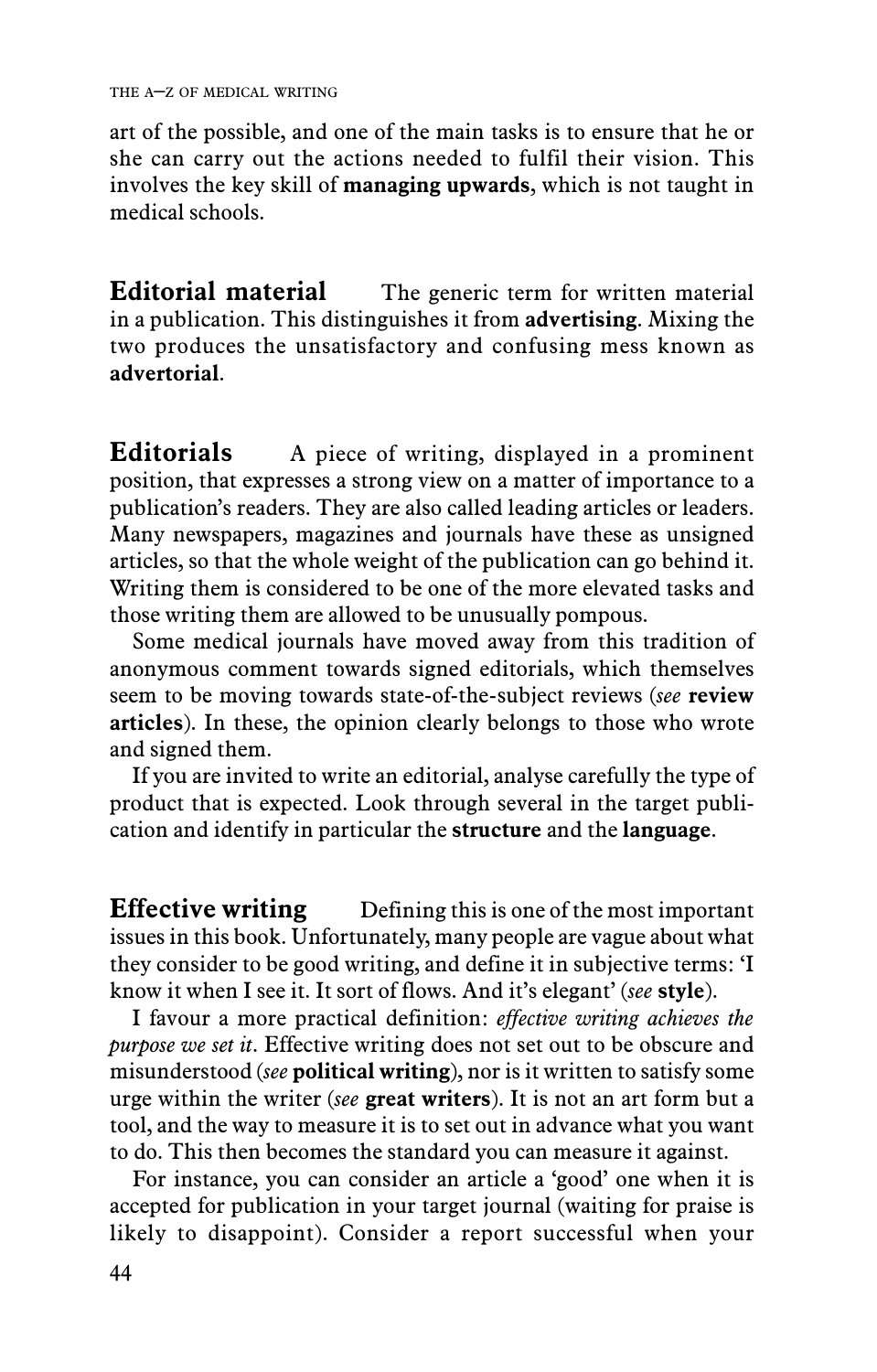preferred recommendations get accepted. Be satisfied with a letter if the recipient comes back for more information, or (under different circumstances) does not come back for more information. A leaflet appealing for blood donors can be considered a success when the target number of donors appears.

The principle is that writing is your servant, not your master. If you define in advance what you want your writing to do, you can also define in advance how to measure it. Failure to do this can lead to confusion and depression as you start to believe those who tell you, for all kinds or reasons and with no real evidence, that your writing is poor (*see* **PIANO**).

**Effort** What is needed to turn the **first draft** into something that the reader will look at, continue to read, understand and act upon. Sadly there is no alternative to this, and don't believe those who tell you otherwise.

**Electives** Medical students find these exciting things to do, and not surprisingly many of them come back wanting to write about them. Unfortunately this means that it's hard to find a market for them. To stand a chance of being published, they must contain an original message. This means more than finding an exotic destination (*see* **travel writing**).

**Electronic publishing** Written communications are in the middle of a revolution which is making, and will continue to make, dramatic changes to the way we read and write. In the old days (though not that long ago – the pace of change is so fast), if we wanted to distribute what we had written, we reproduced it on paper and provided each reader with a copy. Now the situation has been turned on its head. With the global network of interlinking computers (*see* **World Wide Web**), producing more copies for more people requires little extra cost.

This has brought some major opportunities, particularly to the world of scientific publishing. Papers can now be published much faster, and the process of **peer review** can take place publicly, even as the paper is being formed, on the **World Wide Web**. The balance between supply and demand will change, so that any paper considered of adequate quality by the reviewers can now be published.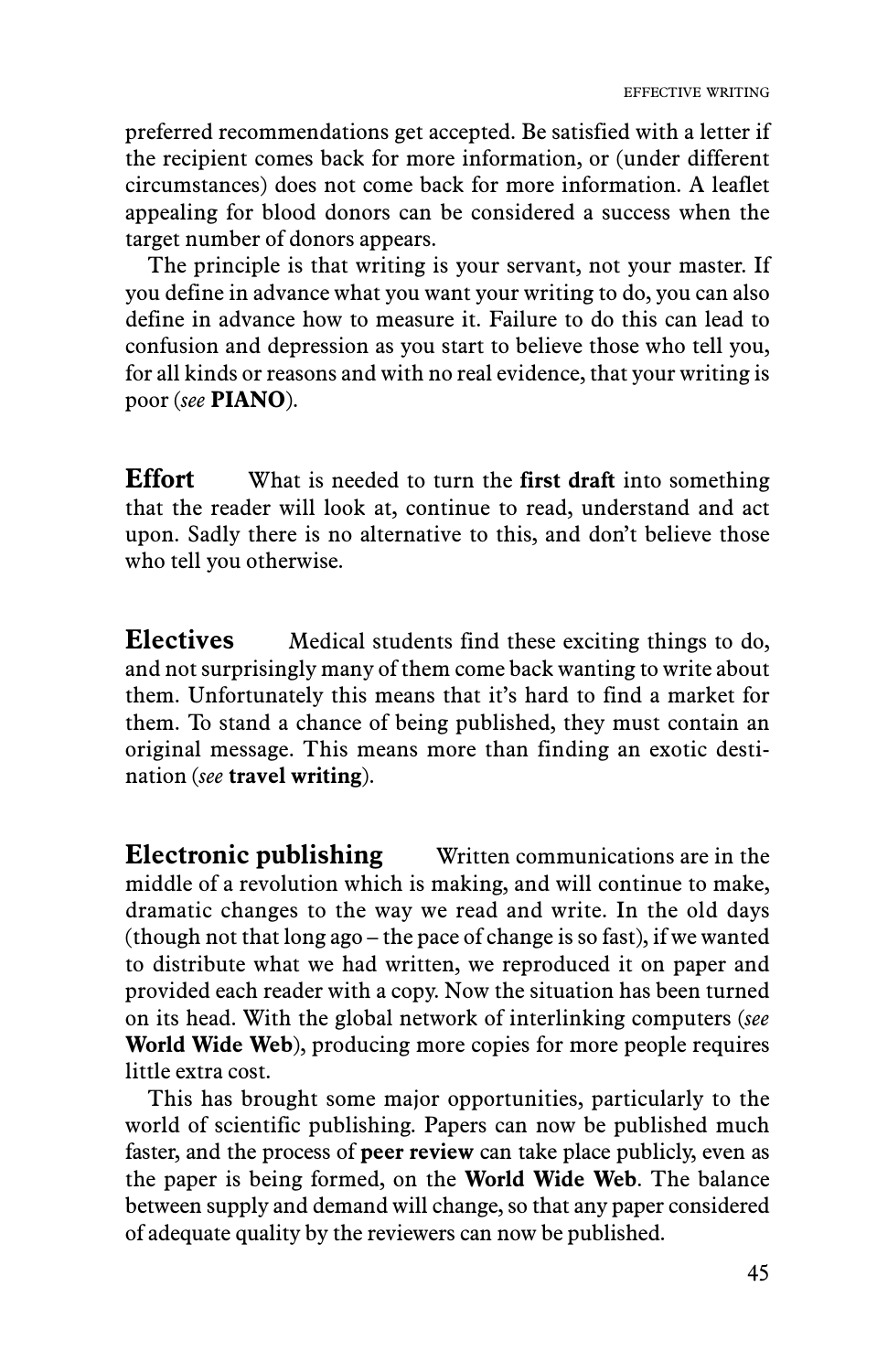The implications are great. There will be migration towards the higher status journals, and those lower down the scale will have difficulty finding original papers. Even the prestigious journals may start to move towards a secondary role – not publishing original papers, but giving information and summaries about those they have published on their Web sites. Journals will move away from their modern role of validating science and defining hierarchies, and back towards their original role of informing readers about significant new developments.

There are still many fundamental questions still left unanswered. How will publishers make money from electronic publishing? Will there be a role for traditional publishers, or will the task of publishing original papers be taken over by other organizations? How will we find our way around, or will we all start to suffer from information overload? Most important of all, what will happen if the power goes off?

**E-mails, writing of** One of the curious things about e-mails is that, even in the workplace, many of them still retain a freshness that has long since disappeared from other types of writing (*see* **putting on the posh overcoat**). I suspect that this is because people generally write to a named person, which means that they have a clear definition of the **target audience**. E-mails are sent immediately, so there is no time for the **false feedback loop** to come into effect.

No doubt this will change, and some e-mails will start to be as boring as other types of writing. Meanwhile, enjoy.

**Embargo** A notice put on a press release requesting that publication of the news is delayed until a certain date and time. This system is useful when the **press release** is linked to an event, like the budget speech or the Queen's list of honours, because it allows those working in the media to prepare in advance and come up with wellresearched reports as soon as the event has taken place. Some public relations advisers overdo it, putting on artificial embargoes: these are likely to be broken.

**Emphasis** Many people embark on a false and gimmicky quest to give emphasis. Thus they will put words in CAPITAL LETTERS, or in **bold type** or in *italics*. This may work in small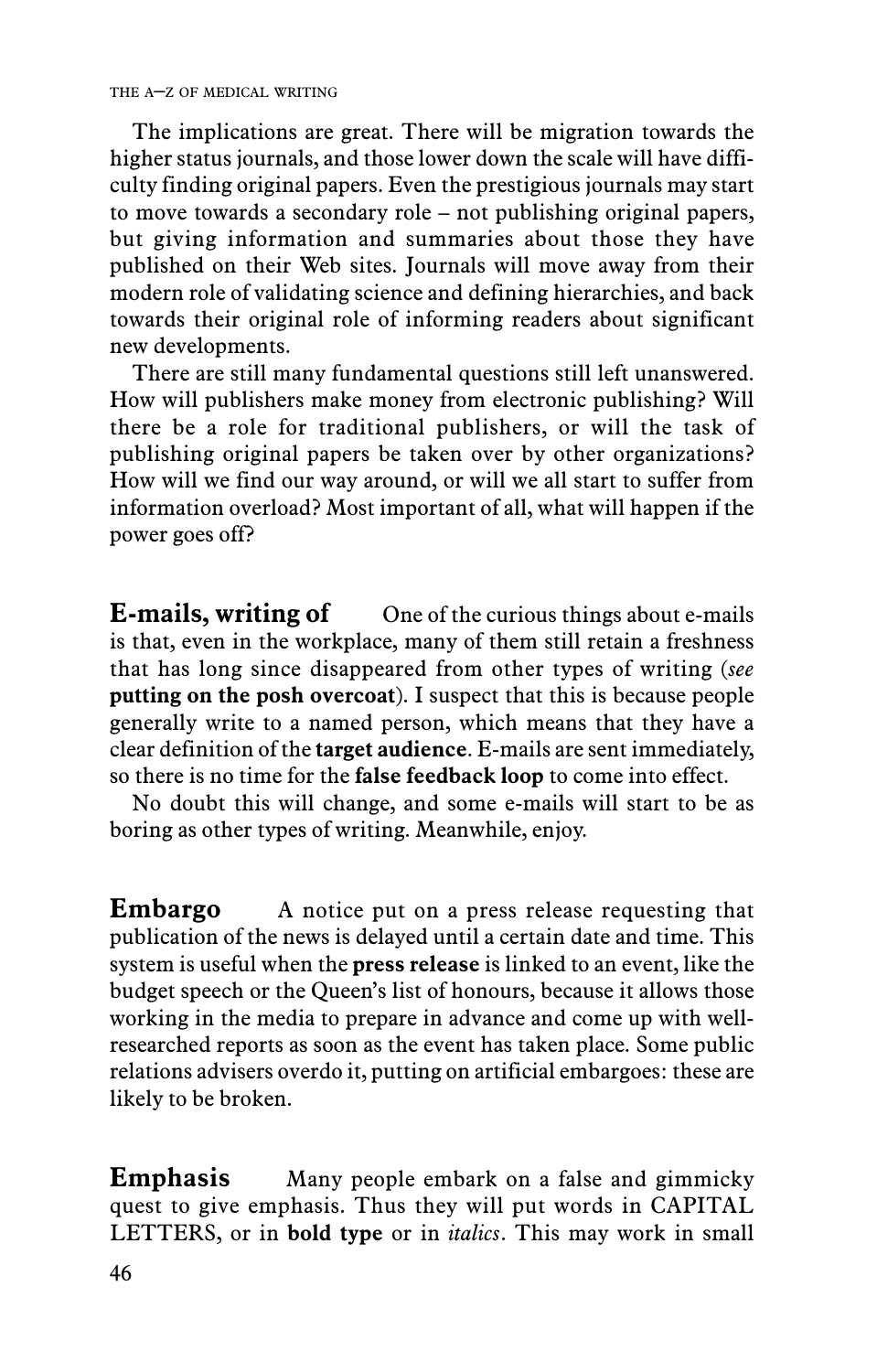doses: it *can* be effective to use italics to emphasize one word, as here, *but if you use it for more than a word or two it becomes difficult to read, according to a number of studies* (*see* **research on writing**). Putting something into a box is also a bad solution: the evidence suggests that people tend to notice boxes, but ignore what goes in them.

The best solution is to order your words in such a way that the natural cadences will emphasize the words and phrases you wish to emphasize. We read in certain ways, which gives us key positions to exploit, in particular the start and the end of a sentence, paragraph or piece of writing. If you want to emphasize a single word, put it at the end of the sentence. If you want to emphasize a sentence, place it at the beginning or end of your writing (*see* **first sentence**; **final sentence**).

# **Endings** *See* **final sentence**.

**English** English is not one language, but several, all of which are developing in different ways. Use the version that is most appropriate to your target audience (*see* **evidence-based writing**). Don't be afraid to enlist the help of someone who is familiar with the particular brand of English you choose.

**English teachers** They have a lot to answer for. Behind many writers lurks a figure from their youth, who clearly traumatized them, destroying their confidence and instilling into them false rules about the use of 'and' and split infinitives. It is important for those traumatized in this way to realize that they have moved on and should no longer be writing to please their teachers (*see* **audience**; **false feedback loop**).

**Enthusiasm** Be wary of those who wax lyrical about how much they enjoy writing; most rational people hate it. Those who argue otherwise are either fooling themselves (and boring their audiences), or lying.

**Evidence-based writing** My concept of 'evidence-based writing' is simple. If you have defined carefully your target **audience**,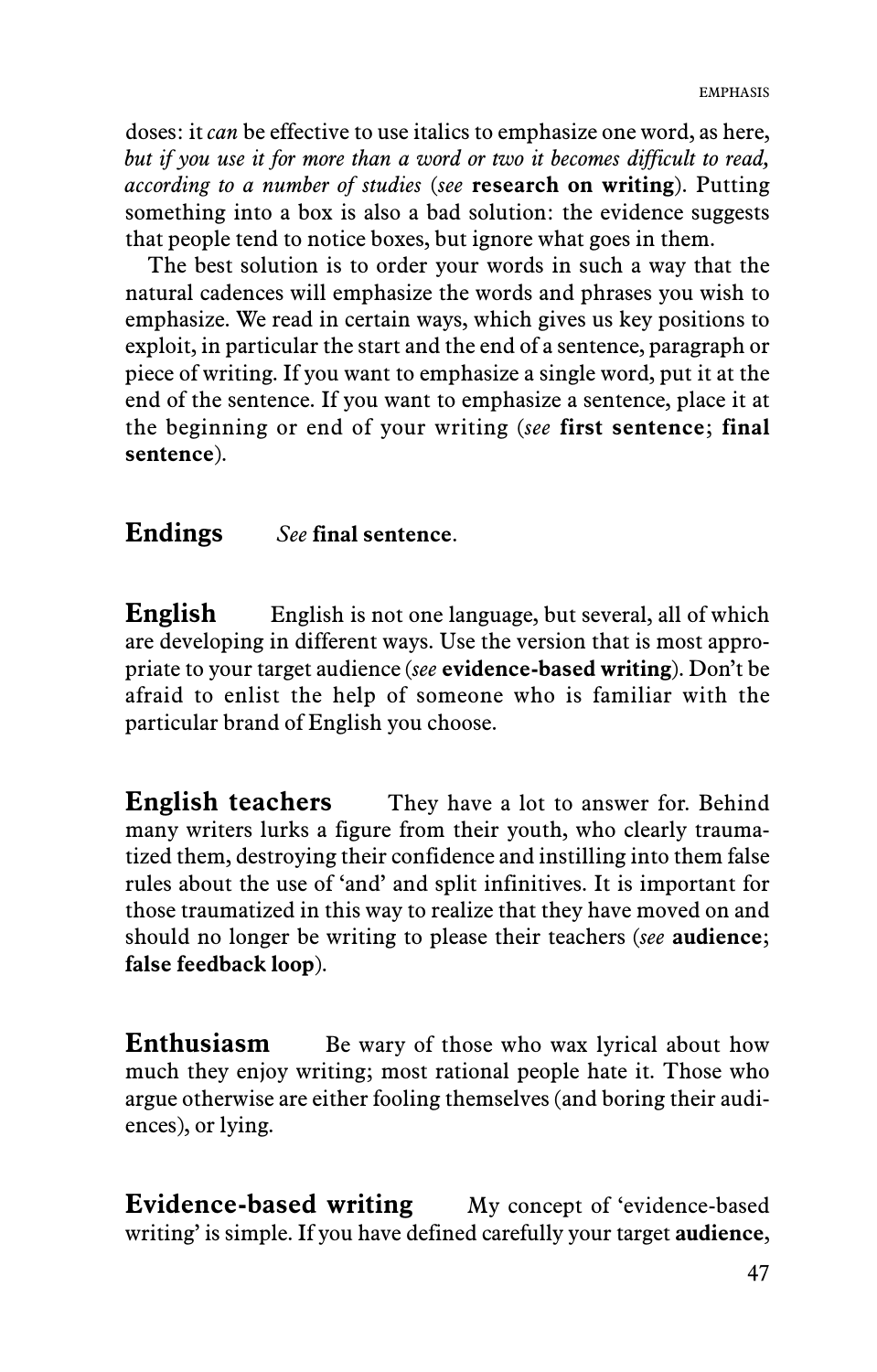then the type of writing you need is the type of writing that has worked for that audience in the past. If writing for a journal, follow the style of that journal; if writing for a newspaper, follow the style of that newspaper; if writing a report for a committee, then follow the style of reports that have been previously accepted. And so on.

This puts writing on a rational basis. Instead of arguing endlessly whether to use **jargon**, or **pompous initial capitals**, or **split infinitives**, or the **passive voice**, look at the evidence of what your target audience prefers. This approach will save hours of argument and stress (*see* **negotiating changes**).

**Examinations** Many otherwise intelligent professionals still approach writing as if they have to 'get it right' first time. This is probably because much of their writing has been dominated by the unnatural act of sitting examinations – taking a couple of hours to regurgitate previously memorized information. We all need to move on: treat writing not as a measure of goodness or cleverness or niceness, but as a powerful tool of communication (*see* **effective writing**).

**Exclamation marks** Most people insist that they should be used only to signal an exclamation and not to signal a weak joke. After many years repeating this advice (but ignoring it in my own writing!), I think the time has come to change positions: they can be very useful to signal a weak joke. But don't overdo it.

**Executive summary** A shortened version of a long and boring **report**, but a great opportunity to do some **effective writing**, and much, much more than an abstract tacked on at the last minute because that's the way it's done.

The purpose of writing reports is to make recommendations and provide evidence in favour of implementing them. They follow certain conventions – they are lengthy, full of data, and written in a formal 'professional' language. The goal of the executive summary, on the other hand, is to sell the recommendations to the busy decision-makers. It should be shorter (rarely more than a single page), written in a more accessible language (*see* **readability scores**), and use the more reader-friendly **inverted triangle** structure.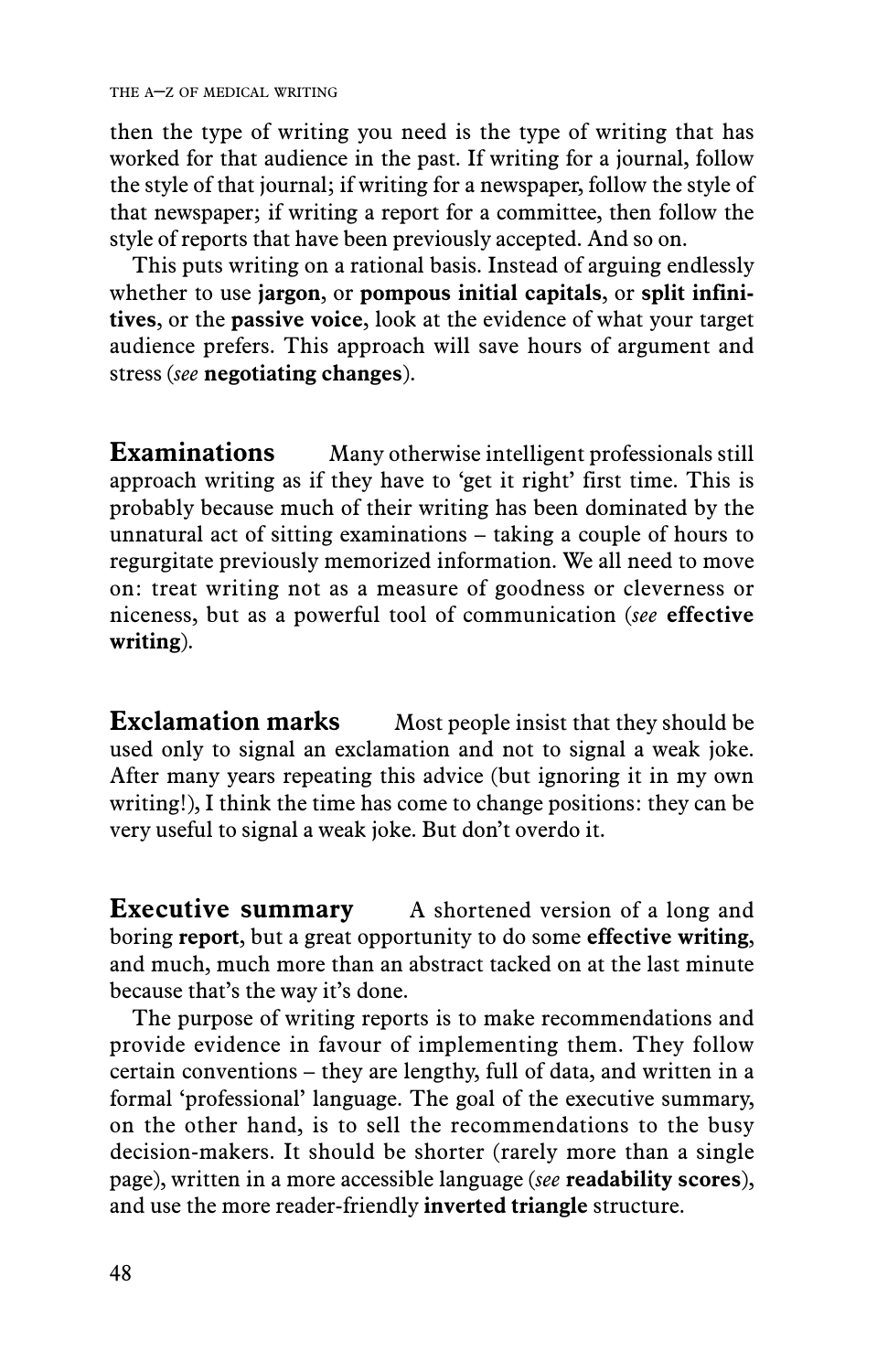This reiterates one of the recurrent themes of this book: if you want to write successfully for two different audiences you need two different pieces of writing.

#### **Facts, checking** *See* **checking of facts**

**Failure, fear of** A major reason why people don't write (see **process of writing**).

**Fairness** Readers have a right to expect that an article has been selected for publication because the editor has decided that publication is in the audience's interest. Contributors and authors have a right to be dealt with promptly and openly. Editors have a right to be treated fairly by contributors and authors, who should respect an editor's right to decide which of several acceptable submissions should be published (*see* **rejection**).

False feedback loop One of the most dangerous parts of writing comes when we give what we have written to others for informal advice or formal approval. Unless handled carefully (*see* **balanced feedback**), this can become an extremely demotivating stage. More importantly, changes made now may destroy much of the good work already done. This is not because these people are out to get us, but because they are all working to their own agendas.

I describe this as the 'false feedback loop': it is the pressure from those commenting on a piece of writing to have it changed, so that it meets their purposes rather than those of the target audience. This explains why the health services are full of unreadable publications – leaflets written by doctors for other doctors rather than patients, scientific articles written by French doctors for other French professors rather than American editors, policy documents written for more senior bureaucrats rather than the more junior ones who will have to carry out the plans.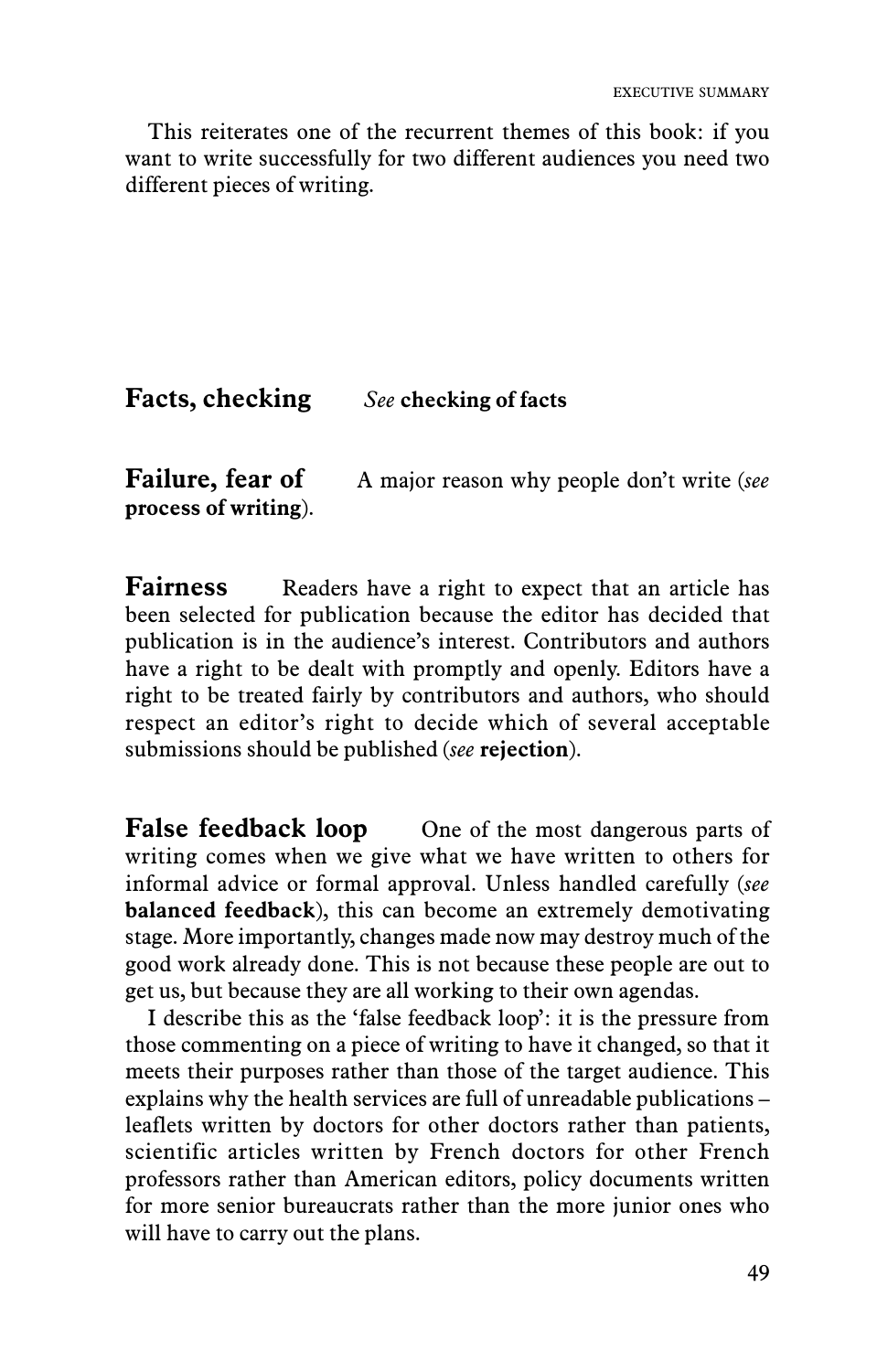But the false feedback loop can be controlled:

- *Make sure that whoever is reading your manuscript knows the audience you are addressing*. This should at least encourage them to make their suggestions with the end-users in mind (*see* **evidence-based writing**).
- *Remember that you are the reader's advocate, and assess all feedback accordingly*. Give in graciously over proposed changes that will not affect the chances of the document being read and acted upon; resist tactfully – and with evidence – those that are likely to turn your audience away (*see* **negotiating changes**).

**Feature article** Writing for magazines and newspapers has traditionally been divided into **news stories** and feature articles. Feature articles tend to allow more comment. They also tend to be longer, which is the reason for the most important difference – the structure.

A news story will start with a strong **message**, and then add supporting information in decreasing order of importance (*see* **inverted triangle**). The feature article, being longer, has to have a more sophisticated structure designed to guide the reluctant reader through to the end. There are three elements.

- *Introduction*. The opening is not a gentle statement of what is to come, but the first (and possibly only) opportunity to involve the uncommitted. A common way is to start with a personal story: 'John Smith has always been worried about his appetite. Until now.' After a few paragraphs the writer can raise a question and set up a dynamic: 'So is a diet of carrot juice and boiled rice the best preparation for a marathon run in Antarctica?'.
- *Development*. This is how we get from the introduction to the conclusion: it is the difficult bit. We need to plan a small number of steps, each corresponding with a paragraph, that will develop our argument. Explain each step in the first sentence before going on in the rest of the paragraph to elaborate, illustrate or explain (*see* **yellow marker test**).
- *Conclusion*. At the end of the article the writer will generally leave the reader with a clear conclusion (or **message**), such as: 'The carrot and rice diet is not only good for ice-cold marathons; it also reduces hair loss.'

Features are a broad category. If you are asked to write one, study the publication before you start (*see* **evidence-based writing**). Make sure you understand precisely what the editor wants (*see* **commissioning**).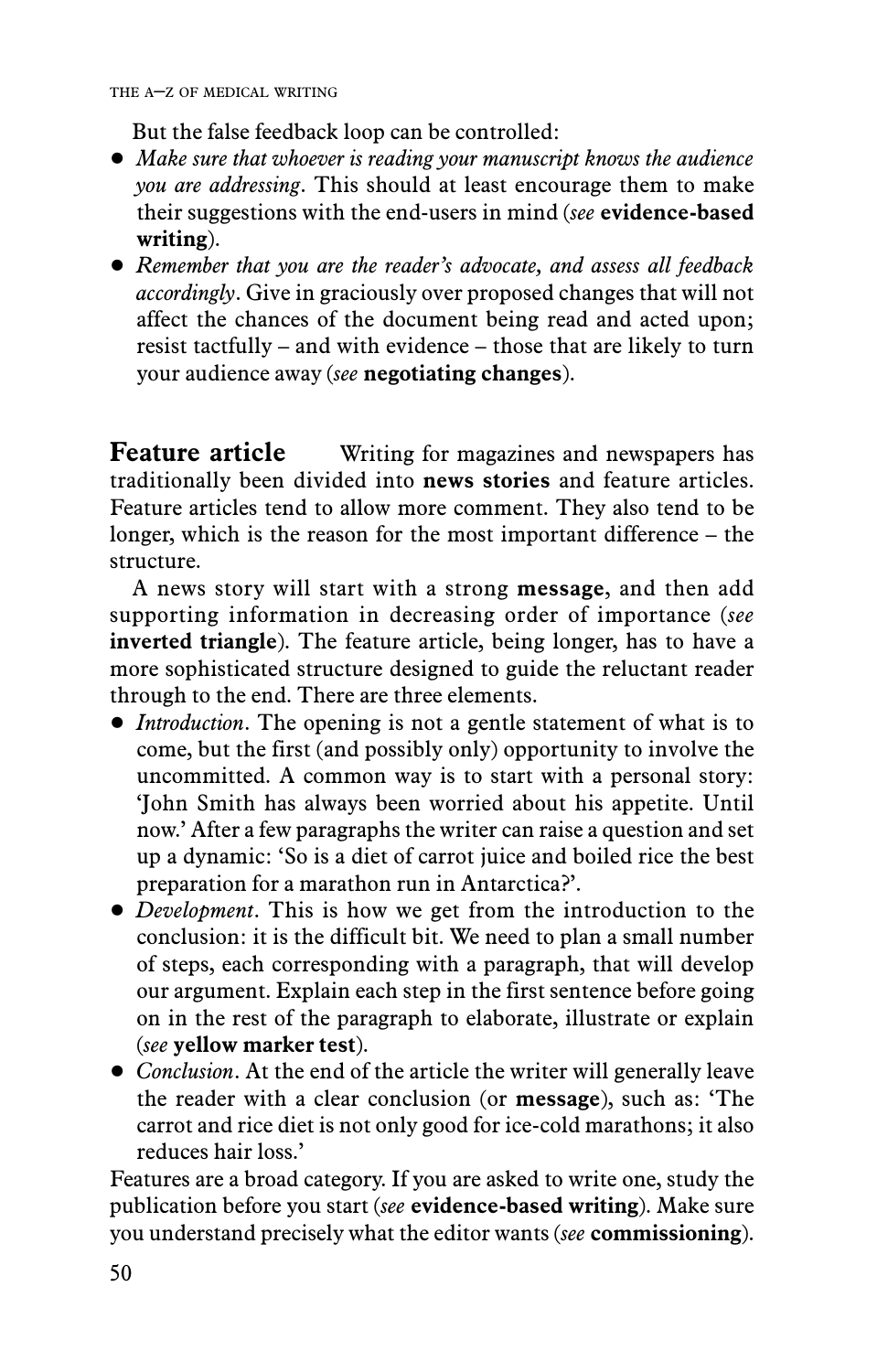Follow the usual principles for the **process of writing**. For more information, *see* **journalism booklist**.

**Feedback** *See* **balanced feedback; false feedback loop**.

**Figures** *See* **illustrations**.

**Final sentence** Many people feel that they have to end on a high note. They are right when it comes to **feature articles**, **review articles**, **editorials** and **scientific papers**. However, for **memos**, **letters**, **news stories**, **press releases** and **executive summaries**, the message should be shamelessly sold in the first sentence (*see***inverted triangle structure**). For these types of writing, the final sentence can be the dullest.

**Finishing** *See* **getting finished**.

**First draft** The defining moment for a piece of writing, when the jumble of ideas in our head has to be put down in some sort of order. We often find it difficult to get through this stage, and have all kinds of strategies for putting it off (*see* **free writing, writer's block**).

**First person** This is the grammatical term for using 'I' and 'we' rather than 'you', 'he', 'she', or (if one is royal) 'one'. Many great works of literature have been written in the first person; those writing scientific papers, on the other hand, feel that it is vulgar and detracts from science as an objective pursuit (*see* **voice**). In fact journals are beginning to accept, and in some cases encourage, the first person, particularly in the methods, as in, 'In this study we found ...'. Look in your target journal (*see* **evidence-based writing**).

**First sentence** The purpose of this is generally to attract passing trade (*see* **inverted triangle**). Scientific papers are an exception to this rule (*see* **IMRAD**; **topic sentences**).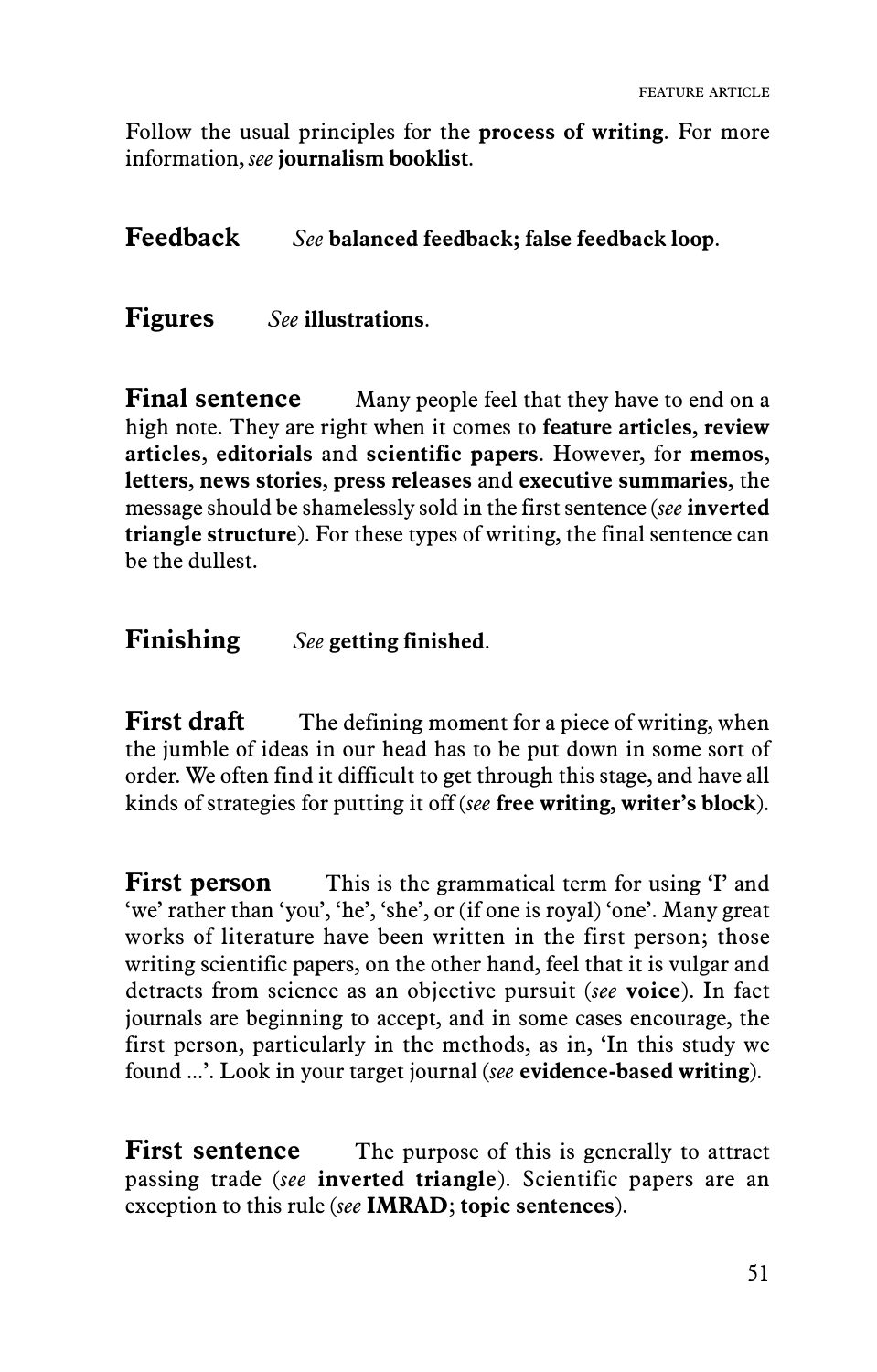**First six words test** This is a simple test, based on the assumption that, to read a whole sentence, a whole paragraph or (heavens above!) a whole piece of writing, we have to start by reading the first few words. This test involves reading out loud the first six, and asking the question: 'Could I persuade more people to start reading if  $\overline{I}$  were to use different words?'.

Weak openings would include: 'Considerable debate surrounds the effect of ...' or 'Although many studies have examined aspects ...'. You will find it easy to increase the impact of your first sentence by turning it around, as in: 'The effect of red wine on health has been assimilated in many studies.'

**Fish and chip wrappers** One of the great consolations for those who dabble in the imperfect craft of writing (*see* **law of late literals**) is the thought that what is read and digested today will tomorrow be wrapping something that is eaten and digested tomorrow.

**Flabby phrases** There are countless words or phrases, such as 'general public', 'at this moment in time', 'a redundancy situation' that we use all the time. That is why it is important to leave time for **rewriting**.

**Fog scores** *See* **readability scores**.

**Fortune** You are unlikely to make one of these out of your writing, unless you are Jeffrey Archer. You might consider this an unacceptable price to pay (*see* **careers in writing**).

**Fraud** *See* **scientific fraud**.

**Freelance** A writer who is not on the staff of a publication, but who is paid for contributions. Some doctors like to use this word as an insult, on the grounds that anyone not drawing regular income must be treated with suspicion. Journalists tend to use the term as a compliment, on the grounds that someone can't be that bad if they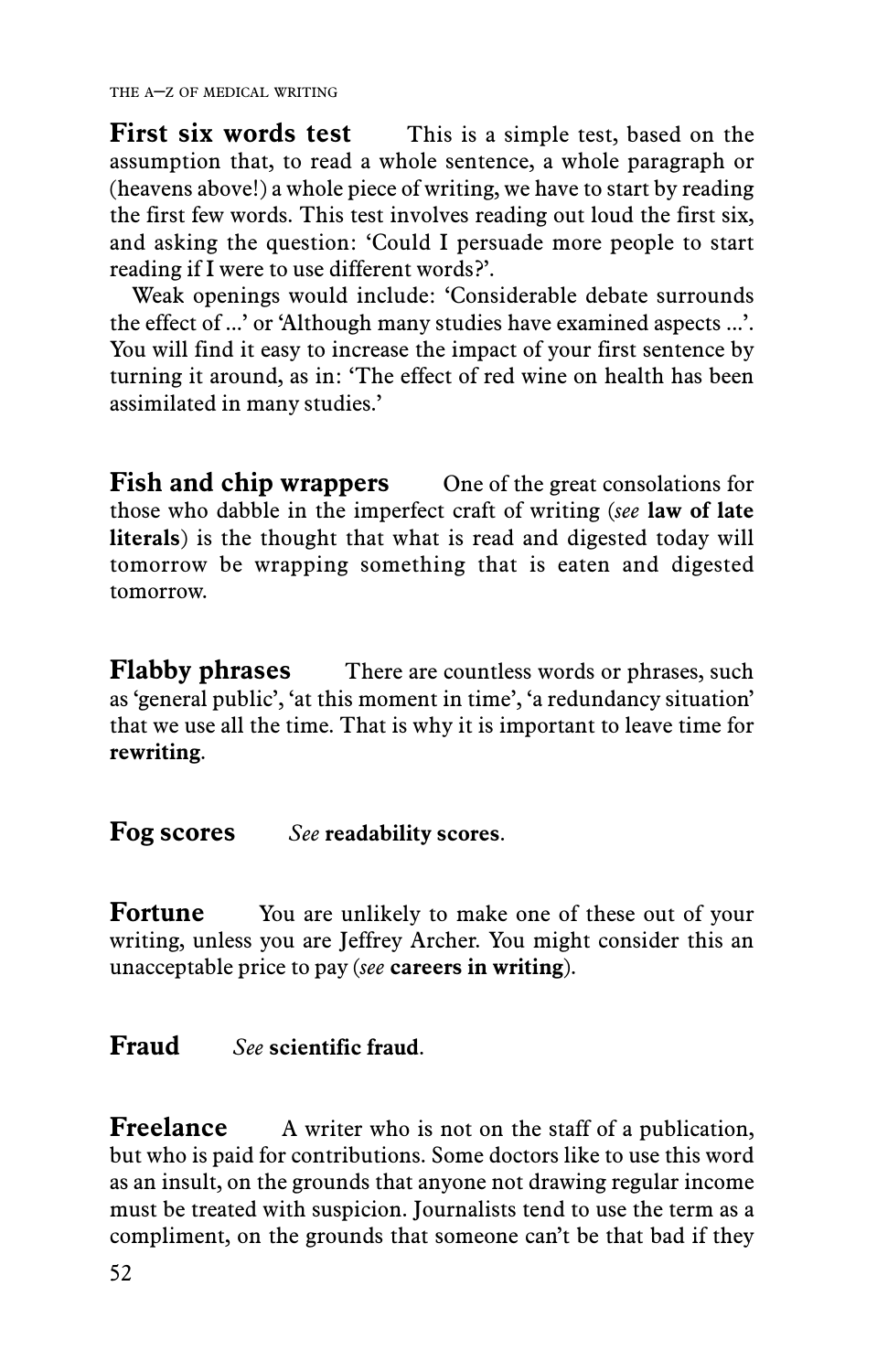have got the courage to leave the boring world of office grind and live entirely on their ability to write.

That said, there is no bar to anyone ringing up and saying that they are a freelance journalist. If you happen to be approached by one, ask which journal they are writing for, and whether the article has been commissioned. This should help you make up your mind as to whether to trust them with your opinions, or not.

**Free writing** A splendid technique that allows you to write creatively. Go into a room, without any distractions such as reference books or photocopied articles or even the original data, and start to write. You may find it particularly difficult to put down the first sentence, in which case you should put down any old sentence, such as, 'I am sitting here trying to write about ...'.

The trick is to get started so, once started, keep going. When you have finished one sentence, move on at once to writing the next. Resist the pull to look back at what you have just written and start fiddling with it. You should be developing your ideas, and not playing with the punctuation. If you find this impossible, cover up your writing so that you can not look back; if you write straight onto a computer, turn off the screen.

You should be able to write about 30 words a minute in this way, so in 20 minutes you will have drafted 600 or so words. Stop at a set time (use a kitchen timer if you have one). If you haven't finished when your allotted time is up, just sketch out the paragraph headings until the end.

My experience encouraging people to do 10 minutes free writing on a training course is that they find it threatening and difficult for the first two minutes, then become completely absorbed. Often they start to write about things that they did not realize they knew about: in other words they started to unleash their creativity.

People are fairly suspicious of what they have written in this way. But they usually find that their message has come across clearly, and that the structure (as identified by the **yellow marker test**) is unusually well-paced and clear.

There are two caveats. Free writing works well if it is preceded by **planning**; otherwise it is a process of free thinking (*see* **branching**). Second, you will almost certainly need to do further work on your draft. But, now you have coaxed it out of your head and onto a screen or piece of paper, you have something to work with.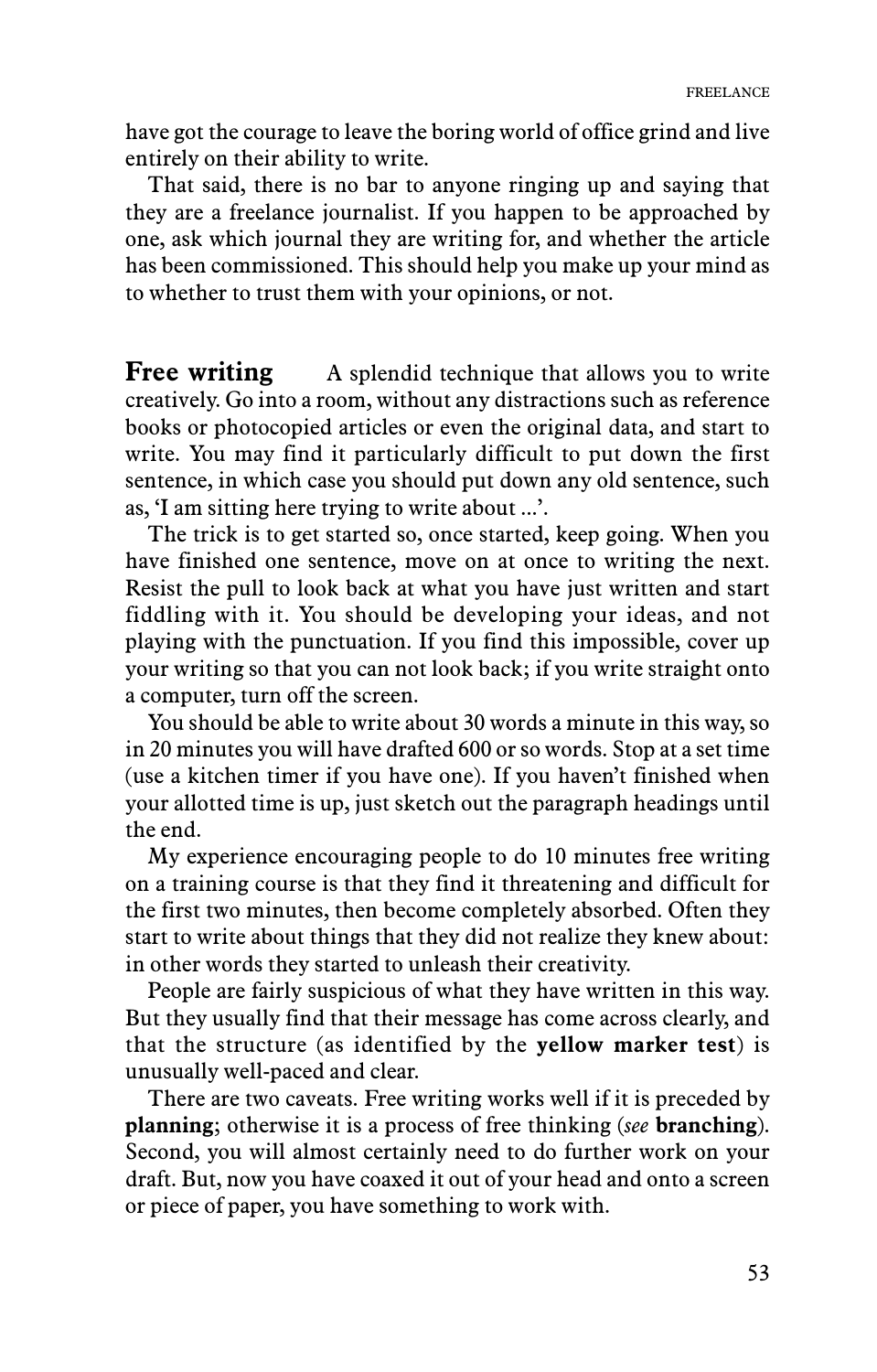**Full stops** Also called full points. Harold Evans, the eminent editor of the *Sunday Times* in the 1960s and 1970s, wrote in his book 'The full stop is a great help to sanity'. (*Newsman's English*, Harold Evans, London: Heinemann, 1972, p. 20). Quite.

There is another use for the full stop, and that is when you are using abbreviations. This use seems to be declining and many publications now use the style of 'Mr' or 'eg' (rather than Mr. or e.g.). Be guided by your target publication (*see* **evidence-based writing**).

**Fun** If you are not enjoying yourself, how do you expect your readers to?

Getting finished Perfectionists will keep fiddling with what they have written for ever. The best way of getting out of this loop, and actually finishing, is to set a **deadline**.

**Getting started** This is much harder than getting finished. As a general rule, work towards putting words down on paper where you have a chance of controlling and developing them (*see* **process of writing**; **writer's block**).

**Ghost author** This term is used to describe a professional writer who has done most of the work on a piece of writing and who may or may not be given any credit. In the world of scientific journals this is a contentious area, because of the increasing pressure among individuals and organizations to have articles published in the top journals. From an ethical point of view, there doesn't seem to be any problem with this practice, provided that:

- the listed first author has had a major intellectual involvement with the study (*see* **authorship**);
- any company sponsorship is clearly declared (*see* **conflict of interest**), and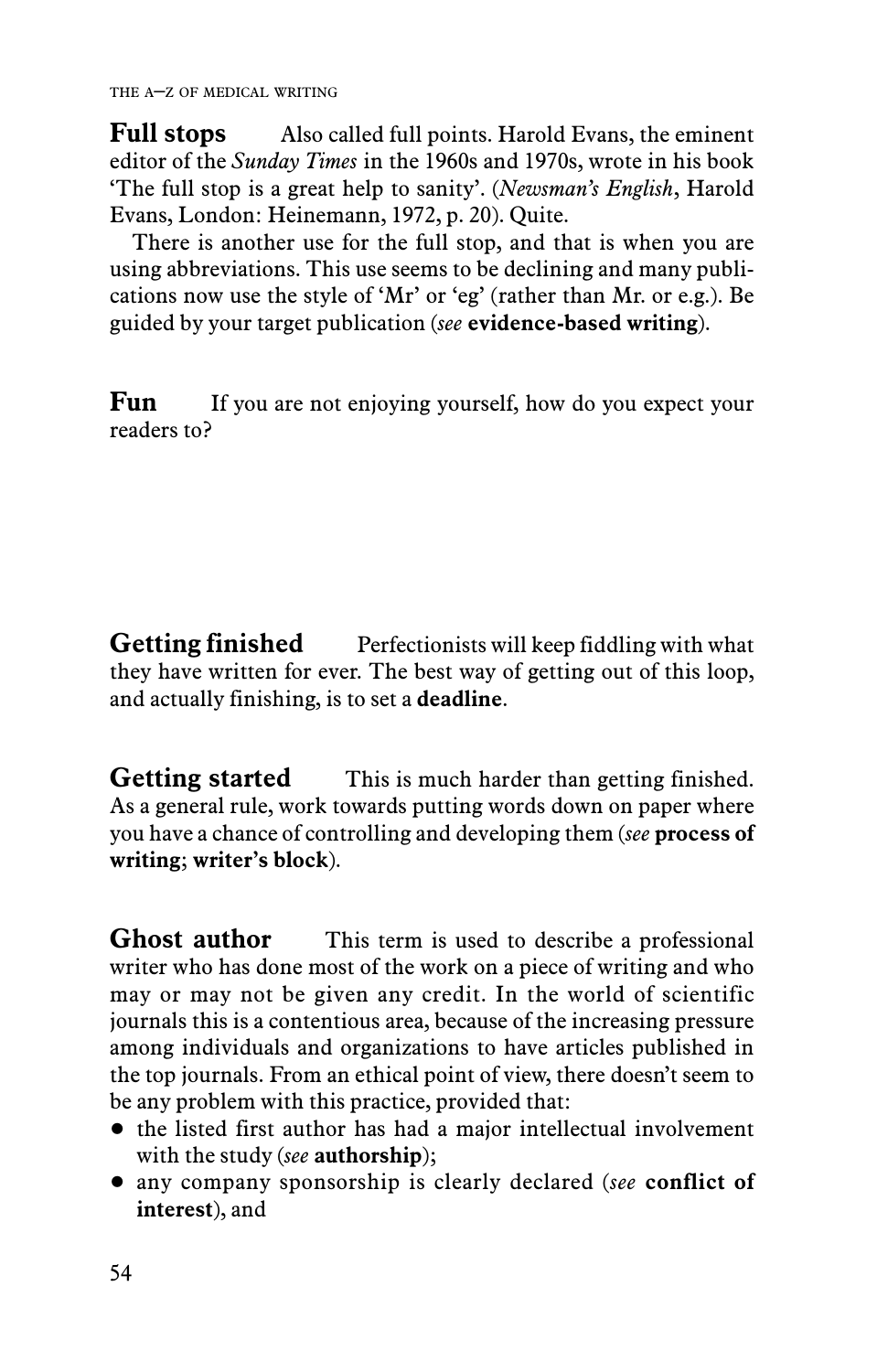• the named authors realize that they have accepted responsibility for the paper (*see* **gift authors**).

**Gift author** Someone who has his or her name at the top of an article, but who has not had a major intellectual involvement. This is not considered fair (*see* **authorship**; **ghost author**).

**Gobbledegook** This term, originally from the US and probably inspired by the language of turkeys, is often used to describe language that is overblown, pompous and virtually meaningless, as in: 'At the same time, these contexts of interpretation are themselves ongoing accomplishments, reflexively supplying meaning to actions and objects as those meanings maintain, elaborate or alter the circumstances in which they occur.' The term 'gobbledegook' is usually considered to have the same meaning as **jargon**. However, I think a useful distinction can be made, which is that jargon is essentially technical language, used inappropriately. Gobbledegook is just old-fashioned rubbish.

#### **Good writing** *See* **effective writing**.

**Grammar** Grammar is simply the set of rules needed to ensure that, when one person says or writes something in a particular language, others sharing that language will understand. Most of us are pretty good at it. We may not be able to parse, or decline, or identify the parts of speech, but we do manage to use the rules to put our messages across.

Yet most of us think that we are pretty bad at it, and some of our colleagues waste no time in trying to convince us of this. These people scan the writing of others like hawks, swooping on fairly unimportant deviations (like **split infinitives**) and using them to demotivate the writer and devalue the writing.

Fortunately there are several strategies you can adopt to produce well-grammared sentences (a bad example of **verbing** – *see* **verbs**). If you are really keen, buy a book – not one of those thick tomes with acres of small print on the finer points, but a short book, for children or foreigners or journalists, that gives you the main rules. Alternatively, use the grammar checker on your computer. These are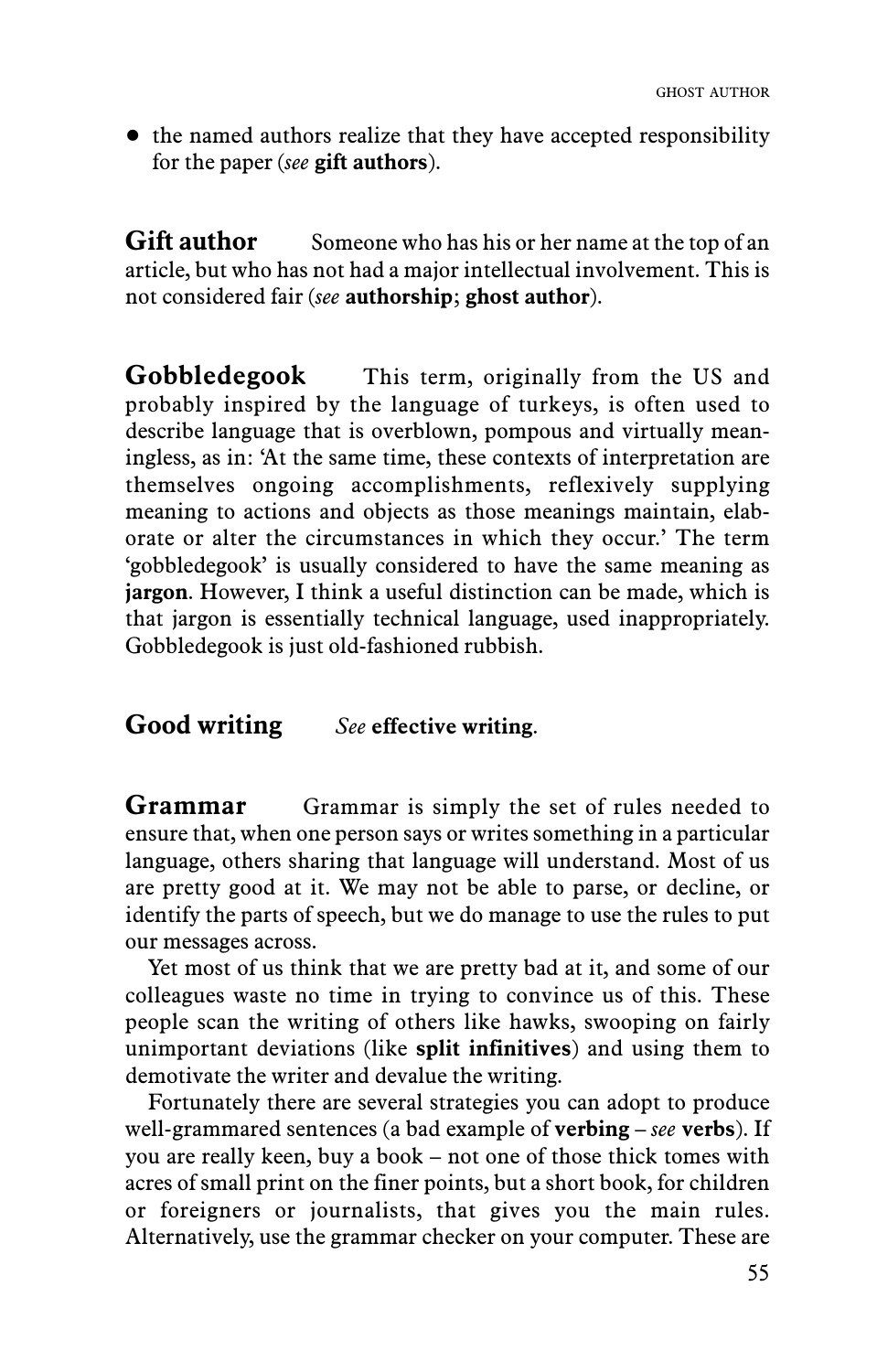getting much better than they used to be, and you don't even have to have studied grammar at school to work out what you need to put it right. Finally, if you are part of that group of people who went to school when it was fashionable not to teach grammar, you should make sure you get help. Find someone who will love going through what you have written, and 'making it grammatical'.

Getting help, from whatever source, isn't cheating: it's sensible **project management**.

## **BOOKLIST: grammar and usage**

- *English for journalists* (2nd edition), by Wynford Hicks, London: Routledge, 1998. Most books on grammar consist of long and complicated lists and are completely indigestible. This book is blessedly short, with the author whizzing through the basic rules of grammar in 12 pages. It is aimed at journalists but useful to a much wider audience.
- *Fowler's modern English usage* (3rd edition), edited by RW Burchfield, Oxford: Oxford University Press, 1996. The cover proclaims that this is 'the acknowledged authority on English usage'. Useful to dip into, but don't try reading it in one go.
- *The good English guide*, by Godfrey Howard, London: Macmillan, 1993. Similar to Fowler's. For reasons that I find it hard to identify (it may simply be a matter of typeface), it seems less stuffy.
- *The complete plain words* (3rd edition), by Sir Ernest Gowers, revised by Sidney Greenbaum and Janet Whitcut, London: HMSO, 1986. Originally written to encourage civil servants to write in plain English, this book gives plenty of good advice on writing clear English. I recommend buying a departmental copy that can be used to settle matters in dispute.
- *Troublesome words*, by Bill Bryson, London: Penguin (revised) 1999. A highly readable reference work showing the idiosyncrasies of the English language. An early voyage by a subsequently famous travel writer.

**Grant applications** Careers depend on persuading organizations with funds to give support, so these are extremely important pieces of writing. There is no magic formula, and grant applications should be approached in the same way as any other pieces of writing (*see* **process of writing**). I have six particular points to make.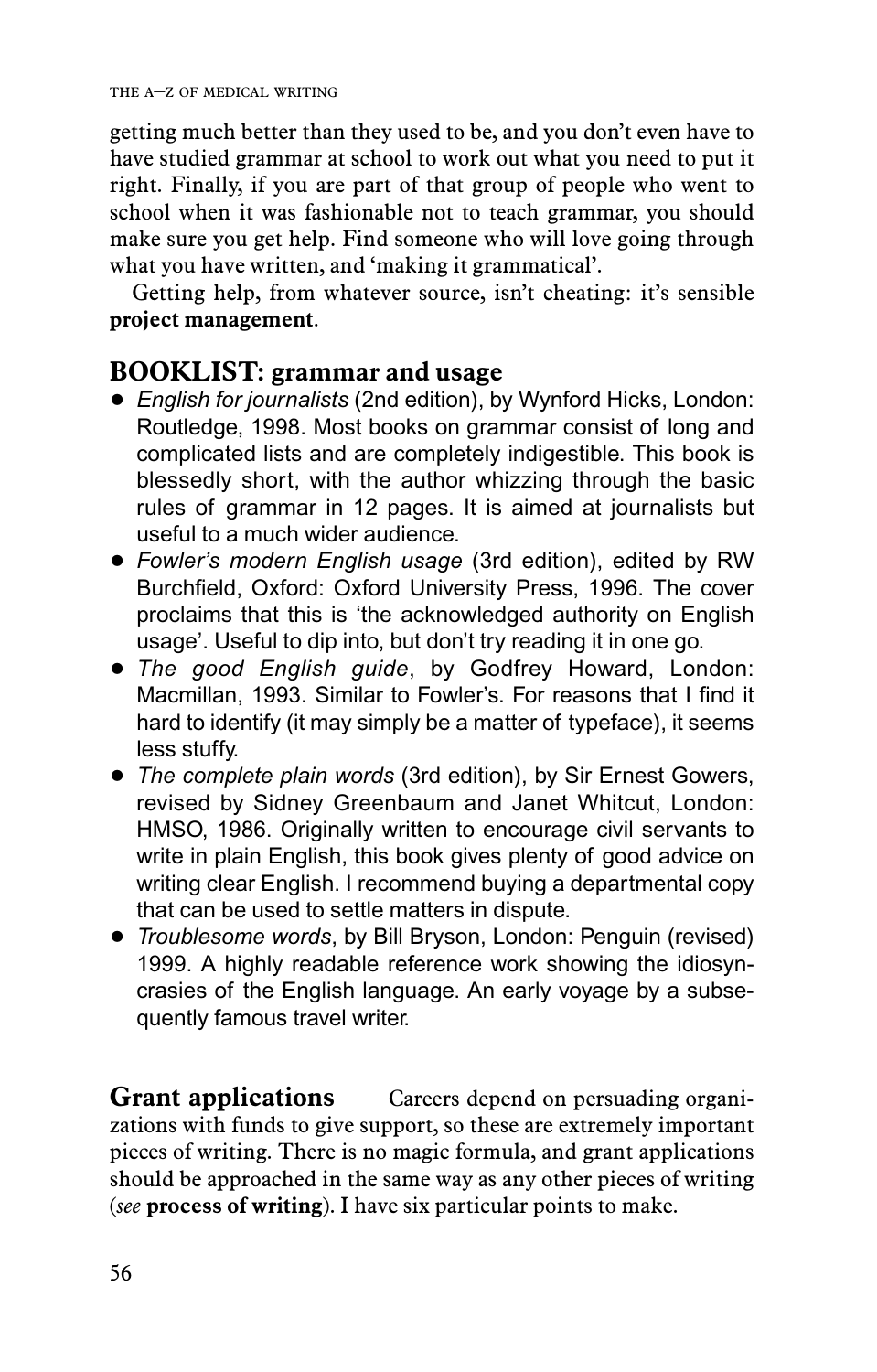- *Find the right organization to approach*. Many directories will give you information, and your colleagues should also be able to help you. One of the best ways is to identify the key papers in your field (defined as tightly as possible) and try to find out where the funding came from. Target these organizations: a fundamental law of selling states that it is easier to make a sale from someone who has already bought (and seen the benefits of) a similar product.
- *Invest time in researching the market*. You cannot research too thoroughly what the organization wants. Ask for, and read carefully, any literature that they produce, in particular guidelines for those submitting proposals. Try to find out what they have given money to, and if possible get hold of those proposals in order to analyse the **structure** and **style**. This is as important as researching the topic you wish to investigate.
- *Work out carefully the message you would like to give if your research is successful*. Grant-giving organizations get no points for giving out money; they do get points for funding work that can be seen to have moved forward our knowledge of science, or (particularly if patient groups are involved) have had a demonstrable clinical effect. Work backwards: what **headlines** would you hope your research to attract (provided all goes well)? Use these thoughts to inform your **message**, and make sure that your message is clearly given when you write your application.
- *Make time for your submission*. This is extremely important, so don't treat it as something to be bolted on to your life at the end of the working day. Put aside time so that you can do this properly (*see* **time management**).
- *If your application is unsuccessful, learn from it*. Many organizations will give you **feedback**. Study it carefully. Was the work flawed scientifically, in which case can you remedy it? Was it sent to the wrong organization, in which case how do you find out the right one? Did it fail to inspire the panel, in which case was it because you failed to make clear the amazing implications – or was it a run-of-the-mill idea that will not advance anything very much and therefore will prove difficult to fund?
- *Make the most of a successful application*. Don't be bashful: everyone loves a success (well, up to a point) and you should unashamedly use yours to advance your own interests. Throw a party, and invite all those whom you wish to impress.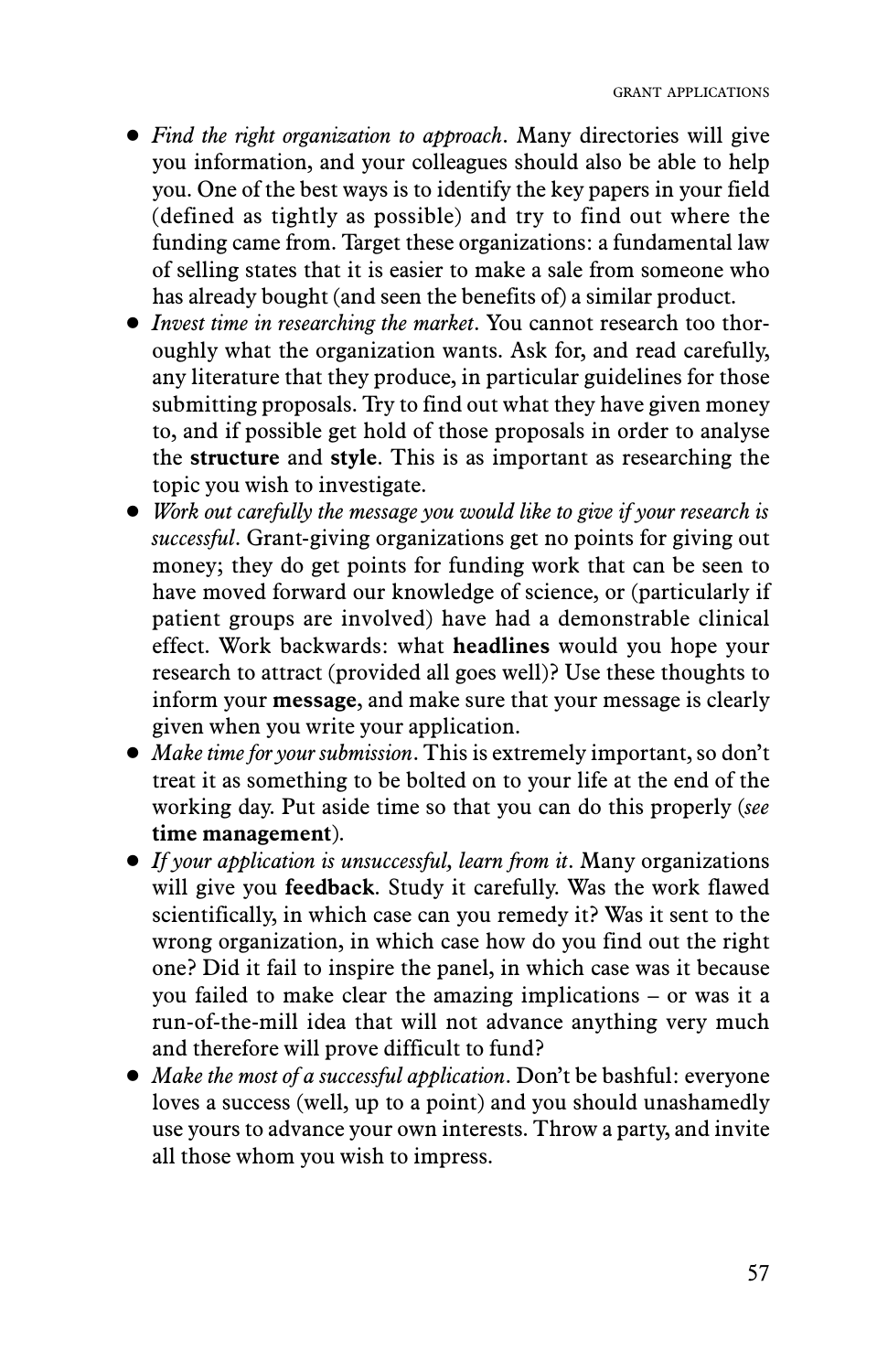THE A–Z OF MEDICAL WRITING

**Gravitas** The ability to make the commonplace sound original and impressive. Good for glittering careers, but hardly reader-friendly (*see* **putting on the posh overcoat**).

**Great writers** These are born and not made. This book deals with writing as a craft not an art, so 'greatness' is beyond its scope. Good enough will do (*see* **effective writing**).

**Green ink brigade** There is a prejudice among many editors that those who write in green ink are mad. This is not evidence based. Until someone does the definitive study, however, if you write a letter to an editor, hide your ink preference by using a word processor.

Gut reaction The main way in which editors choose articles for their journal – a feeling that it is somehow 'more right' for their readers than the alternatives. This is what they get paid for. Although the system is not scientific, it is as good as any other system of selection – perhaps better.

## **Hanging participles** *See* **dangling modifiers**.

**Hard copy** Text that appears on paper rather than being electronically stored and presented. Those of us of a certain age remain sentimentally attached to it.

**Headlines** There is a useful distinction to make between titles and headlines. Titles (as appearing on the top of scientific papers) are labels that identify what the writing covers, but (with the exception of **declarative titles**) they do not give away, or try to sell, the **message**. They are an invitation to those who are interested to read further.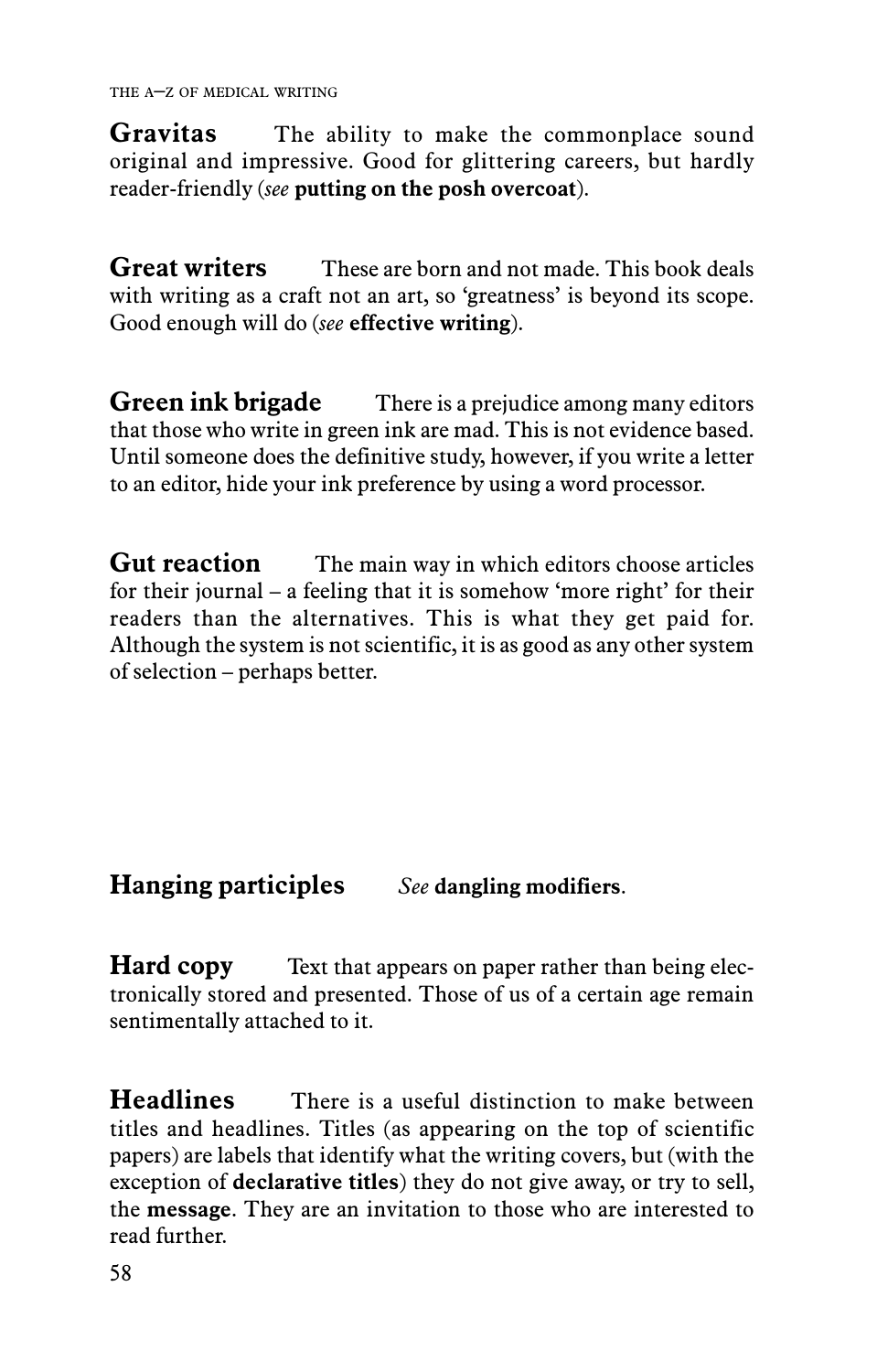Headlines play a more aggressive role: their task is to attract more than just committed readers and therefore their function is to *sell* the message so that casual readers will want to find out more. They are not summary, but advertising, 'Too much salt kills baby fed cheap diet' and 'SHAME OF SMOKER MUMS' may appear garish to those brought up on science journals, and the messages may not be to everyone's taste. But they are clearly stated, and there's a good case for arguing that this is better than no credible message at all (*see* **Pravda effect**).

The job of **subeditors** on newspapers and magazines is to write these headlines. They often have to do this to tight **deadlines**, and on copy where the message is not always clear. They also have to write to very tight design specifications – such as (in the first story above) four lines of no more than 10 characters each.

These design considerations mean that, when you submit an article, the title you choose is unlikely to make it through to publication. Yet it will be on the headline that your peers will focus their critical powers (*see***false feedback loop**). Don't be put off: ask them if they read the story underneath. If they say 'yes', then count it as a victory for you and your subeditor.

**Heartsink writer** Some writers always know better than their editors, never accept no for an answer, keep arguing and generally behave like the worst kind of patient. Avoid such behaviour (*see* **dealing with editors**).

**Holiday writing** *See* **travel writing**.

**Homophones** When it comes to words, there are many **confusing pairs**; homophones are those that sound the same, such as:

- *born* and *borne*: (1) arriving in this world, and (2) carried,
- *complementary* and *complimentary*: (1) something that adds, and (2) something that is free or giving praise,
- *discreet* and *discrete*: (1) not likely to gossip, and (2) each separate piece,
- *principal* and *principle*: (1) main (person), and (2) a rule,
- *stationary* and *stationery*: (1) at a standstill, and (2) envelopes and writing paper.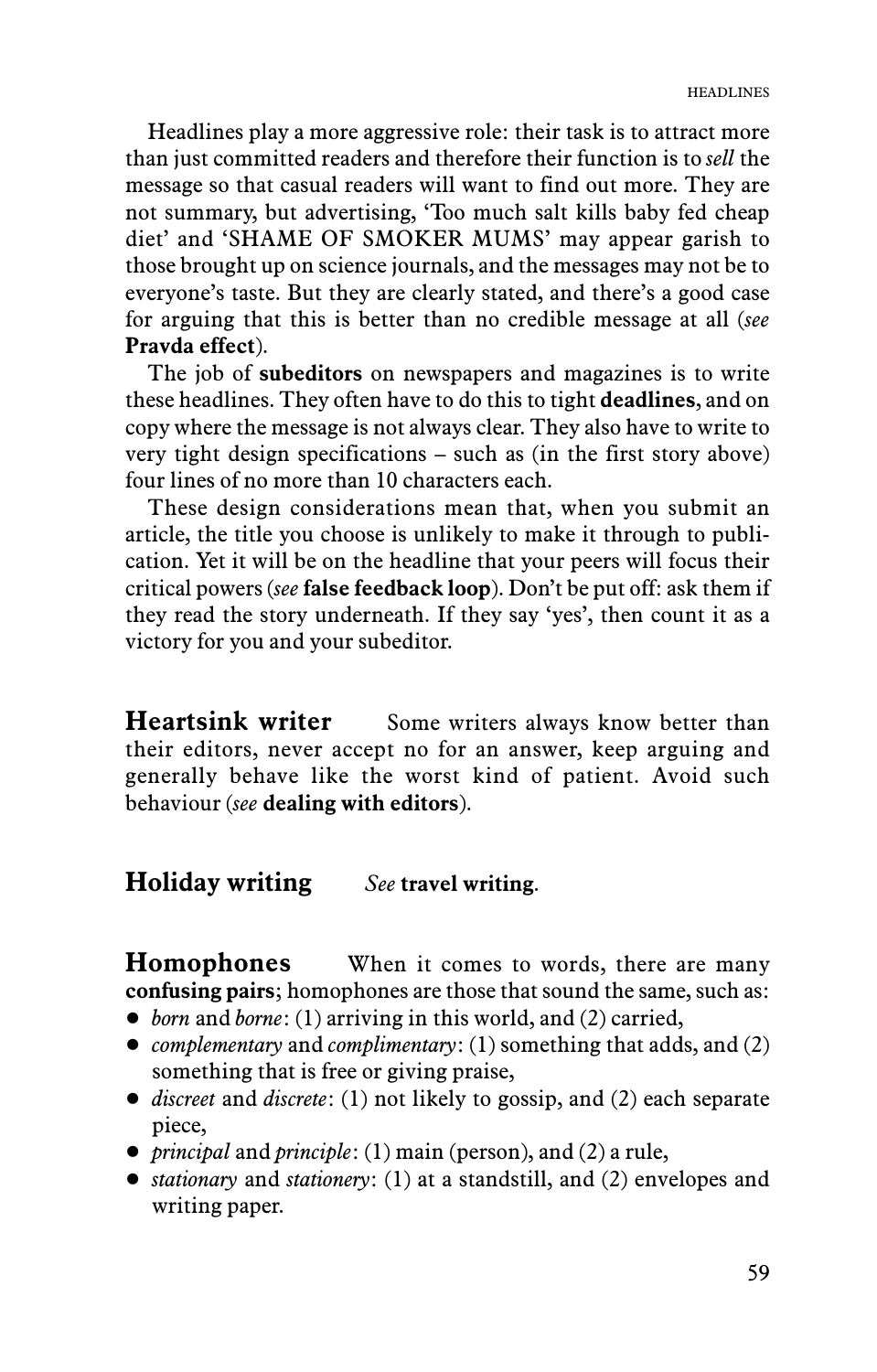## **House style** *See* **Instructions to Authors**; **style guide.**

**However** Some people get really worked up as to whether 'however' is allowed to go at the front of a sentence or not. Others feel it's not worth wasting time on. Which sentence brings us to another question: should we be ending sentences with prepositions? Who cares (*see* **English teachers**)?

**Humiliation** Some see this as an essential part of commenting on what another person has written (*see* **balanced feedback**; **politics of writing**).

**Hyphens** These give rise to two main problems:

- *whether to put them in at all.* Currently it is fashionable to leave them out. This leads to phrases such as 'a primary health care led NHS' that are virtually impossible to understand at first reading. As a general guide, put them in to help the reader group words correctly, or to avoid ambiguity (last-minute changes or last minute changes?).
- *layout*. When narrow columns are being used, many of the words become split over two lines, and therefore hyphenated. This can turn the right-hand margin into a succession of small horizontal lines. In the old days, when type was set by hand, typesetters could take time and care to avoid this by subtle manipulation of letters and spaces. Now the computers seem to be in control: there seems to be little we can do to change this. Try to ignore it.

**Icarus fallacy** In Greek mythology, Icarus was the one who soared nearer and nearer to the sun. Unfortunately, while the notion of building wings was ingenious and the construction of them skilful, the theory was based on a major miscalculation: his wings were made of feathers and wax, and when he flew near to the sun the wax melted and he fell back to earth.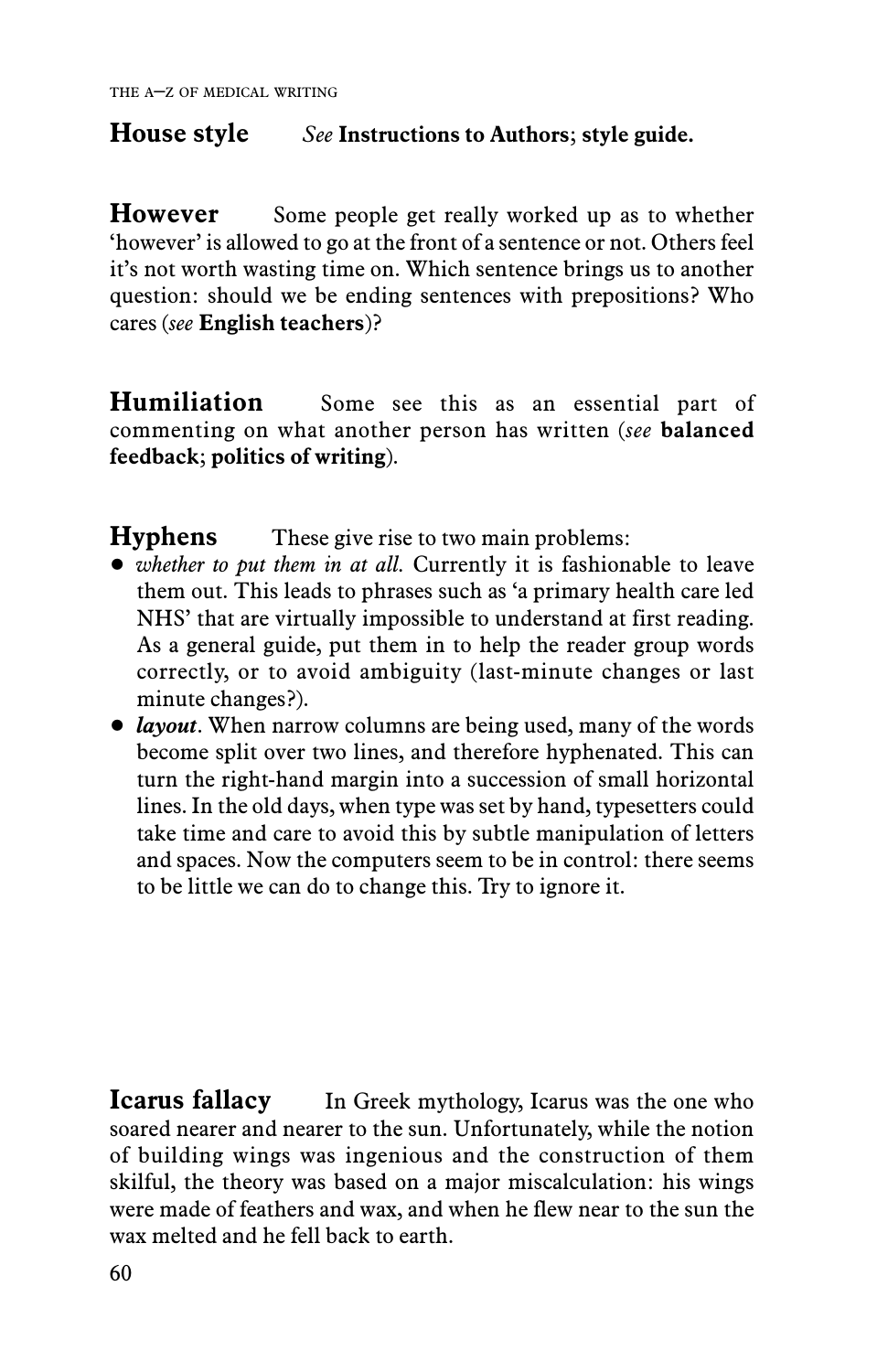This triumph of optimism over advance planning seems appropriate to describe the assumption that a scientific paper, once launched, can soar higher and higher towards excellence. Thus an article which started out fit for the *Northumberland Digest of Dull Medicine* will eventually, with 'high quality' (i.e. painstaking and painful) advice from colleagues and professors, have the editors of the *New England Journal* and *The Lancet* fighting over it.

This of course is just not true. It is almost always possible to work out how 'good' a paper will be (i.e. which journal is likely to publish it) before you start to write the first draft (*see* **brief setting**). If the basics are not there before you write (i.e. the idea is not original enough, or the numbers too small) it is unlikely to change during the **process of writing**.

**Ideas** The problem is usually having too many of them, rather than not having any at all (*see* **rumination**).

**Illness** Many people find it helpful to write about the illness of themselves or of a loved one. As with **travel writing**, the supply greatly exceeds the demand. Your chances of getting an article of this kind published increase considerably if you can draw out of the particular case some general message. But don't let this deter you: on these occasions you should be writing for yourself, and regarding publication as an unlikely bonus. *See also* **case notes**.

**Illustrations** When writing for scientific papers, you will be expected to provide these, when appropriate. Take guidance from the **Instructions to Authors** and from the **Vancouver group** guidelines. If you are using pictures of patients, make sure that you have their written consent.

When writing for magazines and newspapers, you will not normally be expected to provide photographs and illustrations: the editorial staff will organize these. The exception is if you have taken photographs, for instance on an expedition to the North Pole, that cannot be replicated.

A useful principle when submitting illustrations, particularly valuable ones, is that anything that can be lost will be lost. Keep the original and send a copy.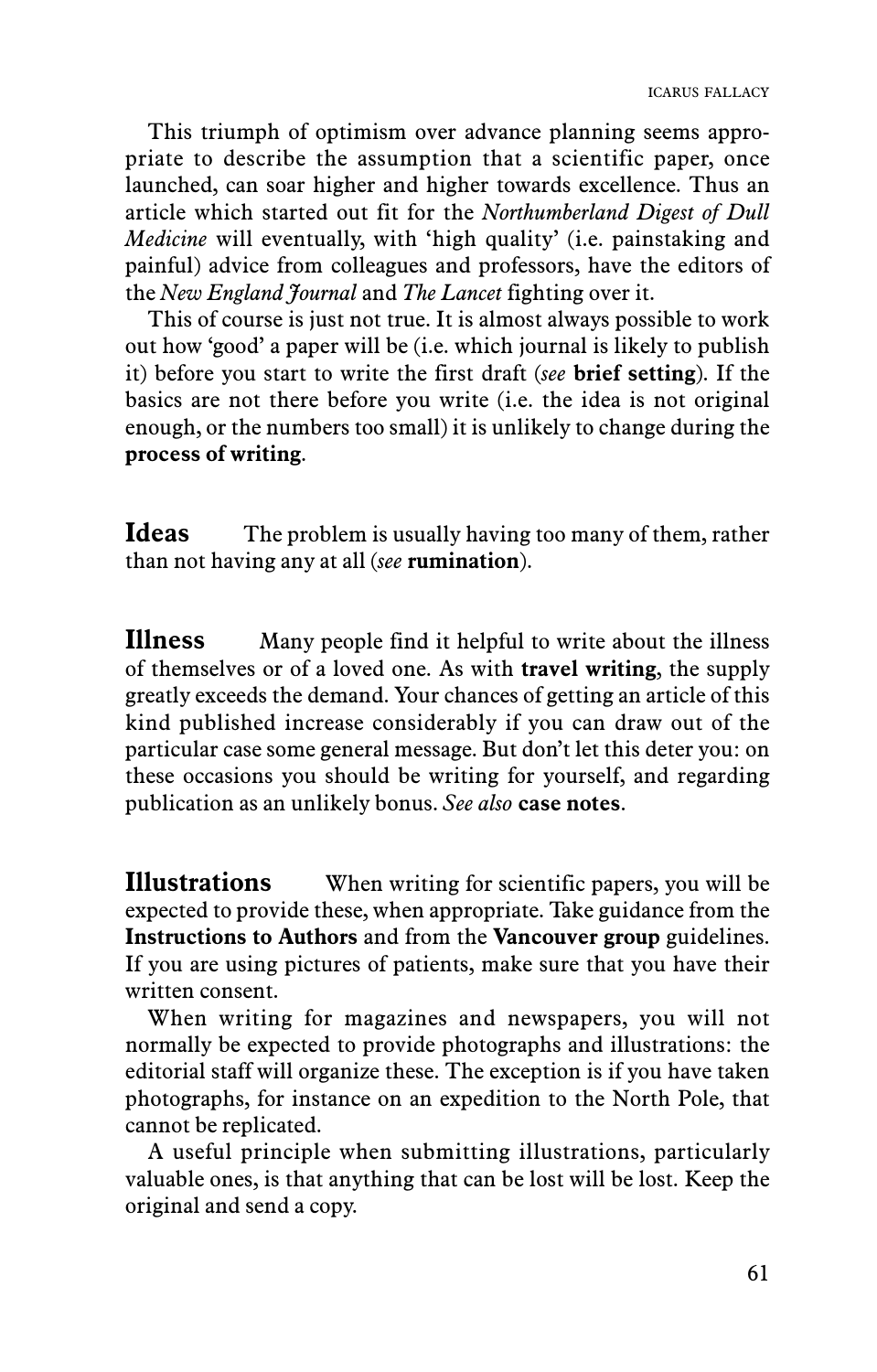**Impact factor** Eugene Garfield hit on the idea of measuring a journal's worth by working out how often the papers it publishes are cited by other journals. This is now a huge enterprise, undertaken by the Institute for Scientific Information in its annual *Journal Citation Reports*. But despite the elegance of the idea, impact factors have had a baleful influence on medical writing.

As a measure of **quality**, of course, the index is suspect because it modifies the human behaviour it tries to measure. Most of those involved with science publishing agree that the system favours US journals, and that individual editors from all over the world directly and indirectly encourage authors to cite from their own journal. The whole thing becomes self-fulfilling as those with high scores attract the best pieces, and those with a lower index start to struggle.

As for writers, impact factors have encouraged them to choose publications on the basis of the points they are likely to get rather than because of the audience they would like to reach. It encourages them – and their co-authors – to hold out for a high impact journal, even though any rational view would tell them that the work in hand is simply not appropriate (*see***Icarus fallacy**). Some departments now send their article routinely to the higher impact journals, rationalizing it by saying that at least they will get a high quality review. But it doesn't seem a sensible use of anybody's time and money.

**IMRAD structure** The model was originally proposed by the British scientist Bradford Hill, and the idea was to help writers by using a simple four-part structure. Each section answers a simple question.

• *Introduction* – *or why did we start?* The typical introduction consists of two or three paragraphs. Despite what many people think, the **first sentence** is generally dull and can be divided into three types: (1) the Seminar Approach ('Left-handedness is a condition affecting 10% of the population ...'); (2) the Alarmist ('Hundreds of left-handed people commit suicide each year claiming that they cannot get their scientific papers published, and the figure is rising'), and (3) Much Discussion Recently ('There has been much discussion recently about the impact of being-left-handed on the task of writing scientific papers'). The most important sentence in the Introduction, therefore, is not the first one but the last, which typically describes what the authors did: 'In this study we conducted a postal survey of 2 million doctors to see if there was a link between authorship and left-handedness.'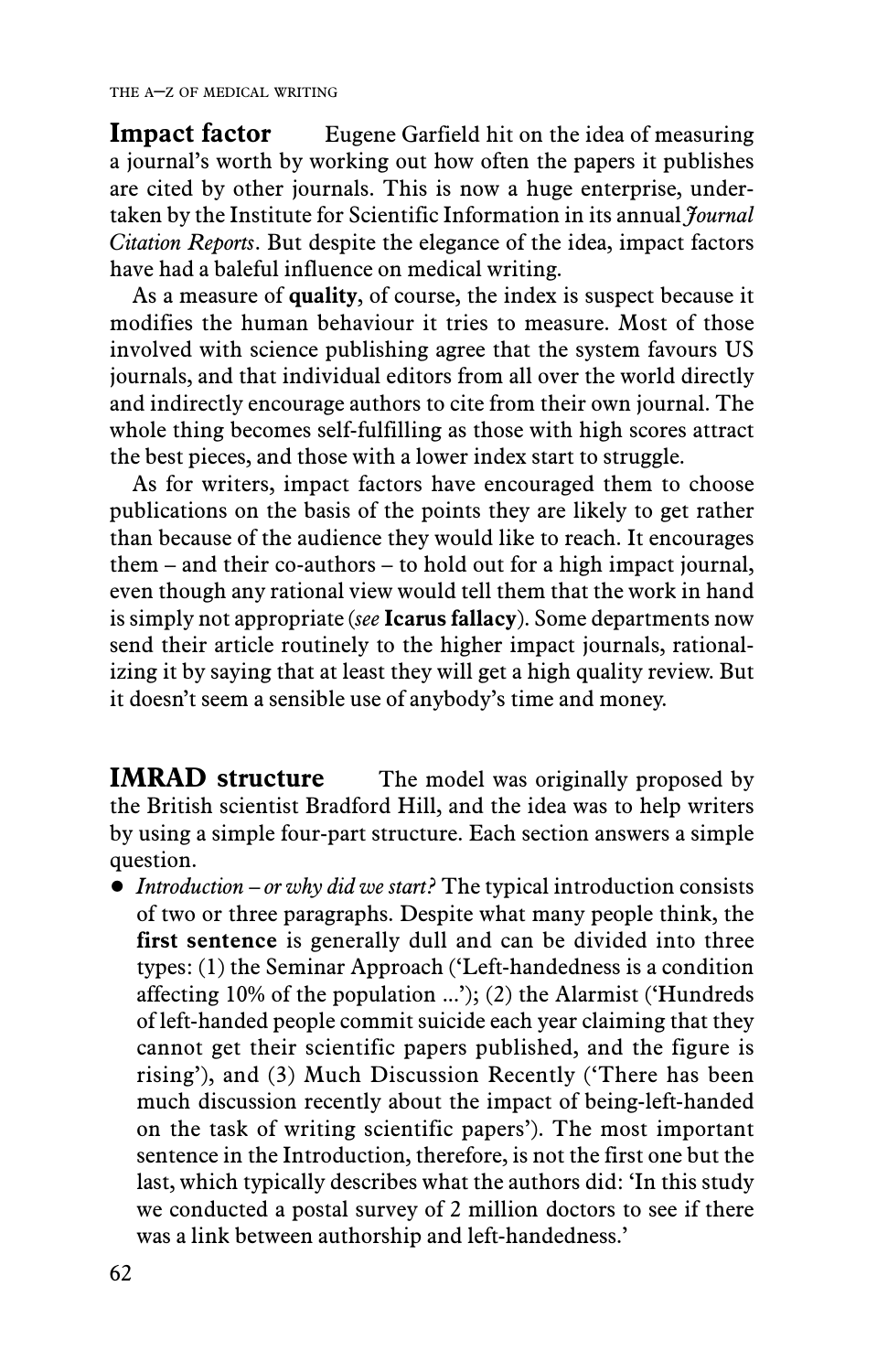- *Methods or what did we do?* This section usually consists of about six to seven paragraphs, though journals concentrating on pure research may often take longer. This section is straightforward and describes exactly what you did. The descriptions should be full enough to allow someone else to replicate what you did. Avoid woolly phrases like 'within five minutes of Birmingham ...'. If necessary divide this section into subsections.
- *Results or what did you find?* This section tends to consist of six to seven paragraphs. It will almost certainly refer you to **figures** and **tables**. You need to comment on these, and draw attention to the main trends.
- *Discussion or what does it all mean?* The first sentence plays a key role and describes the main findings: 'In this study we found clear evidence that those who write with their left hand are far less likely to have scientific papers published.' It then moves on to put these conclusions in context, with each paragraph dealing with a different point (such as the reasons for the link and how this relates to existing theories; the implications of this finding to medical science and society; the future direction of work; the day-to-day implications for clinical work, etc). Sometimes there may be as many as seven to eight paragraphs, each dealing with a particular aspect. The **final sentence** should be conclusive, and in about 50% of articles it does give a clear conclusion or message: 'Left-handed people should be given extra assistance if we are to expect them to write as many papers as other people.' About one quarter are what I have called 'perhaps possibly' endings: 'Left-handedness could possibly, under certain conditions, be one of several influences affecting the publication of scientific papers' (*Winning the publications game* – *see* **scientific papers booklist**). A final quarter seem to have no real conclusion other than they should carry on with their work (*see* '**more research is indicated'**).

However, while IMRAD is a useful structure for authors to follow, it is not reader-friendly. The main message is at the end (if at all) which is not a logical place to put it. (The abstract doesn't help, because it follows the same structure). However, the last two or three generations of scientists have become used to it, and therefore if you want to communicate with them then you must conform to that structure. Under no circumstances, however, should you use this structure for anything other than original scientific papers, and perhaps some papers for other professionals who are somehow expecting that you write this way. Wherever possible prefer the **inverted triangle**.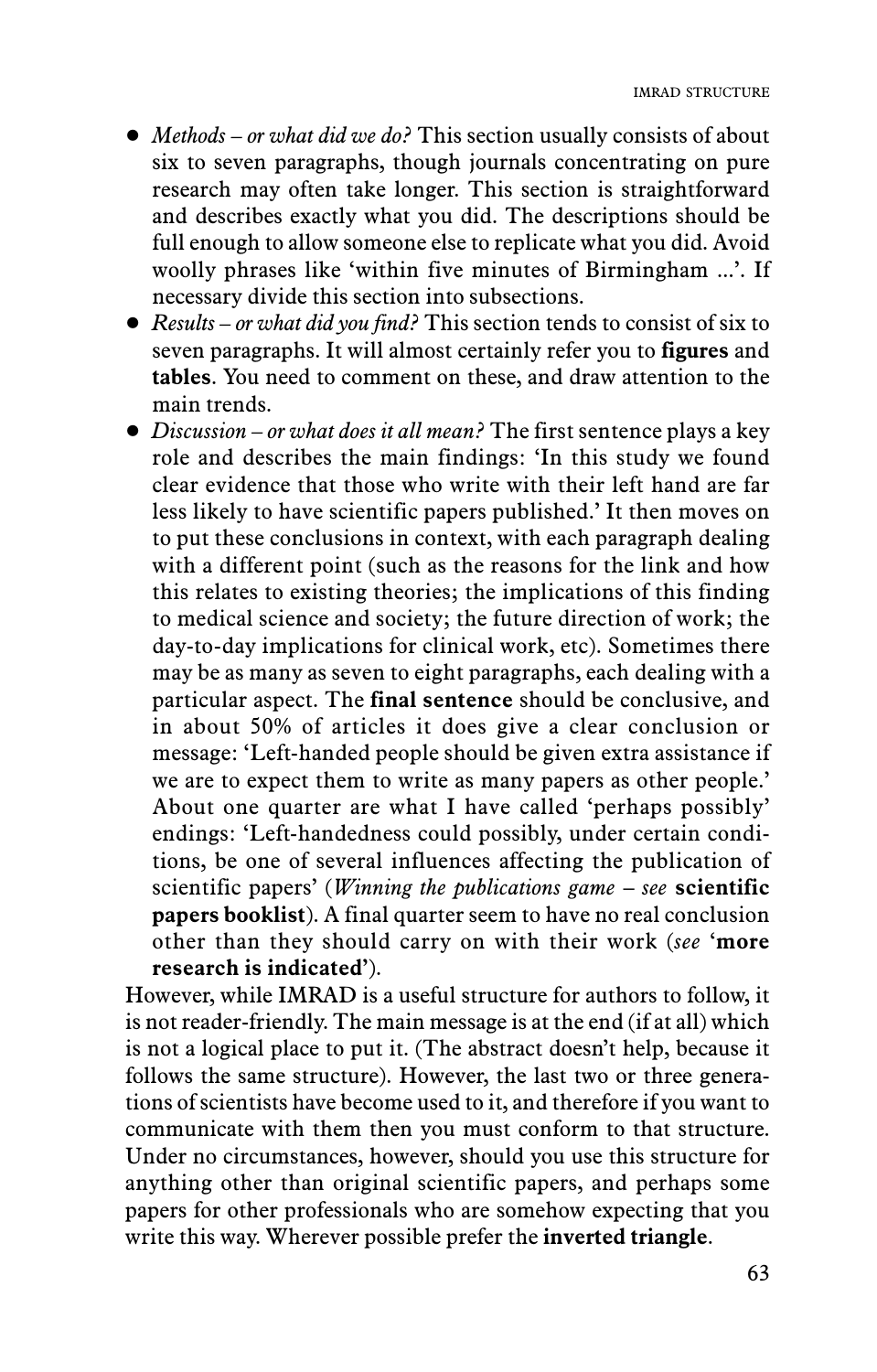**Individuality** Some feel that their writing should reflect their own personality. The trouble is that they end up writing to please themselves, not the reader (*see* **false feedback loop**).

### **Infinitives, split** *See* **split infinitives.**

**Instructions to Authors** Most academic journals publish a wide range of specific rules on what contributions they seek and how they wish to have them presented (*see* **style guide**). These are drawn together, under the heading of 'Instructions to Authors', and published in each edition of the journal or at regular and wellpublicized intervals. Most of them go into considerable detail, with instructions on the size of paper, how to lay out the first page, copyright and reprints, and the number and style of references.

They also give useful insights into the culture of a journal. For instance, the instructions in the *International Journal of Epidemiology* state that the journal 'publishes original work, reviews and letters to the Editor in the fields of research and teaching in epidemiology'. The *European Journal of Epidemiology*, on the other hand, 'serves as a forum on the epidemiology of communicable and non-communicable diseases and their control'. Such differences, although subtle, can give useful information to those planning where they should target their paper.

From the writer's point of view, it is vital that you obey these instructions to the letter. This should not be a problem if you make sure that you do not write a paper without first deciding where you wish it to be published (*see* **brief setting**); indeed the instructions should make things clearer and easier. One warning, however: when it comes to working out the precise market requirements of a journal, the Instructions to Authors are only one part of the picture. There are many aspects of a paper, such as the way in which the title is written, or the favoured style, that can be discovered only by careful analysis of the papers published in your target journal (*see* **evidence-based writing**).

#### **Integrity** *See* **editorial integrity**; **scientific fraud**.

### **International Committee of Medical Journal Editors** *See* **Vancouver Group**.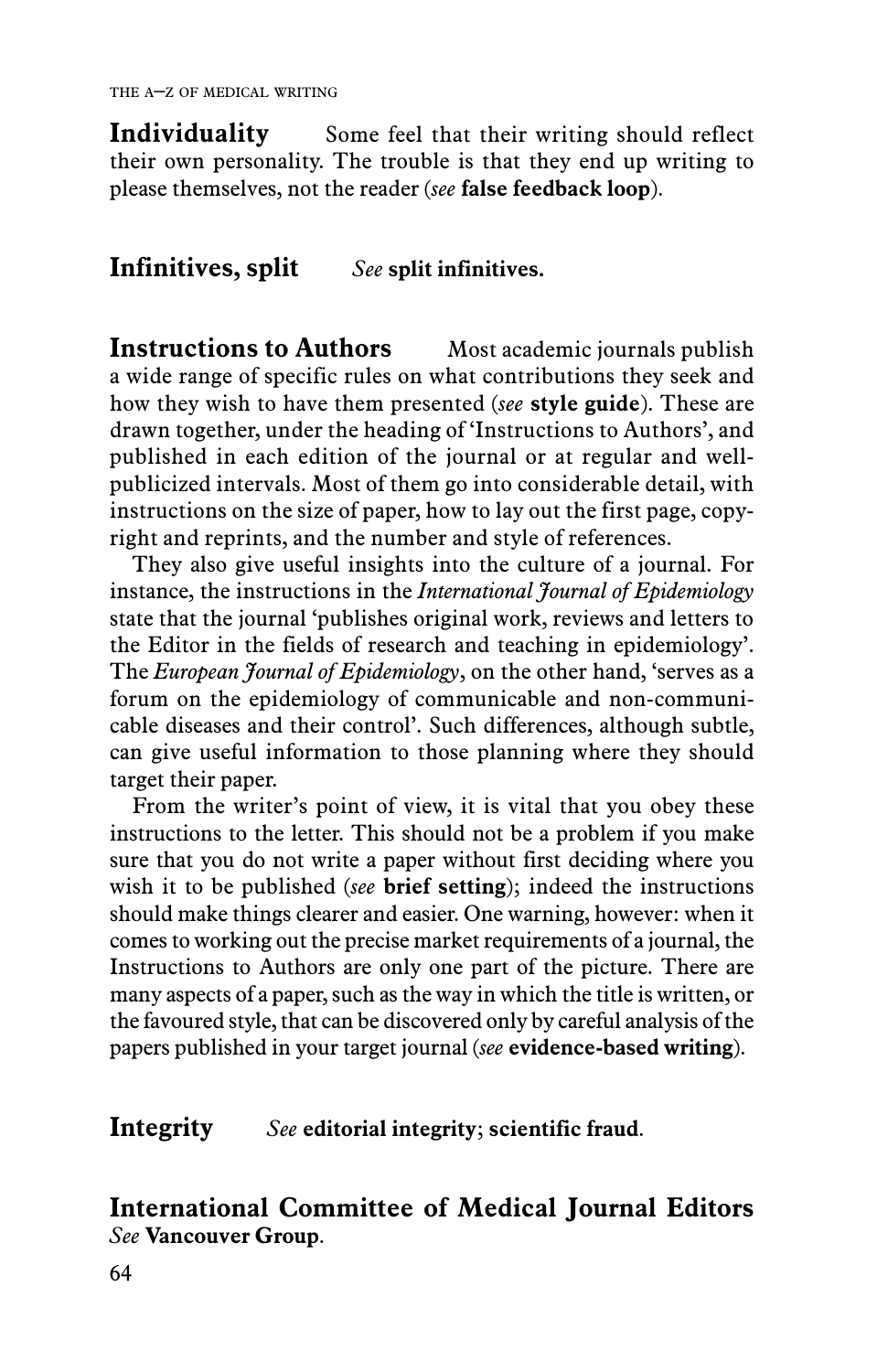# **Internet** *See* **World Wide Web**.

**Interviewing** The ability to carry out a good interview gives writers a valuable tool. It enables them to gather information quickly from those who have expertise in a given area, and in a language that, because it is informal and spoken, is more likely to pass the **pub test** and be accessible to the target readers.

The quality of an interview, however, depends on how well you have chosen the person to be interviewed. The best way is to ask other people. Don't go to the experts only; you need people who can communicate in clear English. Watch for biases and hidden agendas – and if possible balance one expert with another.

Once you have found your interviewee, the following step-by-step plan should be helpful:

- *Be absolutely clear before you start what you want to achieve*. There are, broadly speaking, three reasons for an interview: (1) to get facts and information; (2) to add opinion or description to facts that you already have, and (3) to provide information for a profile of the interviewee. For each of these, you will need a different set of questions.
- *Prepare the interview carefully, in a way that will not restrict you later*. Use a technique such as **branching** to work out the information you need, and use this to construct a checklist of questions. Group these questions into three or four broad areas and either memorize this summary or write it down on a piece of paper. Check your equipment: most writers have etched on their memories the disastrous times when they discovered that their tape recorder had broken, or had to borrow a pen or some pieces of paper from the interviewee.
- *Give a good impression from the start*. Interviews are not the time to make a fashion statement: the more acceptable you appear to the interviewee, the more likely you will be to get good quality information. Make your interviewee feel comfortable. Start with some small talk and easy questions. This is the time to set any ground rules (*see* **off the record**; **non-attributable information**). These should be negotiated before you start rather than when the questions start getting difficult.
- *Throughout the interview remain firmly in control*. Follow your agenda, not that of the interviewee. But don't get tied into a long list of questions: using a summary rather than the full list will help you to be more flexible. Keep the interviewee on track,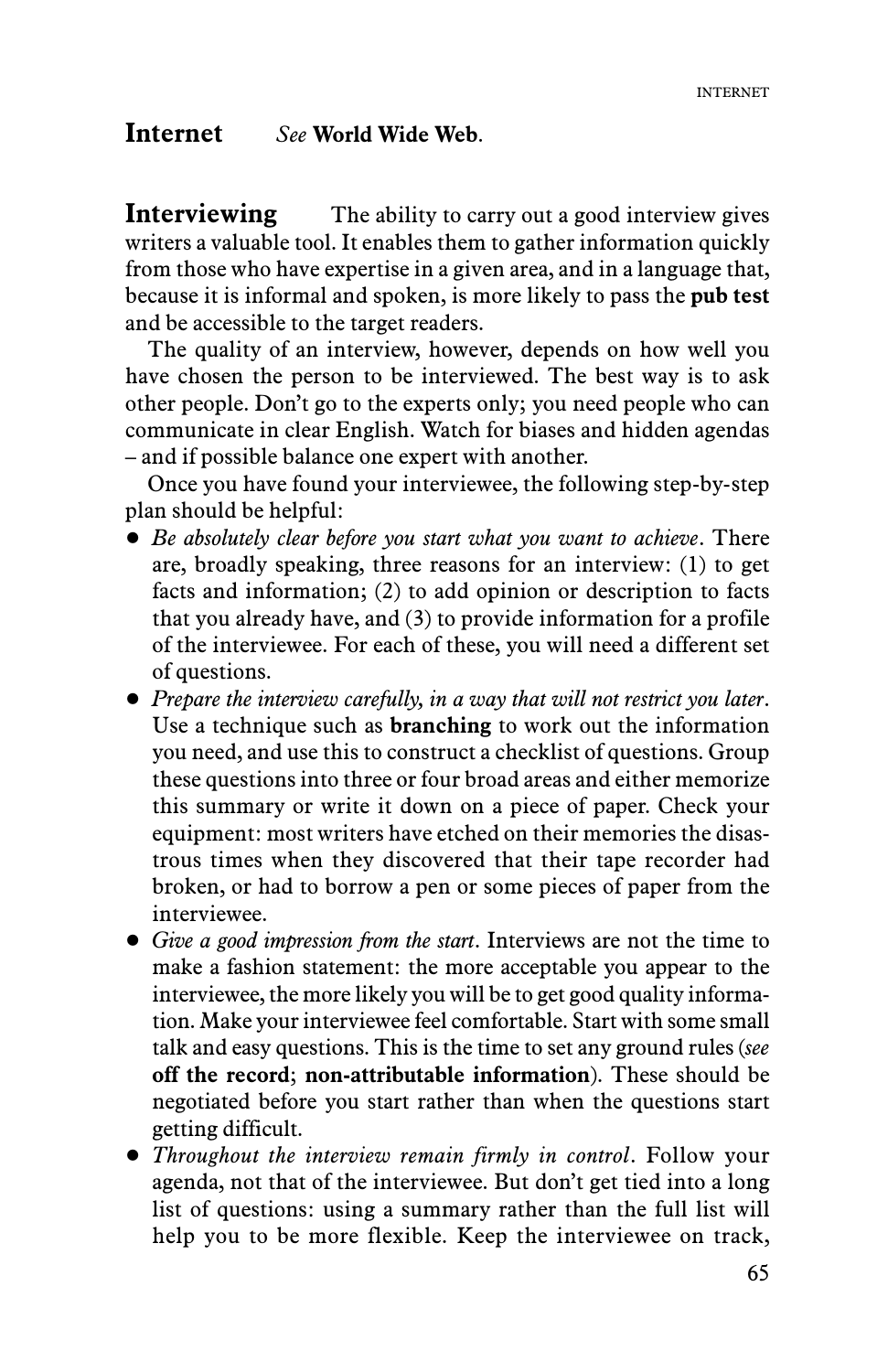though sometimes desperate measures may be needed, such as knocking over a glass of water. Using a tape recorder will free you to concentrate on the business in hand – though keep some written notes as well, just in case there is a systems failure.

- *Close the interview in a positive way*. Make a checklist of important points, such as 'Anything else to add?', 'Should I talk to anyone else?' and 'How can I contact you within the next 24 hours?'. Interviewees will often ask to see a copy of what you have written before it is published. The danger with this is that they will try to get rid of their bright, clear quotes and try to put back their posh overcoat (*see* **putting on the posh overcoat**). On the other hand, passing your copy to them will probably pick up one or two errors of fact. Use your discretion: a sensible compromise is to read what you have written over the phone. In that way they can pick up errors but will have no time to fiddle with the style.
- *Review what you have been told as soon as possible after the interview*. Wherever possible go through the information as soon as the interview is over. When you come to write, you should be in a position to take out of it, from memory, what you need. Avoid where possible writing up transcripts: this takes up huge amounts of time.

If you come out of your interview feeling humiliated, don't worry. The test of a good interviewer is not what the interviewee thinks, but the quality of the information elicited, or the liveliness of the **quotes**.

**Introductions** Many people believe that the role of the first part of a piece of writing is to introduce the reader to what you are going to say so that the reader can decide whether or not to become involved. This probably stems from school essays and has a slightly old-fashioned feel to it. For most types of writing (though see **IMRAD** above for an important exception) use the first sentence far more aggressively, as a hook to get the reader's interest. If readers don't become involved in the first sentence, they almost certainly won't become involved in the second (*see* **intro**; **inverted triangle**).

**Intro** This is the term used by journalists to describe the **first sentence** of a **news story**. It is constructed using the **inverted triangle** model.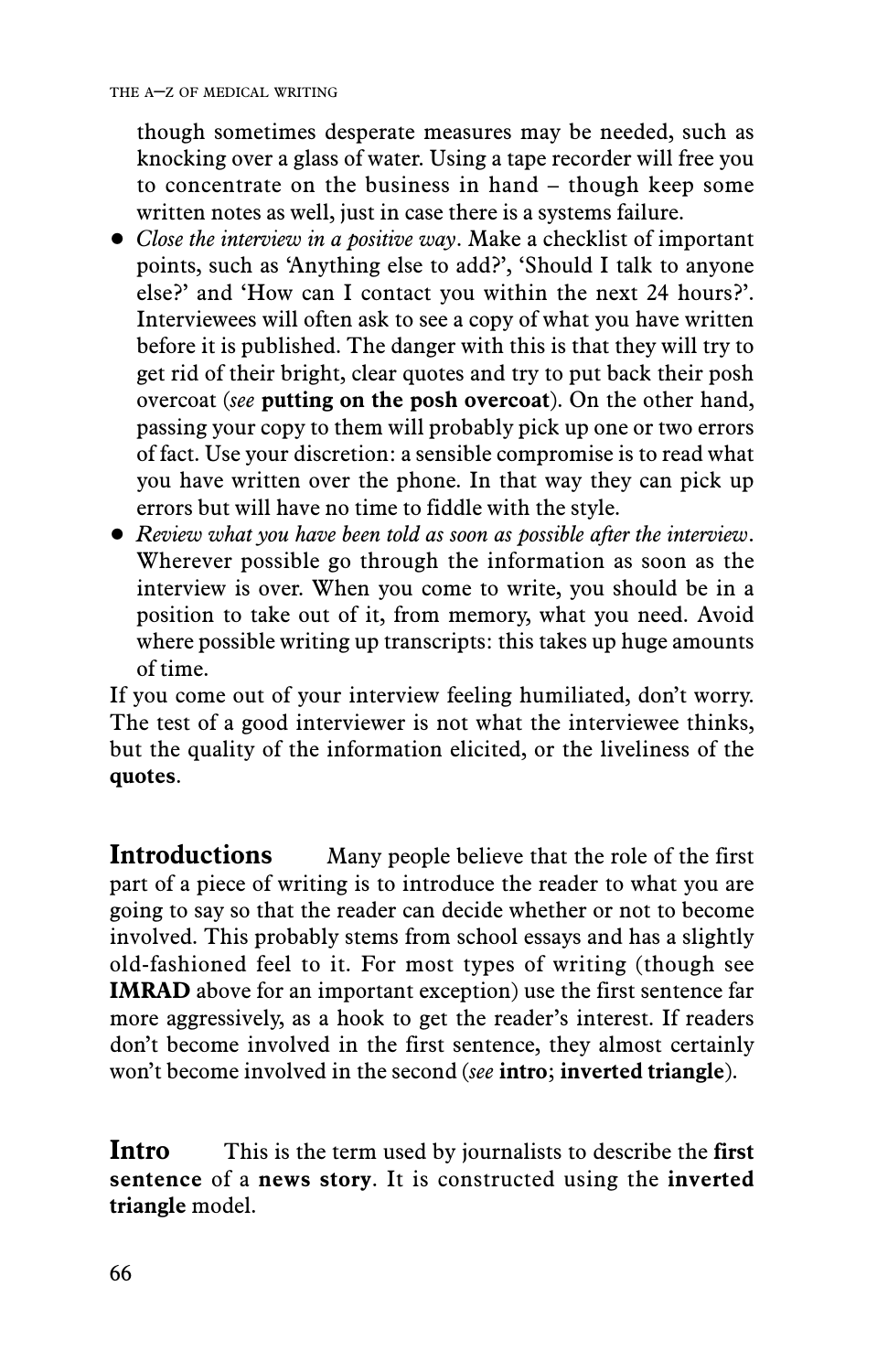**Inverted triangle** This is the structure, also called the news pyramid, taught to generations of journalism students. It is based on the assumption that your best chance of being read is to put your finest information into the first sentence. Once you have done that, you can put in all the qualifying information, in order of importance.

The occasional (or perhaps more than occasional, depending on the papers you buy) lapses into extremity should not distract from the fact that this is a sensible approach, and we should adopt it for many types of writing up to about 400 words – particularly **letters**, **emails** and **executive summaries** (*see* **marketing**).

**Jargon** This is one of those things that – like smoking, obesity and other people's fast cars – we are all against. But it is not a clear concept. It is derived from a French word that described the twittering of birds, and in the mid-19th century the famous war correspondent Russell could use the phrase 'the jargon of the campfires' in his description of the scene on the night before battle.

Much of what we call jargon today is actually a technical language that has a precise meaning for fellow professionals, but is meaningless to outsiders. Doctors talk of ESRs and perinatal mortalities. Sociologists talk of normative structures and *anomie*. Trainers talk of talking walls and problem-based learning. All have meanings within their group and are useful because they can describe complex notions and ideas in a simple way. The difficulty comes when these terms are used inappropriately to the wrong audiences.

A slightly different type of writing, also called jargon by some people, is the flabby and pompous: 'Further to my previous correspondence, in respect of your dissatisfaction with your recent holiday in our facility, I can confirm that I have investigated this matter fully and comprehensively and will now endeavour to clarify the points you raised.' This is not a technical language, but a succession of empty phrases, and I think are better described as **gobbledegook**.

Jargon (as opposed to gobbledegook) has proliferated because of the increasing tendency to write one document for a number of different audiences (*see* **effective writing**), or even for the wrong audience (*see* **false feedback loop**). The answer is not to get rid of all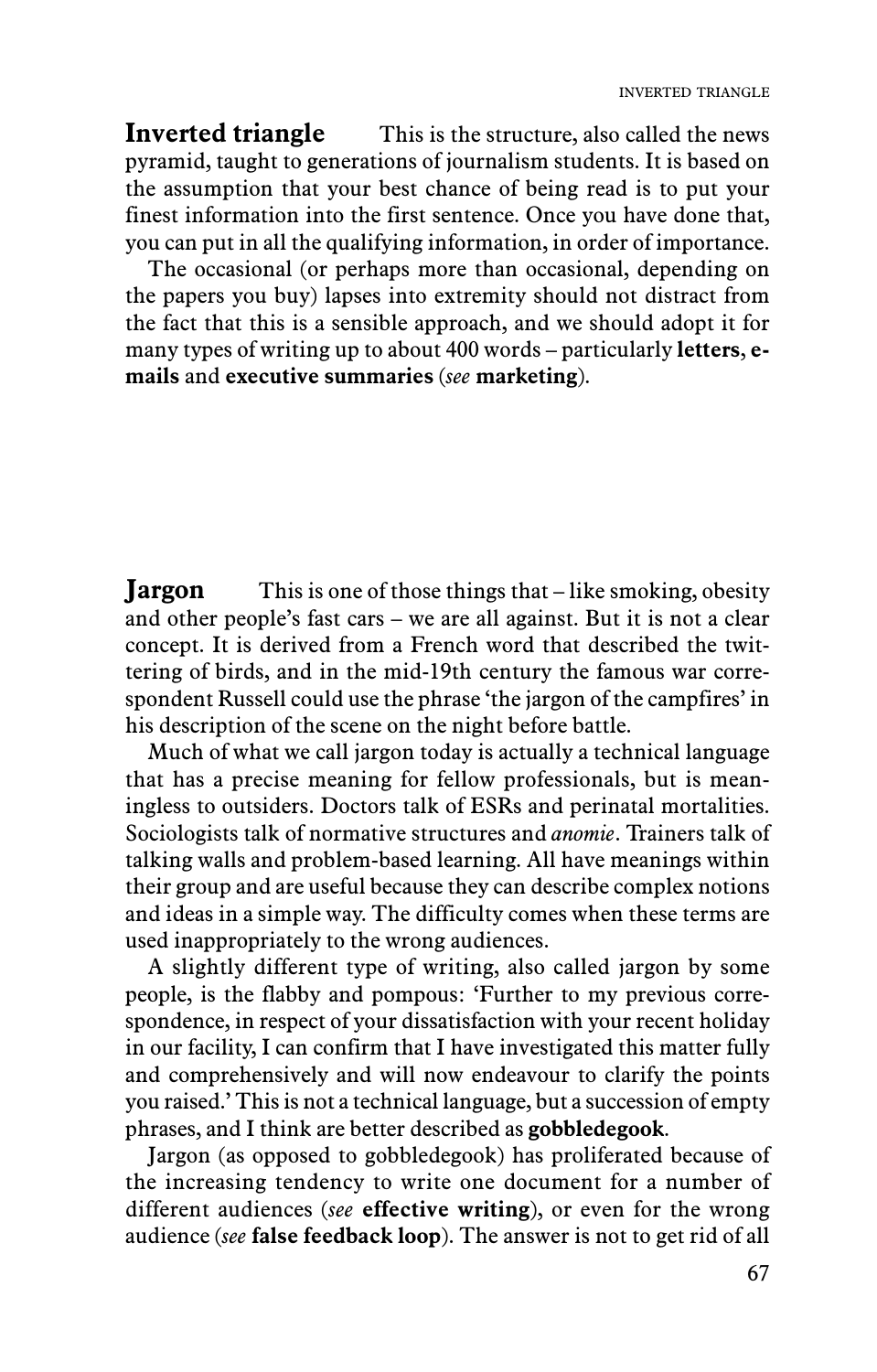these uncommon words completely, but to make sure that we use the right language for our audience. If we do this, the jargon problem will go away.

**Jokes** It is difficult to make these work in the unforgiving black and white of the printed word. If you want to risk one, tell it economically and quickly. Test it on someone else before launching it to the general readership – and believe them if they say that it's not funny.

**Journalese** Doctors often use this word as a general term of abuse for vulgar and sensational writing. Journalists use it to describe words that are so over-used that they have become **clichés** – from 'official sources revealed yesterday' to 'top docs probe mercy dash blaze horror' (*see* **journalism**).

**Journalism** At its worst the hounder of innocent princesses and enemy of sensible government. At its best the exposer of unprincipled villains and deposers of evil regimes. Whether you love it or loathe it, the practice of journalism provides some useful lessons for those wishing to learn how to communicate effectively (*see* **tabloids**). It also provides major opportunities for putting out important public health messages (*see* **press releases**).

# **BOOKLIST: journalism**

- *The fight for public health*, by Simon Chapman and Deborah Lupton, London: BMJ Books, 1994. A must for doctors who wish to influence public health. Written by two experienced campaigners it shows how the mass media, if understood and used properly, can put across immensely powerful public health messages.
- *Medical journalism; the writer's guide*, by Tim Albert, Abingdon: Radcliffe Medical Press, 1992. This book tries to explain how doctors can learn to write for magazines and newsletters rather than journals.
- *Communicating science: a handbook*, by Michael Shortland and Jane Gregory, London: Longman, 1991. An excellent and provocative book intended to cajole scientists into communicating properly, whether by writing, speaking or 'meeting the media'.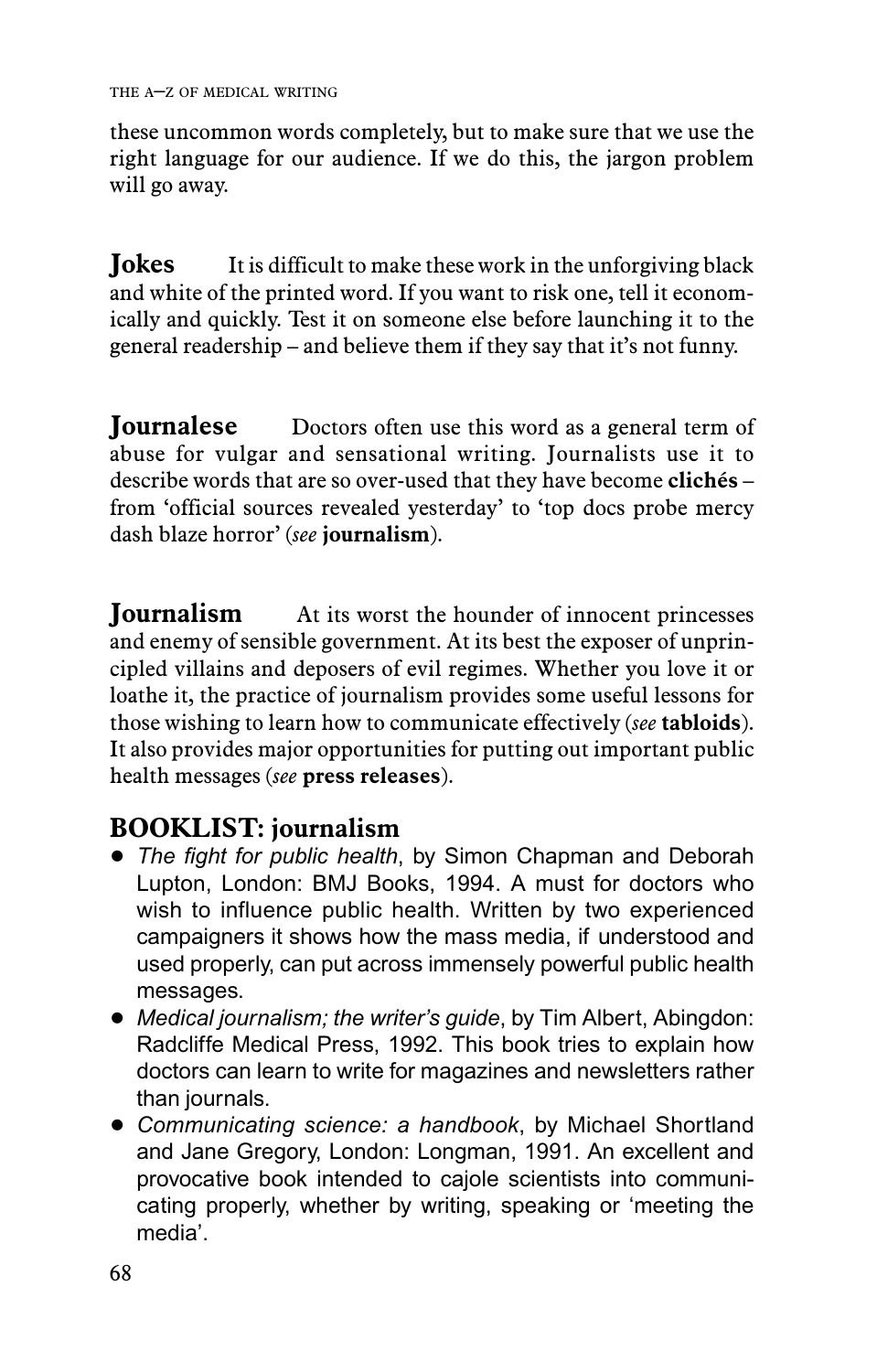- *Writing feature articles*, by Brendan Hennessy, Oxford: Heinemann, 1989. Professional exposition of how to write feature articles for newspapers and magazines.
- *Health writer's handbook*, by Barbara Gastel, Iowa: Iowa State University Press, 1998. Dr Gastel runs a master's degree programme in science and technology journalism and this is a useful account of what is happening in the United States.

**Journals** All over the world thousands of journals are published each year, most run by commercial organizations, but some in partnership with professional associations. They contain a blend of material, such as **editorials**, **review articles**, **letters**, **obituaries** and **news**, but what distinguishes them from **magazines** is that they include **scientific papers** sent out for **peer review**.

Originally set up to inform 'artisan countrymen and merchants' of the developments of science, they later narrowed their focus to smaller and smaller groups of colleagues. More recently, through the development of peer review, they have played a key role in validating science (and scientists). In the last few years **electronic publishing** has challenged a number of assumptions, such as the fact that space to publish is limited and that reviewing can be done only before publication.

We are in for some dramatic changes. One of the most likely scenarios seems to be the increasing use of electronic publishing to validate science, and (with luck) the return of journals to their original purpose of communicating exciting advances of knowledge. Whatever happens, the need to understand **effective writing** will not go away.

# **BOOKLIST: journals**

- *Journal publishing* by Gillian Page, Robert Campbell and Jack Meadows, Cambridge: Cambridge University Press, 1997. The standard work.
- *Peer review in health sciences*, edited by Fiona Godlee and Tom Jefferson: London: BMJ Books, 1999. Unlikely to help anyone with their writing problems, but will delight the fans of peer review.
- *The future of medical journals*, edited by Stephen Lock, London: BMJ Books, 1991. Published to mark the retirement of Stephen Lock as editor of the BMJ, this book has a range of provocative and entertaining articles on all aspects of medical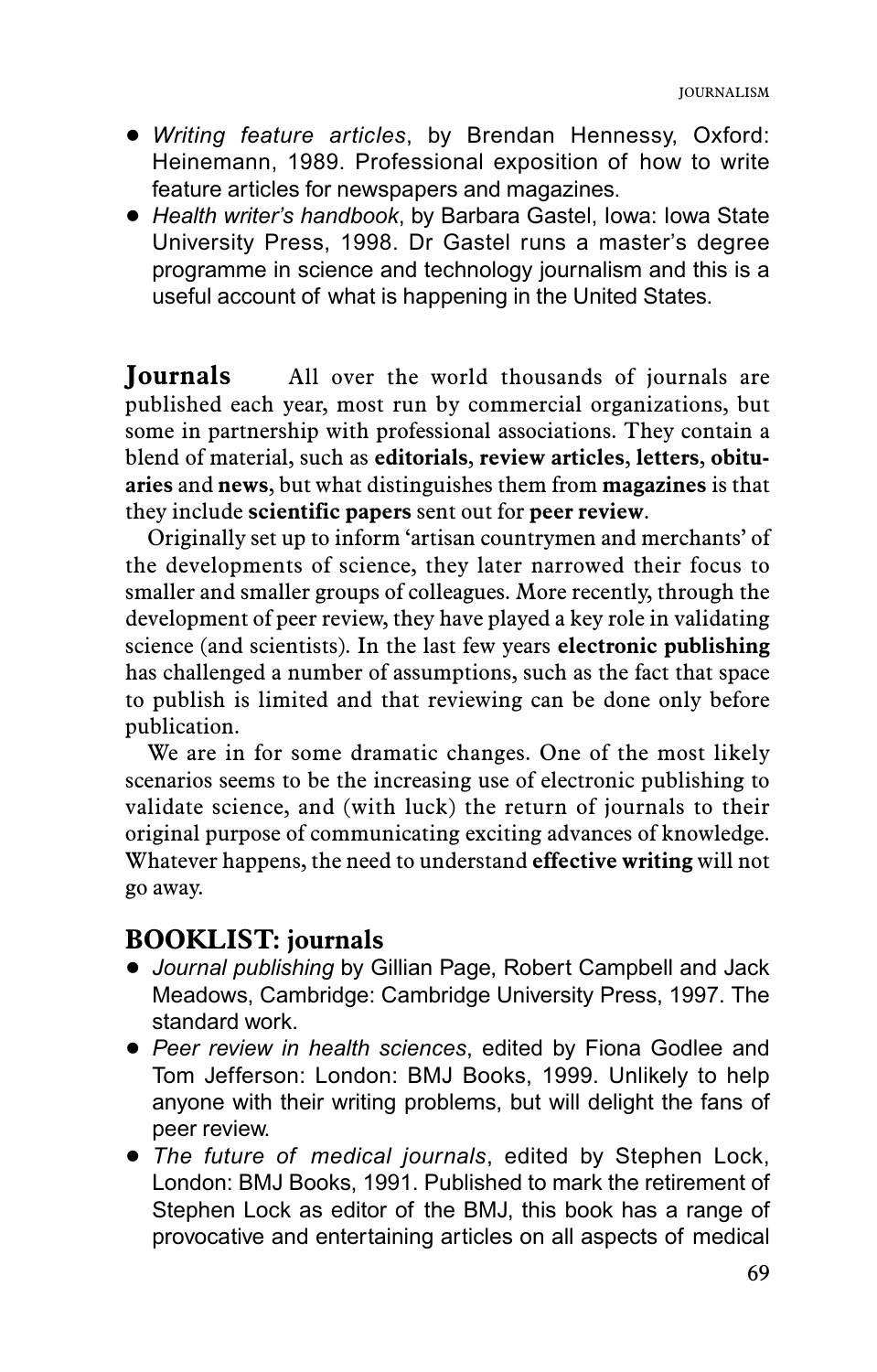journals. It is particularly interesting to look back at how Richard Smith, the current editor, predicted the development of journals.

**Journalology** The word used to describe the study of matters of interest to editors of learned journals. These include **authorship**, **reviewing**, and **scientific fraud**. Readability, alas, rarely figures highly.

**KISS** Keep It Short and Simple. And there's no better guide than this if you want to cultivate an effective writing style.

**Key words** These are the half dozen or so words that you need to include with an article in order to aid electronic retrieval. The **Vancouver Group** define them as 'key words or short phrases that will assist indexers in cross indexing the article and may be published with the abstract. Terms from the medical subject headlines (MeSH) list of *Index Medicus* should be used.'

They are important. If you don't have the right key words, then all the work you have done will float out on the electronic highway, unread and adding nothing to the sum of human knowledge.

**Kill fee** If a commissioned article is returned unused authors will sometimes receive a kill fee to compensate them for the time spent (*see* **commissioning**).

**Latin education** Not a good preparation for those who want to be able to write effective contemporary English. It encourages a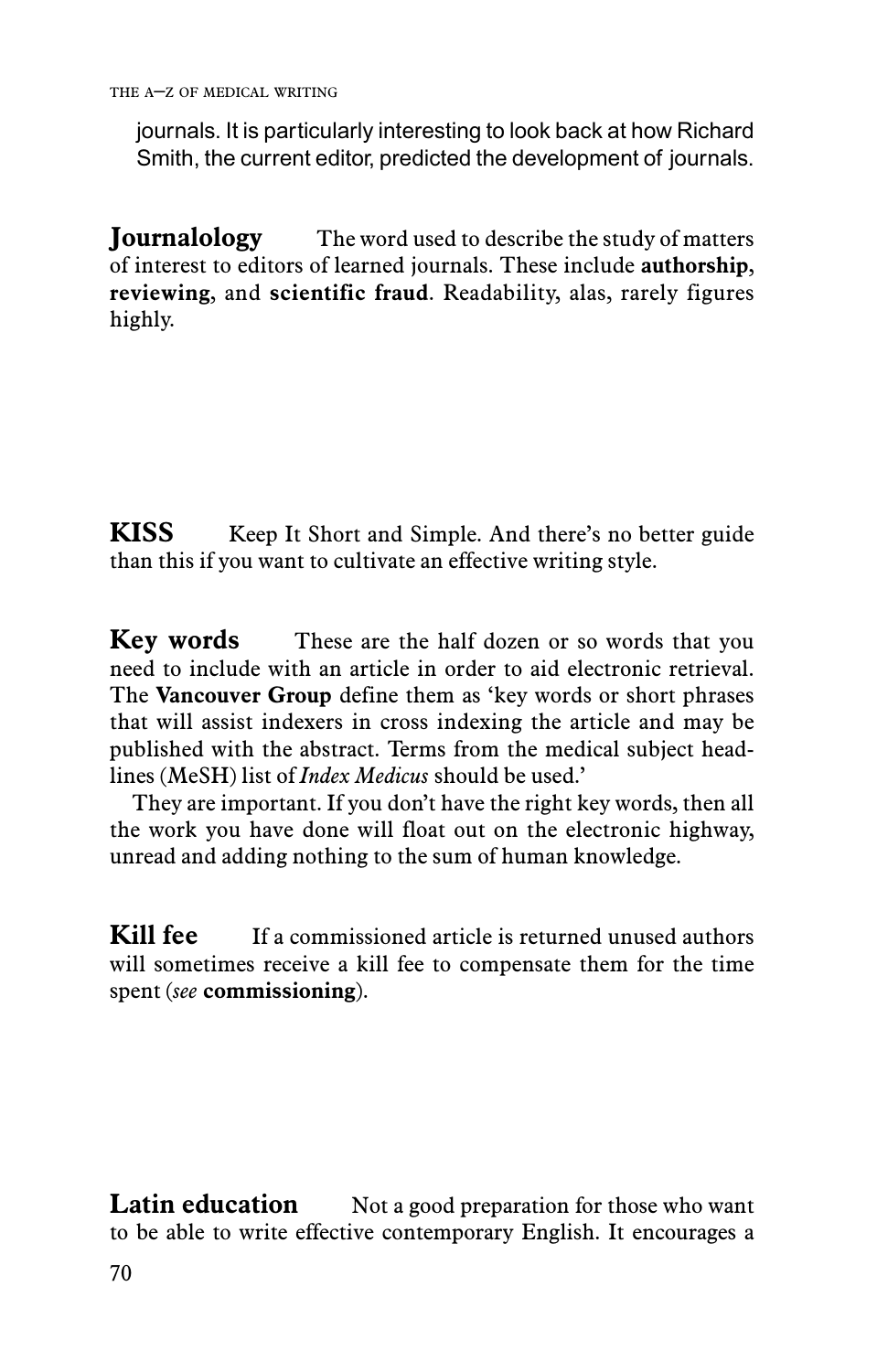nostalgic loyalty towards Latin and Greek words rather than the Anglo-Saxon – 'commence' rather than 'start', 'participate' rather than 'take part'. It also encourages the peculiarly ornate constructions favoured by Latin textbooks: 'Having attacked Labienus with arrows, Cotta rolled bundles into the ditch' (*see* **dangling modifier**). Finally, Latin is no longer a developing language and therefore can encourage the delusion that language has immutable rules (*see* **pub test**).

Latin plurals Insisting on these has become an affectation. But those who insist that 'data' are plural are unlikely to say 'We should renew our insurance premia' or 'Please turn to agendum number one.' Be guided by common usage and ignore the snobs.

Law of late literals At least one mistake in every piece of writing will be discovered once it is too late to do anything about it. The only consolation is to think of all the things you did get right (*see* **proofreading**; **spelling**).

**Lawyers** It is usually best to avoid their interventions (*see* **copyright**; **libel**) – but beware falling into the trap of **defensive writing**.

Lay person A put-down by those in one group to describe members of another. The difference is usually made to seem greater than it is by the use of jargon.

**Layout** How we lay out what we write on a page has an enormous influence on how it will be received, and you can ruin much hard work by thoughtless presentation. Here are some principles.

• *Follow the style of your organization*. Many people like to feel that they need to exercise their individuality and therefore must ignore any style laid down by the organization they work for. Resist this temptation, partly because it is in both your interests and those of your organization to keep a consistent image. Those who have decided on your corporate image will usually have had training in design and therefore will probably have a better idea of what works (not that you will believe them).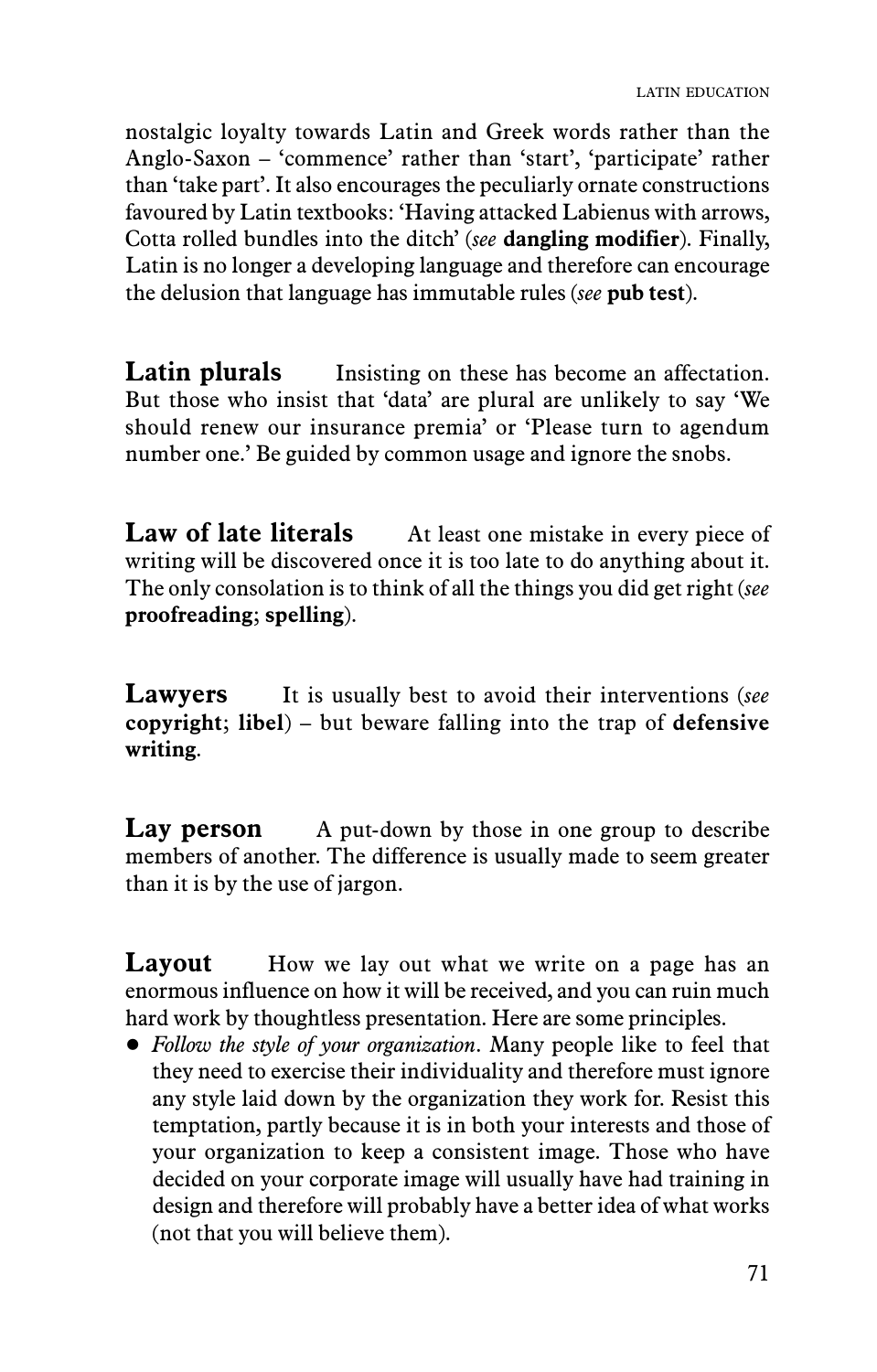- *Use white space carefully*. White space should be used to frame words, not to interrupt them. Avoid white space between paragraphs. Make sure the margins round the outside of the page are wide enough to give an air of organization. And keep to them: don't change the margins in order to accommodate extra words; get rid of some words.
- *Choose one main typeface and stick to it*. Research on readability is clear: it doesn't matter which of the main **typefaces** you use, as long as you use it large enough (12 point if you are using the width of an A4 sheet) and don't play around (*see* **polyfontophilia**). You may wish to use a second typeface for headings and other devices, but don't overdo it. Look at publications you enjoy reading, and those you should read and don't, and see what design differences there are.
- *Make the most of modern technology*. Word processing packages can do all kinds of wonderful things and, provided you don't get carried away, can make things much easier for the target reader. There are few remaining excuses for the illegible scribbled note.
- *Avoid crossings out*. In the old days, if you made a mistake, you had to get out a bottle of correcting fluid or simply tear out the sheet and start again. Now all you have to do is make a change and run off another copy. So there should be no excuse for submitting copy with handwritten amendments: it looks messy, and sends a strong message that the writing and thinking will be messy, too.

Leaf shuffling Some people write as if they were building a tree. But instead of starting with the trunk and then adding the branches, they get a whole pile of leaves (such as data or references) and start moving them around. And around. And around. This is an interesting form of **writer's block**, particularly since those who suffer from this affliction can plead that they are meticulous researchers. It rarely advances the **writing process**.

**Leaving things out** The real problem in writing is leaving things out, not putting them in (*see* **leaf shuffling**).

Length Depends on what the reader can take (or what your editor thinks the reader can take), and not what you want to give (*see* **brief setting**).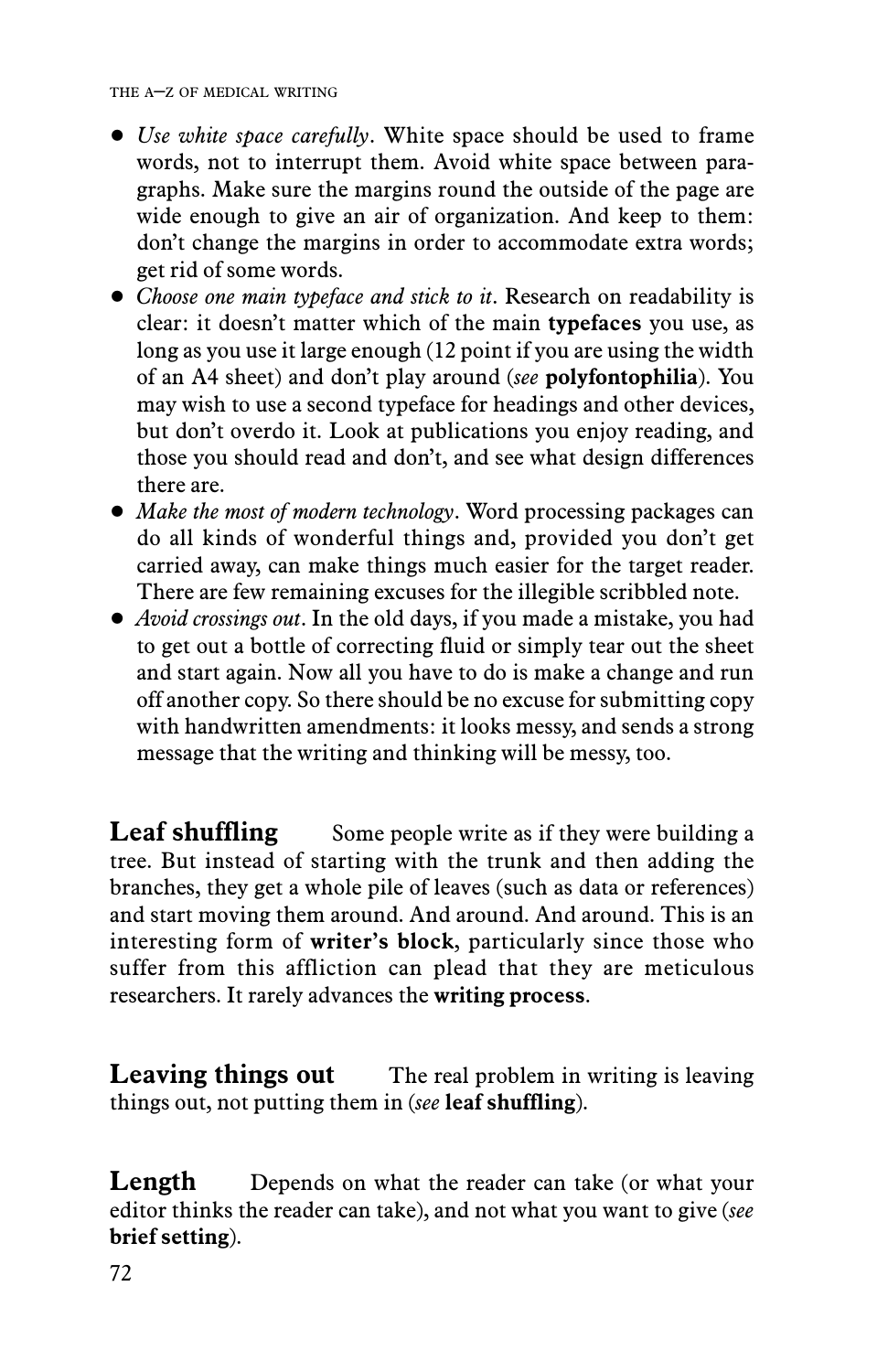**Letters** We all write these. Some, like the complaint about the poor service on the flight, are relatively easy; others (like answering the complaint) are less so. The principles are generally the same as for other formats (*see* process **of writing**), but the following specific points should help.

- *Be clear about what you are trying to achieve*. Is the purpose of the letter to answer a complaint, for instance, in which case you can consider it a success if you hear no more about it? Or is it to invite someone to do something, in which case your success can be measured by whether they do it (*see* **brief setting**)?
- *Be clear about the real audience*. In a few cases, the person to whom you are ostensibly writing the letter will not be your real audience. It could be a lawyer, or your superior. Being clear about this before you start will help you to avoid failing to please either.
- *Use the right tone*. Once you have decided on your audience, write as if you were speaking directly to him or her. This should not be seen as an opportunity to impress (*see* **putting on the posh overcoat**).
- *Cough if you have to*. It is considered polite in some English letter writing circles to preface your remarks with a polite cough: 'Thank you for your letter', 'It was good to see you', or 'I am writing to ...'. This is fine, but don't overdo it.
- *Give your message as soon as you can*. Immediately after your cough, tell the reader what is going to be in it for him or her: ' I am delighted to say that your complaint has been upheld', or 'I am writing to you with an invitation to invest £1 million in my institute so that we can finally find the cure for the common cold.'
- *Use the language of your reader*. Unless you deliberately want to scare off the recipient of your letter (*see* **political writing**), use the words and constructions that you think he or she will be comfortable with. Don't worry about being **patronizing**; do worry about being **pompous**.
- *Exceed one page at your peril*. Most people say that they like one side of paper only, so do what they ask. Brevity of course always takes a little longer, but you will normally find it worth the effort.
- *Take care with presentation*. Follow your **house style**, and use a reader-friendly **layout**. Remember that it is the design, not the words, that will give the first impression. Don't spoil it by, for instance, cramped margins and tiny type. Whenever possible, sign the letter yourself.
- *Leave it overnight if it is a sensitive matter*. Important letters are worth taking time and trouble over. Leave it for a while,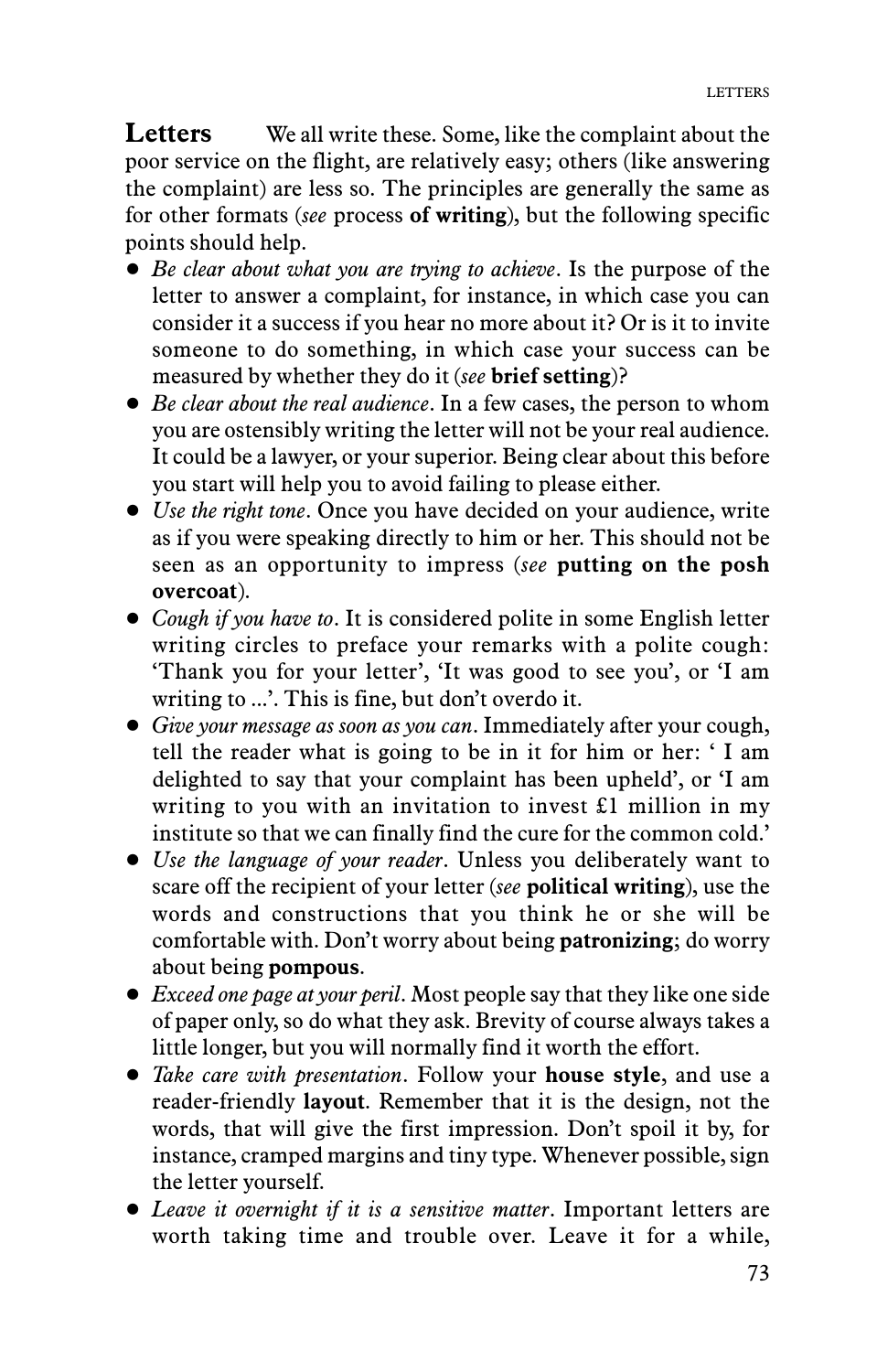preferably overnight. This applies particularly to letters written in anger: by the next day a less confrontational alternative will usually have suggested itself.

• *Put it in the right envelope*. Stupid things happen, like the welcoming letter that gets posted to the rejected candidate, or the letter with the post-it note still attached, saying, 'This man is a little odd: placate him.' Be careful.

*See also* **covering letter**; **resignation letter**.

**Letters to the Editor** These are usually fairly short pieces of writing (two to three paragraphs) submitted for publication. They are different from the **covering letter** accompanying articles.

Many people look down on them, which is a shame because they are difficult to do well, and are often more widely read than longer pieces. They give people the chance to write for publication, and, if accepted, to see how their work is used. They also bring the writer to the attention of the publication's editorial staff, which may lead to an article being commissioned in the future.

Look carefully at the letters in the target publication, and work out how long (or how short) it should be. Work out what you want to achieve, and what message you want to give. You will have few words to play with for this so weigh up carefully what you need to say. Go for the big picture: avoid the carping letter full of little gripes. And if you can, end on a note of humour. But be careful (*see* **jokes**).

**Libel** This is **defamation** in written form.

**Lies** *See* **scientific fraud**.

**Light touch** A gift from the gods and relatively rare. Those who write in this way are often surprised that they can do it, while those who can't will never believe they can't do it. Generally it cannot be taught – but this isn't the same as saying that those who have it don't need to work at it (*see* **rewriting**).

**Lists** Many people like to make lists before they start to write. They are making some attempt at planning, which is good. But lists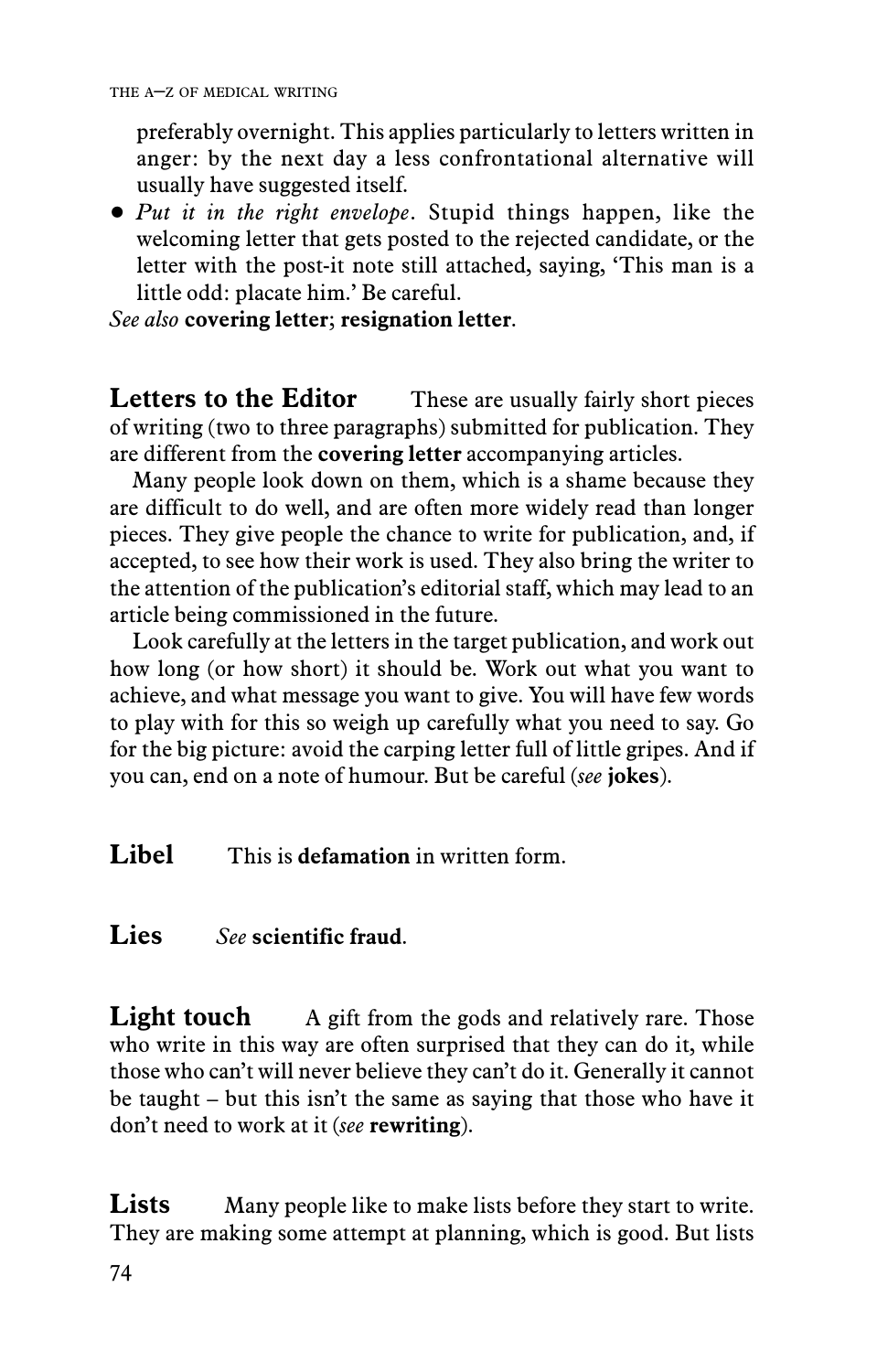can be limiting: they are one-dimensional and tend to establish links between thoughts and ideas that can be difficult to alter. Some teachers on effective writing techniques now recommend more flexible ways of planning (*see* **branching**).

**Literature (1)** The term used to describe a piece of writing that is still read and valued, sometimes centuries after it first appeared, because of some enduring qualities that are often hard to define. It has usually been written because the writer has some kind of impulse to write. It differs from the kind of writing dealt with in this book, where the purpose is not to please the writer (or satisfy his or her demons) but to put a message across to a target audience (*see* **effective writing**).

**Literature (2)** A word also used to describe what appears in scientific journals (as in: 'a study of the literature reveals ...'). Since the quality of writing in journals is usually extremely poor (*see* **style**), this is a clever piece of marketing on behalf of the academic community.

**Long sentences** Difficult to do well. Those who think they can do them well are usually mistaken.

**Long words** Favour shorter ones (*see* **putting on the posh overcoat**).

**Macro-editing** This refers to the under-used technique of asking one or two major questions when you are considering a piece of writing in draft, rather than throwing at it all kinds of detailed but minor difficulties (*see* **micro-editing**; **balanced feedback**).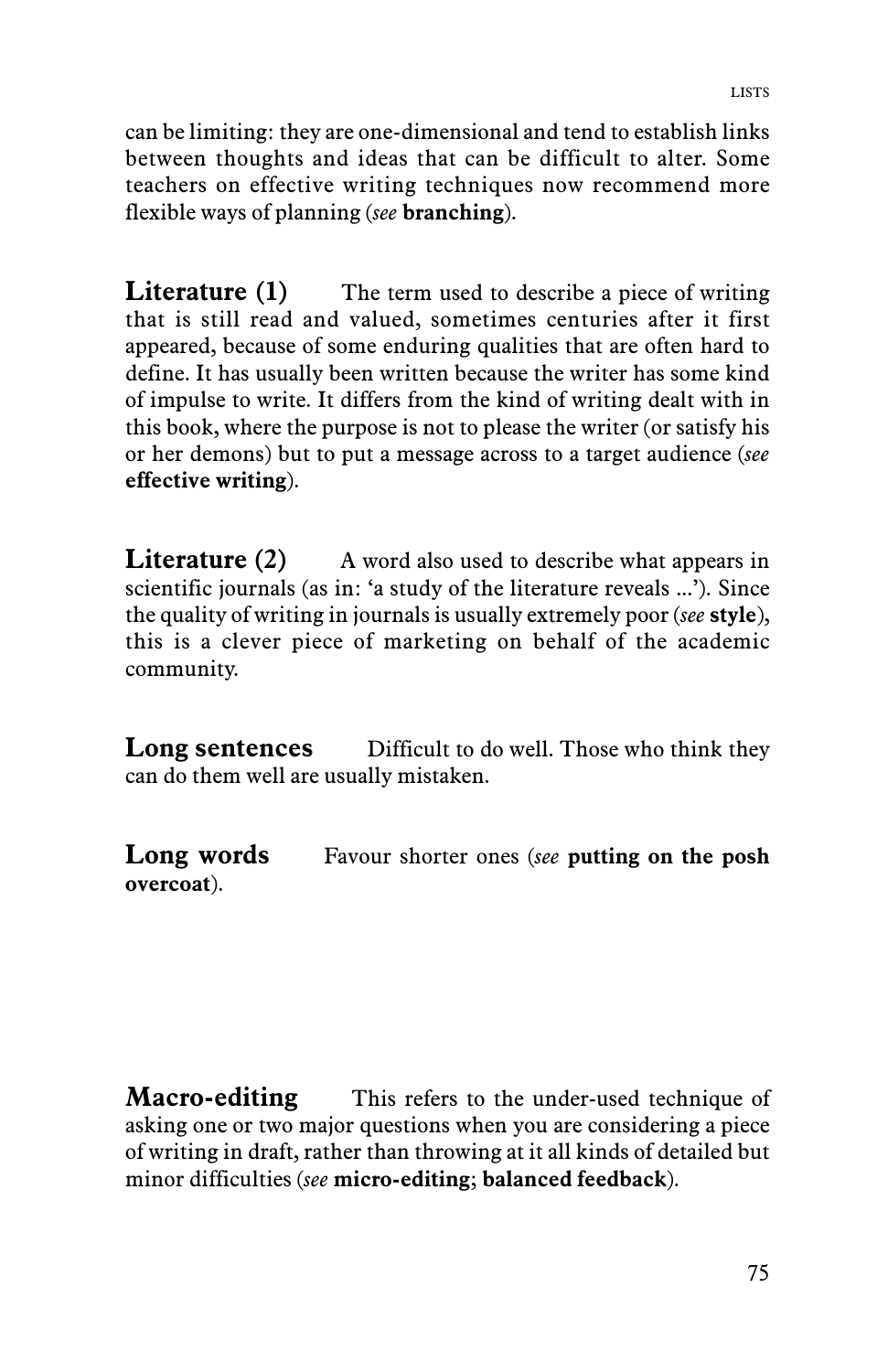**Magazines** A decade or so ago it used to be easy to distinguish between a magazine and a newspaper – generally the magazine had a picture on the cover, more illustrations inside, greater use of colour and fewer topical news stories. Now the differences are becoming blurred.

Traditionally magazines have been divided into two groups:

- The business press comprises publications sent to specific groups, (such as doctors, lawyers, elevator manufacturers) often without charge.
- The 'consumer' press comprises publications sold over the counter and dealing with all kinds of leisure activities, from crosswords to racing pigeons, from home makeovers to genealogy, and from health to horoscopes. More and more of them have slots for health-related issues.

The basic principle of writing for a magazine is similar to that used for writing for a scientific journal: identify your **market**, create your product, and sell it. The best place to start is those magazines to which you subscribe because presumably you will share the interests and language of the readers. Look for the places where the editor encourages contributions, such as the letters page, special slots such as 'Soapbox' or 'Open Door', or **competitions**. Use the **process of writing** as outlined elsewhere in this book. But bear in mind the following points.

- *There is no peer review system*. A good editor will often seek a second opinion (or third or fourth), but will do so informally. This clarifies your task: you have to please the editor, and not go through a panel of unknown (and therefore unpredictable) reviewers. If you are rejected, however, you will not receive reviewers' comments explaining why.
- *There will rarely be Instructions to Authors*. Most magazines depend on professional contributors, and therefore forgo the practice, common in scientific publications, of printing detailed instructions. You will have to work out for yourself what gets published, and why (*see* **evidence-based writing**; **marketing**).
- **Readers are considered much more important than authors**. Magazines have to compete with each other for relatively scarce readers – and therefore they go to considerable lengths to ensure that articles are presented in the way they think their readers will like. This means time and effort spent on **subediting**. As a contributor you may disagree with some of these changes, but the subeditors, not you, are the experts in what their readers will be expected to read. If you feel that the subediting has altered your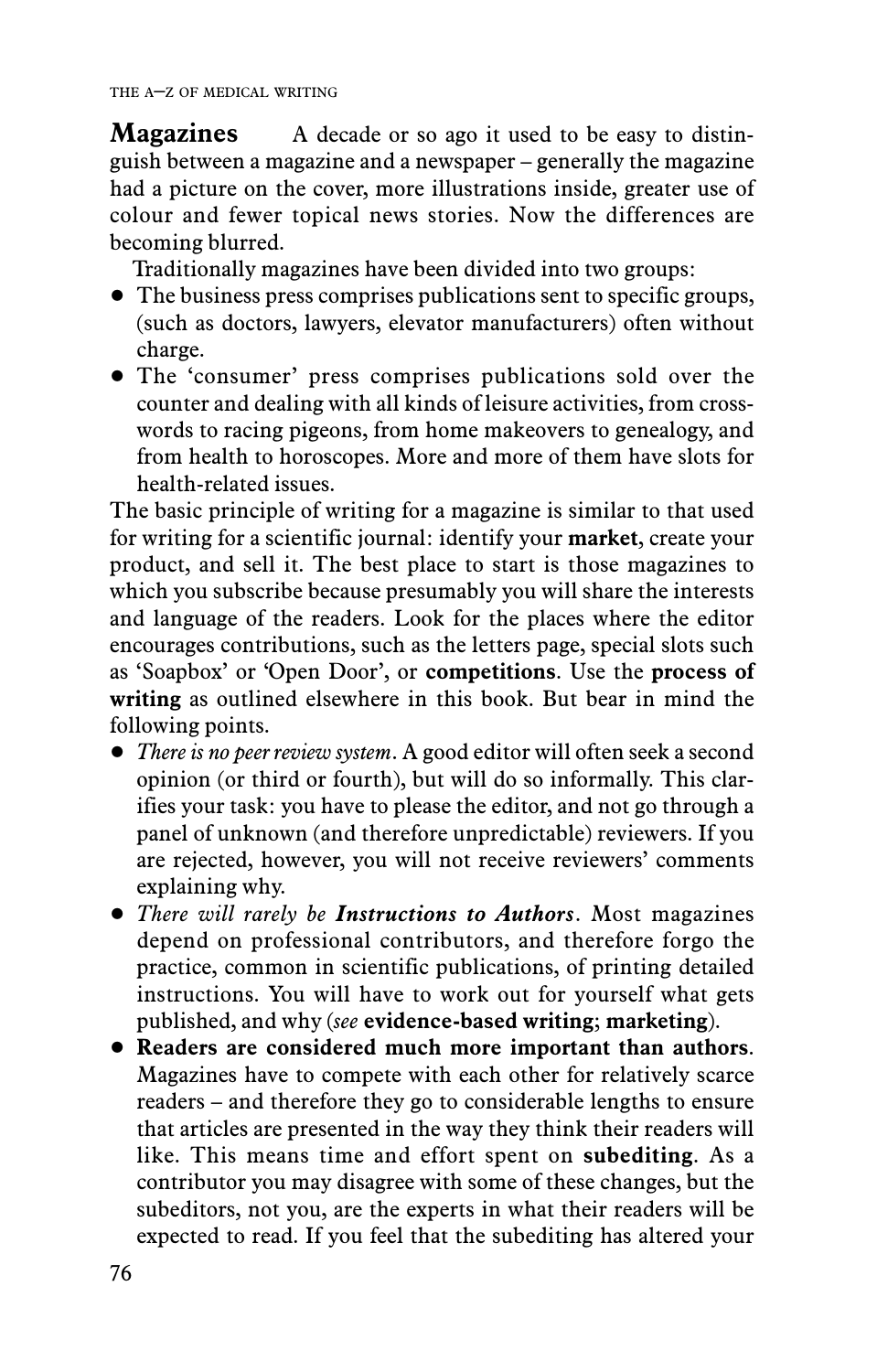meaning, there are two possibilities: the subeditor is incompetent (but why has he or she not been fired already?) or you, the author, has failed to be clear enough in the first place. If you cannot live with the changes, seek other outlets for your creativity.

- *Few magazines will send you a proof in advance of publication*. This is very time-consuming and causes many delays and hours of aggravation. Few magazine editors feel that these disadvantages are outweighed by the advantage of spotting one or two errors, usually minor ones.
- *Many magazines will pay for contributions*. The larger magazines (in terms of circulation) will almost certainly pay for publication. Rates will range from about £60 for a small contribution to a small publication to £200 or more for a major national magazine. Most publications have standard amounts, so it is sensible to inquire before you write what you will be paid.

**Managing upwards** Unless they also own the publication, editors are employed by an individual or an organization (*see* **bosses**). It is therefore an important part of their role to make sure that they can count on their support. The following techniques are useful.

- *Invest time in getting to know those who could fire you*. This seems fairly self-evident, but the recent history of journals is littered with the firings of editors who had failed to get on with those who had power over them.
- *Hold regular meetings*. These sessions could be formal or informal. They are important because it can give both parties warning if conflict seems to be brewing.
- *Don't provide unpleasant surprises*. If you want to do something controversial, consider informing them in advance, though preferably when it is just too late for them to stop you.
- *Share your successes.* The people we are talking about are not in their posts because of philanthropy; they are there so that they can feel good and successful. When things go right, as they surely must, make sure that they share in the warm afterglow.
- *Have fun*. Build up a culture where, at least once a year, people come together in a relaxing situation. These do not have to be artificial situations like go-karting or rock climbing, but perhaps a reception for contributors, allied with a light-hearted awards ceremony.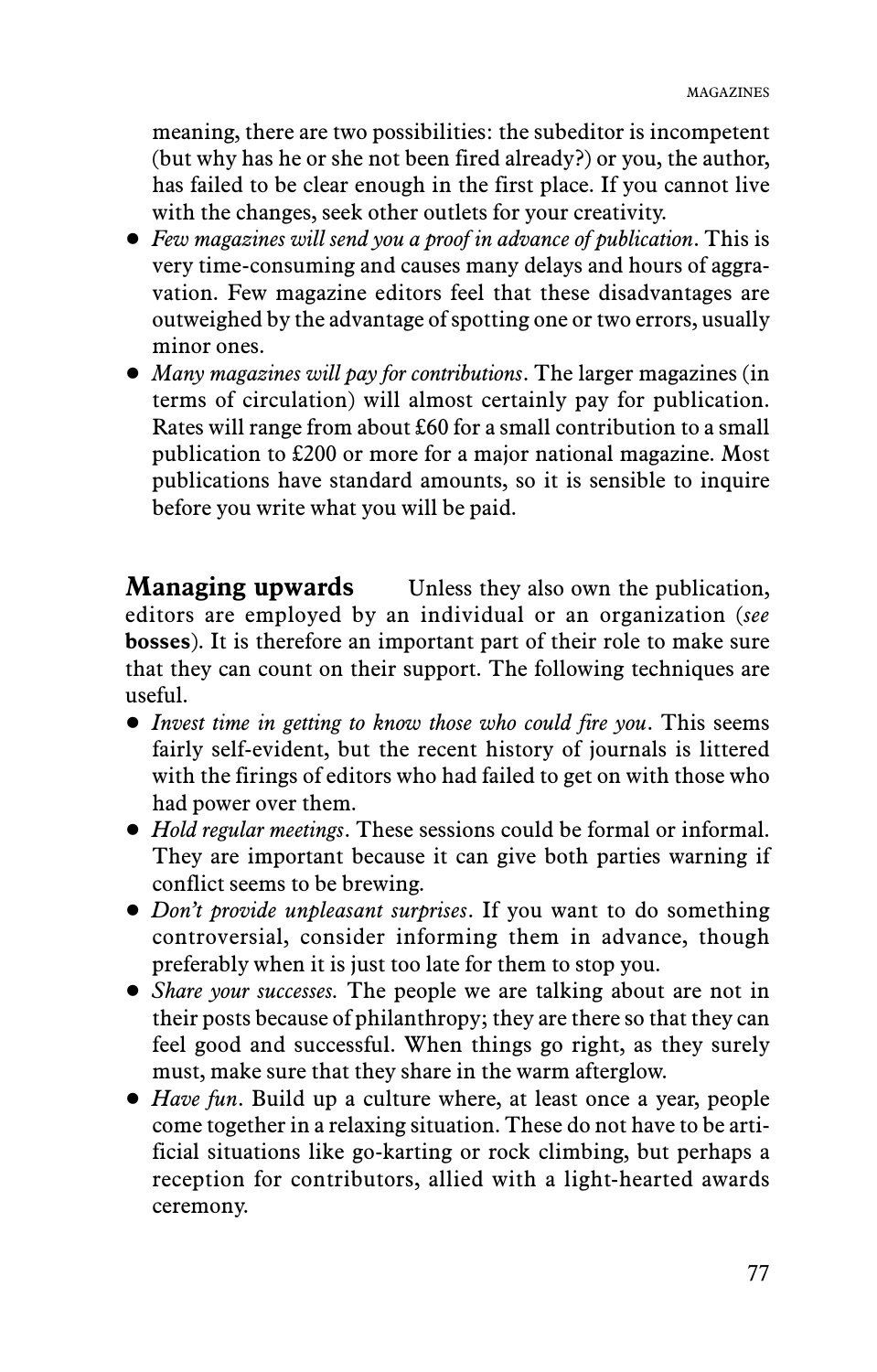**Marketing** The kind of writing we are talking about in this book is really marketing – of a piece of information we want to put across, or a request for help of some kind, or simply some advertising for ourselves and our abilities. This has important implications for the writer – in particular it stresses the importance of defining our customer at an early stage (*see* **setting the brief**).

This approach is reassuring when it comes to writing scientific papers. We no longer have to think in terms of passing some quality mark (*see* **Icarus fallacy**), but instead can view what we write simply as a product that has to be sold. The editor becomes a customer, not a judge. This means that we can do market research on what he or she seems to like, by running a literature search on the topic in that journal, or by examining the way articles are presented (*see* **evidencebased writing**), and by studying the **Instructions to Authors**.

**Medical newspapers** Doctors are particularly well served by professional newspapers (some would say too well served) mainly because of the advertising support from pharmaceutical companies. I suspect that these newspapers are more influential than many would like to believe (*see* **Pulse phenomenon**).

They also provide excellent opportunities for doctors who want to write. Most parts of these papers (such as the news sections, editorials) are written by the paper's own professional staff, but there are other areas where they positively welcome **feature articles** written by readers. Writing for these papers is an excellent way of learning the crafts of writing and of dealing successfully with editors.

**Memos** The person-to-person memo has largely been superseded by **e-mail**. This still leaves the 'public' memorandum, which comes down from on high, sits at the corner of a notice board until the ends start to curl, and is meant to change group behaviour. As with all other types of writing, make sure you are clear before you start what you are trying to achieve. Perhaps a quiet word, or a good party, will do the trick instead? If you do decide to go ahead, make sure your message is clearly stated in the first sentence (*see* **inverted triangle**).

**Message** A fundamental principle that runs throughout this book is that, if you want your readers to emerge with a message and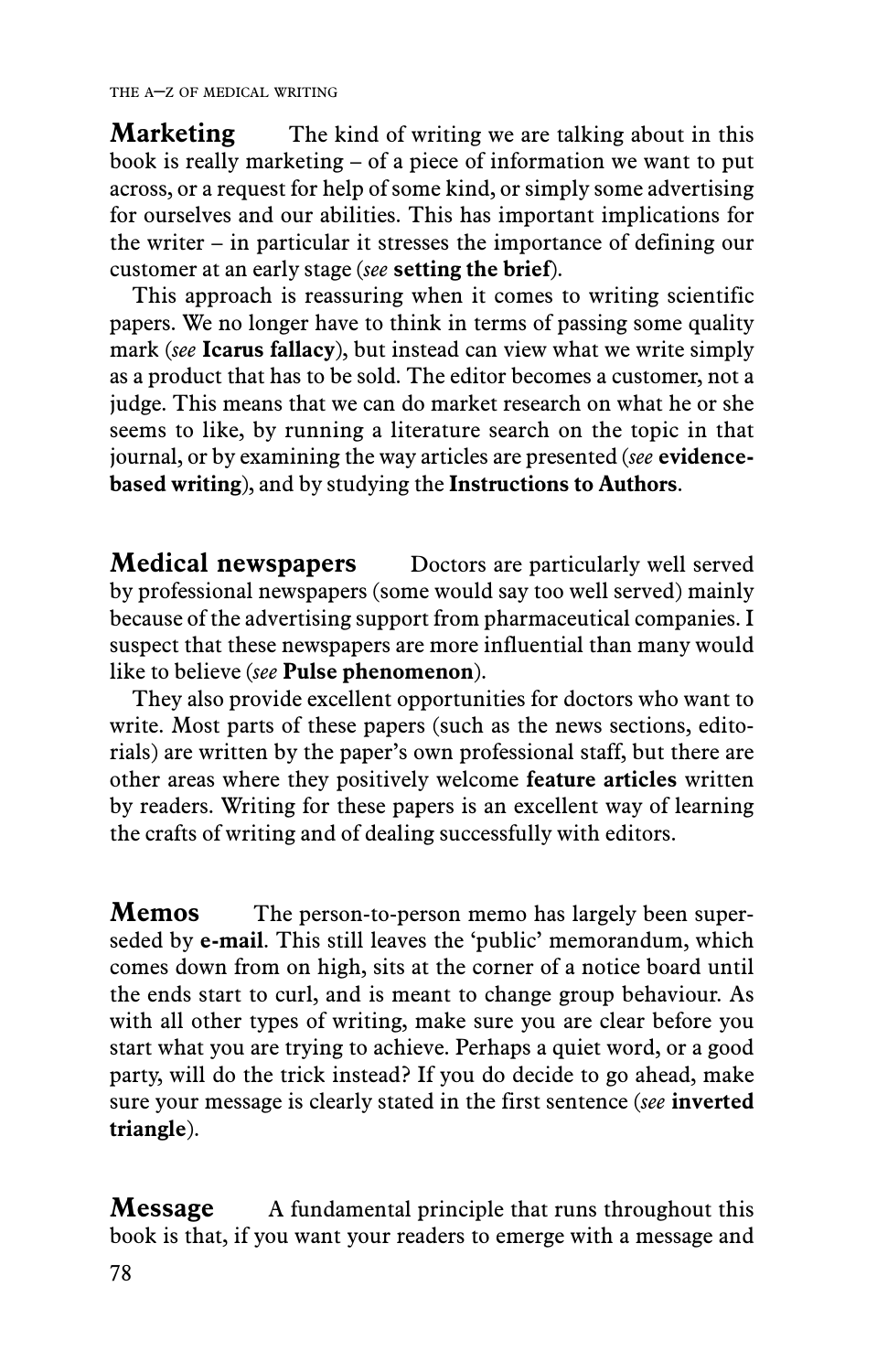act on what you have written, then the sensible thing to do is to define that message carefully before you start (*see* **brief setting**).

**Methodologists** They currently enjoy considerable influence with the editors of medical journals. While no one could sensibly condemn the view that we should make sure that our researches have been conducted properly, there is a danger that dotting every methodological 'i' and crossing every methodological 't' can make us lose sight of the fact that writing is of value only if others can read and understand it. This may explain why there are thousands (millions, even) of papers that, though methodologically sound, are largely ignored (*see* **leaf shuffling**).

**Micro-editing** This is the more common approach to giving comments on what others have written. Unlike **macro-editing**, it involves focusing on details rather than important issues. It is overused (*see* **balanced feedback**).

**Mindmapping** The theory and practice of a type of brainstorming devised by Tony Buzan. *See* **brainstorming**; **branching**.

**Minutes** These record what happen in a meeting, but in a rarefied way that makes them a prime example of **political writing**. Organizations will vary in their preference of **style** and **structure**, though most will encourage the use of the **passive voice**.

One of the hardest parts of writing minutes is defining how they can be seen as successful, or not. One of the certainties, however, is that at the next meeting someone will complain about the accuracy (not that they are inaccurate; the complaint is usually made for completely different reasons). This should be taken as part of the game, and not an indication of failure. A better indicator is whether the chair (or whoever is holding the meeting) is happy with them. In some organizations, particularly those with a full-time secretariat, writers of minutes may find themselves torn between the chair and their head of department.

For these reasons, use **action lists** wherever possible.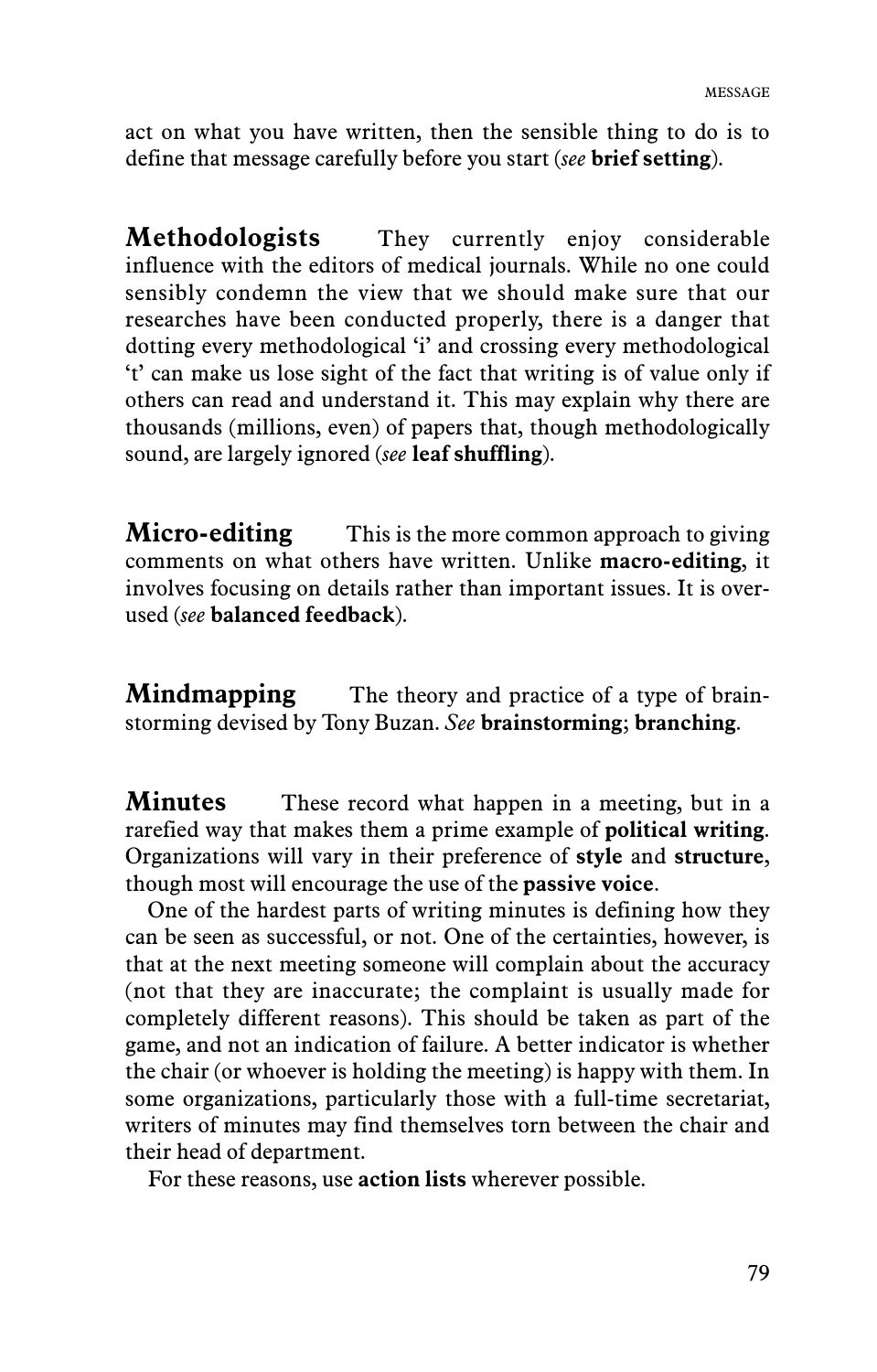**Misprints** Words on the printed page that have turned out wrong. These can give great pleasure, as in 'the vicar ran for a male' or 'We went to Pisa for a wee and half ' (*see* **law of late literals**; **proofreading**).

**Mission** A few centuries ago this word (derived from the Latin verb 'to send') was used to describe a group of people dispatched overseas to conduct diplomatic negotiations. Later it was adapted to describe those sent overseas to spread a religious message. Over the past decade or so it has been adapted yet again, to describe the practice of writing down the purpose of an organization: 'Our mission at St Bede's is to treat people with hand injuries, preferably within four hours of arrival.'

Mission statements produce a strong reaction among medical folk, probably because many of them are written by **committees**, badly. For example: 'Our Mission in the Human Resources Division at St Bede's NHS Healthcare Trust is to foster and encourage the development of Individuals and Teams throughout the Organization in order to effectively satisfy the needs and priorities of those entrusted to their care, and to empower individuals and teams in a proactive, fulfilling and measurable manner.'

But strip away the pomposities and the platitudes, and there is a good idea in there. When you carry out a group activity, it is a good idea to sit down beforehand and work out what you are trying to do. A well-written mission statement (call it something else, if you wish) should clarify, not confuse. It should also improve the likelihood of everyone working together for the same end.

**Monologophobia** A term first coined by Harold Evans, distinguished editor of the *London Sunday Times*. It is the fear of using the same word more than once within several lines of itself.

This fear is common. Some people, doubtless conditioned by a torrid time at school (*see* **post-spelling bee traumatic disorder**), feel that part of the challenge of writing is to find alternative words; otherwise others will think poorly of them. They may find these words, but often at the expense of making the text readable: 'The research indicated ... the investigations resulted in ... it was discovered in the studies' leaves the reader not quite sure whether we are talking about one piece of work, or several. Often the repetition of a word is a strong sign that the sentence could be improved. One first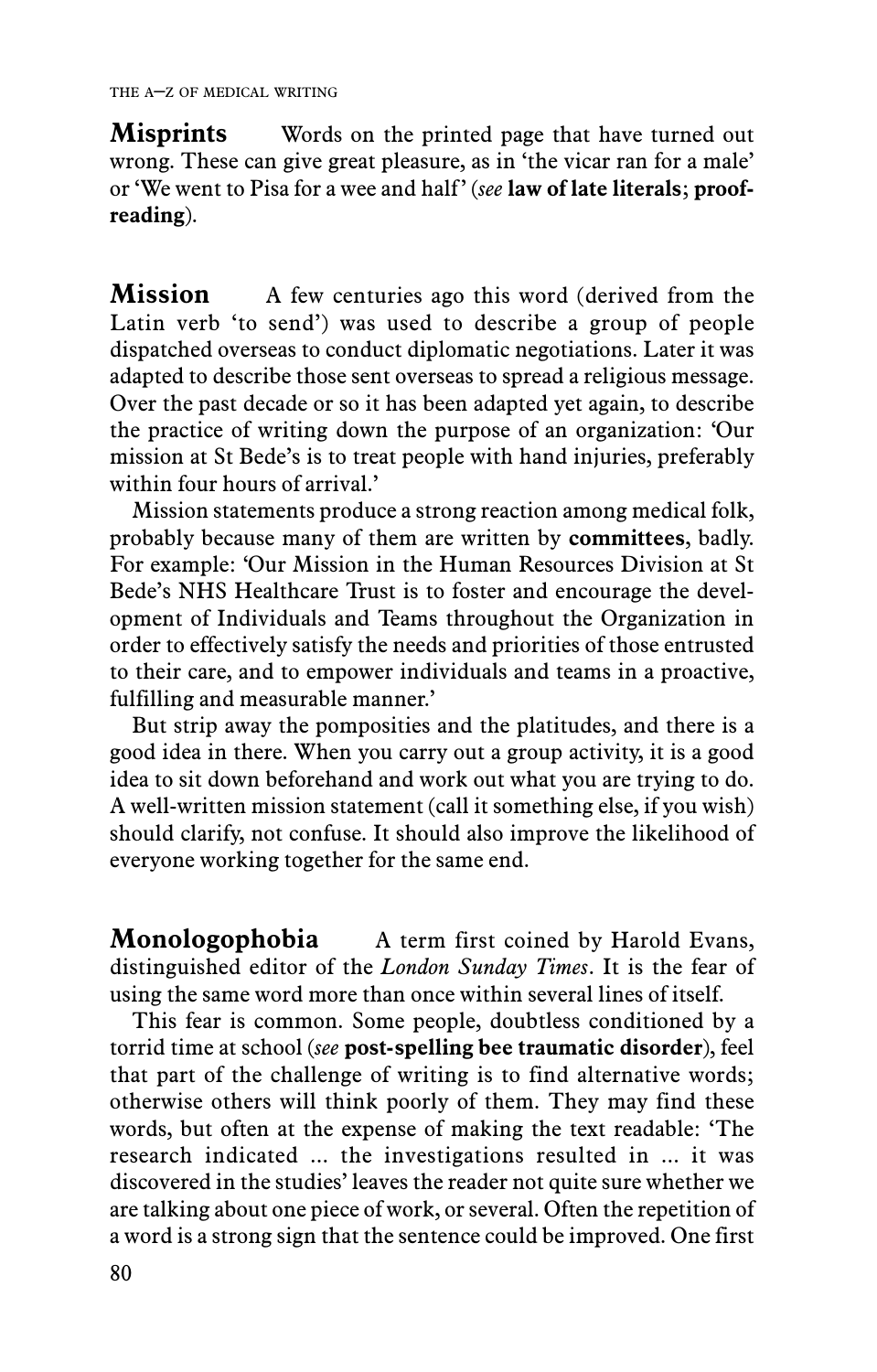step would be to turn any passives into actives: 'The study showed three things.'

If you wish to conquer your monologophobia, don't give it a thought as you do the first few drafts. As you come towards the end of the rewriting phase, you may wish to keep an eye out for undue repetition; if you give your writing to someone else to read, they will almost certainly point out to you if repetition is getting in the way. If they say you are repeating words (and it is annoying them), then do something about it.

In fact repetition can be a useful device to add emphasis. 'Try, try, and try again' works much better than 'Keep trying.'

**'More research is indicated'** One of the great clichés in contemporary science writing. Yet there are few signs of this banal sentiment disappearing. At least authors are starting to dress it up, moving from the relatively simple 'This study demonstrates the urgent need for further investigation ...' to the more ingenious 'Further analysis of the pharmacology will be required to further elucidate the exact role of this mechanism following this type of insult' or 'Further investigations are needed employing various transgenic mice to completely clarify this mechanism.'

For a more powerful conclusion, avoid concluding with the predictable wish that your researches be allowed to continue. Instead give the **message** – a simple sentence outlining the implication of what you have found (*see* **final sentences**).

**Multi-authored books** These abound (*see* **books, editing of**; **books, writing chapters in**).

**Myths** These abound when it comes to defining what makes 'good' writing. *See* **evidence-based writing**.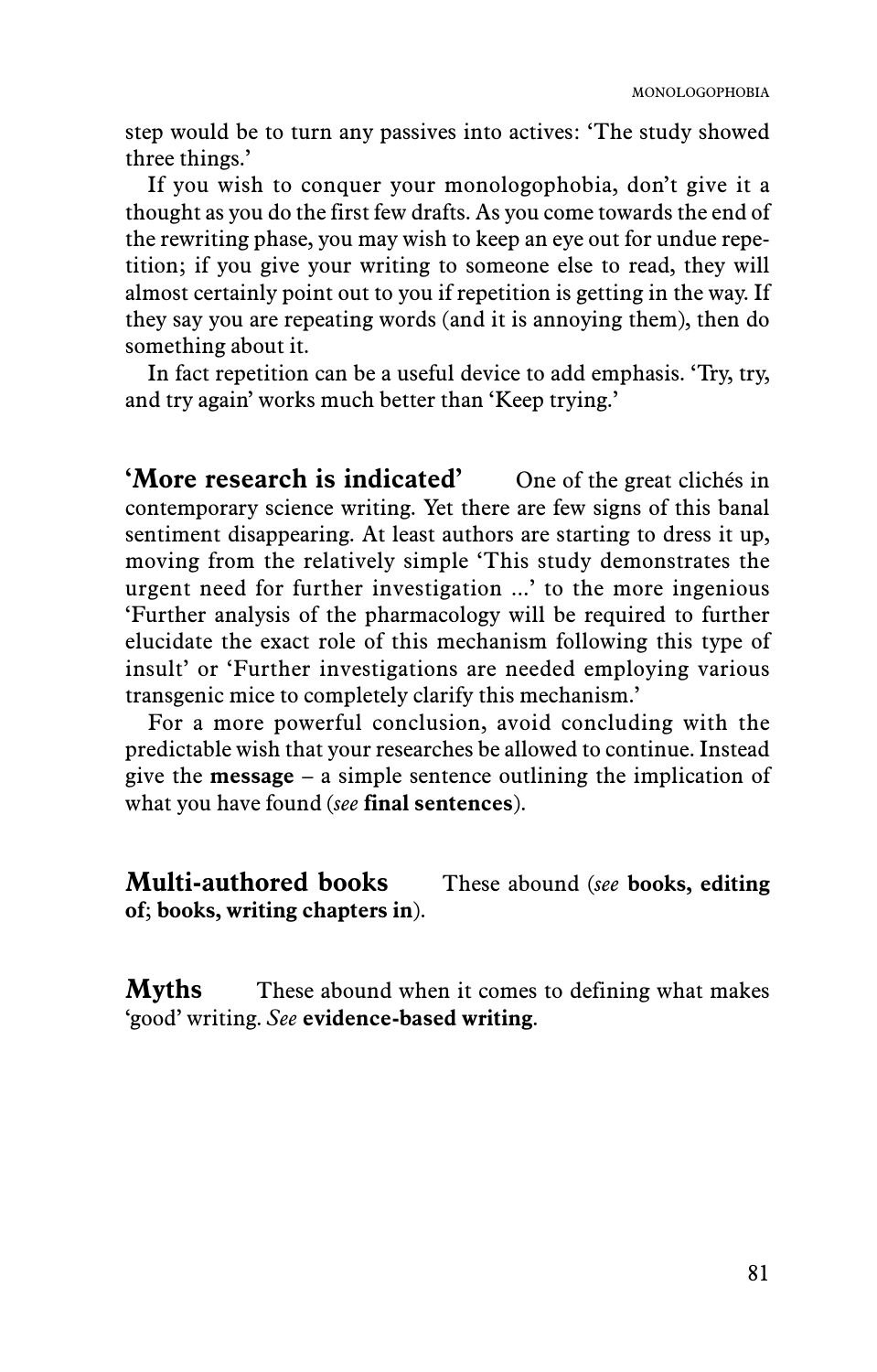**Names** The only thing more important than getting these (and the titles that accompany them) right is making sure you publish the right dosages.

**Negatives** Prefer to say what is rather than what is not (*see* **positives**). Avoid strings of negatives – such as this one, found in an early-ish draft of this book: 'Don't automatically think that because you don't like what is written it will not have any good effects.' *See also* **double negatives**.

**Negotiating changes** When we ask friends or colleagues to give us feedback on what we have written, we do not have to negotiate, because we do not have to follow their suggestions. When we submit our writing to co-authors and bosses, however, the situation is different. We have a formal relationship with these people. It is therefore not always possible to dismiss their proposed changes out of hand, even if we have reason to believe that these changes will ruin any chance our writing might have of putting our message across to the target audience (*see* **false feedback loop**; **proofreading**).

This is therefore a key part of the writing process, and should be approached with care. It will help enormously if you have already agreed with these people the overall message and the market (*see* **brief setting**). But they are still likely to propose changes: after all, it's seen as the function of a boss or co-author to make what they disarmingly, and often wrongly, call 'corrections'. My colleague Pete Moore has suggested a kind of triage, which divides comments from co-authors and bosses into three groups.

- *Changes that will help you to get your message across to your target audience*. Some comments will fall into this category. Incorporate the proposed changes, and thank your co-author graciously for the helpful contribution.
- *Changes that will have little effect on whether your message gets through to the target audience*. These are the most frequent comments, and they include adding unimportant matters of detail and substituting someone else's style for yours. Incorporate these changes also. As before, thank them profusely for their contribution – graciously, if you can.
- *Changes that will reduce your chances of getting your message through to the target audience*. These are the changes on which you must concentrate your diplomatic skills. Be rational, not emotional.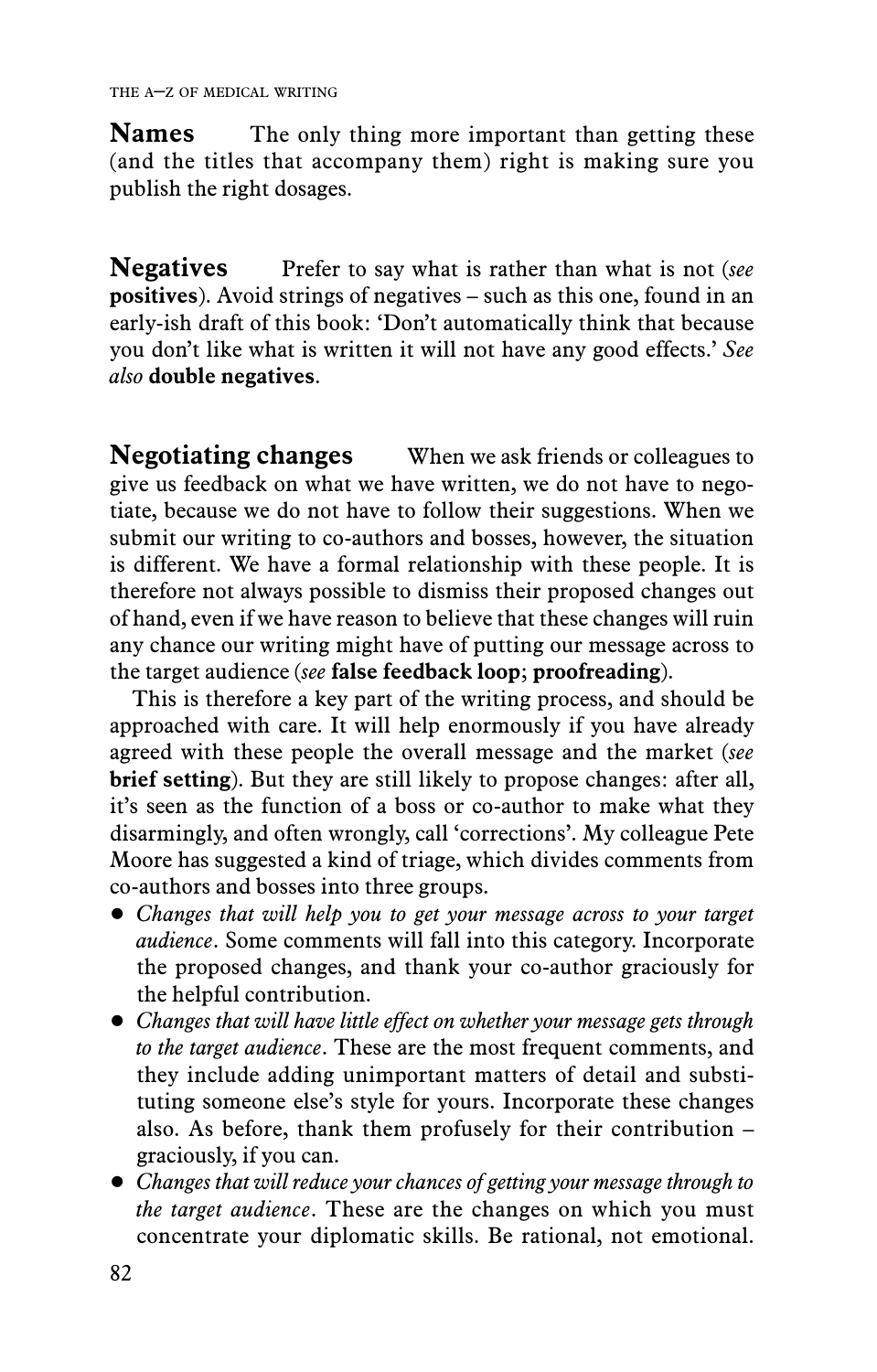Provide evidence for your contention that the proposals could make the writing less effective. Ask for advice on dealing with this, though don't point out that the problem is of their making (*see* **evidence-based writing**).

Co-authors and bosses should not be commenting on minor matters, so as a long-term goal you should consider training them. Ideally, you should be in a position to hand them your work not for detailed textual criticism but to answer the simple question: 'Can you live with this?'.

If you are getting proposed changes from more than two people, you will find that some of the proposals are in direct conflict. In these cases you must assume a slightly different strategy. I would suggest two general principles: (1) try to negotiate away any suggestions that, in your view, are likely to turn off the target audience (*see above*), and (2) other things being equal, incorporate the suggestions from the most powerful adviser.

**Newsletters** There was a time, as long ago as the early 1990s, when newsletters were all the rage. Anyone who was anyone had one, and at the first whiff of a communications problem, someone threw a newsletter at it. Part of the impetus came from the growing number of computer programmes that included templates so people with no formal training in editing could set up a newsletter. Inevitably newsletters began to fall into disrepute. A proposal to start up a newsletter was met by the comment, 'Not another!'. And everyone turned to setting up websites, which at least have the advantage that nobody can see them unless they actively search for them.

This is a pity because newsletters can be extremely useful. But they need to be well done: we are surrounded by high quality publications, and those that don't come up to those standards look tawdry. For those who still wish to persevere, here are some simple principles.

- *Do not set up a newsletter unless you really need one*. Don't just start because it seems (or someone else says it seems) a good idea. Define the need carefully – to improve morale, to sell more products, to encourage former students to leave lavish bequests (*see* **mission**)?
- *Appoint an editor, and give him or her space*. The editor should be responsible for all the content of the newsletter. He or she should be allowed to get on with this job, without interference. However, there should be a mechanism for getting rid of the editor if he or she oversteps the mark (*see* **editorial integrity**).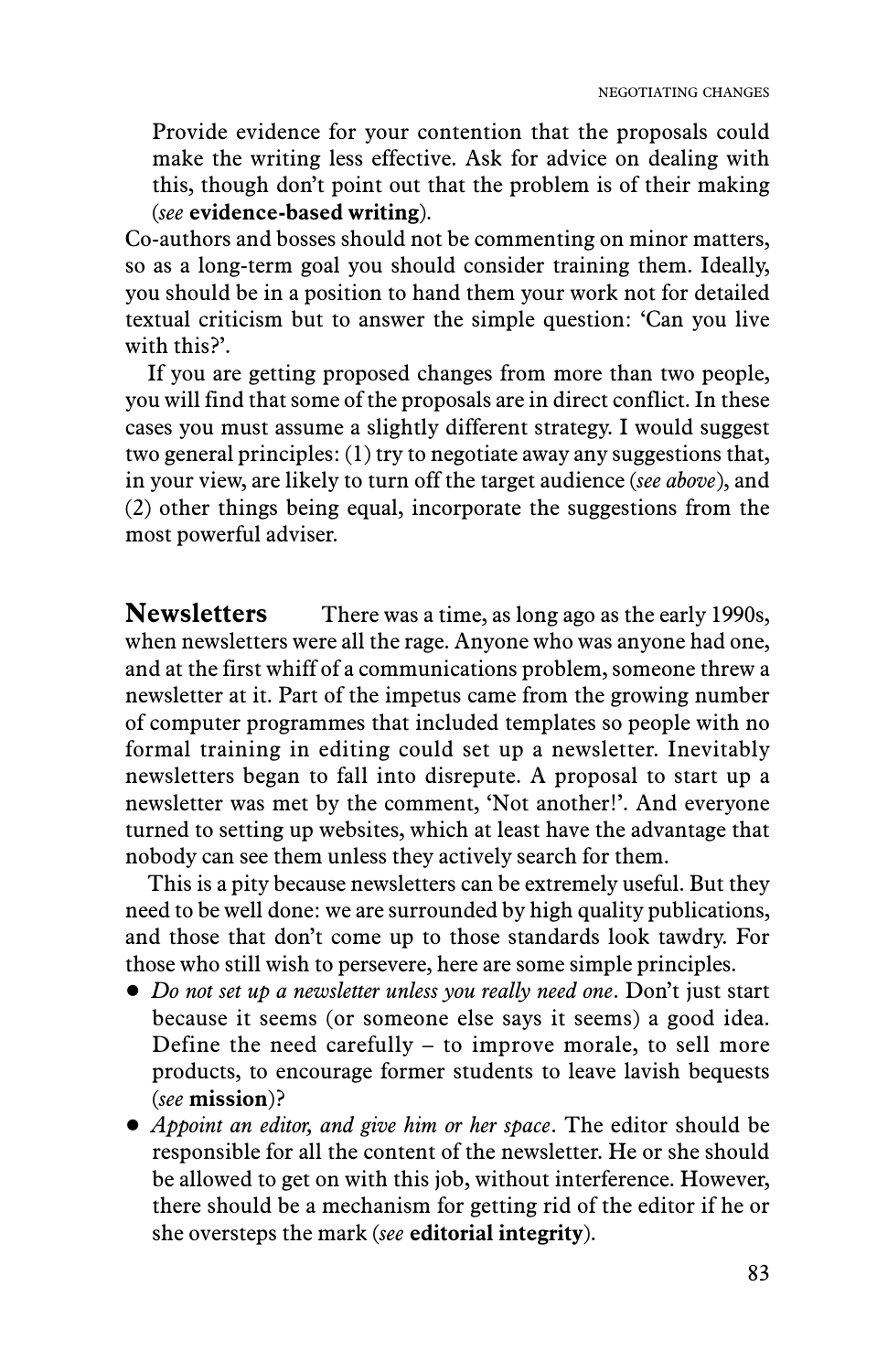- *Set down annual schedules*. Many publications end after a few editions. This is usually caused by a failure to plan ahead. Work out how many editions you will have for the next year, and when you want them to appear. For each edition plan backwards with key dates, such as articles written, articles edited, articles laid out, completed pages to be printed (*see* **deadlines**).
- *Lay down a structure for the publication*. Work out which items will go where, not just for the first edition, but for subsequent editions as well. For example, put news stories on the first page, editorial and letters on the second page, a feature article on page three and some smaller items of interest and a mini-profile on the back page. Alter the running order with reluctance: readers like stability because it helps them find their way around. It also helps editors by enabling them to collect specifically for each section (*see* **commissioning**).
- *Keep the design simple*. Producing a newsletter should not be a way of showing off what your new computer can do. Design is a means to an end, and that end is to get people to (1) recognize the publication (hence the need for consistency) and  $(2)$  read items contained therein (hence the need for clarity and display). Choose a **layout** that you can use without too much trouble.
- *Write for the real readers*. This sounds obvious, but many newsletters end up being written for the 'wrong' people – the management team, for instance, rather than the average employee, or health professionals rather than patients (*see* **committees**; **false feedback loop**). Try to attract their attention with **intros** and **headlines**. Separate fact from comment (*see* **Pravda effect**).
- *Measure what you are doing*. Surveys generally have a poor response rate, with a bias towards the discontented. Consider performance measures instead: are more people phoning the help-line you have publicized, for instance, or are the GPs getting fewer trivial phone calls after hours? It's not always possible to have such definite measures, but if you are setting up a newsletter to achieve something (better morale, more sales, fewer nuisance telephone calls), you should be able to work out some way of recognizing when you get there. Other techniques could include observing how piles of the newsletter go down (and the contents of the waste paper baskets fill up!). If the newsletter is not working, have the courage to propose closure.
- *Trumpet your successes*. Keep reminding readers why they have made a good decision to read the newsletter. This could be some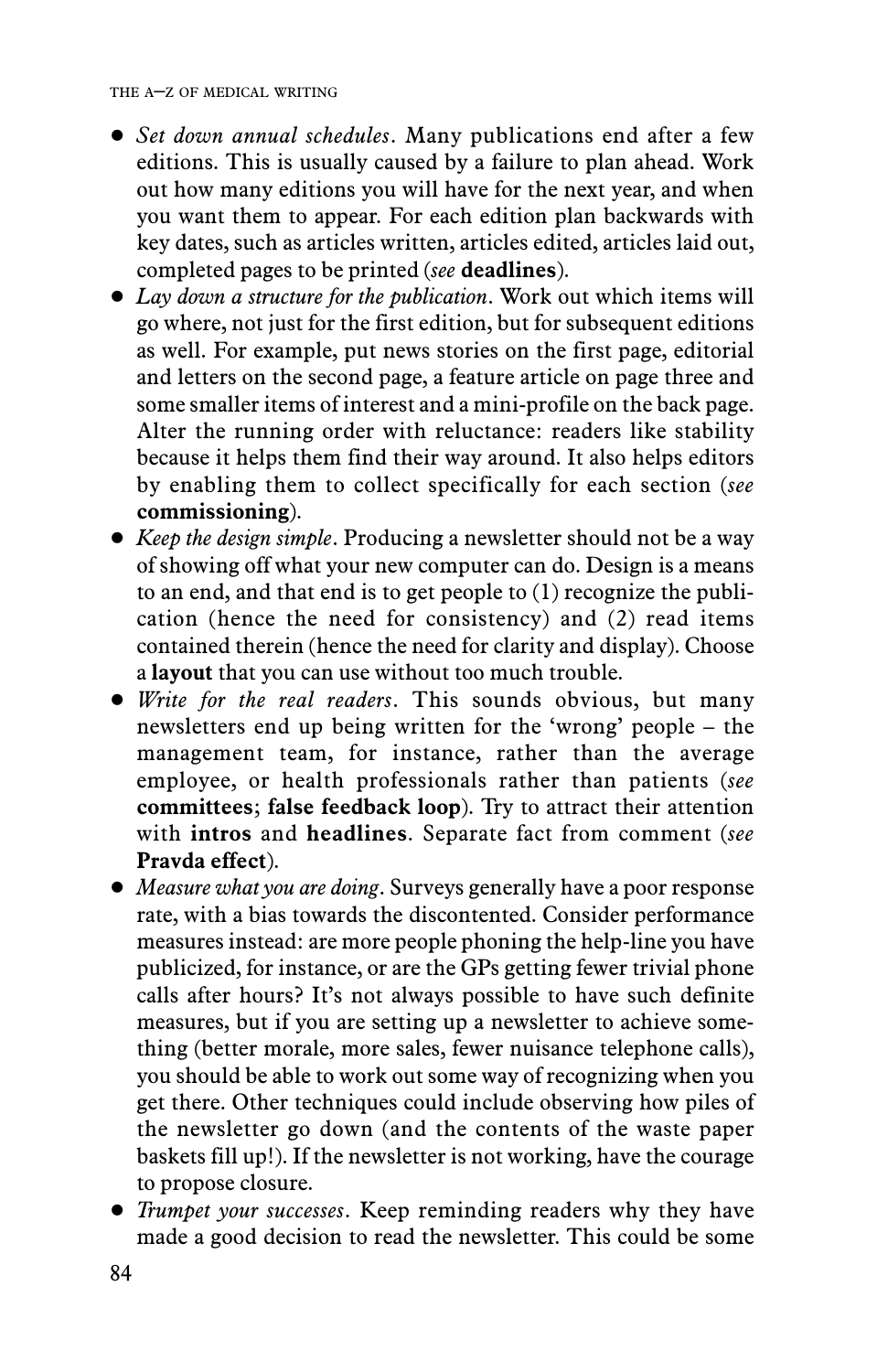bare facts about how many people now receive it, **letters to the editor** (even negative ones show that the publication is read) – or a success story from a previous issue: 'Anne Smith lost her left shoe – but within minutes of this newsletter coming out she was reunited with it ...', etc. If you win a prize, don't be bashful – report it.

• *Identify the next editor*. Choose and groom a successor. A newsletter that outlives the first editor is a real success.

**Newspapers** Like newsletters, though more widely read and with greater resources. It's worth studying them to find out why (*see* **medical newspapers**; **tabloids**).

**News pyramid** *See* **inverted triangl**e.

**News story** The currency of newspapers, and an extremely effective way of putting across a message. The key to the technique is to define the message or 'story' in the first sentence (*see* **inverted triangle**). This can be a problem to those who have been trained in science writing because they are unused to giving such prominence to single messages (*see* **IMRAD structure**). But that's not sufficient reason to dismiss what can be a very effective way of putting information across.

**Non-attributable information** The information given to a journalist on the basis that the source will not be revealed (*see also* **off the record**).

**Not only ... but also** A **cliché**, though one of my favourites.

**Nouns** Words that describe 'things', that would include people and ideas as well as material objects. Vivid writing contains many of them: bricks, pencils, daffodils, elephants, neurons, aunts, chopsticks, ouija boards ... the list is long and fascinating.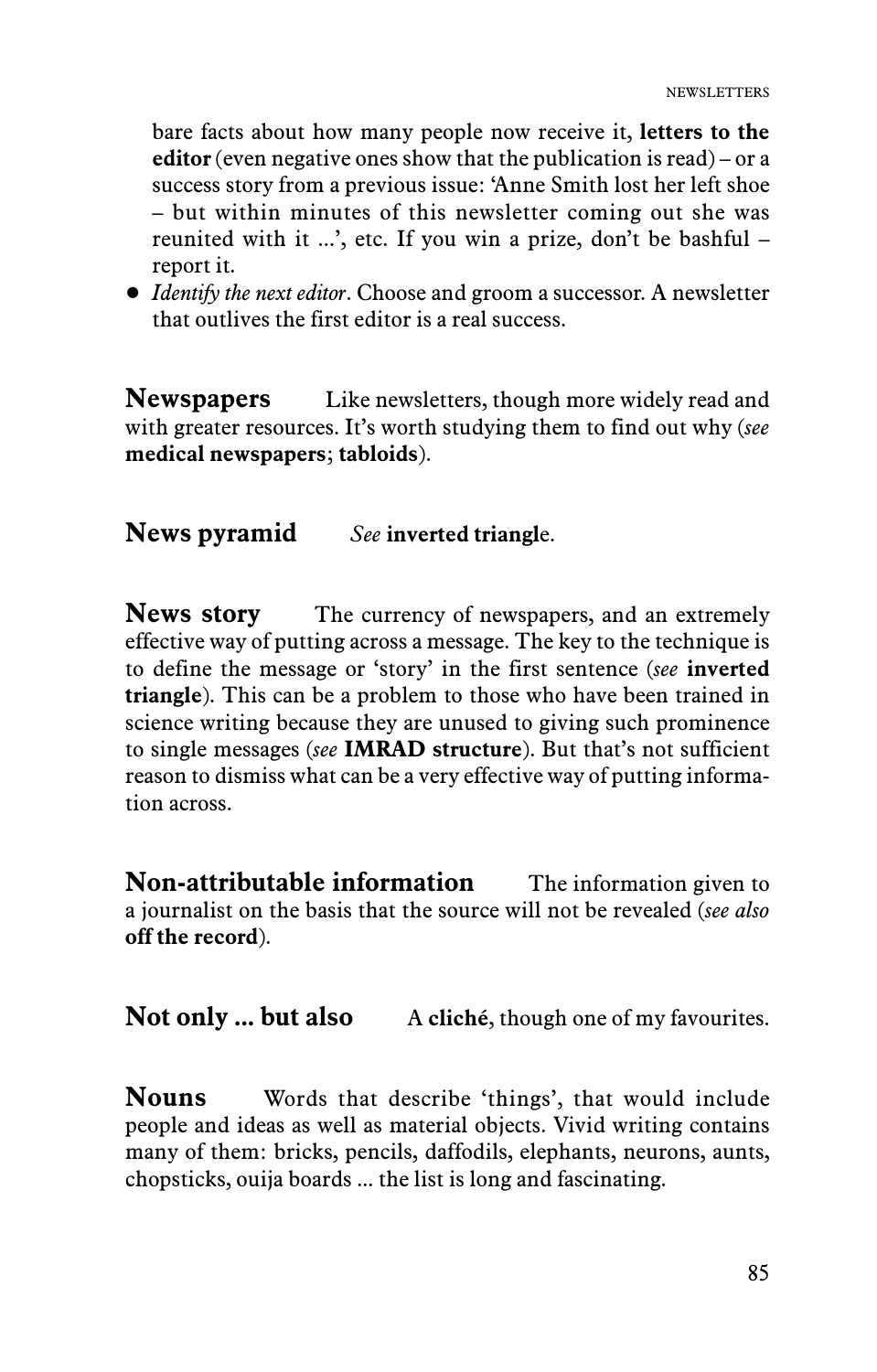**Noun salads** The practice of stringing together a dangerous number of nouns. This can be asking for trouble, as in: 'Hospital patient attendance officer returns audit.'

**Novel** As in 'a novel treatment'. Somebody with a Latin education has written somewhere that this is the appropriate word to use for the advance described in scientific papers. Now it has become a **cliché**: everything is novel where I suspect 'new' would be perfectly acceptable – and more in line with current usage. Distinguish from 'the novel' – *see* **literature** and proceed with caution*.*

**Obituaries** Obituaries are difficult to do well. You have a few hundred words to summarize a lifetime of achievements. You have to do this in a way that interests readers, most of whom until this moment will have lived in ignorance of the deceased. You will have to avoid giving offence to grieving relatives on the one hand, while avoiding conferring an instant sainthood on the other.

- *Make sure that you are fully briefed*. How many words and by when? If the publication provides written advice, make sure that you read it carefully. Look at other obituaries in that publication, noting particularly **first** and **final sentences**, **paragraphs**, and **style**. If you are unfamiliar with the publication, make sure that you know who the target **audience** will be.
- *Gather the facts*. Be inspired by what others have written in other publications (such as the daily newspapers), but don't rely on their accuracy. With the best will in the world (*see* **cliché**), mistakes get through, and the greatest insult is to carry them from obituary to obituary without checking. Speak to one or two colleagues or friends. Try to find an entry in a publication such as *Who's Who*; even better, see if there is a recent **CV**. Finally, speak to a close relative: don't worry that they might find it upsetting to talk. In my experience of writing obituaries for local newspapers, surviving relatives generally find it helpful to talk about their late loved one.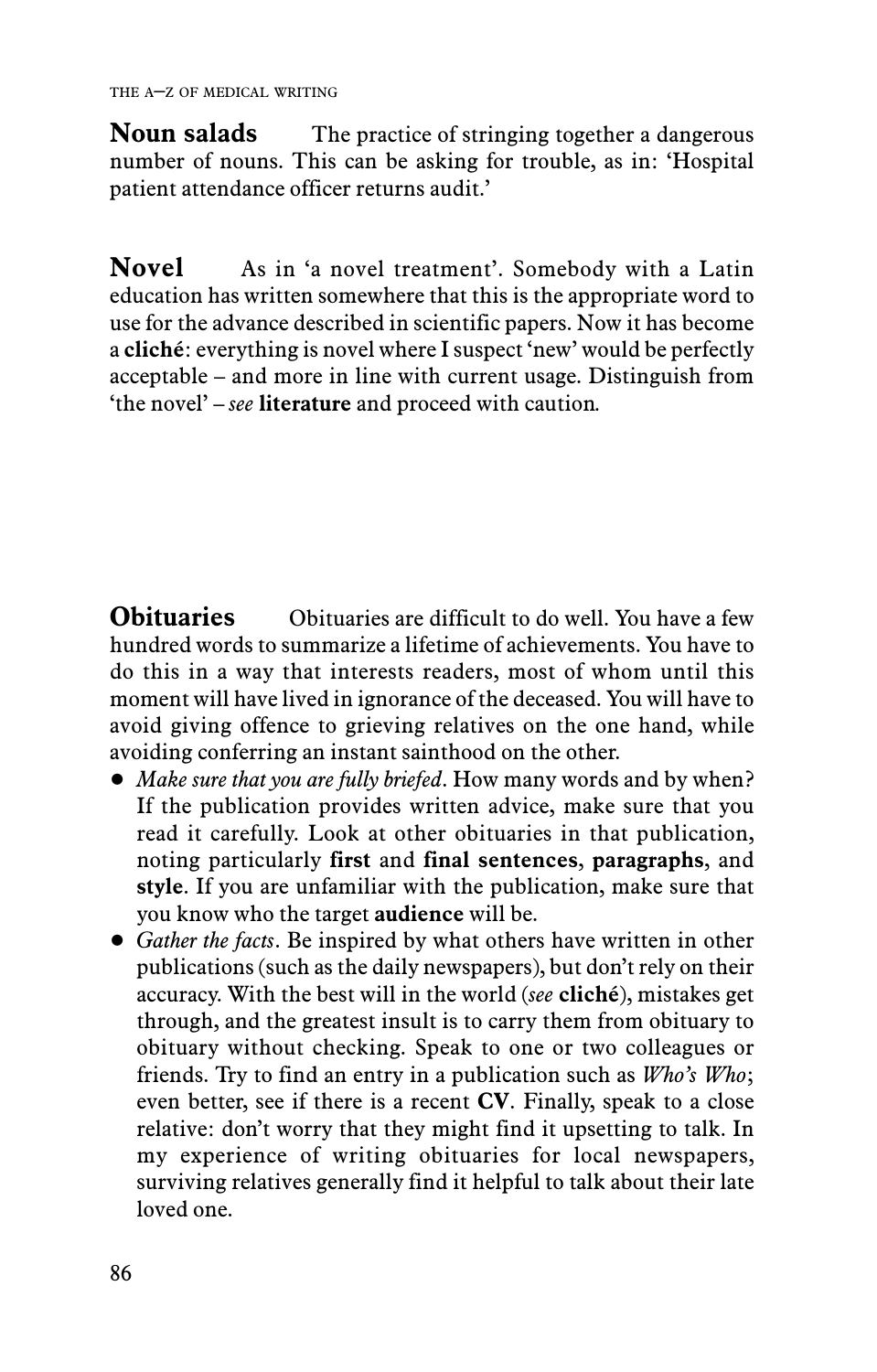- *Work out the broad shape of the obituary*. Your research of the publication will have given you an idea of the number of paragraphs or sentences you will require. Write down three or four main areas you wish your obituary to cover: for instance, what were the formative influences? What were the main elements of the deceased's career? What were his or her other interests? And what will he or she be remembered for? Write in one go, without breaking off to look at the information you have collected and thinking of your target readers (not the family of the bereaved). Revise carefully what you have written, checking the facts you have cited, and making sure that you have not left out essential details (*see* **process of writing**).
- *Make sure you are using facts and anecdotes, not generalizations and bare qualifications*. Take out from your prose any unsupported value-laden words, like: 'gentle giant', 'well respected', 'much admired', etc. Make sure that you have put down facts and are telling stories. Use **nouns** and **verbs** to add colour: 'He was at Edinburgh for seven years where he became a familiar figure lounging around the Edwardian lecture halls in his pink waistcoat and green top hat.'
- *Check the facts with someone who will know*. In some ways the best person to do this will be a close relative. Here you must make it clear that you are asking them for opinion on matters of fact only. While you owe it to the family not to cause unnecessary distress, you also owe it to your readers to paint an honest picture.
- *Where appropriate, find a photograph*. The most likely source will be the family, though places of work could also help. Look for photographs taken by professionals, at an award-giving ceremony, perhaps, or even better at a less formal occasion and published in a local newspaper. Take care with your choice: it will be an enduring image. Make sure that the photograph is properly labelled: 'Joan Smith-Brown, pictured in the surf at a break during the Cornwall GP Trainers conference in 1983.'

One or two journals have experimented with the idea of self-written obituaries. These are generally accurate and unlikely to give much offence, but they tend towards extremes of undue flattery or unnecessary self-effacement. They have not become popular.

**Off the record** An agreement between a journalist and a source that the information given cannot be published, ever. This poses all kinds of ethical dilemmas to a conscientious journalist: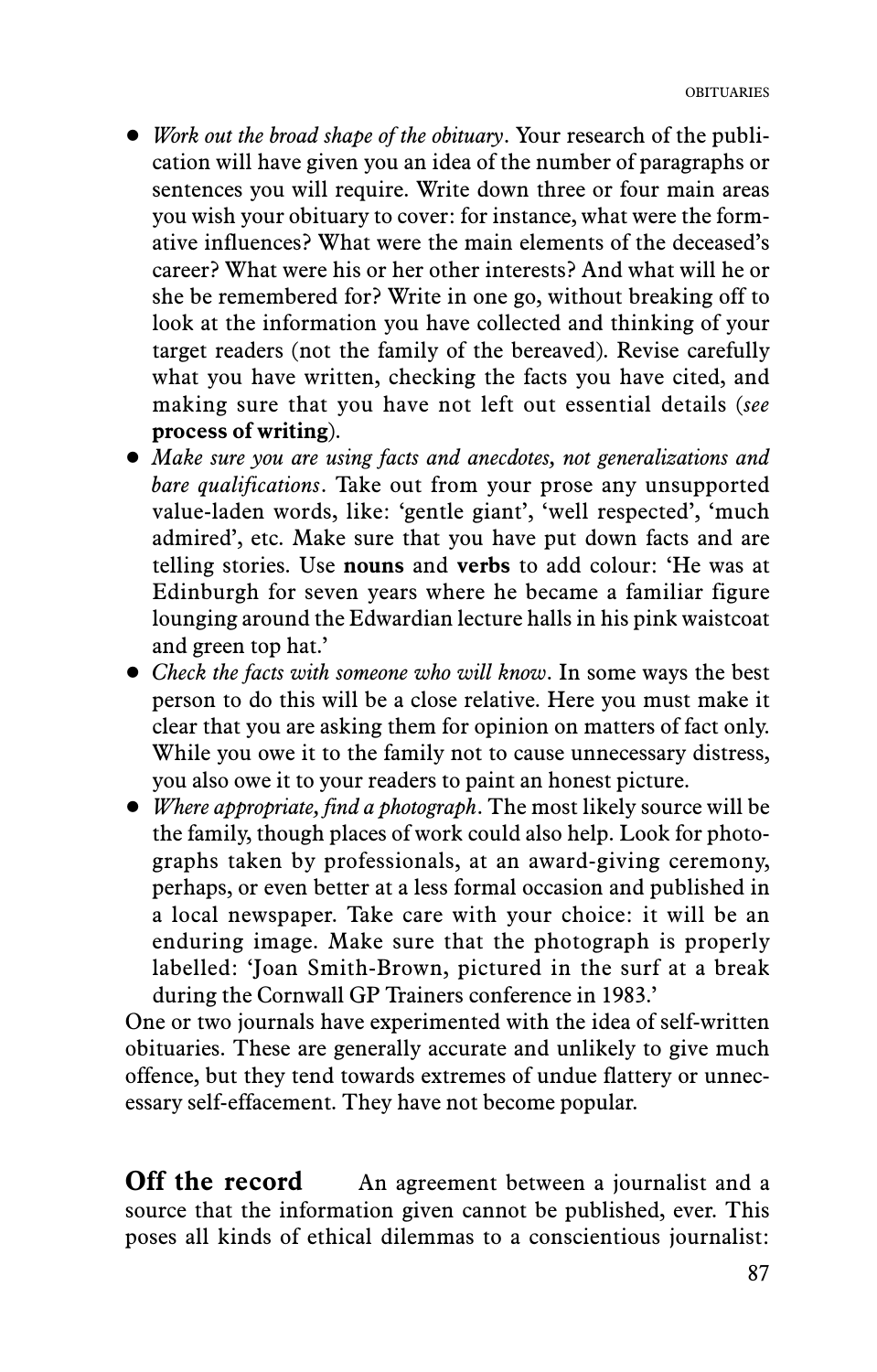what happens if he hears it from another person, for instance? If you want to give information, but not be linked to it (for valid reasons. not just cowardice), then speak on a non-attributable basis.

Be warned: there is a presumption among journalists that, as long as they have made it clear to you that they are a journalist, they will be free to report anything you tell them. It won't work to tell them a juicy story then add, 'By the way, that was all off the record.'

**Ombudspeople** There is a fashion among publications to set up one of these. The danger in scientific publications is that they become yet another means of enabling disaffected (i.e. rejected) authors to take up inordinate amounts of an editor's time at the expense of the readers.

**Omission, sins of** Many people find it extremely difficult to start writing because they fear that they are going to leave out something terribly important. Yet the things we agonize about leaving out are generally matters of detail, sometimes quite trivial. Concentrate on defining the message you want to put across – and then support that message in a plausible and readable manner. The material you then need to put in should select itself (*see* **process of writing**).

# **Openings** *See* **introductions**; **intros**.

**Ordering information** Writing has a beginning and an end, so at some point in the writing process you must order the points you want to make in a linear form, by making a (preferably written) **plan**, noting down what you intend each **paragraph** to do. Before you get to this stage, however, I recommend a less rigid approach to organizing the material (*see* **branching**).

**OPERA** Only Planning Ensures Real Achievement. One of those awful acronyms that comes from across the Atlantic. It is particularly galling, then, that the advice is rather good, and is particularly appropriate to writing (*see* **process of writing**).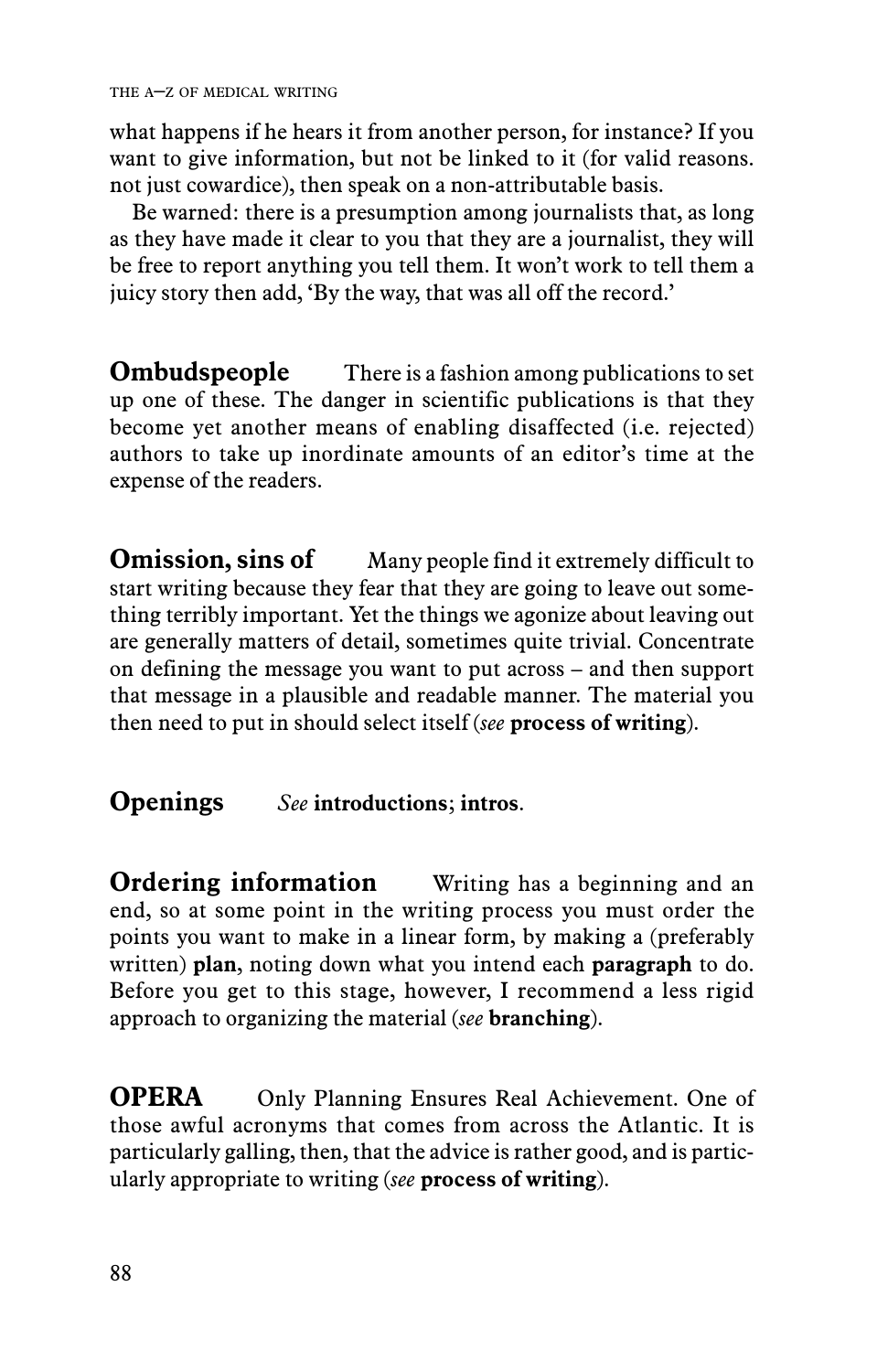**Padding** If you are putting in extra words just for the sake of it, think again. Few people complain because they have too little to read (*see* **yellow marker test**).

**Pain** Don't expect to write well without it (*see* **process of writing**).

**Panic attacks** It is common to have these during the process of writing; after all we shall be judged on what we are about to write. There are two solutions: (1) walk away from the writing and do something completely different, or (2) get out paper and pen, or go to your word processor, and start writing anyway (*see* **writer's block**).

**Paper** A medium whose time is up, possibly (*see* **electronic publishing**).

**Paragraphs** The basic building blocks for most kinds of writing. A paragraph is a unit of thought and generally each should start with a key sentence, explaining why you are moving the argument forward (*see* **inverted triangle**; **yellow marker test**). If each point follows on logically from the previous point, then the paragraphs will also follow each other logically, and you should not find it necessary to insert artificial linking sentences at the end of each.

When planning a piece of writing, think in terms of paragraphs rather than words. Look at the market you are writing for, and get an idea of how many paragraphs the audience will be comfortable with. When drafting your plan, allow one piece of argument per paragraph.

If you are writing for a newspaper or magazine then your paragraphs will almost certainly be split up. This is done for visual reasons: long paragraphs and narrow columns are particularly reader-unfriendly. There is no point in complaining.

**Passive** The passive voice pervades science writing, despite the pleas of many journal editors to avoid it (*see* **voice**).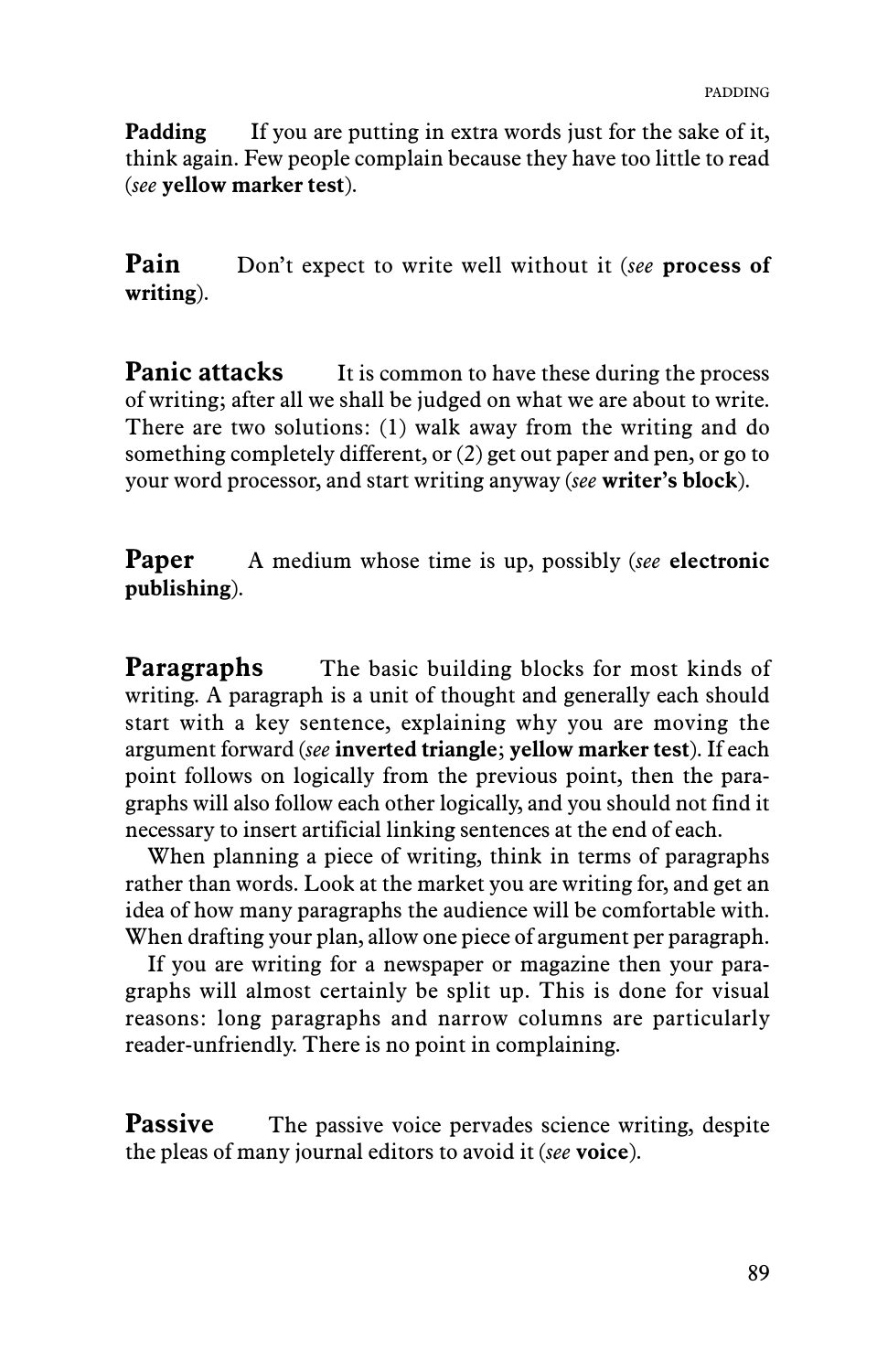**Patient consent** Journals nowadays require formal written consent from patients who are being written about. Magazines and newspapers do not: their contributors are not normally bound by doctor–patient confidentiality. However, this does not mean that you should flout the rules of your profession. If in doubt, ask advice from a medical legal expert.

**Patient information** If you visit any out-patient clinic you will see a vast amount of written patient information. In time some will be taken away and looked at; but some will remain gathering dust on the racks for months.

Yet, although some research seems to suggest that written information has limited value, the potential must be there. For those putting out the information, it gives the chance to consider what they really need to put across. For those of us receiving it, having it in written form gives us the chance to extract information at our own pace, without the tensions of a quick face-to-face interview.

Part of the problem seems to be that so much of patient information is produced by amateur communicators, breaking many of the guidelines long since accepted by professionals. If you wish to avoid falling into these traps, the following principles will help.

- *Work out exactly what you want to achieve*. Why are you producing your information? To make *you* feel better, or to produce some kind of tangible gain, such as patients feeling more in control of their condition? How can you measure whether you are achieving your goal? With fewer phone calls from worried patients, for instance, or evidence that they are taking their pills at the recommended rate (*see* **brief setting**)?
- *Check to see whether there is any existing information*. I constantly see people working hard on producing information that already exists in a better form already. This wastes time and money.
- *Suit the message to the audience*. This is not an examination, in which success depends on you putting out what you know. Nor is it a review article in a journal, giving an authoritative view of the latest research developments. Write for the patients and not for your colleagues (*see* **false feedback loop**).
- *Keep the language simple*. Avoid a posh overcoat and use the language of every-day life (*see* **pub test**). Avoid being **patronizing**, though that does not mean that you must avoid simple language.
- *Use illustrations*. Printing pictures, drawing diagrams and using other graphic devices will encourage more people to pick up your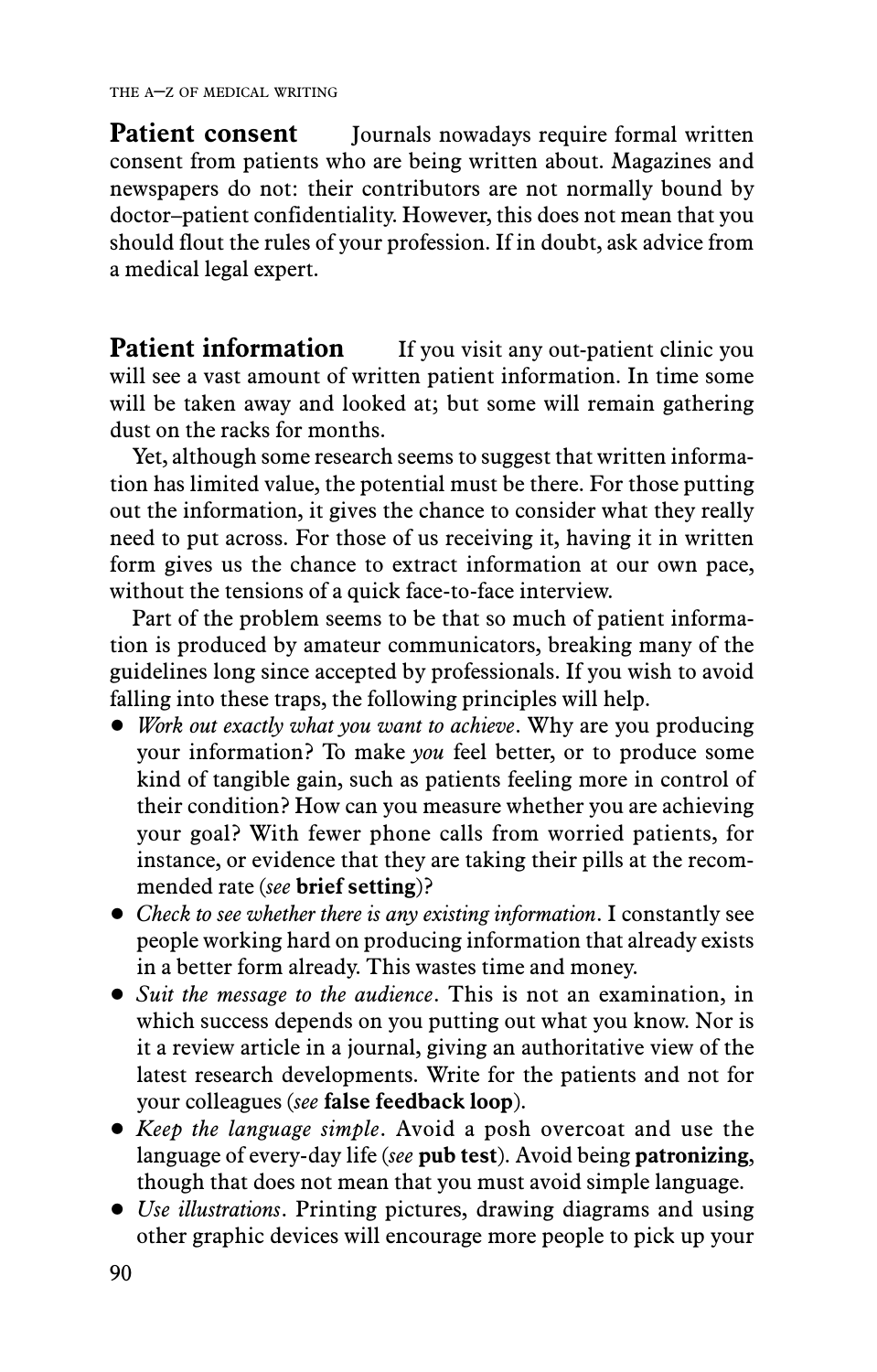information and read it. It will also help them to remember the information you put in it (*see* **layout**).

- *Control your costs*. The cost of printed information can vary enormously, and the key variable is knowledge of the techniques. Put another way, you can spend an awful lot of money and produce something that is unreadable, and spend next to nothing and produce something that does precisely what you intended.
- *Make use of your patients*. Even writers, designers and printers become ill. Don't be afraid to enlist their help. Usually they will be happy to advise out of goodwill; they may even find it therapeutic.
- *Test your information on the right people*. Ignore the views of your colleagues – their comments will almost certainly be criticisms of the content rather than judgements over whether you are getting the right messages across. Test any information on the target audiences – ask your patients to read it and then ask for their comments. You could gently probe them to see whether they have taken home the messages that you intended them to take home (*see* **payoff**).

Remember, this is not a test of your knowledge, but an attempt to put across some useful bits of information to people who are often frightened and confused, and delighted when they receive clear advice.

# **Patient's notes** *See* **case notes**.

Patronizing language One of the problems of writing, particularly for patients, is that if you use long words you are criticized for not being concise – and if you use short ones you are criticized for being patronizing. This is an area where things may not be as simple as they seem.

The original meaning of 'patronizing' was to support (from the word 'patron'); somehow it has moved to a more derogatory meaning, which is to 'look down on in an obvious manner'. I find it difficult to believe that talking or writing simply, directly and honestly – writing 'use' instead of 'employ' and 'flu' instead of 'influenza' – can be interpreted by anyone as designed to make them feel inferior. The tabloids, for instance, use this kind of language – and are rewarded by millions of readers daily.

Where language becomes patronizing is not when the words are simple, but when certain phrases are introduced that define the reader as an outsider. Thus phrases such as, 'what we call', 'we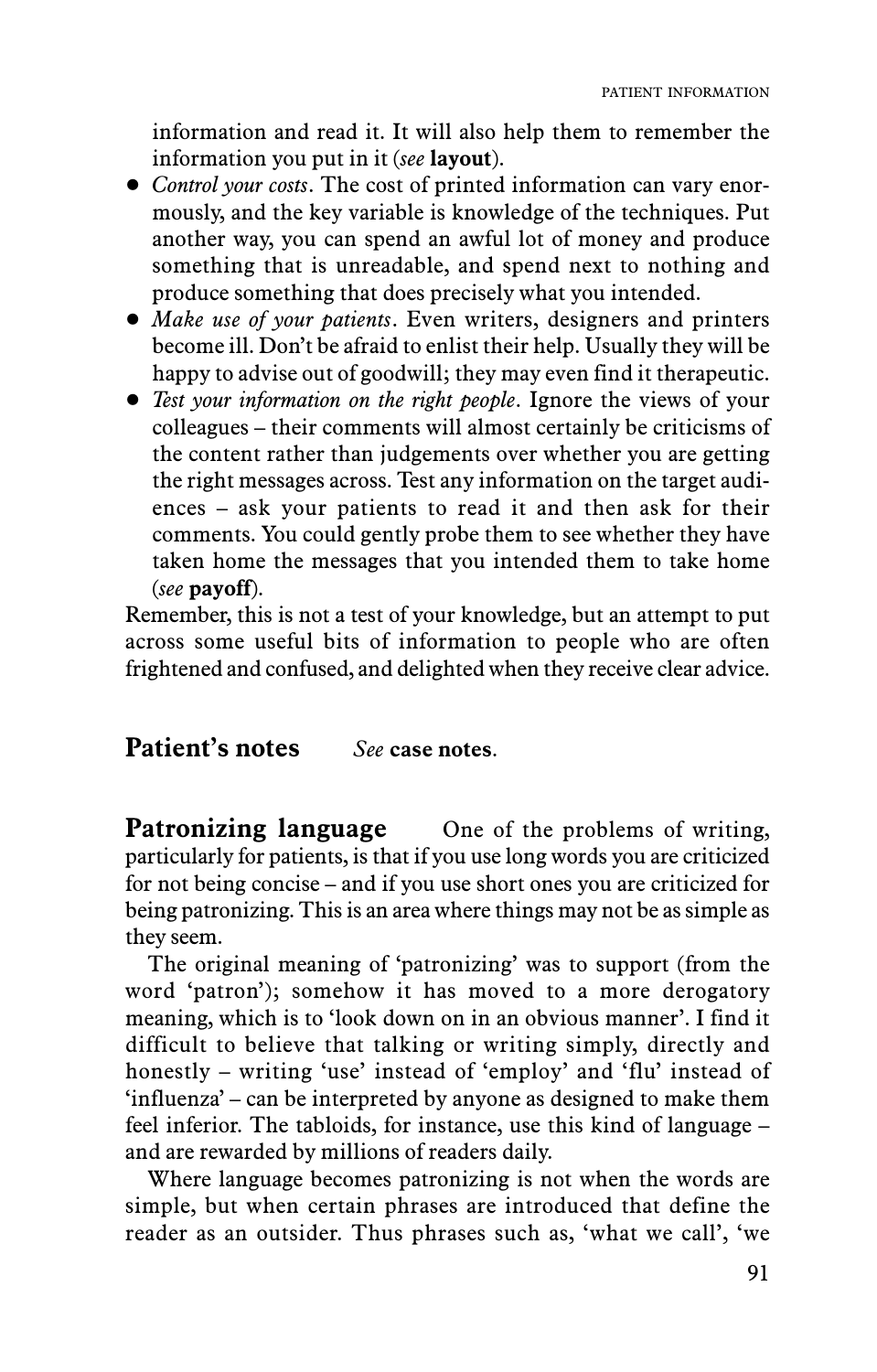doctors ', '[you] laymen '. In other words, there is an assumption that the reader will not understand.

The solution, I suspect, lies not in changing our style but in having a more robust attitude. If it is your target readers who are complaining, then you can easily make changes. But most of the accusations tend to come from those who have appointed themselves to be their spokespeople (*see* **false feedback loop**).

**Payoff** Too often we suffer vague feelings of anxiety about our writing. But writing can always be better. The question is: has it achieved what you want it to achieve? When it has, move on (*see* **effective writing**).

**Pedants** Those who get very upset when someone breaks the 'rules' of grammar that they were taught. Thank them, but then think **PIANO**.

**Peer review** The system of peer review started in the mid-17th century when scientists decided that, before they published an article, they should ask the opinion of others working in the same field. The assumption is that exposing work to the criticism of others will identify shortcomings and improve the quality of published material. It is a cornerstone of modern science publishing, with complicated structures developed to carry it out, and more recently a growing peer review research industry giving it added status.

Peer review systems vary, but generally, when a writer submits an original scientific paper, it will first be screened by one or two of the journal's editorial staff, who weed out the blatantly inappropriate or those that have disregarded the **Instructions to Authors**. Most papers go through to the second stage, which is assessment by others in the field who are known to the journal. Finally the editor, or someone to whom he has delegated this task, will decide, singly or with the help of a committee, which ones to keep. Normally there are more that have passed the quality controls than there is room to publish, so the final decision is generally taken on a subjective decision as to which one(s) are more likely to appeal to the readers (*see* **gut reaction**).

There have been three major international conferences over the past 10 years looking into peer review and medical journals. Much of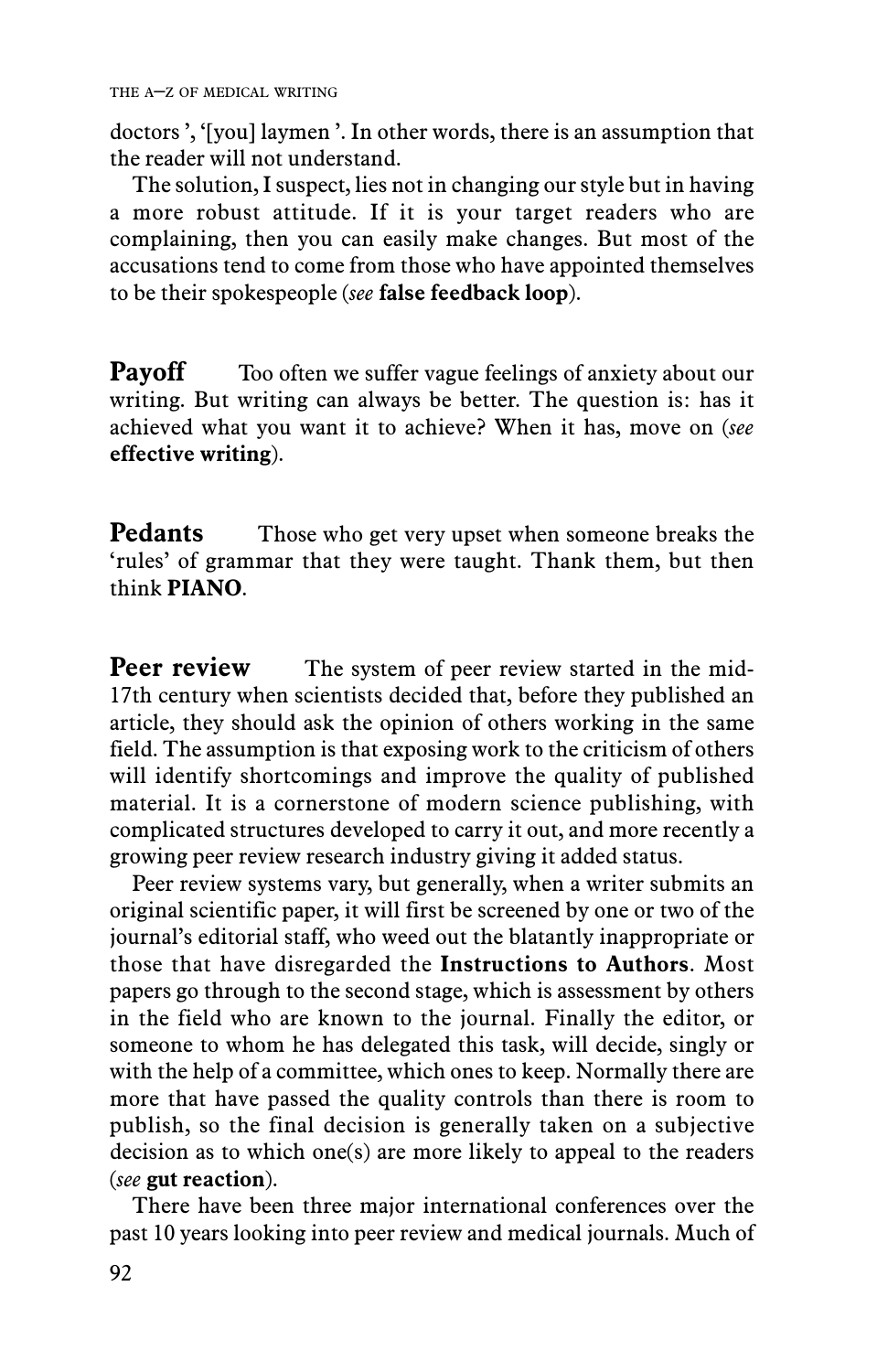this research has looked into the best ways of running the system, and into variables such as whether the authors should be told of the reviewers, or the reviewers be told of the authors, or whether young doctors from America make better reviewers than middle-aged professors from Europe (the evidence is that they do). Despite all the effort spent, there seems to be no 'best' way. Indeed many of the important questions – such as whether the system can be used to detect **scientific fraud**, or whether editors would make substantially different decisions without the system – remain unanswered.

All this, of course, is of marginal interest to most authors, who simply see the system as a major obstacle to publication. The system, for all its faults, is going to be with us for the foreseeable future, so the sensible approach is to learn how to manage it. Here are some principles.

- *Reviewers are advisers, not decision-makers*. The decision to publish rests with the editor and, although it will be helpful if you have pleased the reviewers, it is probably not a good idea to set out to do so. The reason for this is simple: you will not know who they will be. On the other hand, you do know who the editor will be – and by carefully studying the journal (*see* **evidence-based writing**), you will have a good idea of what he or she likes. So it is sensible to aim to please the editor – and hope that the reviewers don't mess things up on the way.
- *Don't get depressed when the reviewers come up with criticisms*. After all, that's what they have been asked to do. But it doesn't follow that their criticisms are useful, or even right, nor of course that they are always useless or wrong. Judge each comment on its merits and keep a sense of perspective. Try to distinguish between reviewers who throw in additional facts and tamper with the style on the one hand, and those who give useful **macro-editing** feedback on the other. If you feel that the final decision rests on a mistake made by the reviewers, consider appealing (*see* **dealing with rejection**).
- *The system is not fair*. Many writers spend hours complaining about the injustices of the system when they could be learning how to play the game. Editors and their staff may go to enormous lengths to ensure that they treat their contributors fairly. But, as long as journals are run as a business and there are more papers than space available, then the final choice will be made on commercial grounds.
- *Recommend reviewers when you can*. Some journals ask writers to recommend reviewers. You should certainly take advantage of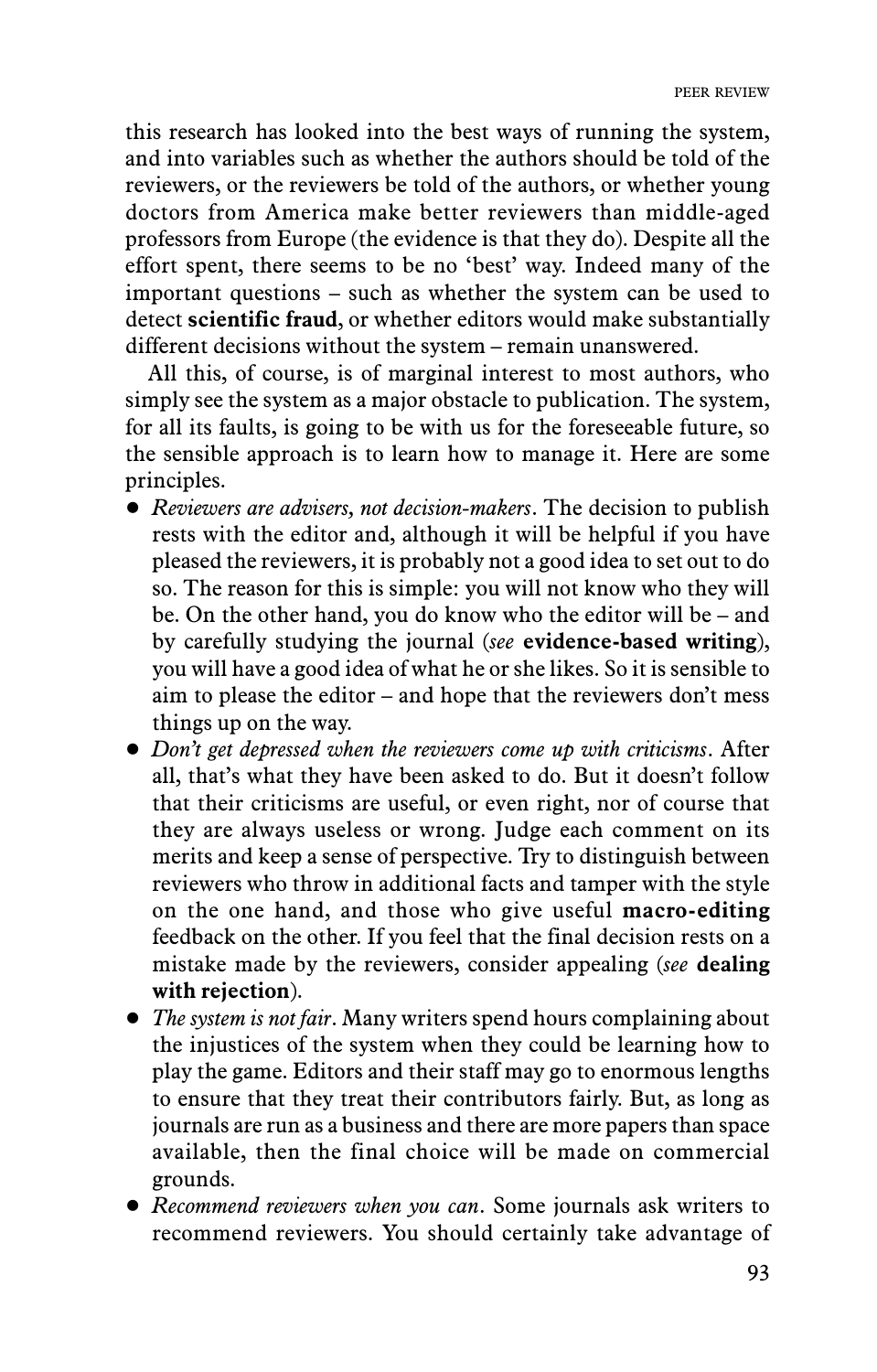such an offer. Tactically, you should include some of their work in the **references**.

• *Use the system to learn*. Flawed and misleading it may be, but it does mean that you get experienced people commenting on what you have written – and all for free. As long as you realize that these comments are almost, by definition, coming from a biased source, they can be extremely useful. In other kinds of publishing you will get nothing like this level of feedback (*see* **journal booklist**).

**Perfection** The enemy of the published. James Thurber put it well: 'Don't get it right, get it written.'

**PIANO** My very own acronym, and it provides a vital principle for effective writing: Put It Across Not Out. Actually it's quite hard to do.

**Plagiarism** The practice of copying someone else's work and passing it off as your own. This is **scientific fraud**, and there is no excuse for it under any circumstances. Citing the good things others have said, however, is part of writing, and there should be no problem as long as you acknowledge clearly what you have done and have sought and received the appropriate permission (*see* **copyright**).

**Plain English movement** This is the idea that everyone, especially those who draw up our laws and run our bureaucracies, should write in a way that everyone can understand. Groups have risen up in most of the English-speaking world to push for such reforms. In England the Plain English Campaign is one of them; for a fee it will put your text into plain English and award a crystal mark.

Yet somehow, despite the regular publicity, the notion hasn't really caught on, and with one or two honourable exceptions, much of the writing we get from large organizations is now as impenetrable as it was 30 years ago. Since most of us can communicate simply when we want to, it is not a matter of skill, but of culture and attitude. The question is not 'Why can't people write simply?' but 'Why won't their organization let them write simply? (*See* **political writing; putting on the posh overcoat**.)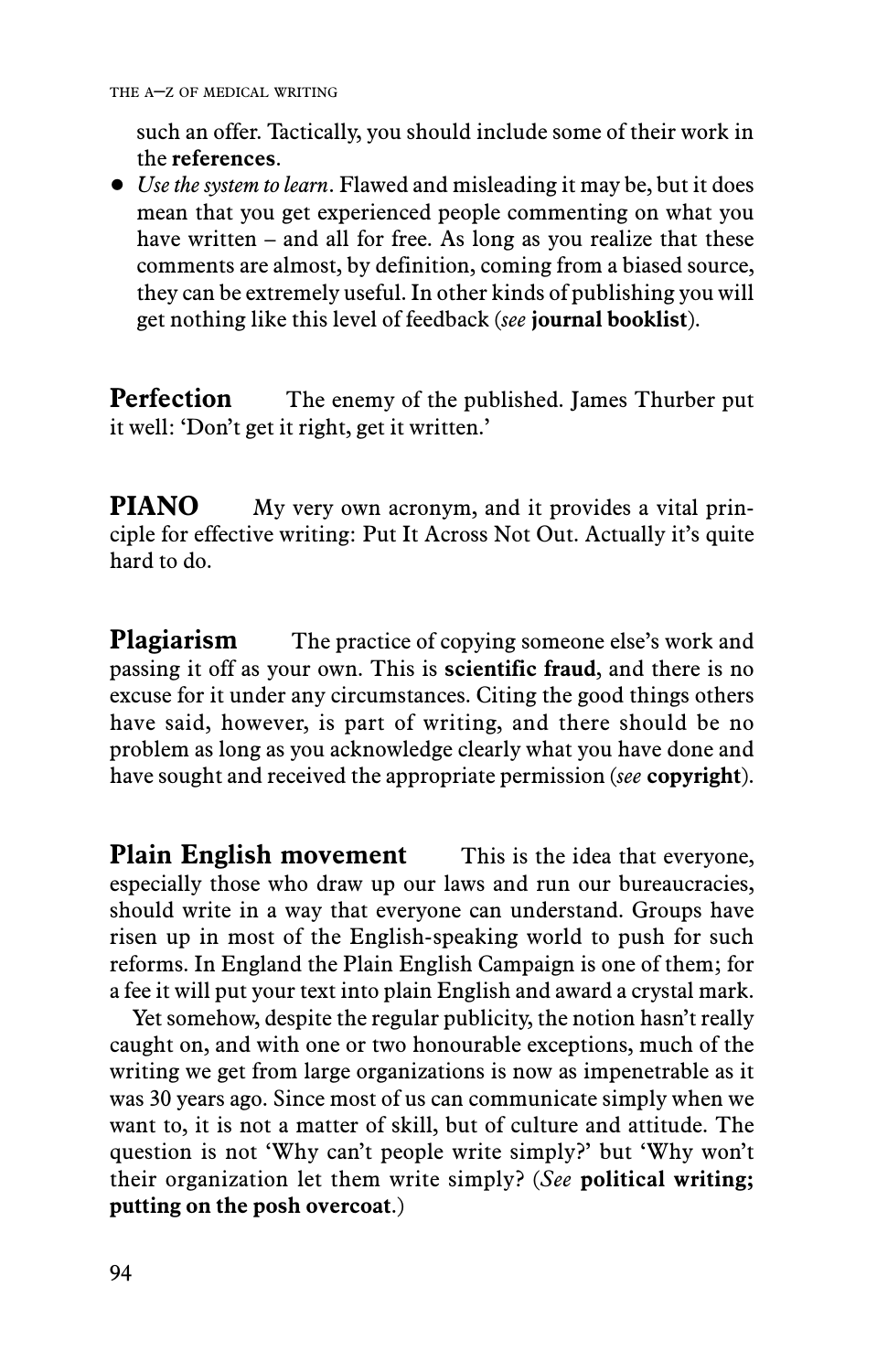#### **Planning** *See* **time management**.

# **Plurals** *See* **Latin plurals**.

**Political correctness** All around us are examples of how language is being deliberately changed to meet political agendas. 'Gay' no longer means happy and 'chairs' nowadays direct meetings rather than enable participants to sit down during them. Single word 'asthmatics' have now become the bulkier 'people with asthma'. *The Lancet*'s 'ombudsman' transmogrifies into an 'ombudsperson' when an article on the appointment appears in a US medical journal.

All this makes for easy targets. But, irrespective of whether we think some of the changes go too far, there is a valid reason for consciously trying to change the words we use. Language has a profound effect on how we view the world, and if we want social changes, then we must change the language being used.

For writers the implications are clear: using inappropriate words may cause people to reject your arguments and (worse still) stop reading what you have written. Clearly you should avoid them. But suppress any anxieties you might have about this during the actual writing stage. The time to take care of them is during the rewriting phase (*see* **micro-editing**). It doesn't matter if you appear to be an unreconstructed bigot at the first draft, so long as the final version doesn't give unintentional offence (though be careful how you dispose of the drafts).

If you are working in a particularly sensitive field, ask someone who knows about the political nuances to go through what you have written – and advise if you have inadvertently given offence. Writers should give offence from time to time, but it should always be premeditated, not accidental.

**Political writing** This is the ability to take a simple statement and make it so hard to understand that the reader becomes confused. To achieve, this, ignore the normal rules. Take a simple statement. Add some peripheral uninteresting information and avoid using one word when several will start to confuse things beautifully. Use as many abbreviations as you can. Cast it all in the passive. Thus 'This pill may kill' becomes: 'It has been established in the scientific literature that there is a statistically significant relationship between a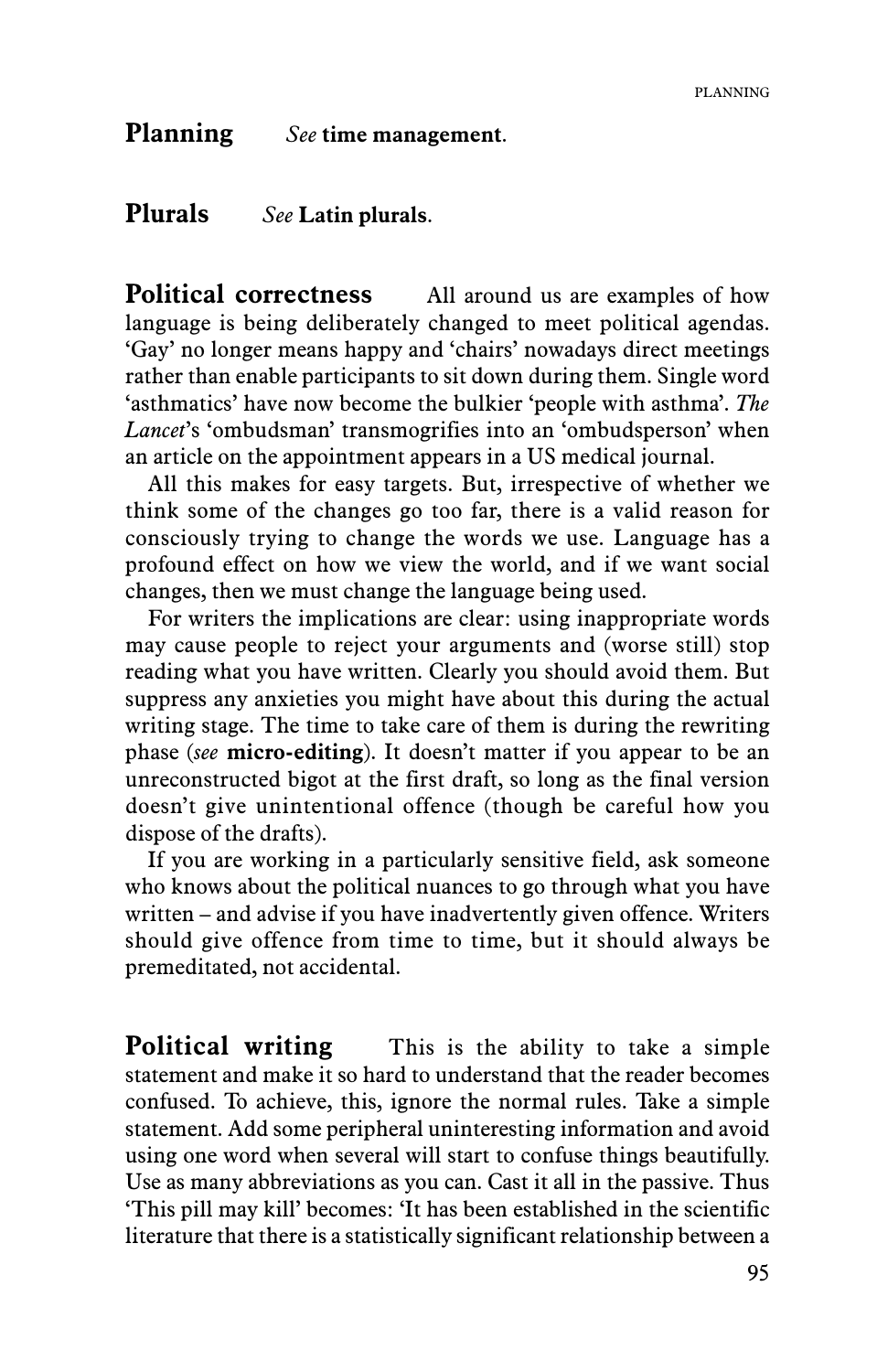premature termination of life and the ingestion, by the generally accepted route and at doses agreed by the appropriate authorities, of this pharmaceutical product.'

The technique is extremely useful if you want to give the illusion that things are being done or that you are nicer than you really are. Some bureaucrats have raised it to an art form, but it is not **effective writing** as discussed generally in this book.

**Politics of writing** When we write we literally put our thoughts in black and white, thus making us an excellent target for anyone who wants to criticize. Not surprisingly, writing often becomes a battleground, where those who have power give a hard time to those who might wish to wrest power from them in the future. Recognize these games for what they are: if someone changes your writing, it doesn't necessarily mean that you have got it wrong, or that they have done it better (*see* **negotiating changes**).

**Polyfontophilia** The love of many typefaces. Modern word processing packages allow us to use a wide range of them nowadays, but this does not mean that you have to use all of them at the same time (*see* **typefaces**).

**Pomposity** A disease of the over-comfortable, characterized by a tendency to use long words and needless phrases. Easy to cure (*see* **PIANO**).

**Pompous initial capitals** There is great confusion over the use of capitals. Some people feel that an Initial Capital Letter conveys Dignity, and should therefore be used to describe People and Institutions whom we know and value. Thus we talk about Professors and University and Gynaecology and Resource Management Initiatives.

This is not an issue of **grammar**, but of **style**. Also, most research on writing shows clearly that capitals are hard to read and slow the reader down. They send a strong message that We are Important (though you, dear reader, are not). And when we start writing Consultants and Doctors but patients and nurses, then it risks becoming offensive – and therefore bad communication.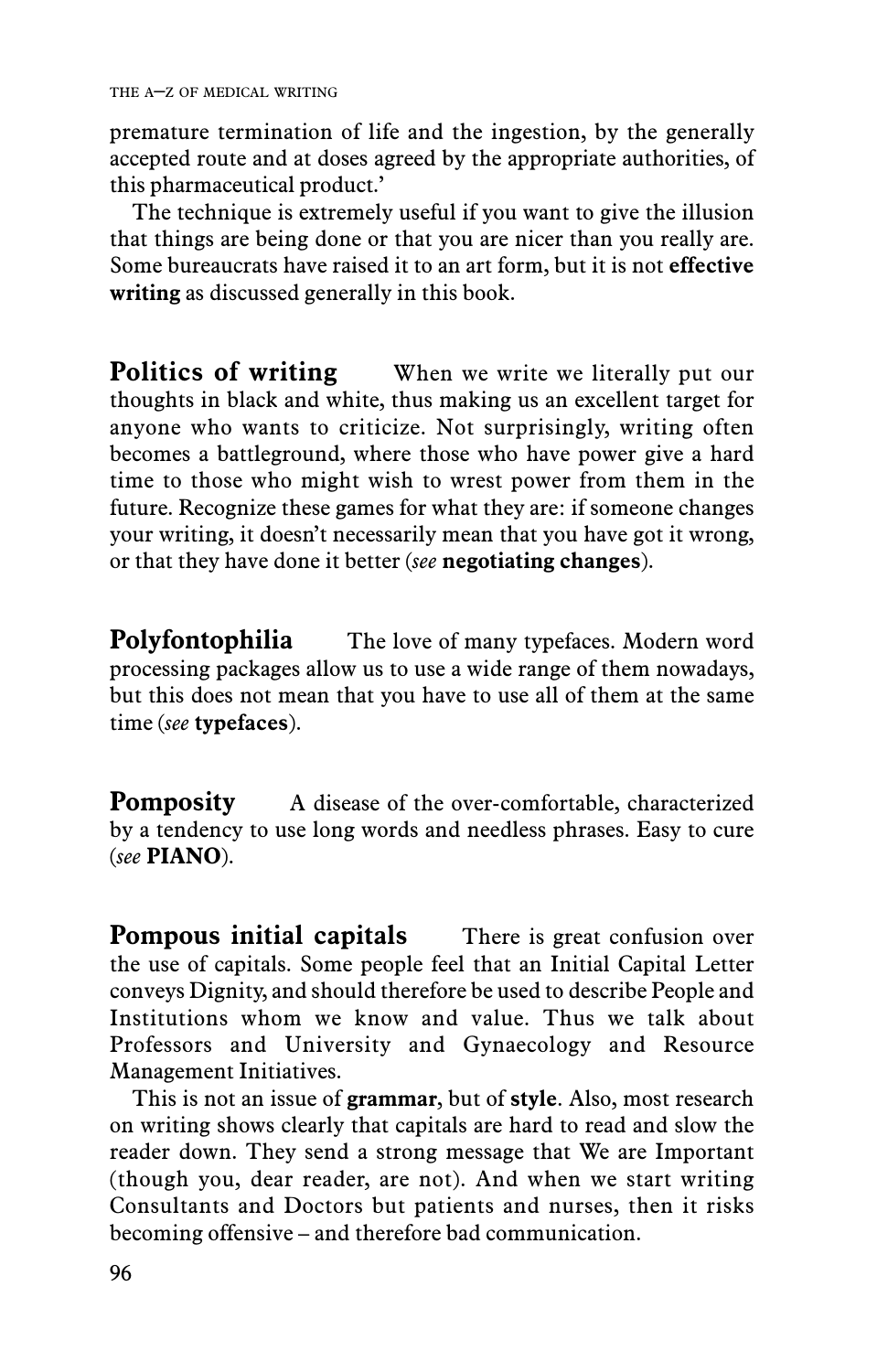How do we resolve this? The most sensible principle is to use capitals for proper nouns (i.e. unique names) such as 'the *Daily Telegraph* Professor of Capital Letters at the Department of Pomposity in the University of Oxford' but thereafter, when the individual words become common nouns, use lower case – 'professor ... capital letters ... department ... university'. Committees sometimes get very tetchy about this; a good guideline is to put them in lower case if they can be interpreted as a common noun, for example 'a (and not the) finance and general purposes committee'.

Make an exception to this rule wherever there is likely to be major confusion. Thus use (upper case)'Trust' when talking about the group of people administering a hospital, in order to preserve (lower case) 'trust' for its traditional meaning of 'having faith in'.

**Pompous words** These tend to be the longer words, and those coming from the Latin-Greek roots, such as 'commencement', 'participation', 'document', and 'residence'. Other things being equal (*see* **evidence-based writing**), prefer 'start', 'take part', 'report' and 'home' (*see also* **scientific words**).

**Positives** Readers find it easier to cope with what is rather than what is not. Thus, 'He is calm and confident' rather than, 'He is no longer in a sense of confusion.' For **political writing**, however, ignore this principle: 'We admit that we are in deep trouble' can be replaced by 'We are not denying the negative impact of this failure to remedy our deficit situation.'

**Post spelling bee traumatic disorder** The surprisingly common fear that, unless we can trot out long and obscure words – and spell them correctly – we will be judged as dunces. This has demotivated several otherwise good writers (*see* **macro-editing**).

**Posters** A poster is simply a way of communicating information on a single sheet of paper, cardboard, etc. We are surrounded by them, which suggests that they are an excellent way of putting messages across (*see* **PIANO**). The medical and scientific community has adopted them as an important part of their intraprofessional communication. But in this context the posters are usually dull and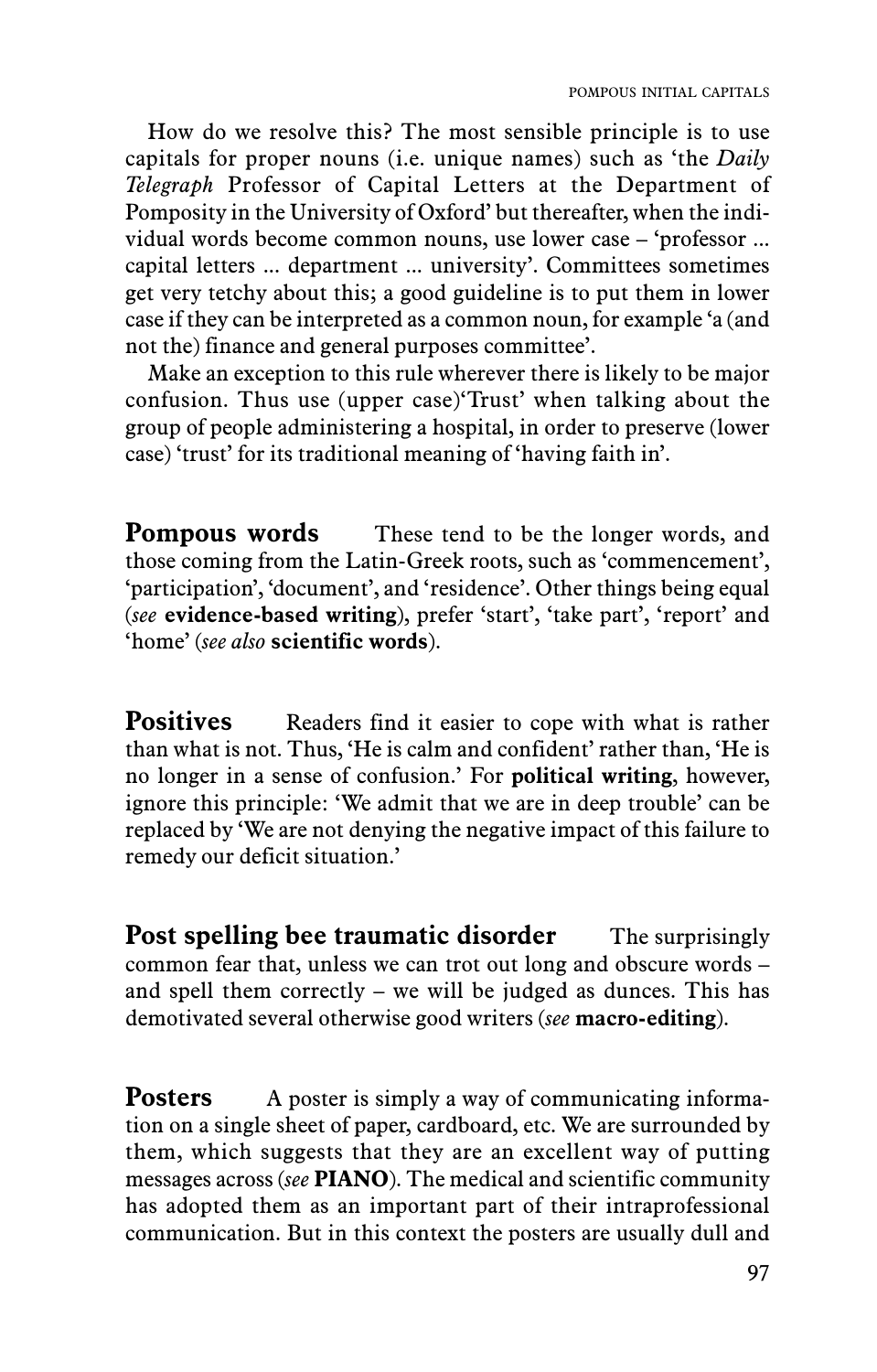badly presented, apparently favouring cut-down versions of the scientific paper (*see* **IMRAD**), rather than using the medium to its full potential. Content has edged out communication.

This makes it particularly important for those who wish to present a poster to work out in advance why they are doing it, and how they will judge their success (*see* **brief setting**). You may want to influence your supervisor, who will be at the conference, in which case you should look at his or her posters and follow that style. You may be wanting to impress the prestigious research unit up the road, in which case follow their style. On the other hand, you may wish to make an impact, in which case you should consider doing something fairly dramatic, such as limiting your poster to a photograph, one main sentence in bold type, and a few numbers.

Once you have decided what you want to achieve, you can start thinking about the mechanics. There are three main ways of producing a poster.

- *Solid panels*. Print out individual sheets of text and glue them onto large sheets of card. These can be difficult to carry.
- *Small cards*. Print out your text onto sheets of A4, enlarge them onto a clean photocopier to A3 and then get them encapsulated. This makes them tough and transportable – even in a normalsized briefcase.
- *Print and roll*. Design your complete poster on a computer screen. When you have finished, send the file to a specialist printer who will print it out on a large sheet of paper.

In many institutions there are specialist departments who will construct these for you. They will normally have considerable experience of producing posters, and are worth listening to. However, you will be responsible for your poster, so keep the following principles in mind.

- *Don't overload*. Many people feel that being creative with a poster involves overloading it with text and different typographical devices. Look outside the academic world: use no more than two fonts. Avoid large sequences of words in capitals, or italics or bold.
- *Keep text to a minimum*. Posters are read (if at all) by people walking around. Trim your message to the bare essentials; this is not an examination but the communication of a message to someone whose feet are beginning to hurt.
- *Use illustrations if they add or attract, and not just because everyone says you should have one*. If you use illustrations make sure they are good, and that they are there for a purpose (e.g. to grab attention) and not just as 'wallpaper'.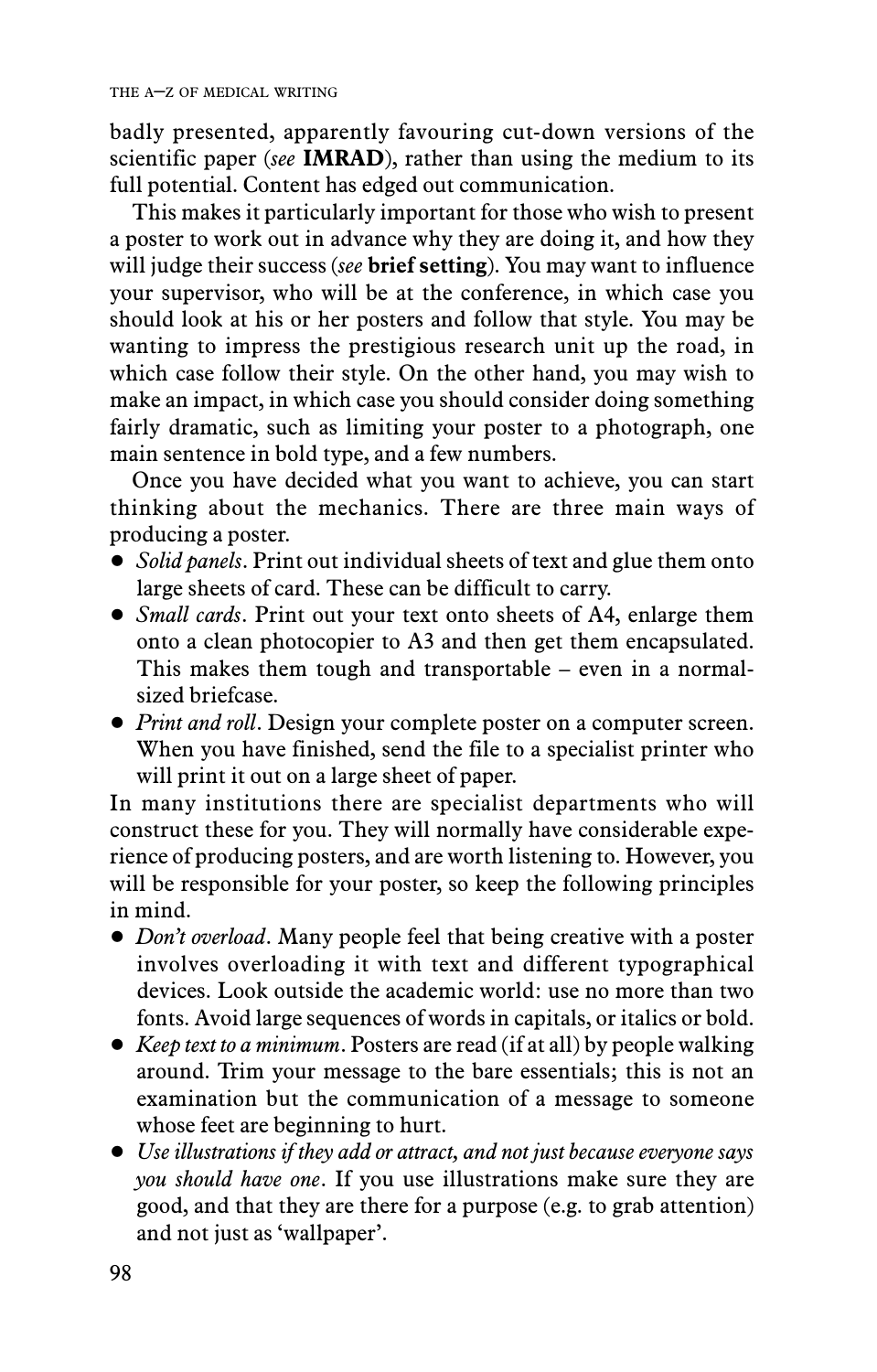• *Use the house style*. Many institutions have standard ways of displaying visual material. Both you and the institution will benefit from the continuity that a house style affords.

Finally, bear in mind that the poster is only part of the whole thing. You may be expected to make an oral presentation as well. Don't let the prospect of it spoil your trip (*see* **presentations**).

**Pravda effect** This is the Russian word for 'truth'. During the communist era the newspaper of this name became a byword for biased stories favouring the controlling elite (*see* **propaganda**). All owners like to indulge their self-interest or vanity, as in publishing pictures of their own weddings or writing such blatant sentences as 'Our distinguished chairman drew on his enormous experience to give a most illuminating address.' But such a lack of self-restraint usually ends up making the publication a laughing stock.

**Premature expostulation** Some people start writing as soon as they have an idea – and before they have done any thinking about that idea. This can be deeply unsatisfying (*see* **brief setting**).

**Prepositions** These little linking words can cause huge amounts of aggravation. There doesn't seem to be any logic to when they are appropriate, so in most cases they have to be learnt. Here are some common problems.

- *Using the wrong prepositions*. Common mistakes include: 'bored of ' (it should be 'with'), 'dissent to' (instead of 'dissent from') and 'centre around' (instead of 'centre on'). To some extent this is sloppiness, but there is also a question of usage. Sometimes these 'mistakes' actually represent changes in the language.
- *Different prepositions, different meanings*. There are several words, like 'differ', where the preposition can make a difference. (Use 'differ from' for comparisons, and 'differ with' a person.)
- *Prepositions at the end of sentences*. This was one of those rules to which English teachers were very attached (alternatively, and inoffensively, 'which they were attached to'). The latest Fowler (*see* **grammar booklist**) states clearly that this is a nonsense, and sometimes would be wrong. However, it also gives a warning not to leave the preposition 'stranded' from the verb (*see* **style**).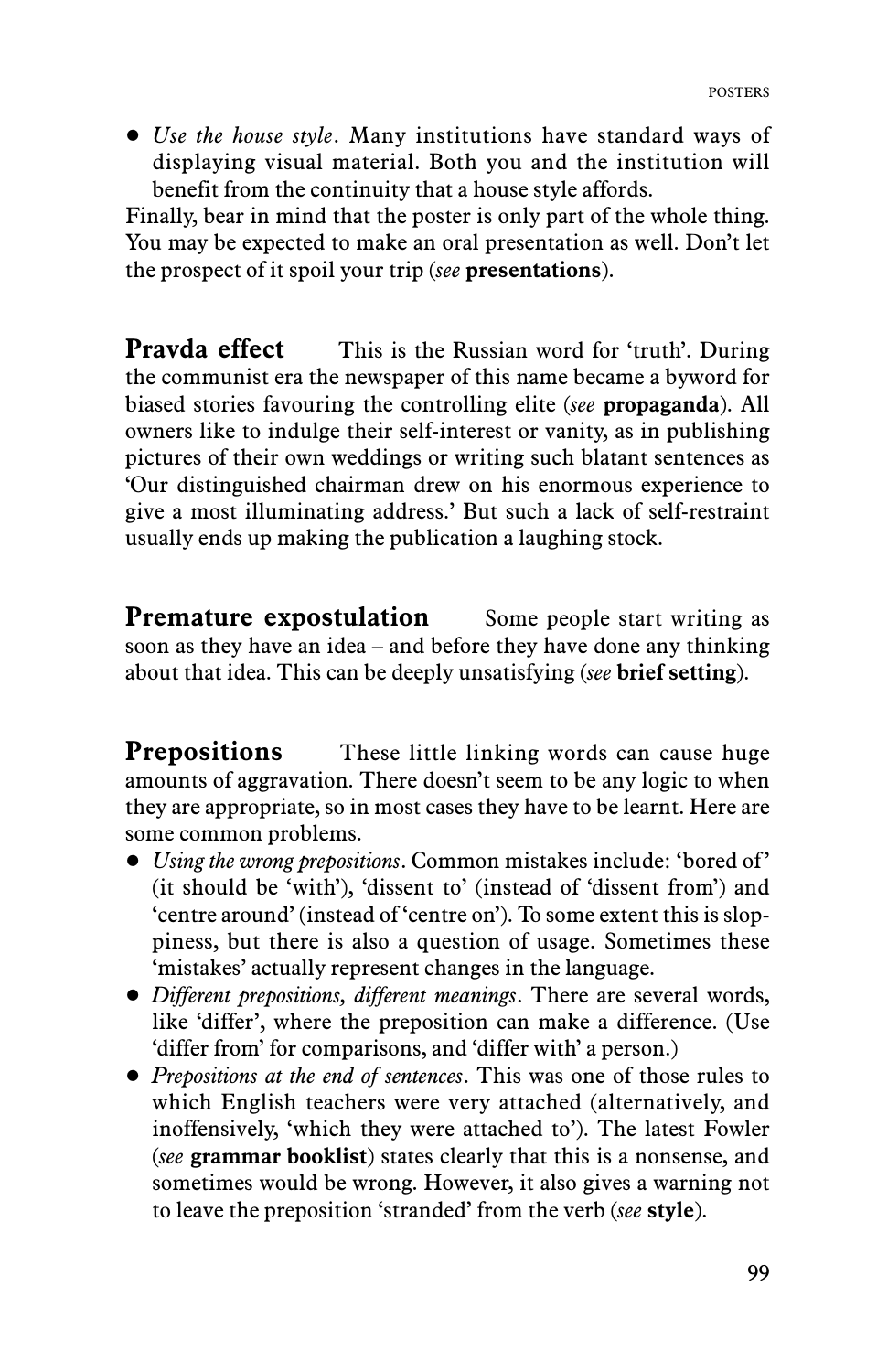• *Prepositions that shouldn't be there*. There are some words, like comprise, which many people feel take a preposition, but don't,

**Presentations** This is an essential skill for anyone wishing to impress (*see* **marketing**). Yet I have seen some dreadful presentations from senior doctors – too much information, badly presented with long lists of tiny type, or columns of endless figures written in purple ink and flashed up on the screen for about six seconds.

With a little time and care you should be able to produce a much better effect. Before writing the script, ask yourself some key questions.

- *What will the audience want to know?* How many people will there be? What kind of people will they be and how should you pitch the talk? What will they be interested in? What will they *not* be interested in?
- *How long will I have?* Allow roughly two minutes per slide, then leave a little time for questions. Identify in advance the slides you can leave out if you are running short of time. As a general principle, you will be surprised by how much you were unable to use.
- *Where will the presentation be made?* How far back will the audience be, and how will they be seated? What technical facilities, like amplification, will be available?
- *How will you judge your success?* A round of applause? Immediate promotion? The promise of a contract? Build in some measure by which you can judge your performance.

When it comes to writing:

- *Work out your key message.* Be absolutely clear what you want to put across (*see* **brief setting**) to the audience. And how you will judge your success.
- *Start and end with a bang*. Make a good impression from the start and end with something memorable, though not so gimmicky that the audience forgets the main messages (*see* **first sentence**; **final sentence**). Show why it is worth listening to you.
- *Keep it short and simple*. Limit your ideas and limit your material. You will almost certainly run out of time.
- *Use graphics*. They are very powerful and audiences are now becoming used to seeing them. But make sure they are good graphics: nothing spoils a presentation so much as a visual cliché.
- *Be legible*. Limit the words on your slides and make sure that they are in large enough type to be seen from the back of the room. Edit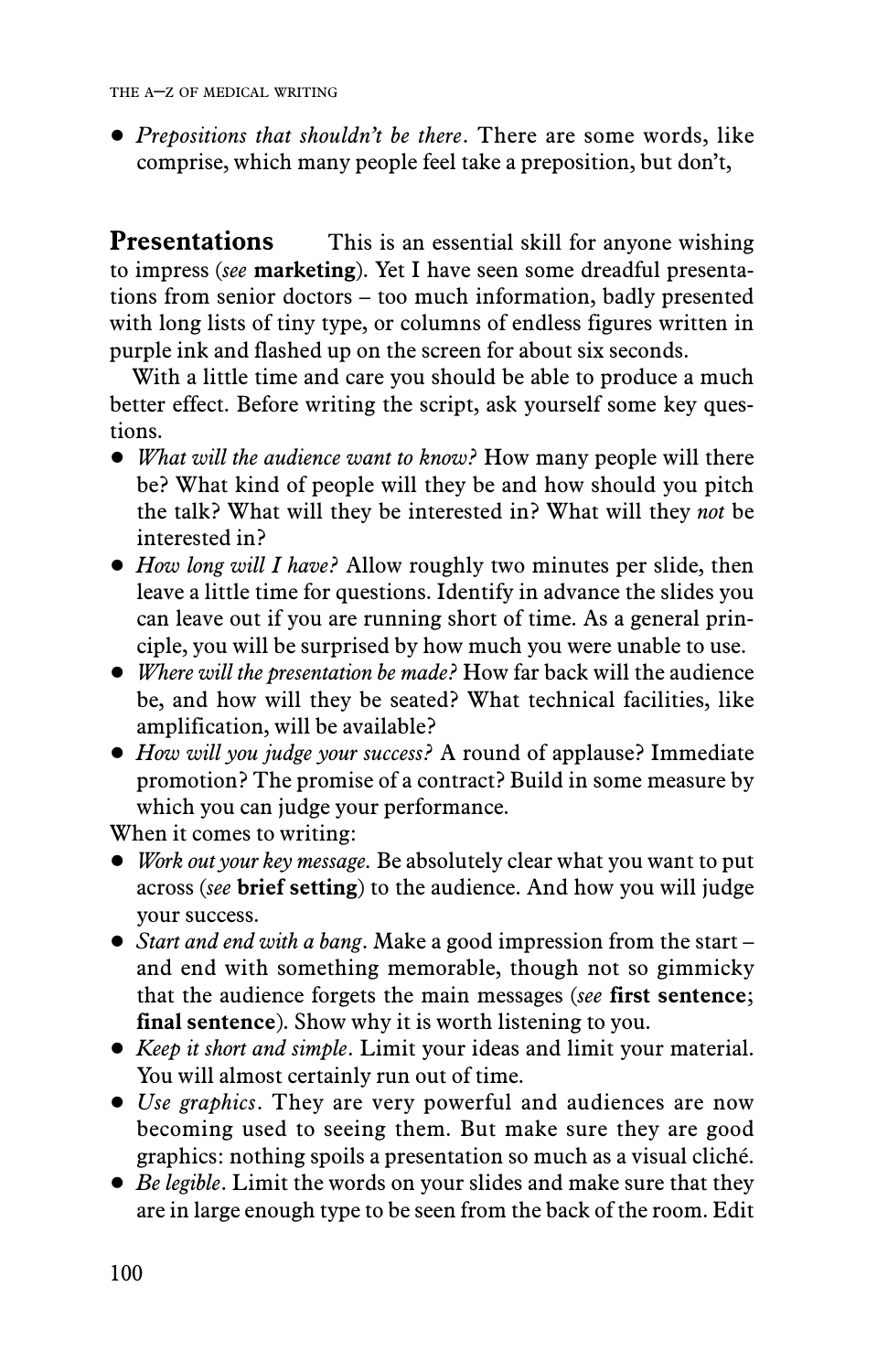your figures drastically: people do not have time to look at columns of numbers.

When it comes to the actual presentation, bear in mind that all the careful preparation in the world is useless if the equipment fails.

**Press releases** These are the tools by which non-journalists can submit news stories to newspapers and thereby place their own messages in the public domain, for no charge. They are potentially extremely powerful (*see* **tabloids**).

However, press releases can go horribly wrong. The tentative findings of a small sample study, for instance, will end up in the newspapers as a miracle cure – or a reminder to improve hygiene in the kitchen becomes an impending epidemic of killer bugs. Sometimes it is the fault of the journalist, who has been overzealous or misunderstood, but on other occasions it is clearly the fault of the writer.

Writing a press release is a completely different skill from writing a scientific paper. Here are some key principles.

- *Make sure you have something interesting to say*. Journalists receive dozens of press releases every day – far more than they have room to print. Most go straight into the bin. If you want a chance of being published, don't just ask 'Do we want to tell people about this?' but add the question 'Will anyone be interested?' If the answer is 'no', have the courage not to waste any more of anybody's time.
- *State the message clearly in your first paragraph*. Use a strong first sentence (*see* **inverted triangle**). Then make sure that the rest of the press release deals only with information relating to that message. Write five or six paragraphs of two to three short sentences each: if the journalist wants more then they will contact you. Include information only that is strictly relevant, otherwise you risk sending the journalist off on another story altogether.
- *Write the press release for the journalist*. Many press releases go down well within the organization that produces them, but clearly have nothing of interest to the publication's readers (*see* **false feedback loop**). The object of the exercise is not to please your boss or colleagues, but to get a story published.
- *Use an appropriate style*. Newspapers use a much different language from the one you are used to (*see* **readability tests**). If you do not translate, the journalist will. Phrases like 'using written communication techniques to modify the public health in a positive manner' will be turned into 'writing to improve public health'.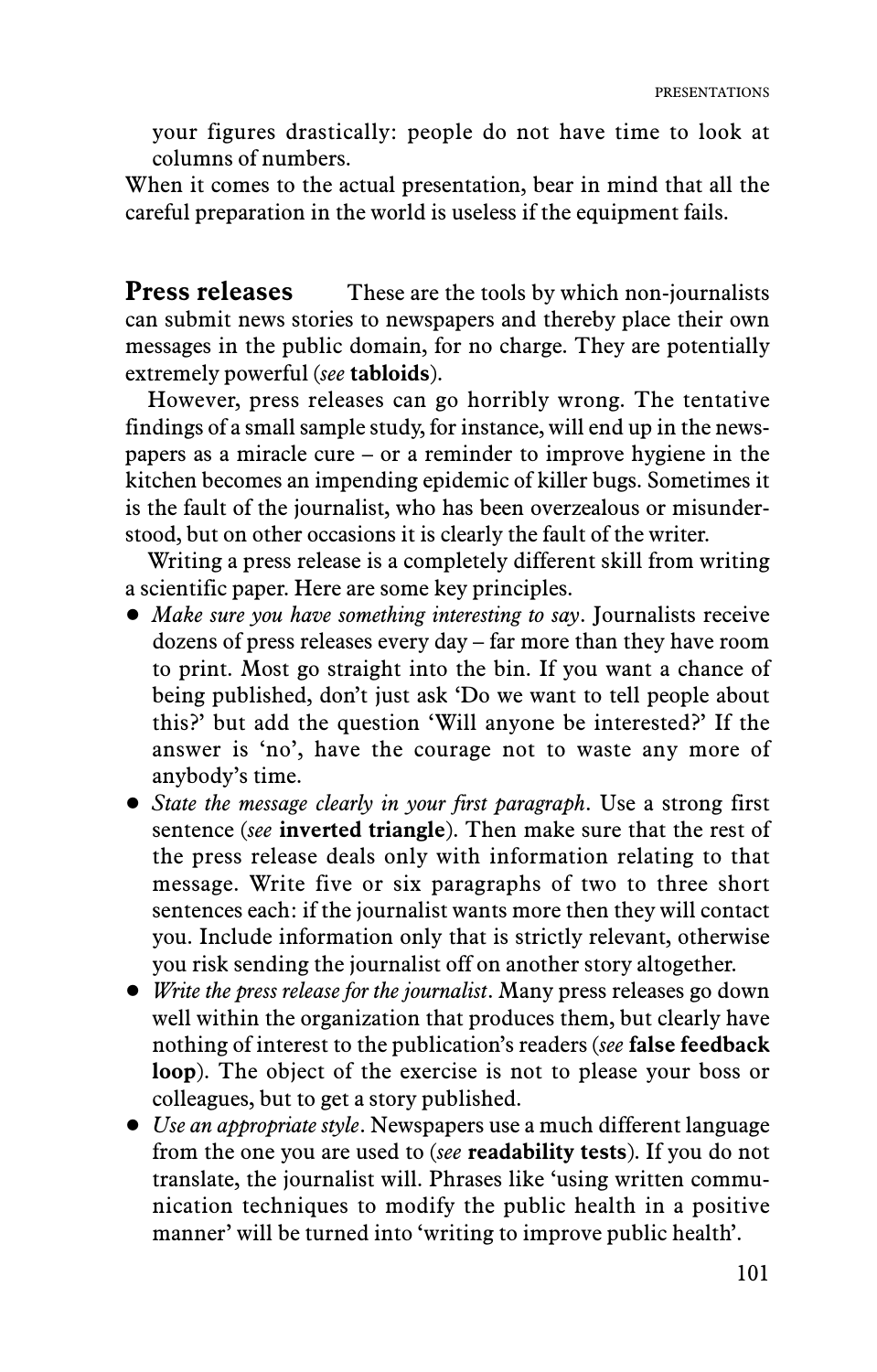- *Use official notepaper*. Identify clearly that it is a press release from a reputable organization. Use double spacing. At the end of the text put a contact telephone number, and make sure that someone will be there when the phone rings. If you feel you must provide complicated background information, print this separately on a sheet headed 'Notes to Editor'.
- *Avoid propaganda*. Value laden words 'We are pleased to announce the appointment of an excellent new director of public health who comes to us with a distinguished record of service' – will be destroyed one way or another. If you wish to include a value judgement, get someone to say it on the record (*see* **quote)**. Make sure that it sounds like speech: nobody says things such as 'This is a significant addition to the organizational interface' (or if they do you should not spread it around).
- *Remain focused on what you are trying to do*. The purpose is to get some free publicity. If your story is published, then you have succeeded. Do not be put off by the inevitable criticism from those with other interests (*see* **false feedback loop**).

**Process of writing** There are dozens of books telling aspiring writers what a piece of writing should look like after they have finished with it; few books tell them how to get there. Yet how we approach our writing has a fundamental effect on how it turns out. I believe there are five distinct phases.

- *Preparation: take time to define the task*. Writing often fails because we have no clear idea what we are doing, for whom and why. This is why it is helpful to spend some **rumination time** at the start working out the answers to these questions. You do not need to be facing a blank screen or empty piece of paper. You can combine your rumination with other things, like walking, or cycling or cooking. Resist the temptation to start writing too soon (*see* **premature expostulation**); instead, jot down the basics of your **brief** (*see* **brief setting**).
- *Organization: identify the information you could include*. Putting things down on paper is easy; the difficult bit is knowing which bits to put down and in which order. We therefore need a stage during which we formulate our argument and collect our information. This is better done before we start writing, and there are useful techniques (*see* **branching**) that can help us.
- *Planning: write down the key points that you wish to make*. Once you know what you could say to support your message, you need to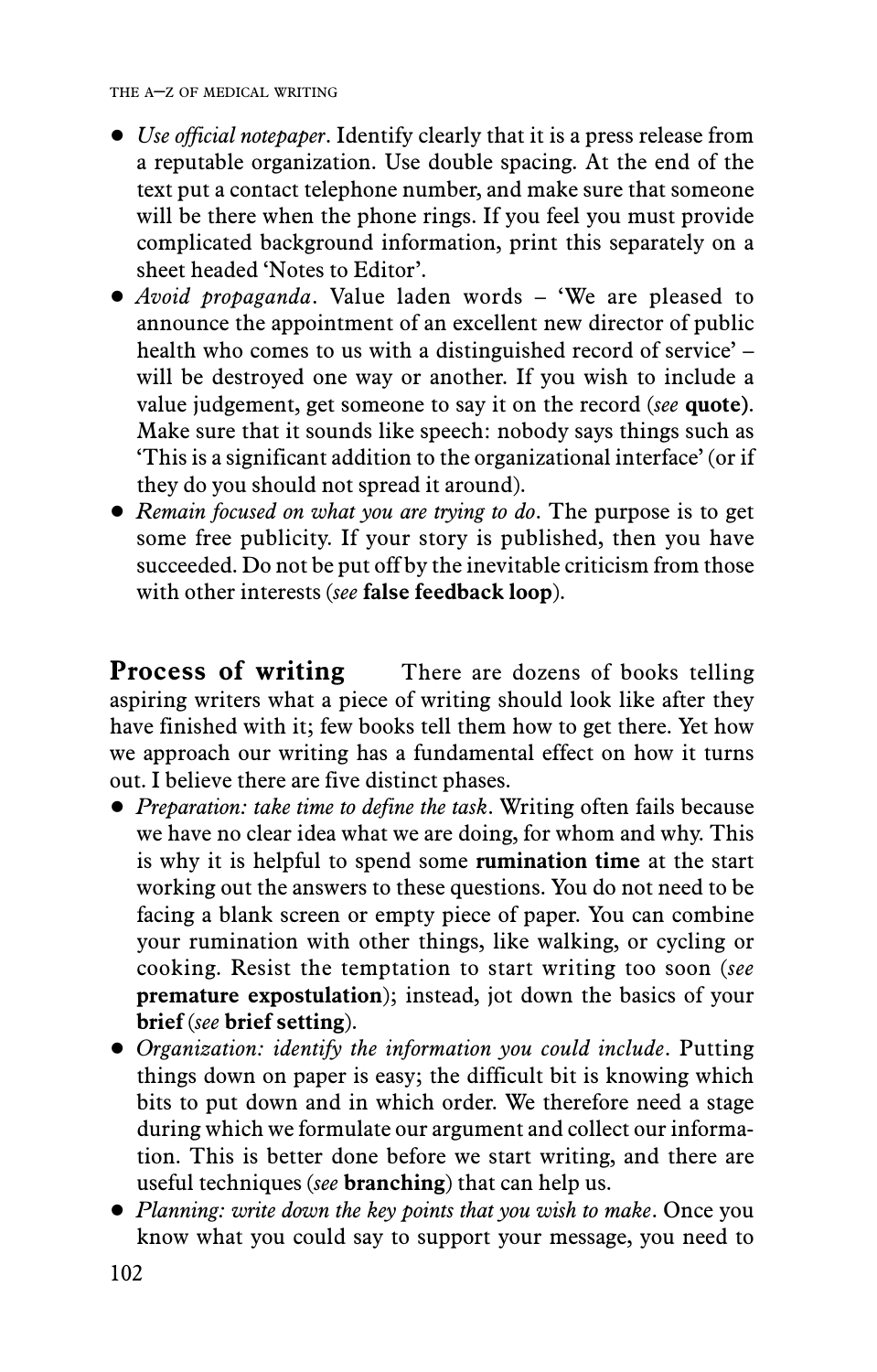choose what you have room for – and how to order it. This means choosing an appropriate **structure** for your piece of writing, and then writing a simple **plan** outlining what each **paragraph** will deal with. Keep this very short: this is not a first draft but a route map that will help you on your way.

- *Writing: make the most of your creativity during the first draft*. Many people make too much of this part of the process, seeking to block off large periods of time, during which they sit and suffer and write painfully a few hundred words (*see* **writer's block**). But this is your chance to be creative not critical, and writers should let themselves go at this point, working in short periods of 15 minutes or so, encouraging creativity and suppressing the urge to stem the flow, to fiddle with the style or check the details of a difficult reference (*see* **free writing**).
- *Rewriting: invest time in improving what you have written*. This is a vital period, when we work on our first draft, making sure that it works on all major levels (*see* **macro-editing**) and that the details are also thoroughly checked (*see* **micro-editing**). The important thing to bear in mind is that this is an essential part of the process, and that time spent on this stage does not spell failure

One final point: we are all different, and can reach the same goal in different ways. It would be quite wrong to say that there is only one process, and that anyone who does it differently is doing it 'wrong'. What counts, after all, is the end product (*see* **effective writing**).

### **BOOKLIST: the process of writing**

- *Writing on both sides of the brain*, by Henrietta Anne Klauser, New York: HarperCollins, 1987. A little gushing, but a stimulating look at the creative aspects of writing. She discusses some valuable techniques, like free writing.
- *The mindmap book*, by Tony Buzan, London: BBC Books, 1993. There are all kinds of non-linear creative thinking, and the technique of mindmapping, as pioneered by Tony Buzan, is one of the most developed. This book will explain how to do it.
- *Advice to writers*, by Jon Winokur, New York: Pantheon Books, 1999. A splendidly diverting and informative book. The author has chosen a wide range of comments, from one-liners to longer pieces, that are written by writers on writing. They will instruct, entertain and challenge.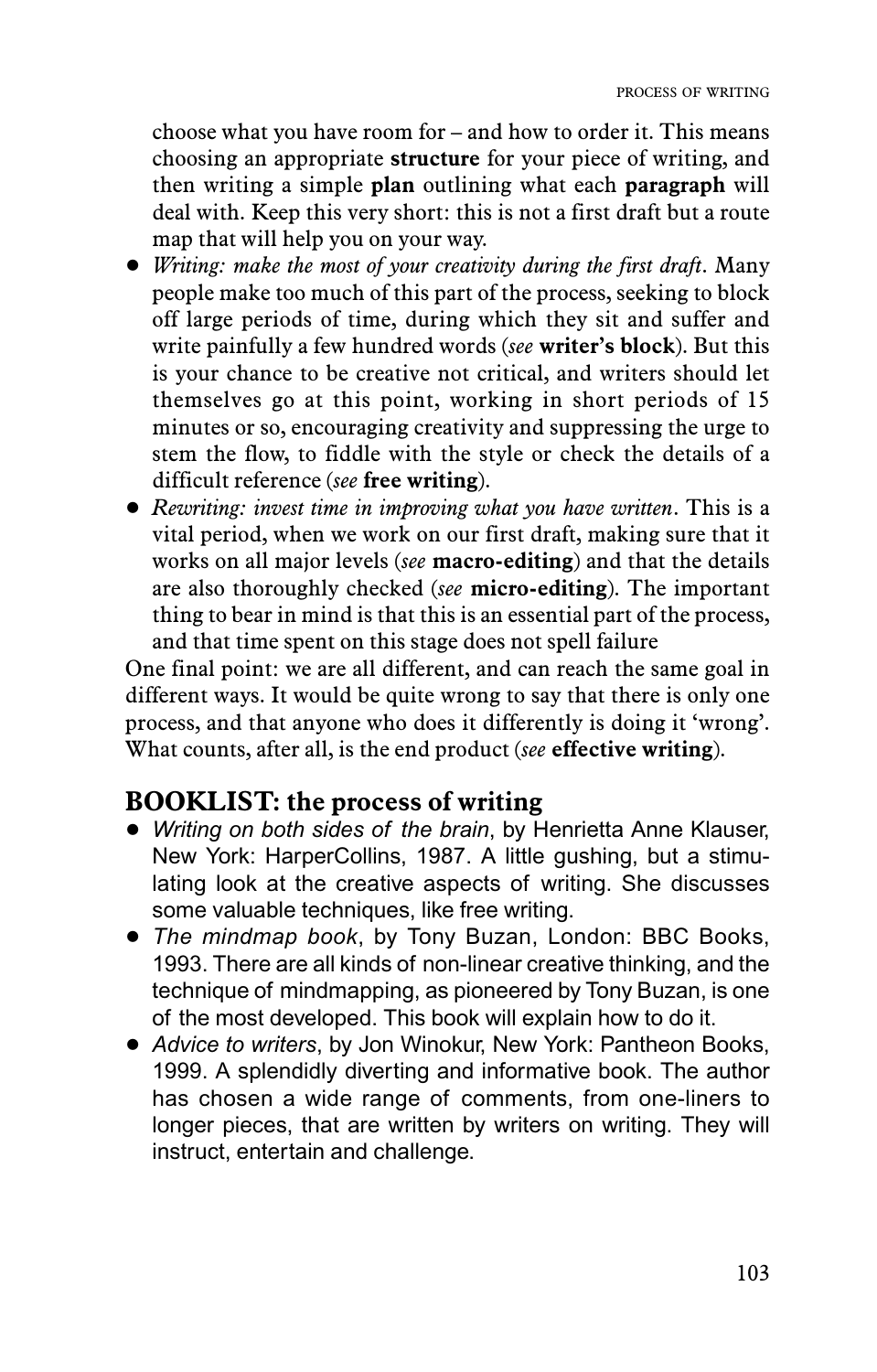**Professors** They will usually have done quite a bit of writing. It does not follow that they are doing it in the most effective way (*see* **false feedback loop**).

**Project management** Writing is not one task but many. Major pieces of work will need careful planning (*see* **time management**).

**Proofreading** This is the task of reading a piece of writing that is about to be published, and identifying any errors that may have crept in during the writing and editing processes. The mistake that authors sometimes make is believing this is an opportunity for them to improve what they have written. It is too late for that, and any attempts to overturn previous technical editing will be distracting and dangerous – risking more serious mistakes. *See also* **negotiating changes**.

Find yourself a quiet corner so that you can give the proof your full attention. What you should be looking for are basic errors. Watch particularly for four types:

- $\bullet$  *misspellings* of names of people or their titles;
- *numbers* that are inconsistent within the copy (i.e. literally do not add up), as in an early draft of this section, which urged readers to 'watch particularly for three types', while there were actually four!);
- *anything that could kill*, such as leaving out the 'not' in 'not indicated' or moving the decimal point on the recommended dose, and
- *nasty remarks* about other people that could land you in a court of law (*see* **defamation**).

Some say that you should read each proof twice, once for major errors and another for minor ones of spelling and punctuation. Others recommend reading backwards, so that you do not become distracted by the meaning. If possible, enlist the help of other readers: a fresh pair of eyes is far more likely to spot errors that you put there in the first place. Some people are better than others at proofreading: if you do find someone good at the task, cherish them.

Make your corrections clearly in the text. Most important of all, send the proof back in time for the **deadline**.

**Propaganda** A derogatory term used to dismiss a piece of writing that we believe upholds a viewpoint with which we do not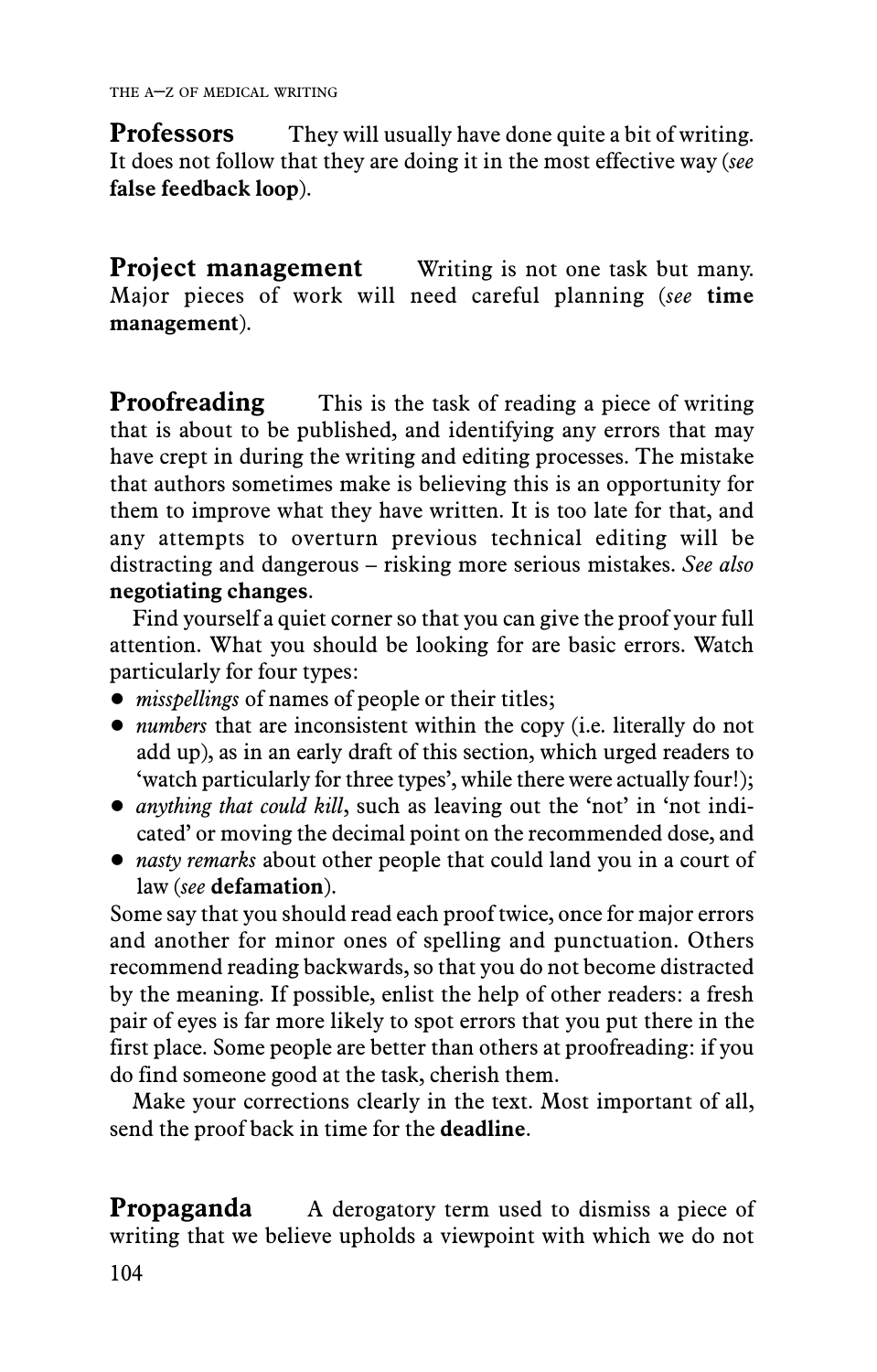agree. (Writing that upholds viewpoints with which we do agree, we tend to consider fine writing.) All writing has some kind of bias, so we should not worry too much if others dismiss what we write as propaganda – provided that there are other outlets for them to express their points of view and that we have not done it too obviously (*see* **Pravda effect**).

Pub test A useful and simple concept. When we speak we make use of a wide range of visual cues, such as eye contact and stifled yawns, to help us adjust to our audience and put our message across. When we write, we lose sight of the audience, and spend large amounts of time **putting on (**an unnecessary) **posh overcoat**. Whenever you come across a particularly impenetrable piece of prose that you have written, apply the pub test: how would you have explained this to your target reader, face to face? This invariably produces a sentence that is simpler and easier to understand.

The test is useful when helping others with their writing. Read the offending passage to them: 'The strategy has been designed to dovetail with the strategic planning processes of the main partners.' Cover it up, and ask what it means. You (and they) may well be astonished by the clarity of the reply: 'We need to consult with our partners.'

**Publication date** The day on which a book, newspaper, magazine or journal will be published. Once this has been agreed, all kinds of other arrangements have to be made, such as reserving time on the printing press, and summoning extra staff to help with the distribution. Postponing these arrangements is tiresome and costly, which is why we need **deadlines**.

**Publication planning** Many pharmaceutical organizations now spend time and money working out what papers they need to have published where and by when. Institutions and individuals would also benefit from this approach.

**Publicity** It is probably an exaggeration to say it is *always* good. But it is usually less bad than many people think (*see* **false feedback loop**).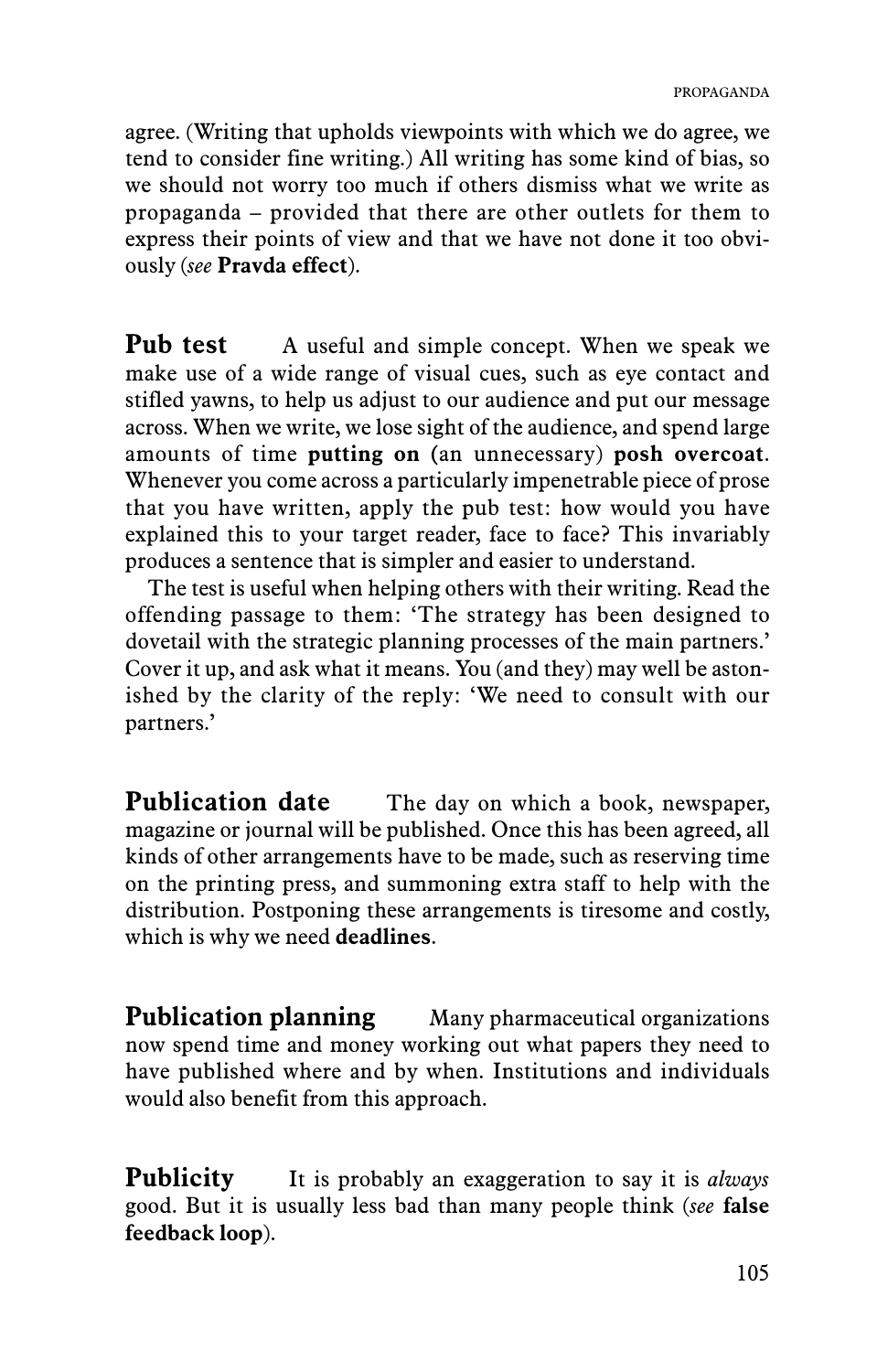**Pulse paradox** Doctors have been led to believe that the type of writing to which they should aspire is the type of writing they see in medical journals. But these articles are often badly written and hard to read, few take-home messages seem to get through (*see* CF Kellett *et al.* Poor recall performance of journal-browsing doctors, *Lancet* August 17, 1996), and it can take years for findings to be translated into action.

At the same time, doctors unite in their condemnation of medical newspapers, which they dismiss as 'comics' or 'funnies'. In fact the evidence of market research (and commercial success) shows that these publications, which are written in simpler English, are well read and acted upon. This leaves anyone writing for doctors having to choose: do they follow the style of the journal, and risk being ignored, or follow the style of the medical newspaper, and risk being undervalued? It's rarely an easy choice.

**Punctuation** Marks that make our writing easier to read (*see* **colons**; **commas**; **dashes**; **exclamation marks**; **full stops**; **hyphens**; **quotation marks**; **semicolons**).

**Puns** Using a word with two meanings and making people smile (or even laugh a little). The sentence or phrase should work with both meanings. Beware overuse: The write stuff (as a headline on articles about writing courses) has become a tedious cliché.

**Putting on the posh overcoat** It is hard to escape the feeling that when we write we need to impress (*see* **English teachers**). So we can go to enormous lengths to make an understandable spoken sentence, 'Please turn off the light', into **gobbledegook**: 'It is recommended that the overhead illumination be forthwith terminated.'

Unfortunately this kind of writing usually ends up being incomprehensible, which leaves the clear implication that we need to put our messages out simply, without fuss (*see* **pub test**). There are clear exceptions – when writing for doctors who believe that writing is of value only when they have to struggle over its meaning. On these occasions you should write to impress (*see* **political writing**), but do not expect readers to act on what you have written (*see* **Pulse paradox**).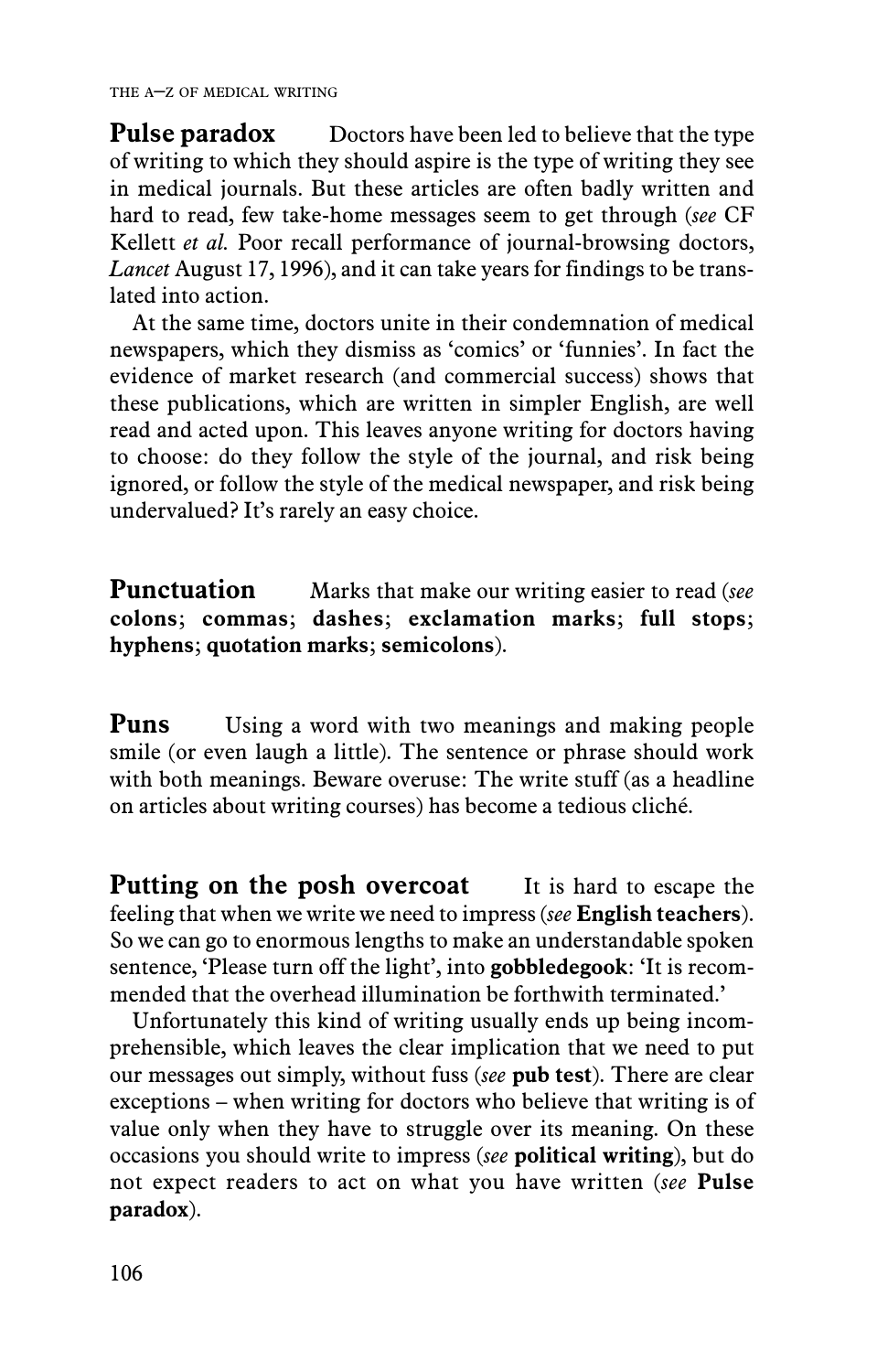**Quality** We all want our writing to have it, but what exactly is it (*see* **effective writing**)?

**Questions** Starting with a question is a risky way of arousing interest. For all questions (even, 'Do you want to be rich and famous?'), some will immediately answer 'No', and read no further. As a general principle, only start with a question, or put one in the title or headline, if it is clearly the policy of your target publication to do so (*see* **evidence-based writing**).

**Questions and answers** A dreary way to write up an interview. Interviewees favour them, because it gives them control; readers tend to switch off.

**Quiet** You do not need to put aside large tracts of time in order to write. All you need is the odd 10–15 minutes and some sensible **deadlines**. So why not start now?

**Quotes** Quotes are an important part of news stories. The function of the main part of the text is to relate independently verifiable facts: 'The new job will involve counting every paper clip in the hospital.' The function of the quote is to allow for comment or vividness: '"It is a vitally important job and we are so lucky to have Mr Smith, who has all the characteristics we need," said a spokesperson for the human resources department.'

Quotes can sometimes be controversial, with some people believing that journalists always make them up. Doubtless some do, but the majority will not. Unfortunately, many people don't remember what they have said, while others get cold feet, and change sensible statements like 'It seems hot' to 'There is evidence of an elevated temperature.'

If someone asks you for a quote, don't be flattered and accept immediately. Find out what they want you to talk about, who the audience will be, and what they really are trying to achieve. Consider whether you want to take part; if you don't do it, however, someone else will – perhaps not so well. If you go ahead, write down two or three key points you want to make. Be determined in putting them across: listen to how politicians manipulate (or even ignore) the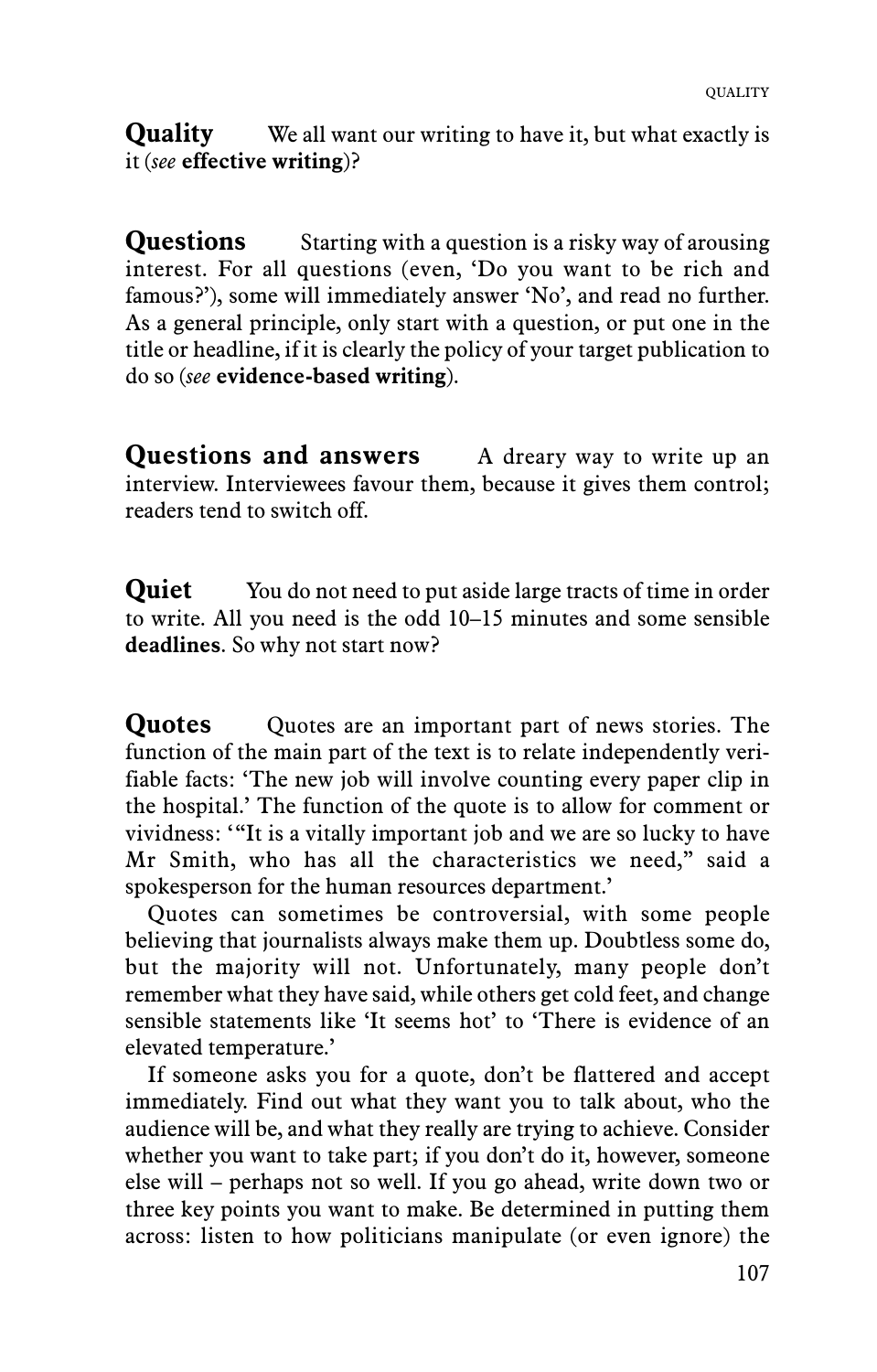questions in order to give the 'answers' they have prepared. Speak simply, and don't volunteer too much. When it is all over, be robust when others tell you that they wouldn't have done it that way (*see* **false feedback loop**).

If you are writing for a magazine or a newspaper then you may well want to use quotes from others. Make sure you have an accurate record, either as a written note or, more usually nowadays, on tape. Store these records for several years.

**Quotation dropping** The practice of looking in a dictionary to find a quotation that can be plausibly put into the text in an attempt to show that the author is erudite. Adds little to the argument and is usually less a sign of erudition than that the author has access to a dictionary of quotations.

**Quotation marks** Some publishers prefer double marks and others prefer single ones, so follow the style of your target publication (*see* **evidence-based writing**). Whichever one is favoured, use the other one for quotes within quotes: '"In a moment," he said, "I shall be boarding The African Queen".'

There is a tiresome point, much loved by **pedants**, of where precisely to place the **full stop** when using quotation marks. If this is the kind of thing that turns you on, refer to the **grammar booklist**. If not, put the full stop where you think it fits and let others sort it out.

Avoid putting single words that you think are slightly vulgar ('tummy', for instance) into quotation marks. If your audience doesn't know the word don't use it; if they do know it, use it without making excuses.

**Quotations** *See* **copyright**.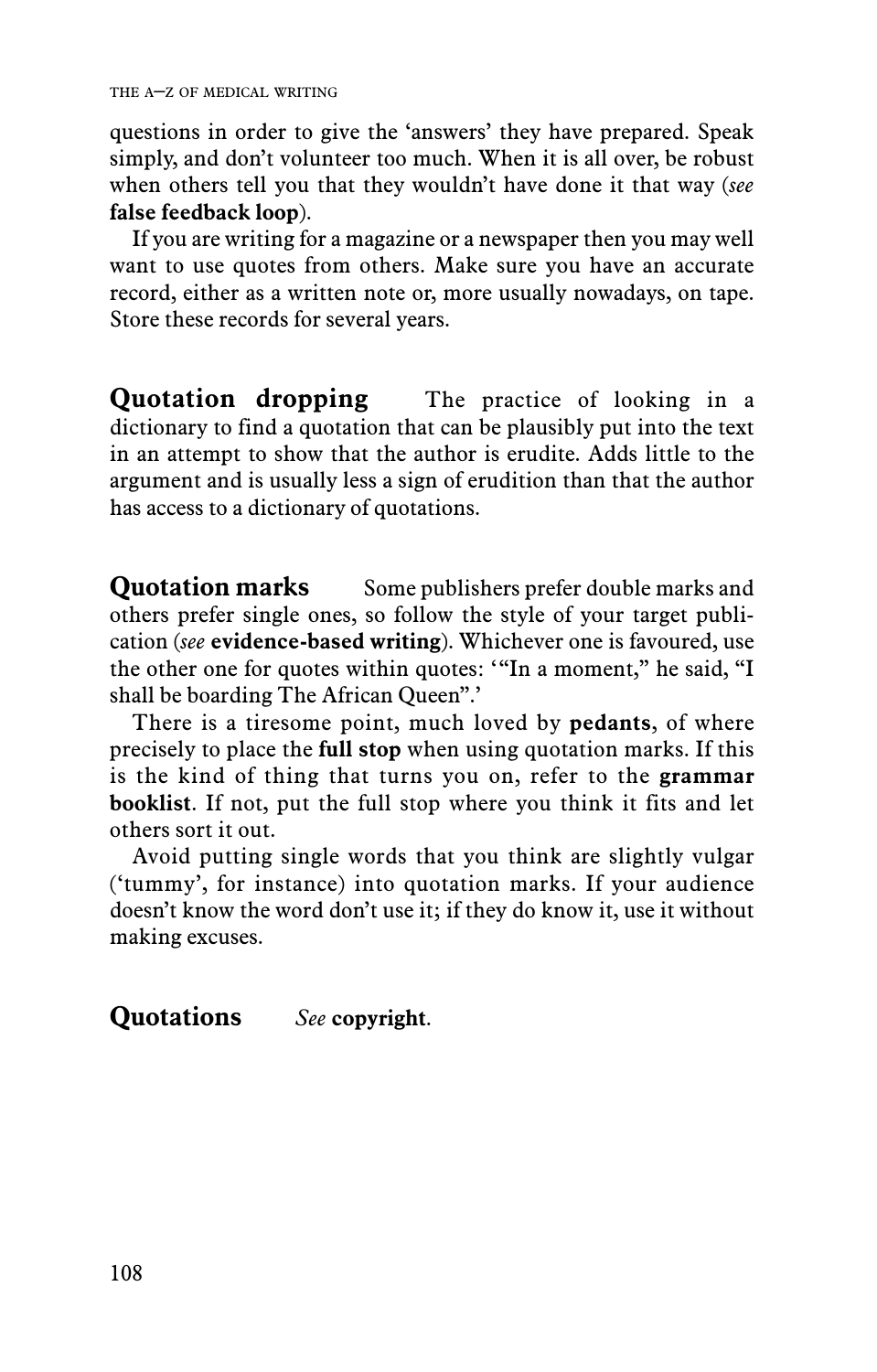#### **Racism** *See* **political correctness**.

**Readability scores** These grew out of attempts to measure how good we are at reading. They were first developed as 'reading ages' in the 1940s, but later lost their appeal – only to be saved by the emerging software industry which took several of these tests (such as the Gunning Fog and Flesch) and added them to word processing packages. They are entertaining and useful, though we shouldn't expect too much from them.

The Gunning Fog index, for instance, rests on the assumption that the longer the words and sentences the harder a piece will be to read. This seems plausible enough, though it leaves out a number of other variables, such as motivation and cultural background. Being numerical, it has a spurious air of scientific accuracy, and while a high score is associated with difficult writing, it does not necessarily predict it. Writing to keep the index number low will not in itself guarantee that something is readable.

That said, the tests can make an excellent market research tool that enables writers to test whether what they have written broadly speaking matches the tone that they are trying to achieve (*see* **evidence-based writing**). They can also show, when others try to change our work, whether they are taking it nearer to the style of their target audience, or moving it further away. Finally, readability scores encourage us to look at what we are writing in terms of how it will be understood – rather than whether we are meeting the rules of grammar and style – which must be a good thing.

**Readers** These are what the writing business is all about. Without them we are wasting our time. So, to anyone reading this, thank you for bothering.

**Readers' advocate** One of the most important tasks of the writer is to uphold the interests of the true target reader (*see* **false feedback loop**; **negotiating changes**).

**Reading** An essential activity for those who want to write effectively.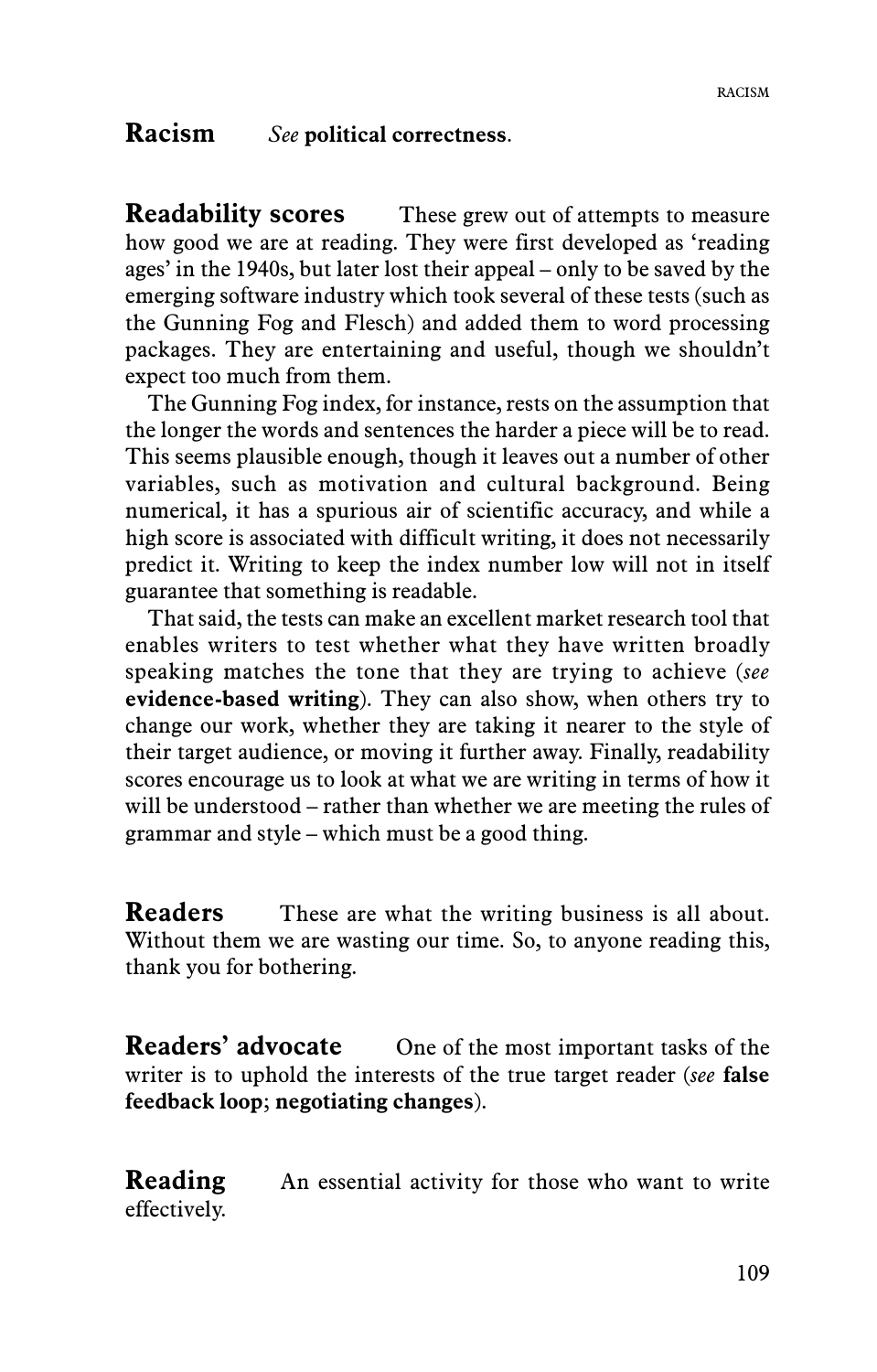**Record keeping** It is prudent to assume that someone some day will challenge the facts that you have cited in your writing. Be prepared. Take good records of all you do – and keep them for several years. If you were challenged in a court of law, how would you fare?

**Redundant words** *See* **flabby phrases**.

**Refereeing** *See* **peer review**; **tautology**.

**References** When writing for scientific publications (but not for magazines or newspapers), authors are required to give the source of any information or opinion that they cite, at the end of the text. These are the references, which are highly visible, make everything checkable and thereby, it is widely assumed, elevate the whole business of writing from anecdote and opinion into fact.

It takes up a lot of time, not only in reading, sorting and selecting, but also in negotiating which of each co-author's favourite studies should be included, and which others should be deleted. Authors can get bogged down with chasing and discussing references (*see* **writer's block**) sometimes at the expense of more important matters, such as whether the message is clear, or they are submitting to the right journal (*see* **brief setting**).

There is also a danger that the system as it now stands gives the illusion that science writing is more objective than it is. Often the references cannot be traced back and, when they are, the authors are clearly saying something completely different. In one famous study only about one reference in three was without error (George PM and Robbins K [1994]. Reference accuracy in the dermatologic literature. *J Am Acad Dermatol* **31**(i): 61–64). Bias creeps in because of the widespread use of the reference as an indicator of the worth of journals (*see* **citation index**). In order to keep their place in the league tables, wise editors make sure that articles from their own journals are quoted.

As for individual writers, they should consider the following principles.

• *Use the references to support what you have written*. Write first; add the references later. Do not write by collecting references into piles and then stringing them together into some kind of order (*see* **leaf shuffling**). By all means immerse yourself in the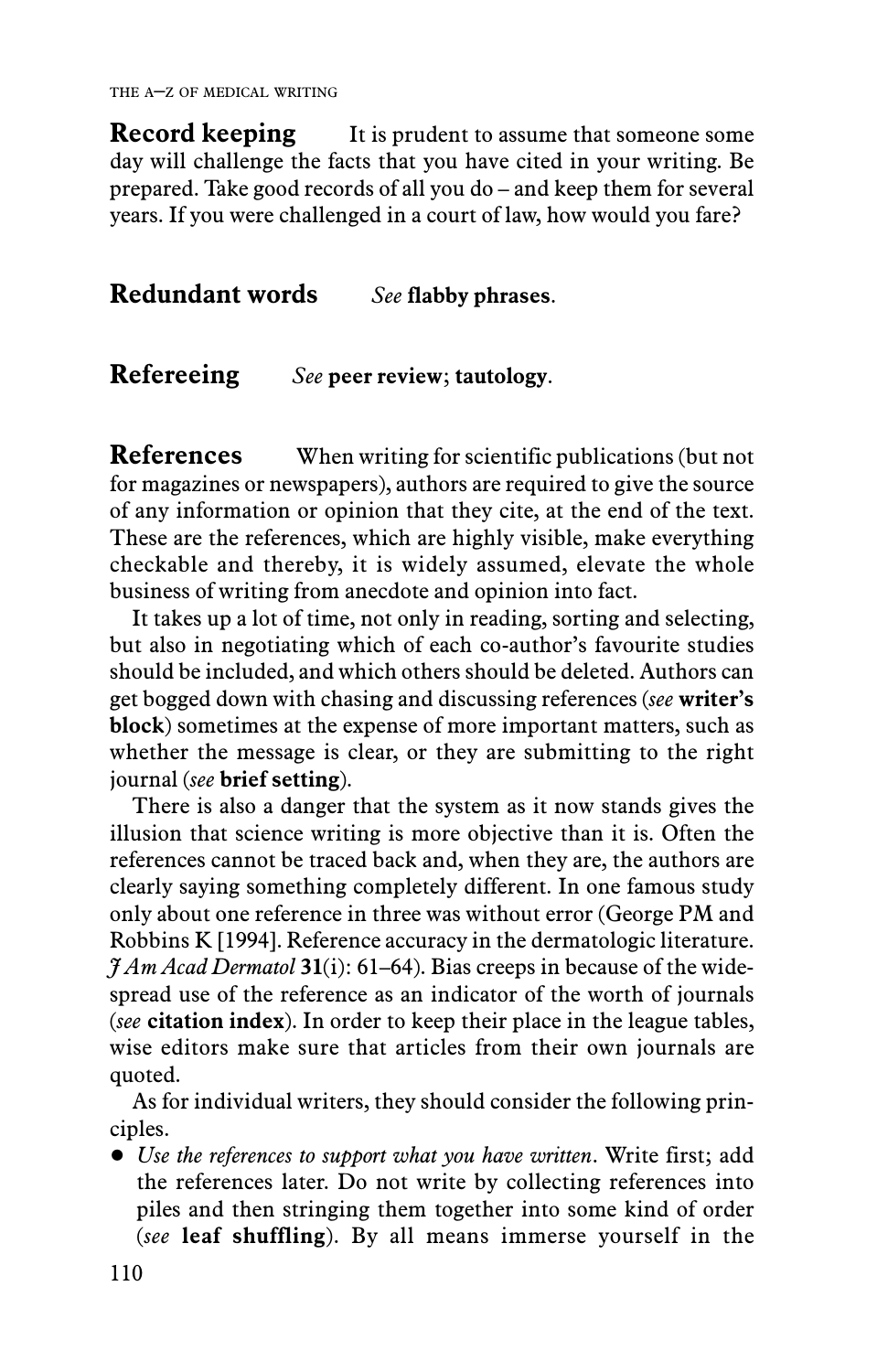literature before you start to write, but during the **process of writing** make sure that references are kept out of sight. Add them during the **rewriting**.

- *Make sure you read every reference yourself*. This is an area where you do need to invest time. As the author you are responsible for ensuring that the references you cite are accurate, and this means reading them in the original as well as tracking them back to their first appearance. Be obsessive about this. It is unlikely that anyone important will check them, but there is an important matter of principle: how much value can we put on a system that prizes itself on its integrity when a major part is full of inaccuracies?
- *Follow the house style*. Read carefully what the **Instructions to Authors** says, and look at how references are handled by your target journal. Follow that style to the letter. You may be given the choice of using Vancouver or Harvard style. Ask your publishers to explain these if you are unsure. This will not only help you to create the right impression with the journal's staff, but it will also free them to spend time on more useful things, such as sorting out impenetrable sentences and double-checking the figures.
- *Use electronic reference managing systems*. It is now possible to buy software that will insert and arrange your references and put them into your target journal's style. This can save a large amount of time. However, don't use the ease of assembly afforded by these systems as an excuse for not reading the references.
- *Don't be shy about using references tactically*. Favour articles that have been published in your target journal. This will please the editors. It will also show that you are taking part in a continuing discussion that has been going on in its pages. If you are nominating reviewers, make sure that their work is cited.
- *Don't get obsessed with references*. If the editor or the reviewer disagrees with your choice, then you can remedy that easily. This is providing supporting information; it is not a public examination (*see* **false feedback loop**).

**Rejection** This refers not to a general feeling of inadequacy (it's not really that kind of book), but to those specific and deeply memorable occasions when we submit a piece of writing, and it is sent back to us with a 'Thanks, but no thanks.'

The first thing to do is to grieve. Feel inadequate (though put a **deadline** on this). Go for a long walk. Otherwise do nothing that you might regret later. When you have calmed down, learn from what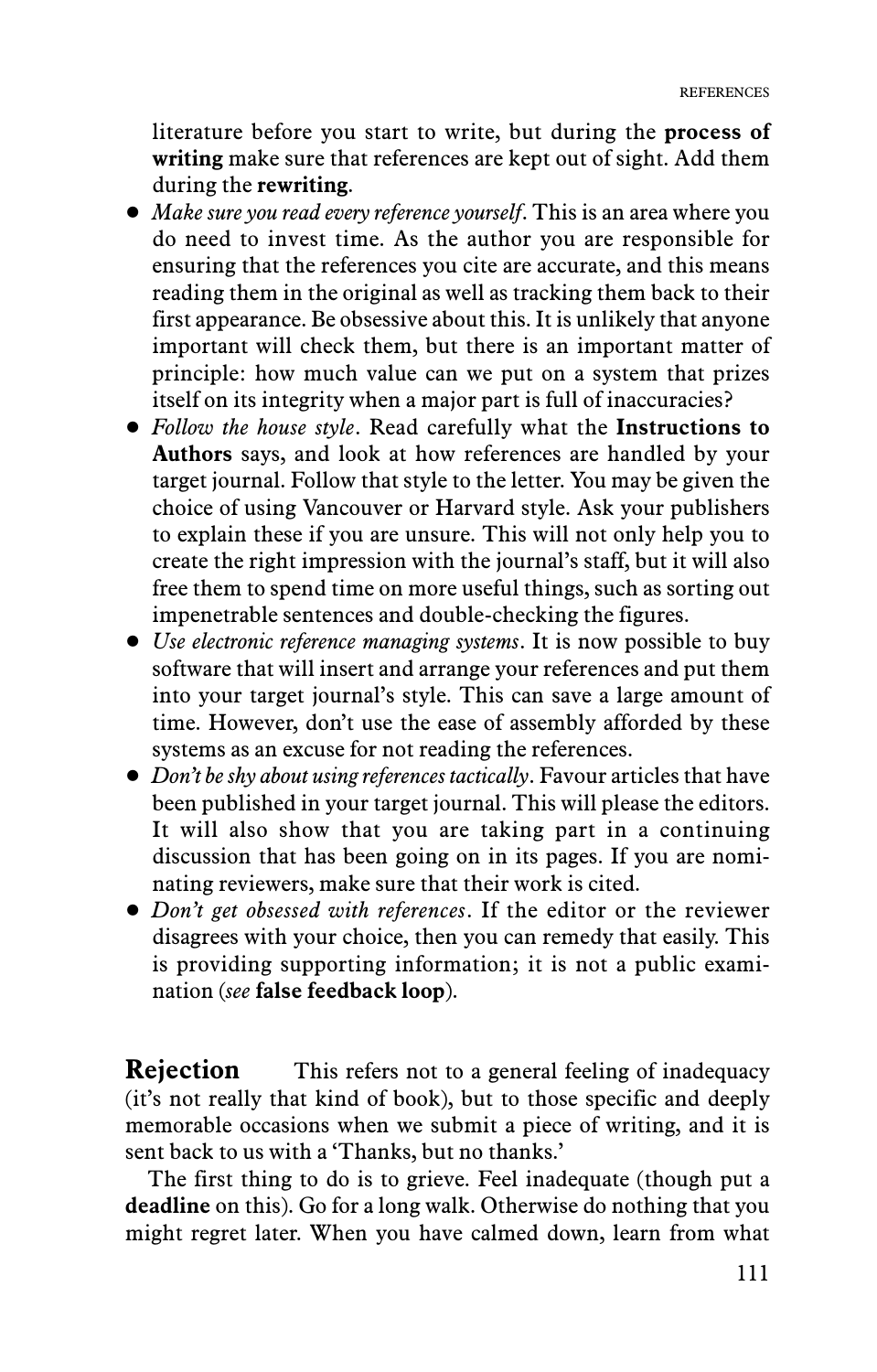you have done. There is a good chance you will be able to get the work published elsewhere.

Don't blame others, or feel a failure. You have failed to 'sell' your product, so try to work out why the customer declined. If you are writing for magazines and newspapers, you will rarely have the luxury of detailed feedback, so examine the rejection letter carefully. The editor may have given you a clear reason, such as having a similar story already in the pipeline, or a judgement that the topic has run its course. But generally you will receive a bland and polite statement: 'I read your article with great interest, but I am, sadly, forced to the conclusion that publication isn't really a priority for us under present circumstances.'

If you are writing for academic publications, you will have the reviewer's reports to sift through. Make sure you work out the *real* reason for the rejection. Was it for technical inadequacies (in which case you should be able to take remedial action) or was it because the editor had other articles that he thought were more suitable for the readership (in which case you need to think of an alternative customer)?

Rejection requires one of three possible actions.

- *Throw the article away and try to forget the whole experience*. It is always tempting to do this, but consider how much work you have already done, and how much you are learning from the experience, painful though it may be. Persevere.
- *Appeal against the decision*. Another tempting option: all you have to do is write an eloquent letter showing the editor why the decision was wrong, and it will be immediately reversed. With magazines and newspapers this will get you nowhere: their editors will take the view that they don't advise you on surgery so they don't expect you to advise them on editing. With academic publications, however, there is the chance of appeal in certain circumstances. If the editor says that publication of your paper is not a priority then, as with the editors of magazines and newspapers, you must respect that decision (*see* **fairness**). However, if you believe that your article has been turned down because the reviewer has made an error and given bad advice, then you should consider an appeal. Do so politely, with facts not emotion. If the editor says that you are right but it's still not being published, respect the principle that the editor's decision is final.
- *Submit the article to another publication*. The preferred option. Under no circumstances should you just blank out the name of the first editor and send it off to another. Find a new **market** and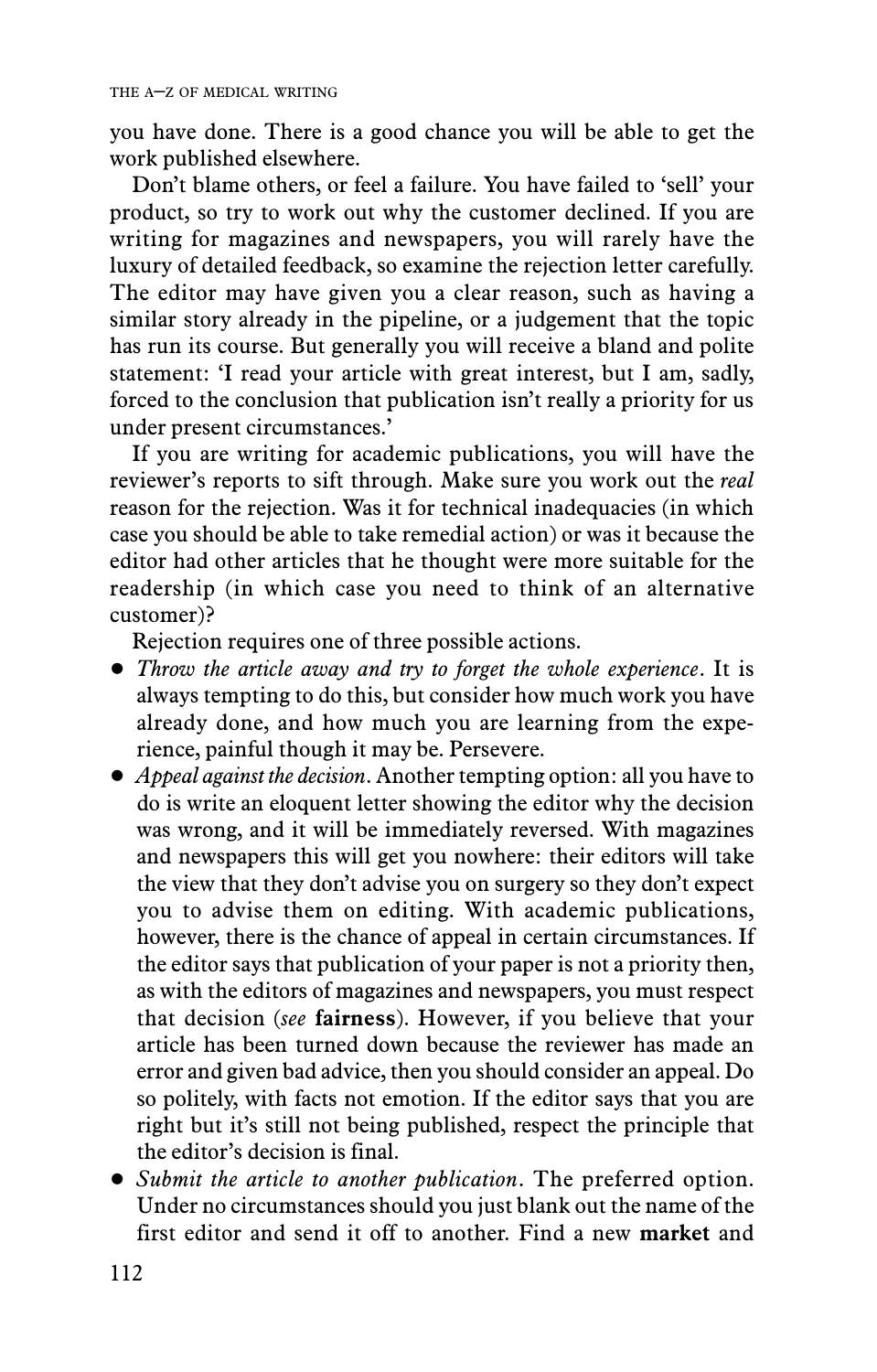research it (*see* **evidence-based writing**). Look at your **message**: is it right for that market or do you need to adjust it slightly? Go back to the start of the process (*see* **brief setting**). It will probably take less time than you imagine, and will be more effective than just tinkering with the rejected version.

When do you give up? Although most rejected articles are subsequently published somewhere, occasionally you will write the article that no one will ever accept. The logical time to give up is when editors and reviewers continue to make the same objection – insufficient numbers in the sample, for instance, or offensive to public taste – and you cannot (or will not) do anything about it. This is the time to hold a ceremonial burning – and get on with your life.

Most people receive rejection letters. While unpleasant at the time, they are good for the soul and better for the writing. And it does make that acceptance letter – when it comes – that much more worth while (*see* **acceptance**).

**Reports** All professional people have to write reports. Generally these will review a situation (or problem), analyse it, and then put some recommendations. This is a specialized type of writing; once you master the technique, you have a powerful tool. Here are some tips.

- *Decide why you are writing the report*. Some reports, sadly, are written only because someone has been told to write them; these are pointless. Work out what you want to achieve. Are you reporting last year's activities, in which case what impression do you want to give? Are you writing to obtain an extra piece of equipment or new member of staff, or to change an existing policy? Are you writing to raise awareness of an issue, or to persuade people to take drastic action, like closing down a hospital? Whatever you decide, be clear in your mind how you will judge success (*see* **effective writing**).
- *Decide on the real audience*. Whom do you want to persuade that you have done a good job? Who will make the decision to give you more equipment or change policy? Who are the opinion leaders you need to reach? The more focused you are, the greater the chances of your report being successful (*see* **marketing**).
- *Sketch out the main sections you will use*. Examples might include introduction, background/history, current situation/problem, discussion, recommendations. Look at the reports that have worked before for your audience, and follow the style of the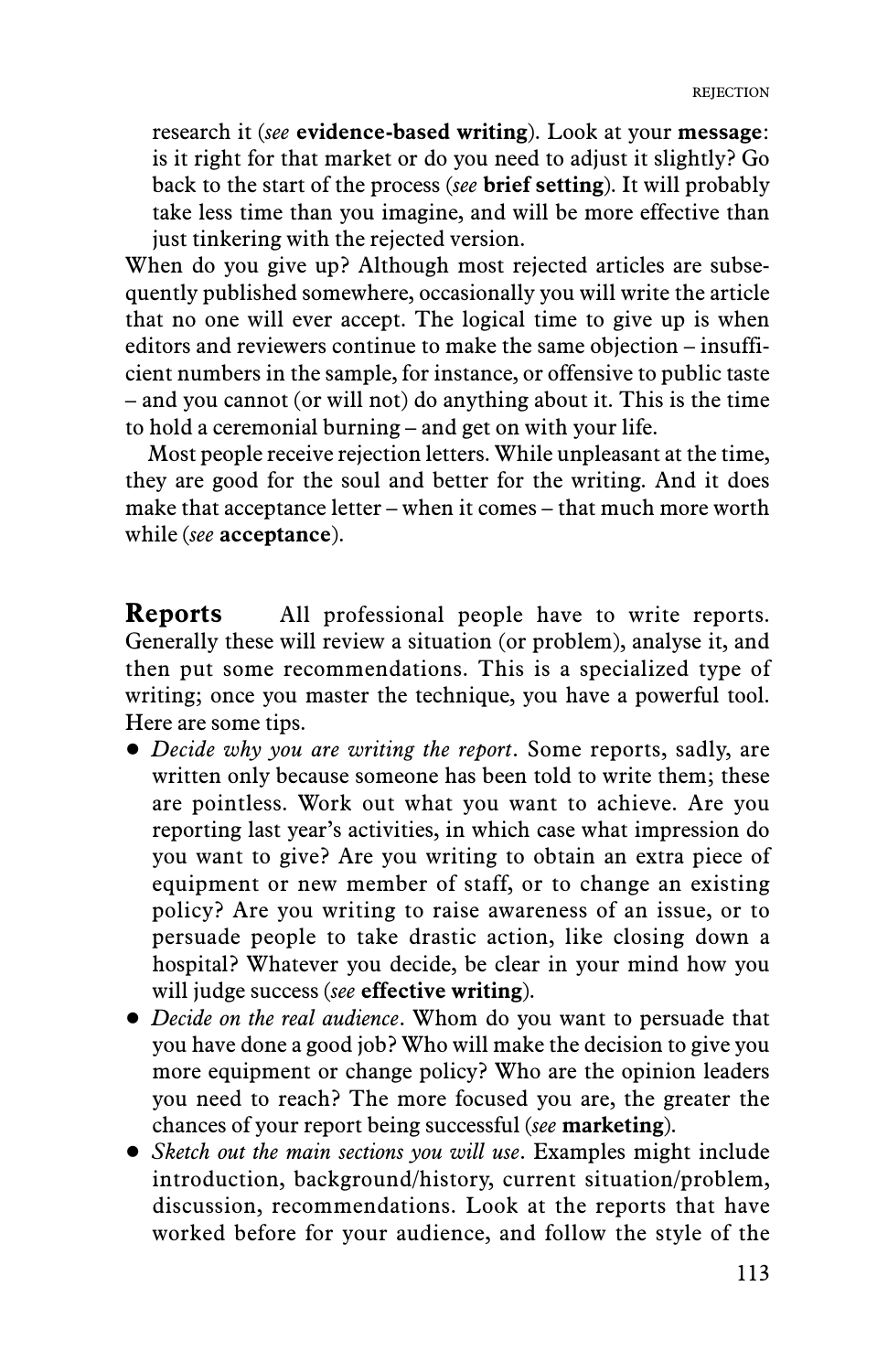successful ones. Approach each section as if it were a separate piece of writing (*see* **process of writing**).

- *Use the introduction to motivate the target reader*. Instead of writing, 'This report looks at a new cure for writer's block,' tell the reader what is in it for him or her. Thus: 'This report looks at a new cure for writer's block which, if introduced to this department, will ensure that our publication rate will treble' (*see***first six words test**).
- *If necessary, write two reports*. Some documents run into trouble because they have to appeal, say, to an audience of professional colleagues who have one set of expectations (*see* **jargon**), while at the same time having to convince the non-professionals who will make the decisions. Fortunately there is a solution: write the report for your professional peers, and use the **executive summary** as your selling tool for the decision makers.

**Research** All types of writing – not just science writing – will fail if the research is inadequate (*see* **bad writing**).

**Research into writing** Even those steeped in the harshest traditions of evidence-based medicine can become remarkably cavalier when it comes to making decisions about their writing. But a wide range of evidence exists, both from psychological experiments into readability and from market research carried out privately for commercial publishers.

Here is a short selection of some of the main findings:

- *Long sentences*. Readers find it hard to unravel complex sentences. Making sure that the **verb** appears early will help.
- *Word choice*. Many readers' problems are caused by unfamiliar words, foreign words and negatives. Cultivate a simple style – and keep **positive**.
- *Signposting*. Readers find it helpful to have plenty of headings and subheadings. These tend to work better if there is a verb in them.
- *Typefaces*. The most important factor is that the type is large enough. For going across an A4 page, for instance, you should have a type size of 12 point. Don't mix too many type faces (*see* **polyfontophilia**) and avoid strings of capitals and long sections of italics.

## **BOOKLIST: research into writing**

• *Designing public documents: a review of research*, by Elaine Kempson and Nick Moore, London: Policy Studies Institute,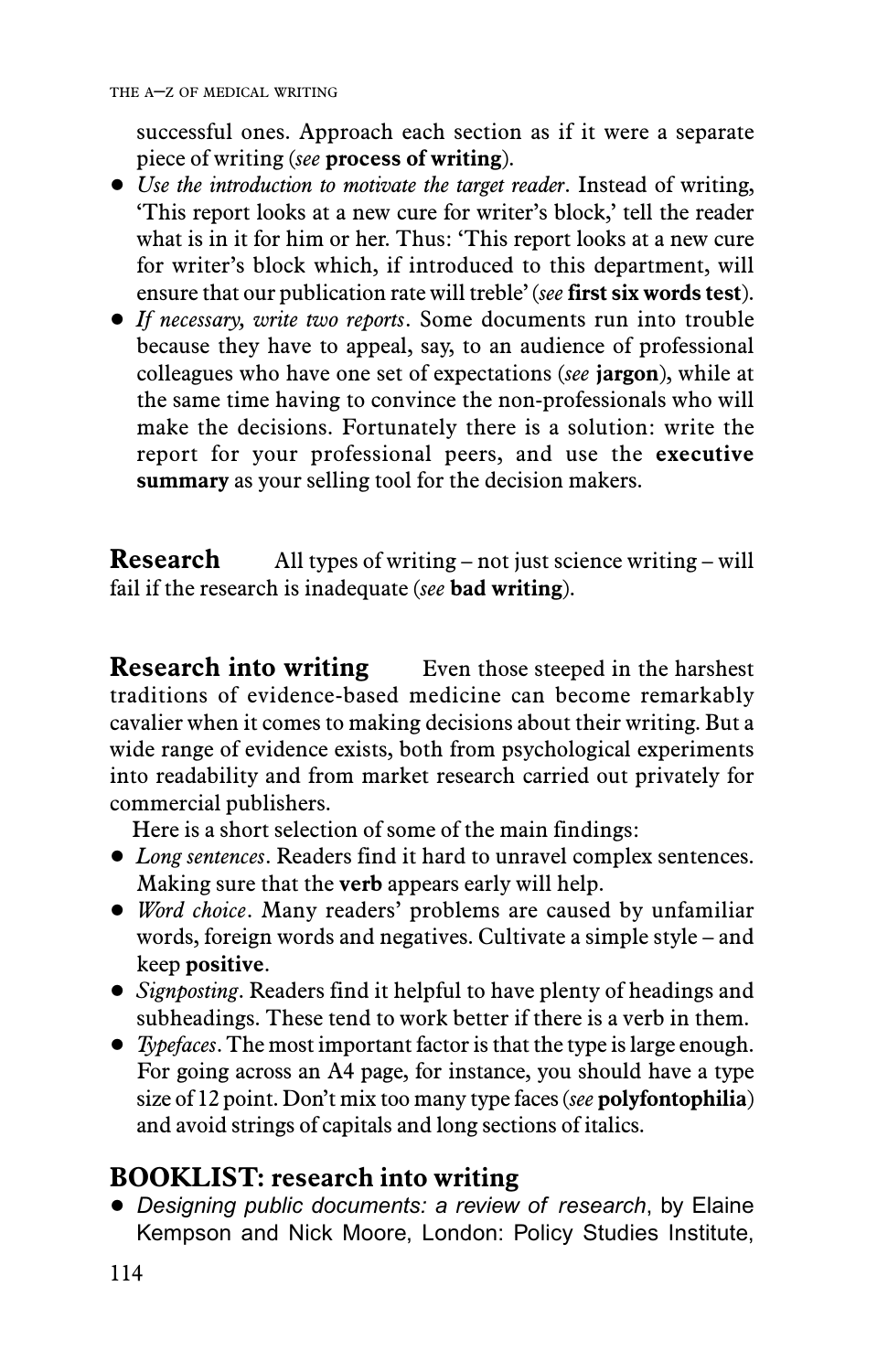1994. Useful advice for those designing forms and other documents, with details of many of the experiments on which this advice is based.

• *Designing instructional text*, by James Hartley (3rd edition), London: Kogan Page, 1994. This classic ranges over typography and layout, illustrations and tables, effective writing and evaluating design.

**Resignation letters** These can be wonderfully liberating to do, especially when you are deeply unhappy. Say what you want to say, don't mince words, then put the letter away – at home. Do not store on computers at work.

**Retractions** Be careful about these. They mean that you wish to take back an opinion you had earlier given. It begs the question: why did you say it in the first place? Distinguish from **corrections**.

**Review articles** Traditionally they gave authors the chance to 'review' what was known on a topic, which involved assessing the information available, organizing it into a coherent structure, and drawing conclusions. This function is increasingly served by signed **editorials**. We also have **systematic reviews**, but these are written in the form of **scientific papers** and the term really refers to a research technique rather than a type of writing.

Generally authors will be invited to write review articles. If you are asked to do so, look carefully at other review articles that have already appeared in that journal (*see* **evidence-based writing**). Make sure you have in writing what the editor wants you to do – the precise topic, and in what form. You will also need to know such details as length, charts or tables, degree of original statistical analysis required, deadline for the article and other relevant conditions (such as will you get paid?). Ask for an example of the type of review article the editor has liked.

Look in particular at the structure: most review articles (though not systematic reviews) move away from the traditional **IMRAD** structure and follow the structure for **editorials** and **feature articles**. In general they start off with a first sentence that should attract attention, go on to set up the question they are to address, develop an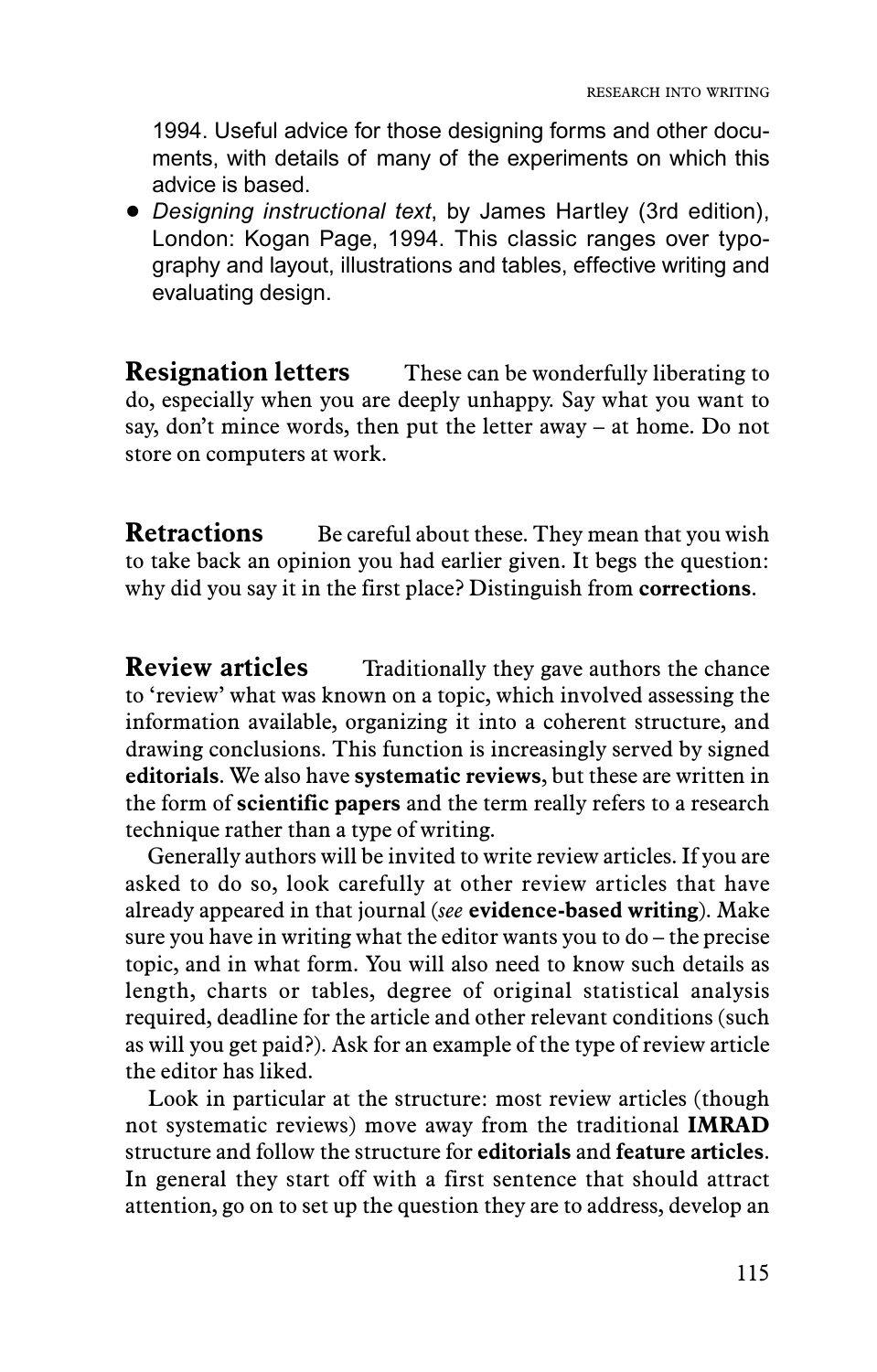argument that addresses it (one step per **paragraph**) and finally, at the end of the article, come to rest with the **message**.

Take time to review the material available before starting to write. Go through the normal stages (*see* **process of writing**). Be realistic about what you have been asked to do, which is to use your knowledge and skill to look at a topic, bring together the information you have found, and come to some kind of plausible conclusion. It is not the Gospel.

#### **Reviews of books** *See* **book reviews**.

**Rewards** Insufficiently used when it comes to writing. For major tasks (such as a **thesis** or a **scientific paper**) make sure that you celebrate as soon as you have finished. What happens later is, to some extent, beyond your control, though if all goes well you can have another celebration later (*see* **effective writing**; **payoff**).

**Rewriting** This is a vital part of the **process of writing**. Don't rush into it: you will need to put some time between the first draft and this stage – preferably leaving it overnight, at least. When you come back to the draft you will need to look at it in a number of ways, though not necessarily all at once.

First, ask the **macro-editing** questions. These are the big issues, such as is the message still there, is it in the appropriate place and is it still right for the audience (*see* **setting the brief**)? Also ask if the structure works (try the **yellow marker test**) and whether the tone is appropriate? You will probably be surprised at how well you are doing so far.

Once you have carried out these tests, you can start looking at the **micro-editing** issues – **checking facts**, **accuracy**, **grammar** and **style**. It is important to get these right, but it is unhelpful to concentrate all your resources on them.

How many drafts should you do? There is no easy answer. Sometimes the number will depend on the importance of the writing – a **thesis** will usually receive more attention than a letter home. Sometimes it will depend on how well you have planned the writing. The big problem for most people, however, is knowing when to stop rewriting: this is where **deadlines** are invaluable. Printing out each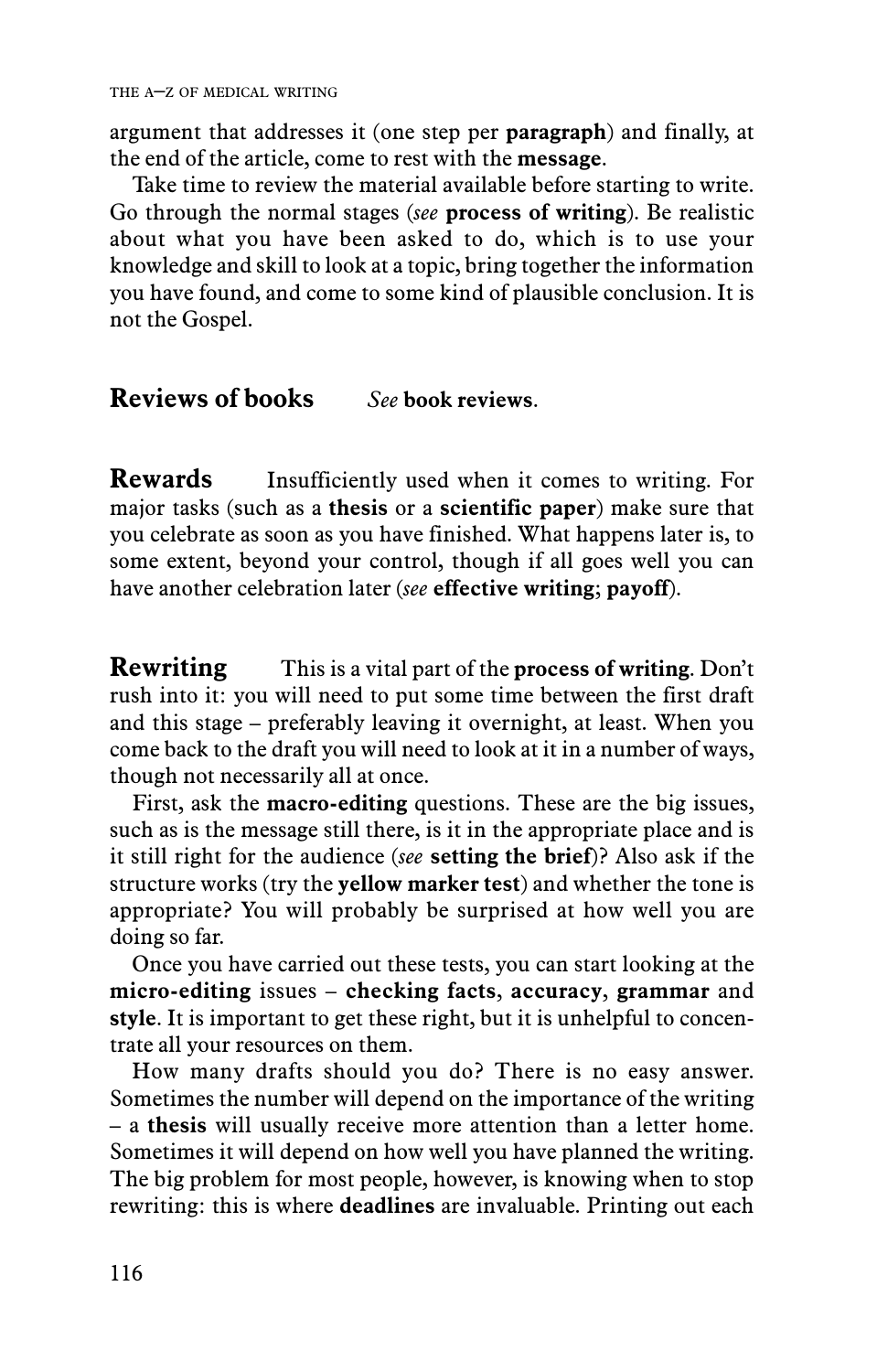edition as you revise will help to remind you that you are progressing a piece of writing and not just fiddling on a computer.

Some people feel that rewriting represent failure; on the contrary, it suggests that your writing is about to be successful (*see* **effective writing**).

**Rubbish** There's a lot of it about (*see* **brief setting**; **crap**).

**Rumination** The period at the start of the **process of writing** where you let the ideas go around in your head. You can do this while doing other things, such as riding a bicycle, lying in bed or taking a bus. Don't worry unduly if you don't seem to be making progress. But set a **deadline** because at some point you will need to put something down on paper (*see* **brief setting**).

**Salami publication** The practice of undertaking one piece of research and then cutting slices off it for publishing in various journals. It is currently frowned upon by the editorial establishment. Editors take the view that the role of scientific publishing is to record and validate science, and therefore there is no reason to slice large studies into smaller bits. But, from the writer's point of view, the role of scientific publishing is to validate themselves and their careers, by enabling them to rack up points with each publication. So the more publications the better.

My advice to writers is to approach the matter from a different direction entirely. Once you have collected the data, define the **message** you want to give and match it to a journal (*see* **brief setting**). Then write your article, using the data needed to support the message. If you find, having written this article, that you have enough *unused* material that would support a *different* message suitable for *another* journal, then go ahead and write it.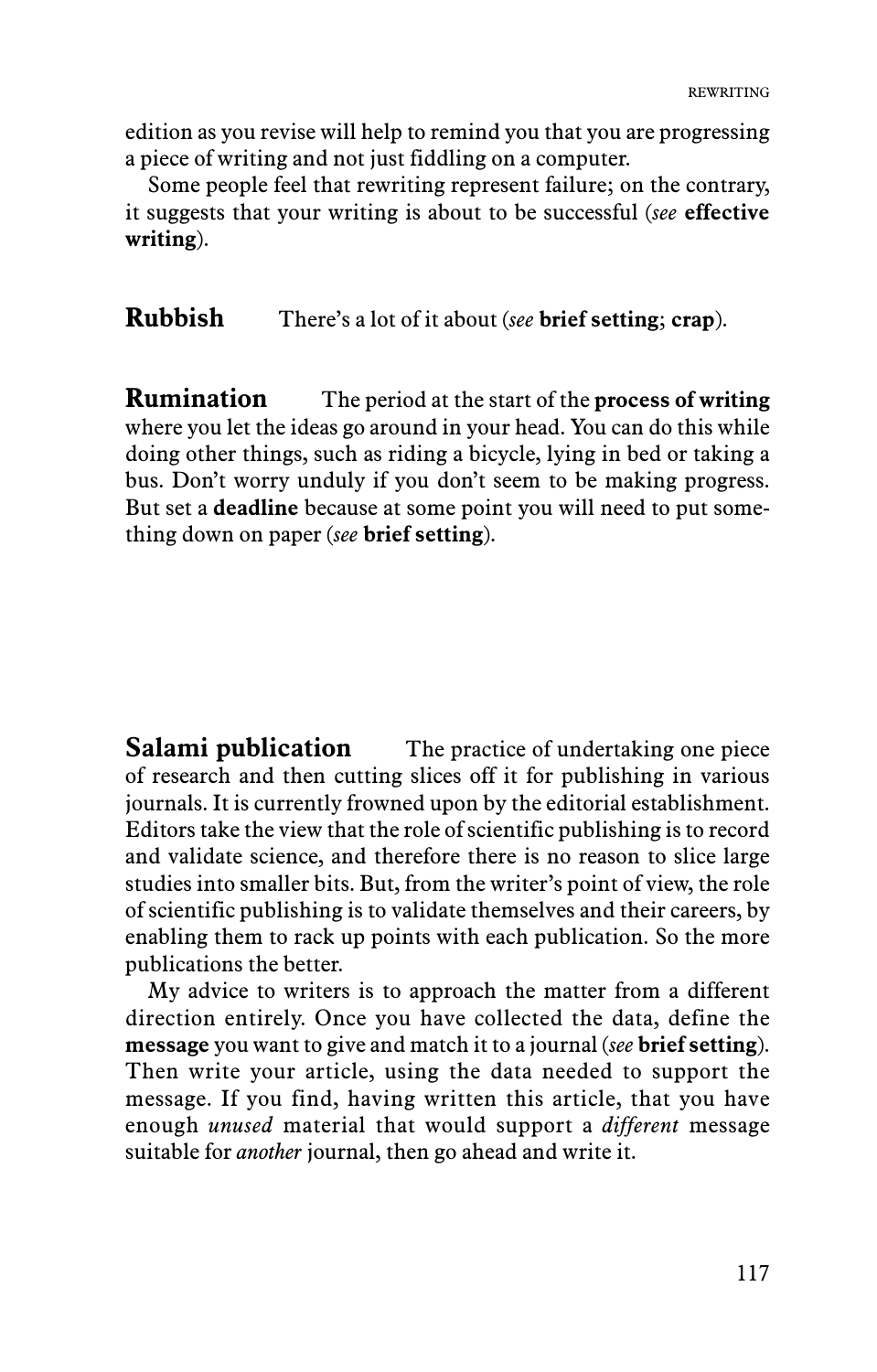**Science writing** A term used by scientists to distinguish what they write from other types of writing which, by implication, are vastly inferior. There is no evidence for this belief (*see* **gravitas**).

**Scientific fraud** A posh term for lies. There is no justification for them in any kind of writing. However, there has been a steady stream of cases over the last few decades, ranging from the slight (but nevertheless dishonest) massaging of figures to the lengthy discussion of patients that never existed.

Such cases tend to rock the scientific community, and there is now a widespread belief that the tradition of trusting other gentleman scientists is no longer enough. Editors are sensitive to the problem, and to the dangers of being required to spend more and more time policing science rather than communicating it. Academic institutions, therefore, are beginning to realize that they need to adopt explicit procedures if the integrity of researchers is to be accepted.

Writers should adopt the following principle: do not at any time put your name to a paper unless you are sure that everything in it is true – and that you could prove it if necessary in front of **lawyers**.

Scientific papers Scientific papers contain original research, on a topic that is new and important. For many doctors and scientists they are the most important bits of writing that they do. They follow a specific formula (*see* **IMRAD structure**) and a particular style. They earn their authors valuable credits, which they use for climbing up the career ladder or amassing more funds for their department.

The question 'What makes a good paper?' is much harder to answer than 'What gets a paper published?' I therefore advise focusing on the latter (*see* **evidence-based writing**), because the task then becomes more manageable. Certainly it can be seen as any other transaction that requires researching a market, making a product and then selling it in that market. Meeting the following points should increase the chances of your article being accepted for publication.

• *Have one simple message to put across*. Often the starting point for a paper is the request to put a mass of data into some kind of order. Instead of immediately allocating bits of it to the four sections (e.g. details of the data collection into the Methods section), consider the work as a whole. **Ruminate**. Then set the **brief**, the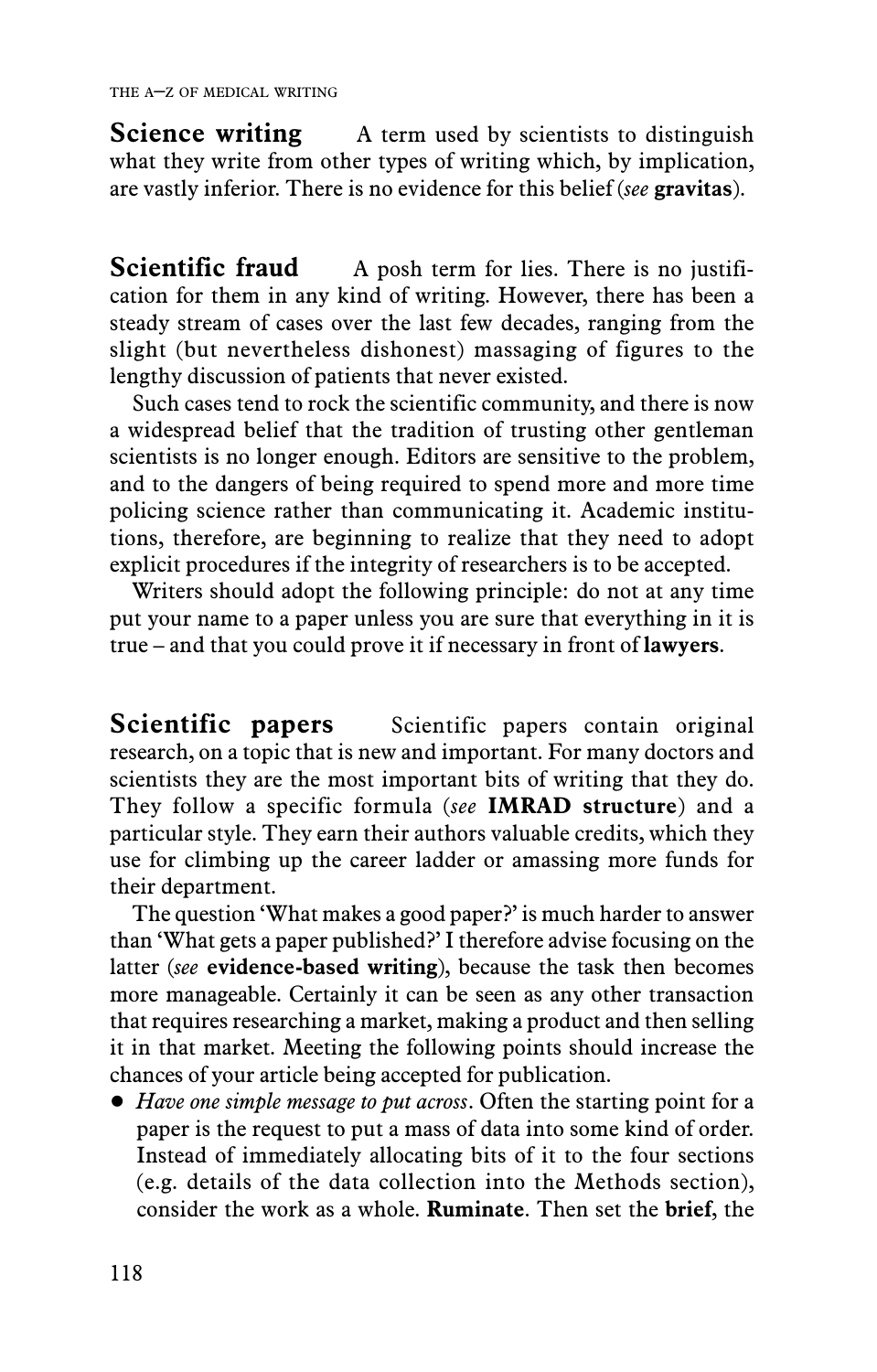first part of which involves formulating a one-sentence **message** for your work.

- *Decide in advance where you want the article to be published*. There seems to be a feeling that a paper that starts out suitable only for a minor specialist journal can somehow be improved by detailed criticism (*see* **Icarus fallacy**) so that finally it will be accepted by a major international journal. This is not so. You can and should decide, before setting out to write, which journal will be most suitable (*see* **marketing**). This will save time, increase your chances of getting accepted, and make the writing itself much easier (*see* **evidence-based writing**). Agree this with your coauthors before you start to write.
- *Collect information to support the message you have chosen*. The hard part of writing is not putting in information but deciding what to leave out. I therefore recommend some kind of brain storming (*see* **branching**) that will encourage you to select information that supports the message you have chosen. The advantage of this is that it also identifies what is not relevant.
- *Write each section in one go*. Many writers spend long and unhappy hours at a word processor, inching forward painfully. This produces demotivated authors and dreary, disconnected prose. Take your plan, find a quiet spot for 15 minutes or so, and start (*see* **free writing**), doing one section at a time. Never interrupt your flow – whether it be to go back and fiddle with the sentence you have just written, check a matter of detail with your records, or copy down the precise details of a key reference. You can do all this later.
- *Polish the draft and add the extra items*. Now you can start to work on the details, but be careful not to neglect **macro-editing**. Polish up the presentation of your figures and tables, and write the additional items you will need – the **title**, the **abstract**, the **references** and the **covering letter**. Follow the **Instructions to Authors**.
- *Handle your co-authors carefully but firmly*. This is a dangerous time. If you have done your work well you will have a product that will meet the needs of your **target journal**. Yet many feel that they should now subject the draft to a barrage of detailed criticism, most of which will concern minor matters. It will be a great help at this stage if you have already agreed the market and message with your co-authors. Keep your nerve: your job is to keep the article on track for publication (*see* **negotiating changes**).
- *Send off the package*. Supply outstrips demand and your article may be rejected. If so, don't just throw it away (*see* **rejection**). If, on the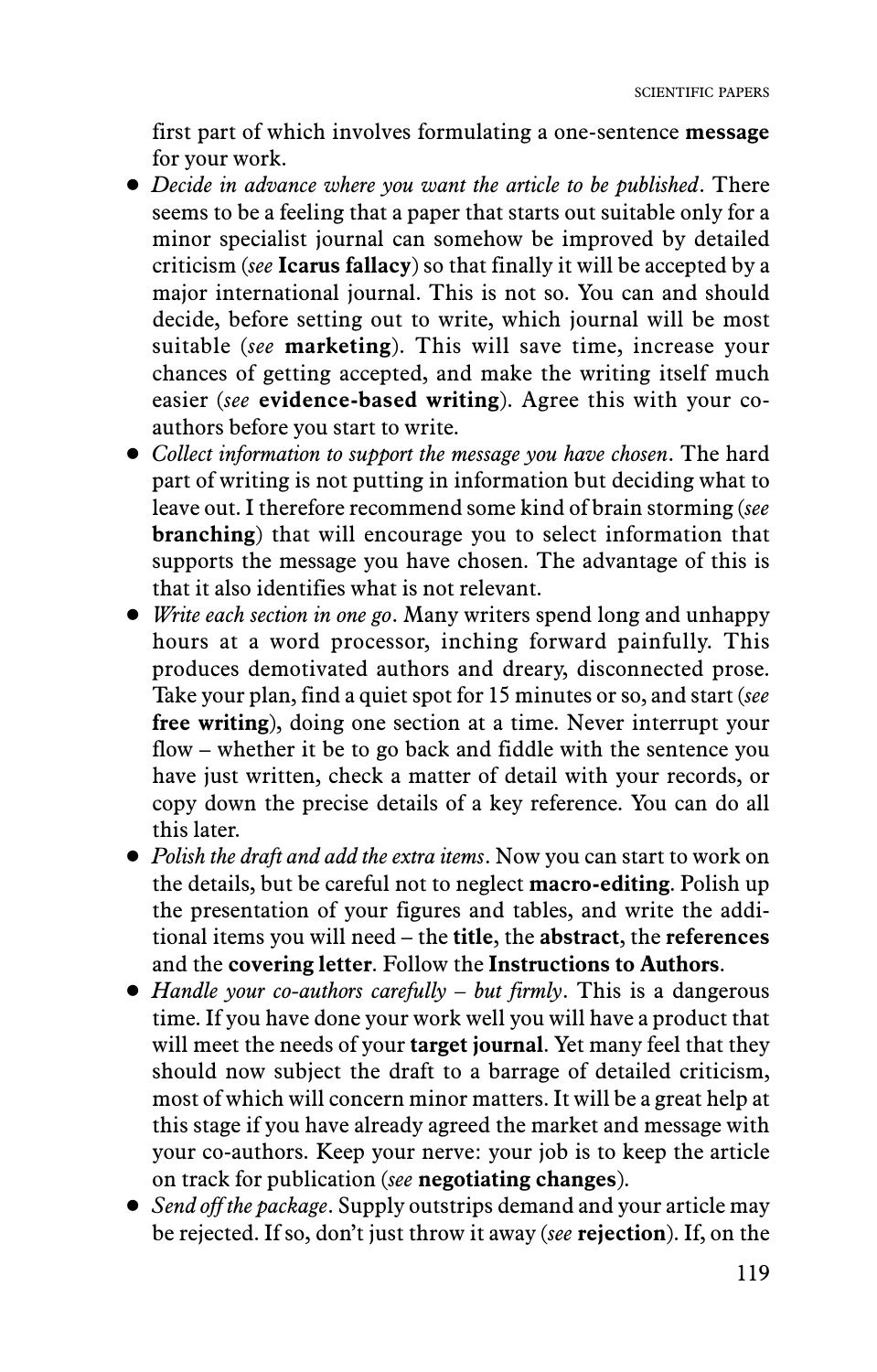other hand, your paper is accepted (as it should be if you have targeted it correctly) don't forget to celebrate.

Keep everything in perspective. The fact that you can write a scientific paper shows that you can write a scientific paper. It does not predict your performance as a doctor or your worth as a human being.

# **BOOKLIST: scientific papers**

- *Winning the publications game* (2nd edition), by Tim Albert, Abingdon: Radcliffe Medical Press, 2000. Modesty forbids ... but this book takes the line that writing scientific papers is not as hard as many people make out. It goes through the process in 10 easy stages.
- *How to publish in biomedicine*, by Jane Fraser, Abingdon: Radcliffe Medical Press, 1997. Five hundred tips for success from an author who comes from the UK (as opposed to US) tradition of science writing.
- *Publishing your medical research paper*, by Daniel W Byrne, Baltimore: Williams and Wilkins, 1998. This book promises 'over 200 expert tips'. It is written from the US perspective and has some interesting data about what reviewers think.
- *Biomedical research*, by William F Whimster, London: Springer, 1996. A broad sweep through many aspects of planning, publishing and presenting research. Includes some useful chapters on the changes brought by electronic publishing.
- *How to write and publish a scientific paper* (3rd edition), by Robert A Day, Cambridge: Cambridge University Press, 1989. One of the few books on this topic that is genuinely funny.

**Scientific words** Some words are truly scientific, in that they describe precise things or concepts, such as 'tyrosine', 'autosomal dominant transmission' or 'multivariate logistic regression'. Other words, such as 'approximately' (instead of 'about'), 'elevated' (instead of 'raised') and 'demonstrated' (instead of 'showed') are merely **pompous words**. Avoid them, even when writing scientific papers.

**Semicolons** If you are having to look this up, don't use them (*see* **full stops**).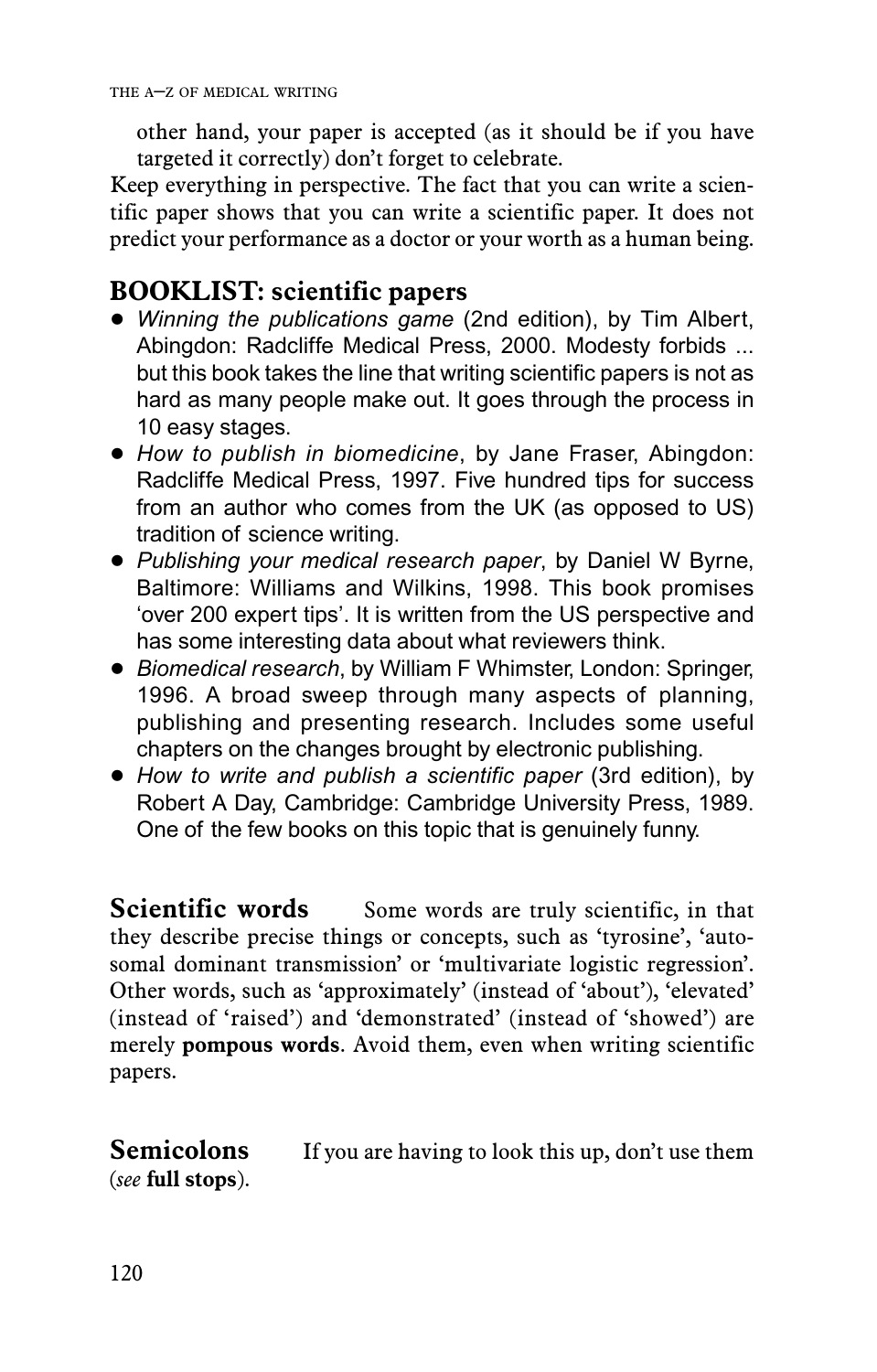**Sentences** Keep them short, simple and active. Put the **verbs** in early. Keep out subsidiary clauses and phrases; otherwise you will end up with something like this: 'These results, on the effects of treatments and risk factors in determining trends in coronary heart attack rates and mortality, which include some early surprises, will create considerable discussion and controversy amongst the world's experts, although further analyses remain to be done.'

Or this: 'To ensure that evidence from systematic reviews informs clinical practice in district general hospitals, we believe that those professionals who lead clinical departments should appreciate evidence-based medicine and how to incorporate review evidence into effective implementation methods to influence their staff, such as wall posters or practice guidelines.' *See also* **final sentence**; **first sentence**; **topic sentence**.

**Sexist language** *See* **political correctness**.

**Short articles** Do not assume that they take less time than long articles. The reverse will usually be true.

**Shuffling data around** One of the main preoccupations of those writing scientific papers. There is a better way (*see* **setting the brief**).

**Simplicity** A virtue in writing.

**Slander** A defamation which is spoken (as opposed to **libel**, which is written).

**Spacing after a full stop** Many who trained as typists on mechanical typewriters were instructed to leave two spaces after the full stop. Word processors are more flexible when it comes to spacing, and now the convention is to have one space only.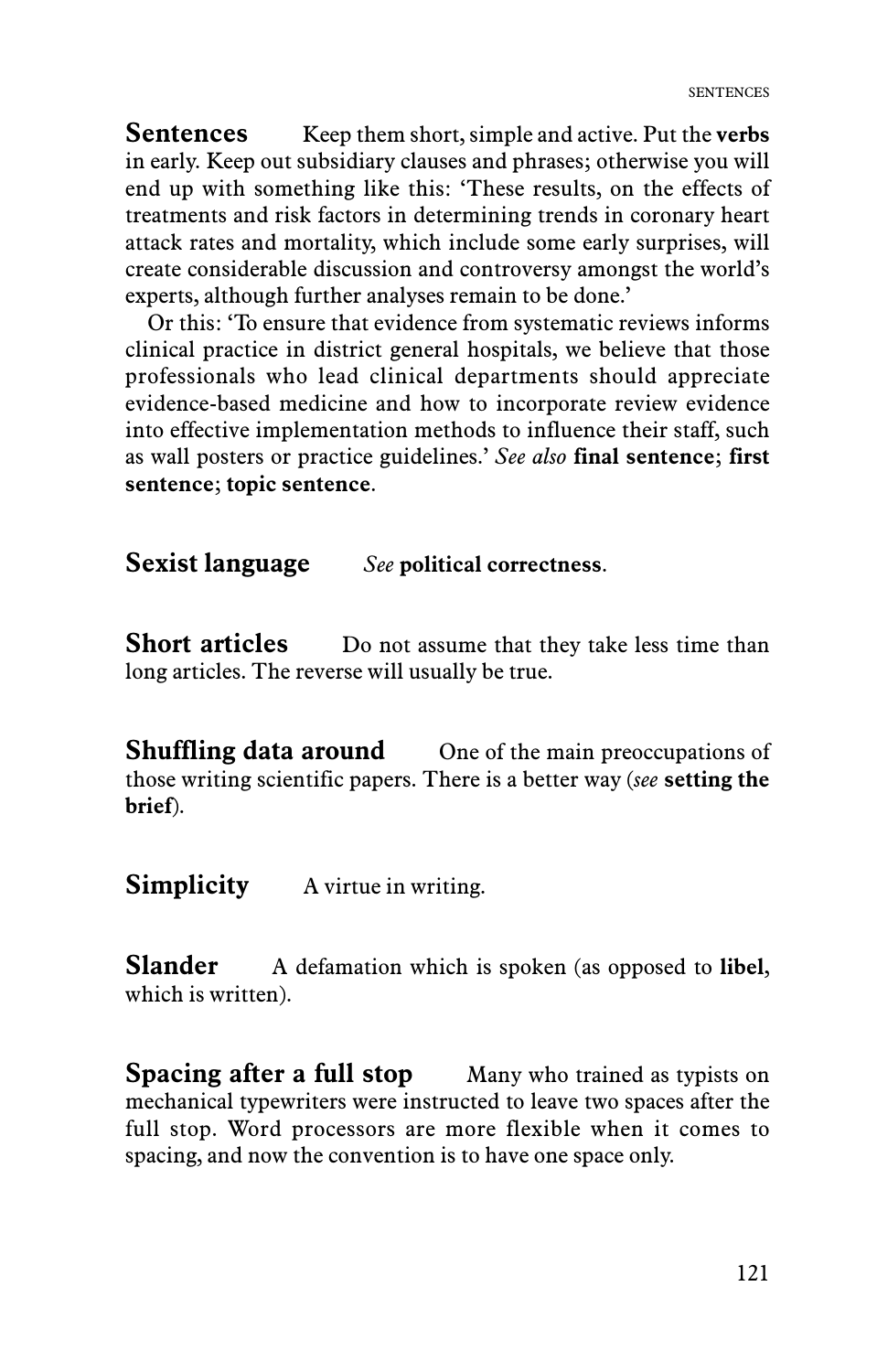**Spelling** This gives rise to all kinds of difficulties, mainly because people love finding other people's spelling mistakes and using them to imply that they are uneducated, ignorant and no longer a rival for the next job (*see* **politics of writing**). One of the problems is that English spelling has few rules, and those that do exist have exceptions.

Computerized spelling checks do help, and there is no excuse for not switching them on. However, they tell us only that we have a properly spelt word, and do not tell us if we have a good word in the wrong place. (While revising early drafts of this book, for instance, I came across 'a strong of nouns', 'collecting the date', 'piss the buck' and 'subsequent grips from rivals').

One of the best ways of improving your spelling is to read clear English. I don't necessarily mean the classics: airport novels, newspapers and magazines are quite good enough for this purpose. You need to be familiar with the shape of words, because alarm bells will start to ring when you see an aberration. You then need a good dictionary, and the energy and self discipline to use it.

Meanwhile, here are 10 commonly misspelt words (UK version). Get them right and you are already doing better than others: *accommodation*, *corollary*, *diarrhoea*, *inoculate*, *occurred*, *ophthalmology*, *publicly*, *resuscitate*, *separate*, *unnecessary*.

**Split infinitives** This is where the two parts of the 'infinitive' form of a verb are split by an adverb, as in (and now famously) 'to boldly go' rather than 'to go boldly'. This practice causes some people to get upset. All writers on style, however, seem to agree that this rule is based on Latin grammar and was misguided from the start. If you want to split an infinitive and it sounds right, most modern authorities say, then go ahead and split it. If anyone complains, pass them a reference book and challenge them to find support for their position.

### **Starting** *See* **getting started**.

**Statisticians** Most scientific journals now take statistics very seriously, with professional statisticians advising them at the highest level. We need to take this into account when writing for journals and involve a statistician at an early stage. Establish before you start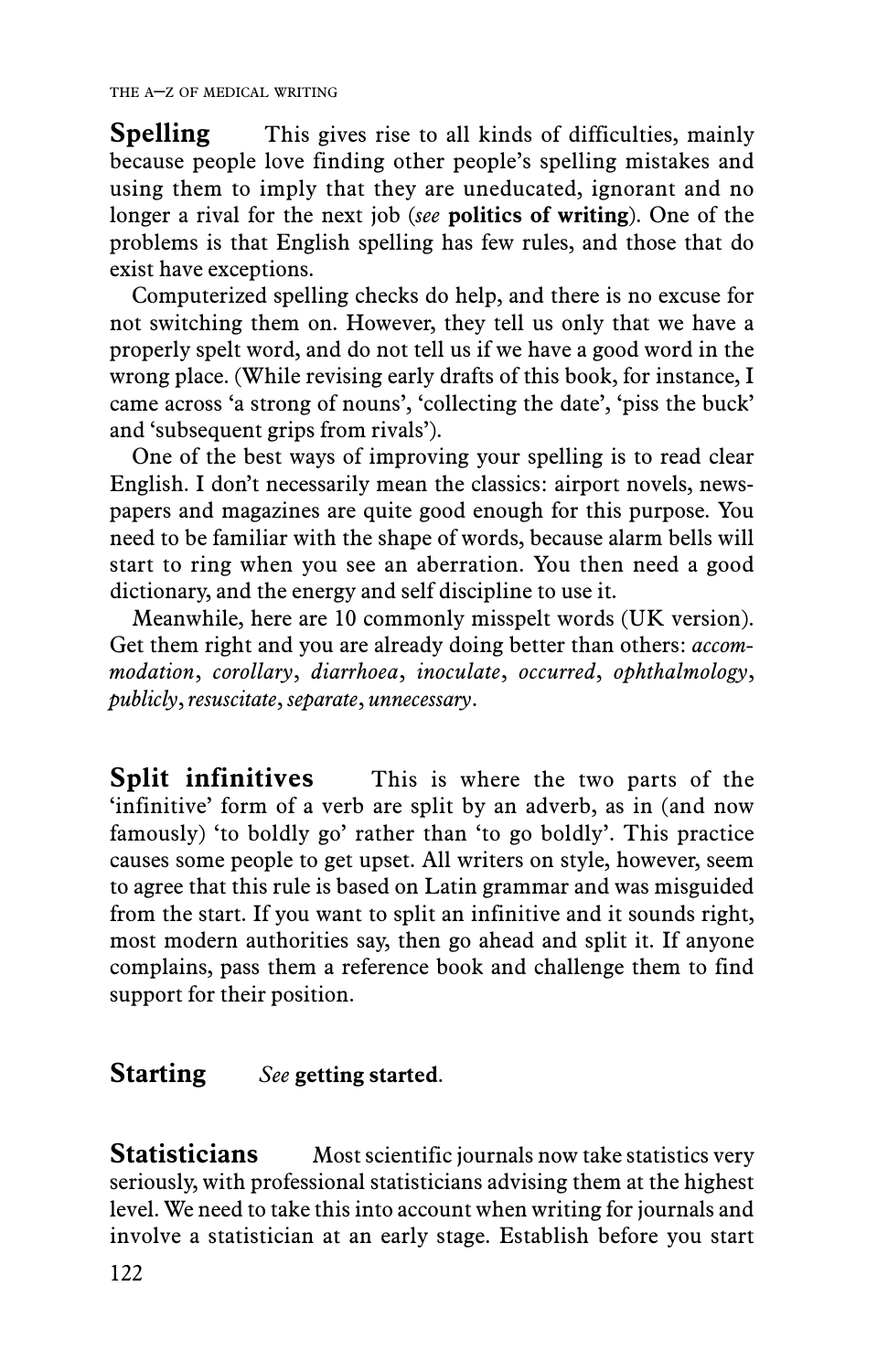whether you will have enough numbers from which to draw any meaningful conclusions.

But keep a sense of proportion. Endless statistics can impede communications. Unfortunately much modern science writing has become a succession of statistics that only the statistician and his mate understand. Use statistics to support the message, not to drown it (*see* **leaf shuffling**).

**Stereotyping** In writing, and in life, a great evil. Listen, and then report accurately.

**Stet** Latin for 'let it stand'. A common proofreading mark which means – ignore the 'correction'.

**Structure** It is easy to get so caught up in the meaning of a piece of writing that we take for granted the way the writing has been constructed – in other words the structure. Variables are likely to include: how long will the piece of writing be (**length**)? How will it be organized (**paragraphs**; **sentences**)? Should the message be at the start, or buried at the end (**inverted triangle**)? Will it follow the scientific **IMRAD** structure? How will it be labelled (**headlines**; **titles**)?

The structure to use is the one that your target audience likes and knows (*see* **evidence-based writing**).

### **Structured abstract** *See* **abstract**.

**Strunk** Co-author with EB White of an excellent book on style (*see* **style booklist**). His name was adopted by the staff of the late lamented magazine *World Medicine* to describe the process by which a piece of incomprehensible pomposity was elevated into crisp prose by the skilful editorial staff: 'That was most sensitively strunked'.

**Style (1)** Ask a group of people to describe a 'good writing style', and they will come up with a number of requirements, such as clear, elegant, flowing, concise, etc. They sound good but, alas, are vague and unmeasurable. They do not give us anything concrete with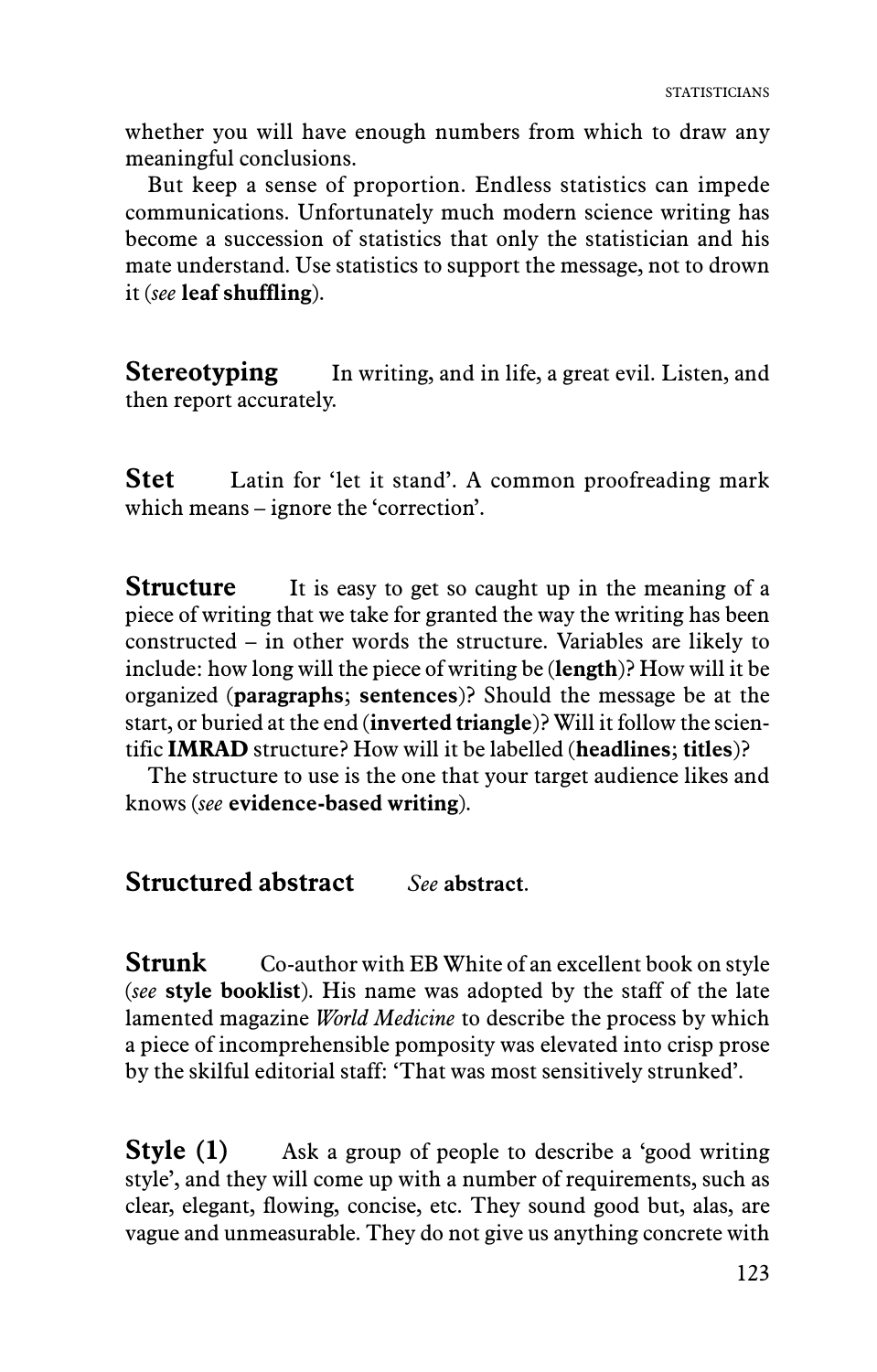which to judge. Worse, they allow those who write badly to justify almost anything they have written: 'I think it's elegant! And it flows.'

Some writers also feel that style is a mark of personality – that writing is a chance for us to show what we are like and, in this competitive world, we have to show off our skills. If you are planning to write a book that will win a literary prize then that view might be sustainable, but this book is not about winning a place among English literature classics. It is about the craft of putting together words in such a way as to enable you to put messages across to a target audience. Over the past 100 years or so writers have generally agreed about how to make this kind of writing work. These include the following elements: logically developing **paragraphs**, short and simple **sentences**, active **voice**, **positive** statements and sensible **word choice**.

They are all good tips, but they do not tell the whole story. If you look at, say, a scientific paper in *The Lancet*, you will see all of the above 'rules' broken constantly. So what then is an effective style? I favour a relativistic approach: *a 'good' style is the way a writer constructs sentences and chooses words so as to increase the chances of getting the chosen message across to the chosen audience*. In other words, for simple **effective writing**, style is not writer-related but reader-related.

At least this gives us a yardstick with which to measure style. When it comes to those endless discussions with **co-authors** or **bosses**, it gives an easy solution: allow any changes that are likely to improve the chances of putting the message across to the target reader; resist those that will have the opposite effect (*see* **negotiating changes**).

# **BOOKLIST: style**

- *The elements of style* (3rd edition), by Strunk and White, New York: Macmillan, 1979. The bible.
- *Medical writing: a prescription for clarity* (2nd edition), by Neville W Goodman and Martin B Edwards, Cambridge: Cambridge University Press, 1997. A splendid attack on the pomposity of medical writing with some excellent examples and some sensible advice.
- *Waterhouse on newspaper style*, by Keith Waterhouse, London: Penguin, 1989. Trenchant views on writing from a distinguished playwright and journalist.
- *The Picador book of sports writing*, edited by Nick Coleman and Nick Hornby, London and Basingstoke: Picador, 1996. Forget literature; look at how skilled writers describe the games we play. And ask why science writing is so different.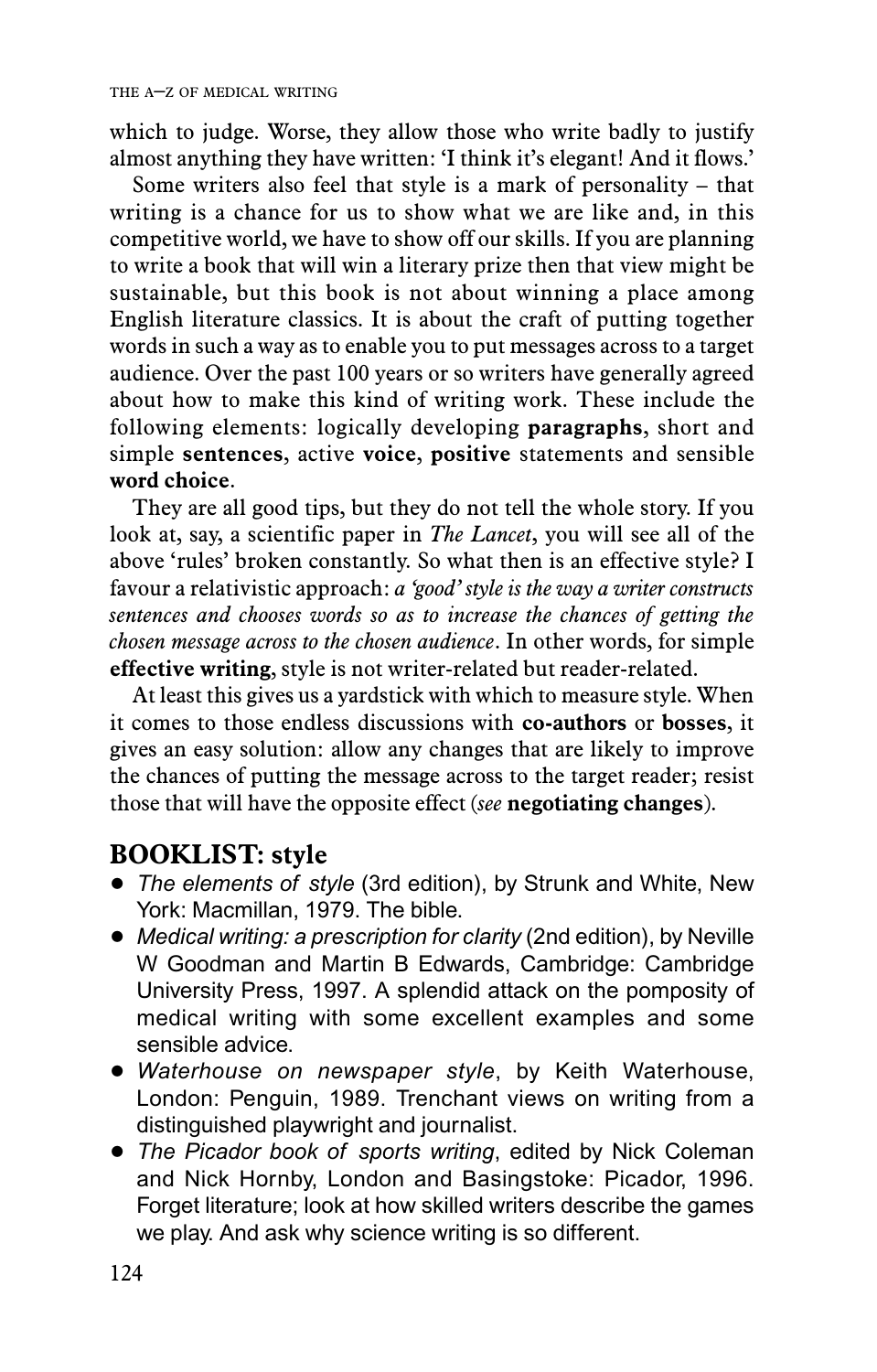- *The plain English guide*, by Martin Cutts, Oxford: Oxford University Press, 1996. An excellent handbook on how to avoid gobbledegook from one of the original leaders of the Plain English campaign.
- *Put it in writing*, John Whale, London: Orion Books, 1999. A new paperback version of a book originally written for the *Sunday Times*. Essays range from 'Being understood at once' to 'Sparing the readers pain'.

**Style (2)** The set of rules set by a publication to lay down policy in some of the many areas where there are genuine ambiguities (Mr or Mr. for example, or -ise or -ize?). The thinking behind this is that readers care little about which version you use, as long as there is consistency.

**Style guides** All professional publications will have a style guide, ranging from one or two sides of paper up to (as with the *Economist*) a major book that may be published commercially. All organizations where members spend large amounts of time writing would benefit from a style guide of their own, or they should agree on a reference book that they will use instead. This will defuse those endless and time-wasting rows over matters as unimportant as the use of a capital letter or the exact positioning of a piece of punctuation (*see* **Instructions to Authors**; **negotiating over text**).

**Subeditors** Although they can be mocked by the flashy prima donna reporters, subeditors play an important part in the business of bringing information out promptly in a reasonably clear and accurate state. Like **technical editors**, subeditors are generally experienced readers and writers who can turn turgid self-indulgent prose (*see* **crap**) into something approaching clarity and even interest, as well as spotting (most of) the worst and most dangerous errors (*see* **lawyers**). This gives substance to the view that some kind of rewriting – and preferably by an informed third party – should be an integral part of the **writing process** (*see* **rewriting**). *See also* **copy-editors**.

**Success** Make sure you define how you will define it (*see* **payoff**). And when you get there, celebrate.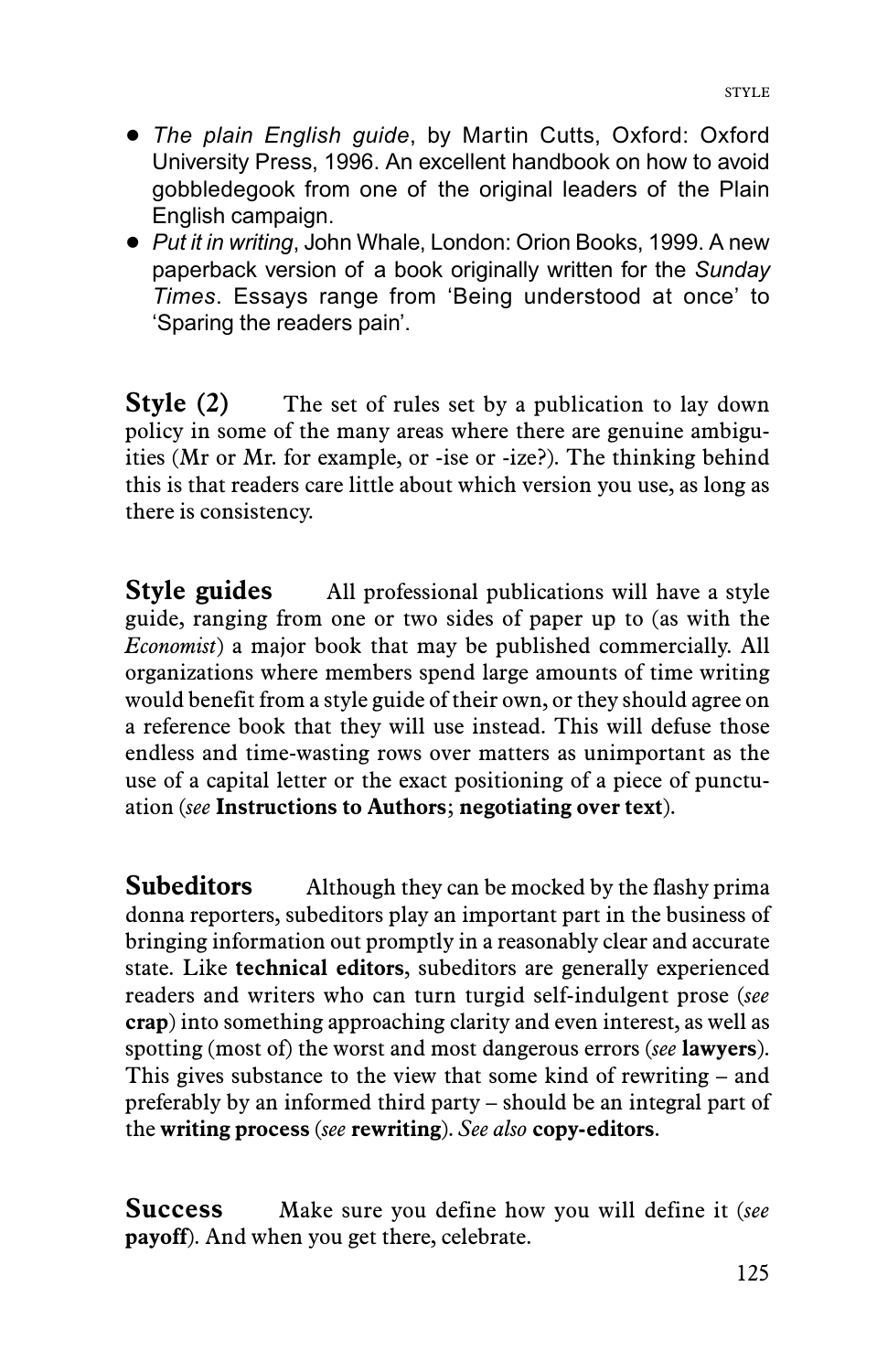### **Summaries** *See* **executive summary**.

**Systematic reviews** *See* **reviews**.

**Tables** For scientific papers, these are inextricably bound up with the text. In essence, the tables should give the information gathered, while the text should provide a reader's guide to the main implications. Journals will differ in their precise requirements, and you must look at your target journal's **Instructions to Authors** before embarking on time-consuming work. Similarly, when writing for any other market, such as books or magazines, liaise with your editor to find out how data should be presented.

**Tabloids** It is fashionable to be dismissive of tabloid newspapers, but writers ignore them at their peril. Millions of people spend huge amounts of money each day to buy them. They then read them – and go away with the messages that the authors intended. Few other pieces of writing are so consistently successful.

Admittedly, the messages in these papers leave a lot to be desired, catering to the prurient – and meaningless to those who do not regularly tune into popular TV culture. But they use some excellent techniques, and these can be applied to other, less controversial messages. They include the assumption that words are worth putting out only if they are read (*see* **effective writing**), the principle of starting with the most important message (*see* **inverted triangle**), and the practice of using all kinds of devices to attract passing trade (*see***layout**).

### **Target audience** *See* **audience**.

**Target publication** The journal, magazine or newspaper to which you intend to submit an article. Choose it before you start to write. *See* **evidence-based writing**; **Icarus fallacy**).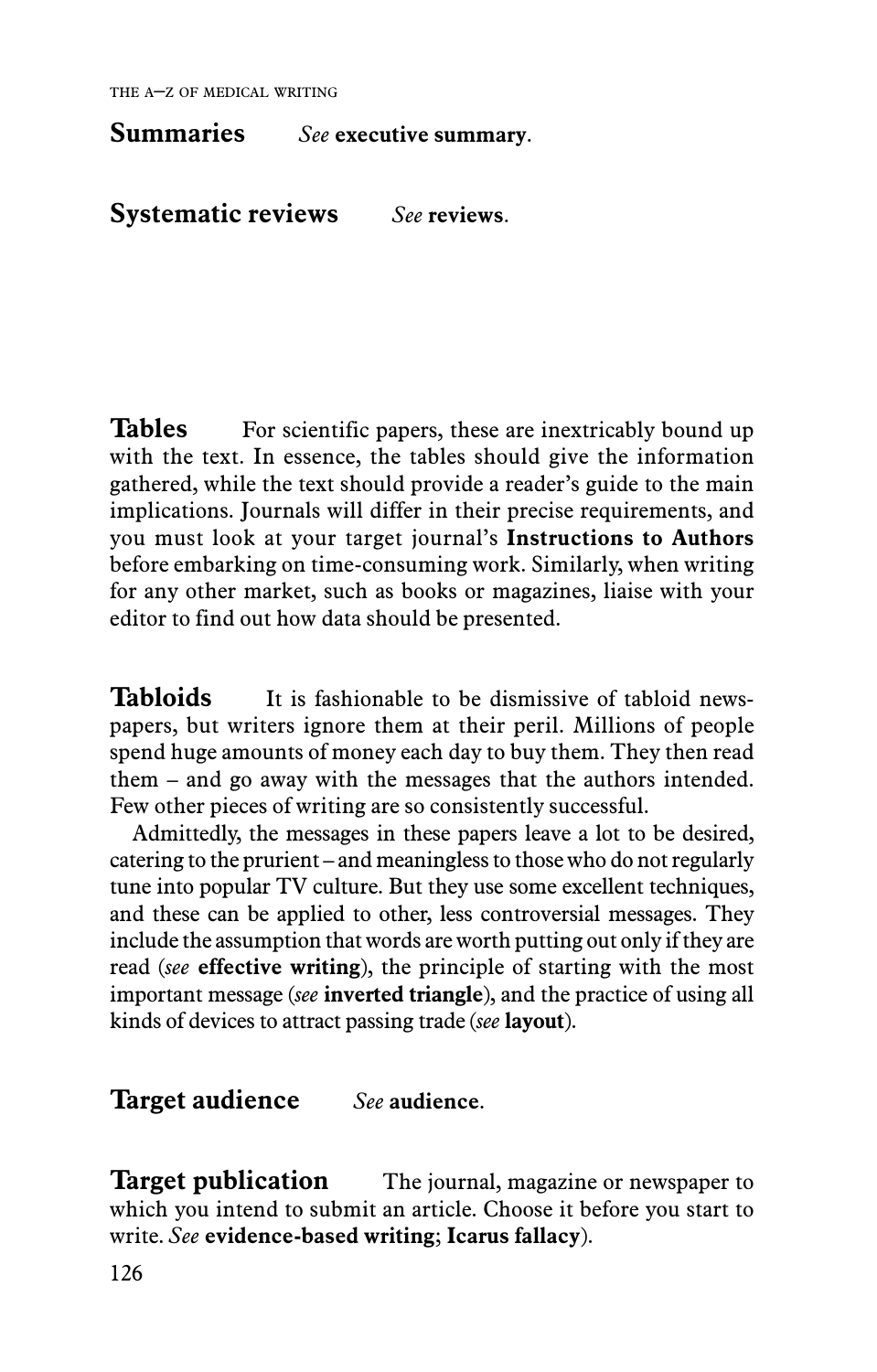**Tautology** Saying the same thing twice over, as in 'young child', 'past history', 'vision for the future' or 'priority for action'. Avoid (*see* **absolutes**; **flabby phrases**).

**Technical editors** The unsung heroes and heroines of science publishing – who spend hours at their desks working on manuscripts that are full of internal inconsistencies and incomprehensible sentences and making them, well, less full of internal inconsistencies and less incomprehensible. They will spend roughly half a day on each paper: they will check for errors, put the copy into the style of the journal (which gets particularly tricky when it comes to dealing with the references), turn it into reasonable English and sort out uncertainties with the author.

The work is similar to the work of the **copy-editor**, who is generally employed by a book publisher. It is very different, however, from the work of the **editor**, whose principal task is to decide what goes into the publication. It also differs in some ways from that of the newspaper or magazine **subeditor**, who start from the premise that the writing needs to be marketed and polished as well as checked.

Good technical editors are worth their weight in gold and there is a clear message for medical writers: cherish them. The editor may make the decision over publishing, but the technical editor will be the person who will quietly and with little thanks bring it up to the required standard. Unfortunately the egos of many writers prevent them from seeing changes as anything other than a direct challenge to their authority and talents. Such people would do well to reflect that technical editors spend all of their days working on scientific manuscripts, and will know far more about them than they do. *See also* **author's editors**.

**Tenses** Choose one time frame and stick to it. It is obviously wrong to say: 'We experimented on 3000 rats. Half of them die.' However, science writing has a convention that the past tense should be used for describing what you did and found ('The rats died when we gave them the poison') while the present tense should be used for a proven (or generally accepted) fact: 'Rats die when given the poison'). *See also* **verbs**.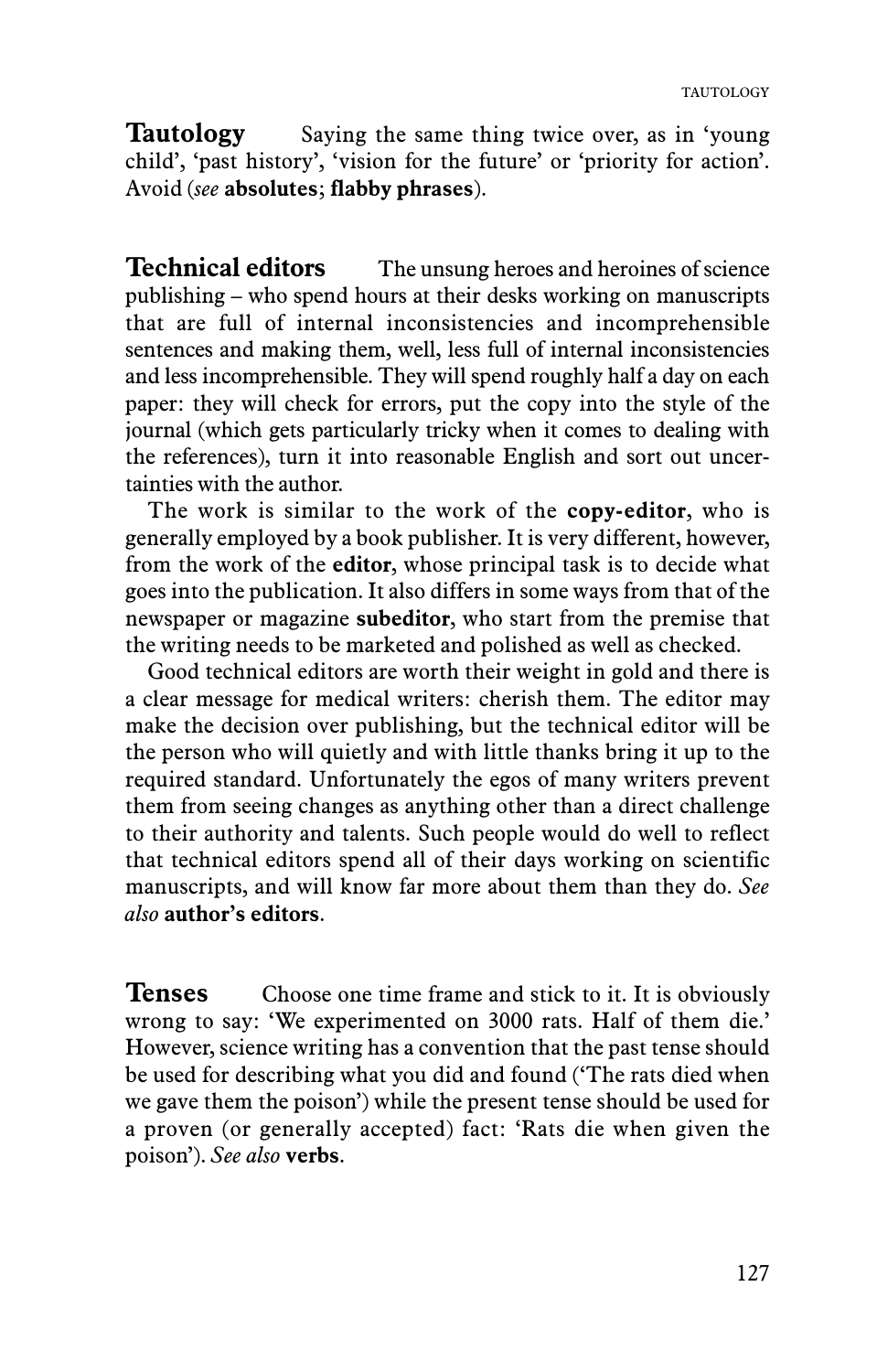**Thank you** These two words are probably the most powerful tool for improving the quality of writing. They are, sadly, neglected (*see* **commissioning**).

**That/which** The rule is to use 'that' when it is defining or restrictive ('The bed that is broken must be taken away' – take the bed away) and 'which' for the non-defining non-restrictive ('The bed, which is broken, must be taken away' – take the bed away and by the way it happens to be broken). That said, few people seem to know or care nowadays, so does it really matter? (My **copy-editor** thinks so, but then that's her job!)

**Them** This has now become a singular asexual pronoun, as in: 'If someone claims that they are libelling them'. Purists hate it, but it looks as if it is here to stay (*see* **political correctness**).

**Thesis writing** The bad news is that these are very long, very boring and very important. The good news is that the person who will be reading it is not only required to do so, but is generally required to look for the positive as much as possible.

That apart, theses are similar to all other types of writing (*see* **process of writing**). Work out exactly what the requirements are. These are sometimes made explicit in instructions to candidates or similar material, but more often candidates have to work them out for themselves. Look at papers that have succeeded and at those that have failed, and try to find out why. In some cases it will be the content (lack of information, poor argument), but look also for other variables, such as **length**, **structure** and **style**. Here is some advice.

- *Don't be intimidated*. One of the major obstacles to writing a thesis is the feeling that it will be used to judge you, personally. In fact what people write in their thesis shows how well they can write a thesis. The task is not to become an expert on your chosen topic, but to produce a long piece of writing that will achieve your goal.
- *Spend time thinking about what you want to say.* You will need a framework for dividing up the work. To help you do this, formulate, then test, the **message** that you think you should give. This will help you to avoid **leaf shuffling**. Then use **branching** to work from this central idea outwards, so that the large amount of information you are gathering begins to form a pattern.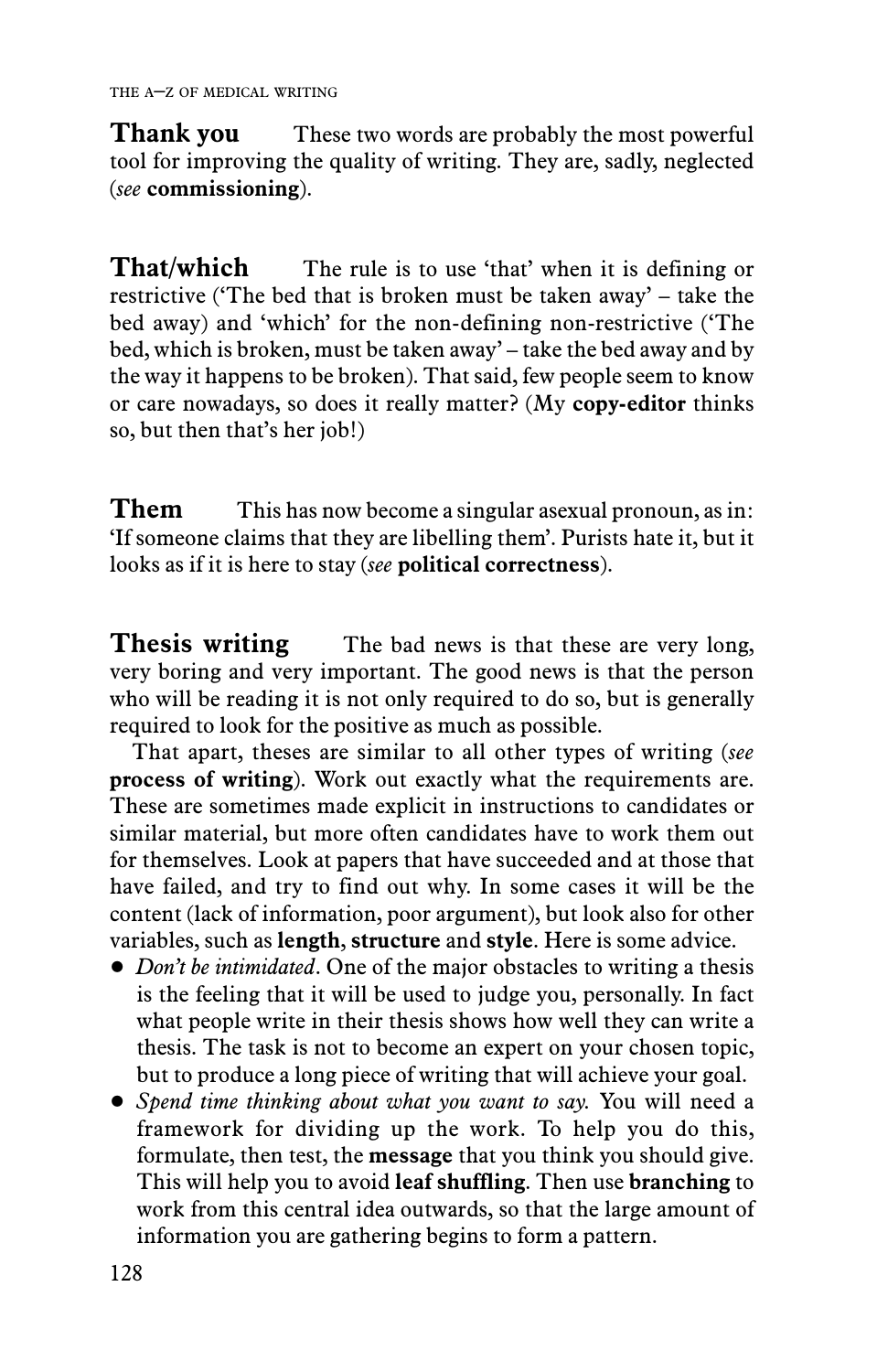- *Plan how you are going to spend your time*. **Time management** skills are crucial. Start planning at an early stage. Work out how and when you are going to find the time to research and write. The normal type of **deadline** ('I will/must finish this thesis within eight months') is horrifying. Break the task into smaller tasks – periods for background, for thinking and planning, for the first draft, for the second draft, and so on. Put these deadlines in your diary – and work to them. Make sure they are realistic and achievable.
- *Choose your language carefully*. This is not the time to use plain English. One of the purposes of writing a thesis is to show practising members of the profession or discipline into which you seek entry that you know the jargon (or technical language) that they use. Look for the current buzz words, and scatter them with abandon (*see* **style**; **putting on the posh overcoat**).

**Thinking** A grossly underestimated and underused part of the writing process (*see* **analytical skills**; **branching**).

#### **Throat clearing** *See* **coughing**.

**Time management** Writing is not one task; it is several. Those who write most successfully (have 234 publications to their name or seven books all on the same subject) are not necessarily the better writers – but they are almost certainly the better managers of time. Here are some tips for managing your writing time more effectively.

- *Set your priorities*. As set out so often in this book, the first step is to work out what you want to do, by when and why. Writing is a time-consuming business, so be absolutely sure that you have time to do it. If you decide to go ahead, commit yourself – set yourself a **writing goal** and write it down. Wandering around promising yourself that you'll do it as soon as you have time is a guarantee that you never will.
- *Block off time*. We all live 24 hours a day, and fill each one of them up. When you decide to go ahead with a major writing project, you must also decide how to find the time. What will you stop doing – watching a TV show, for instance, or sleeping between 6 and 7 in the morning, or reading a newspaper as you travel into work?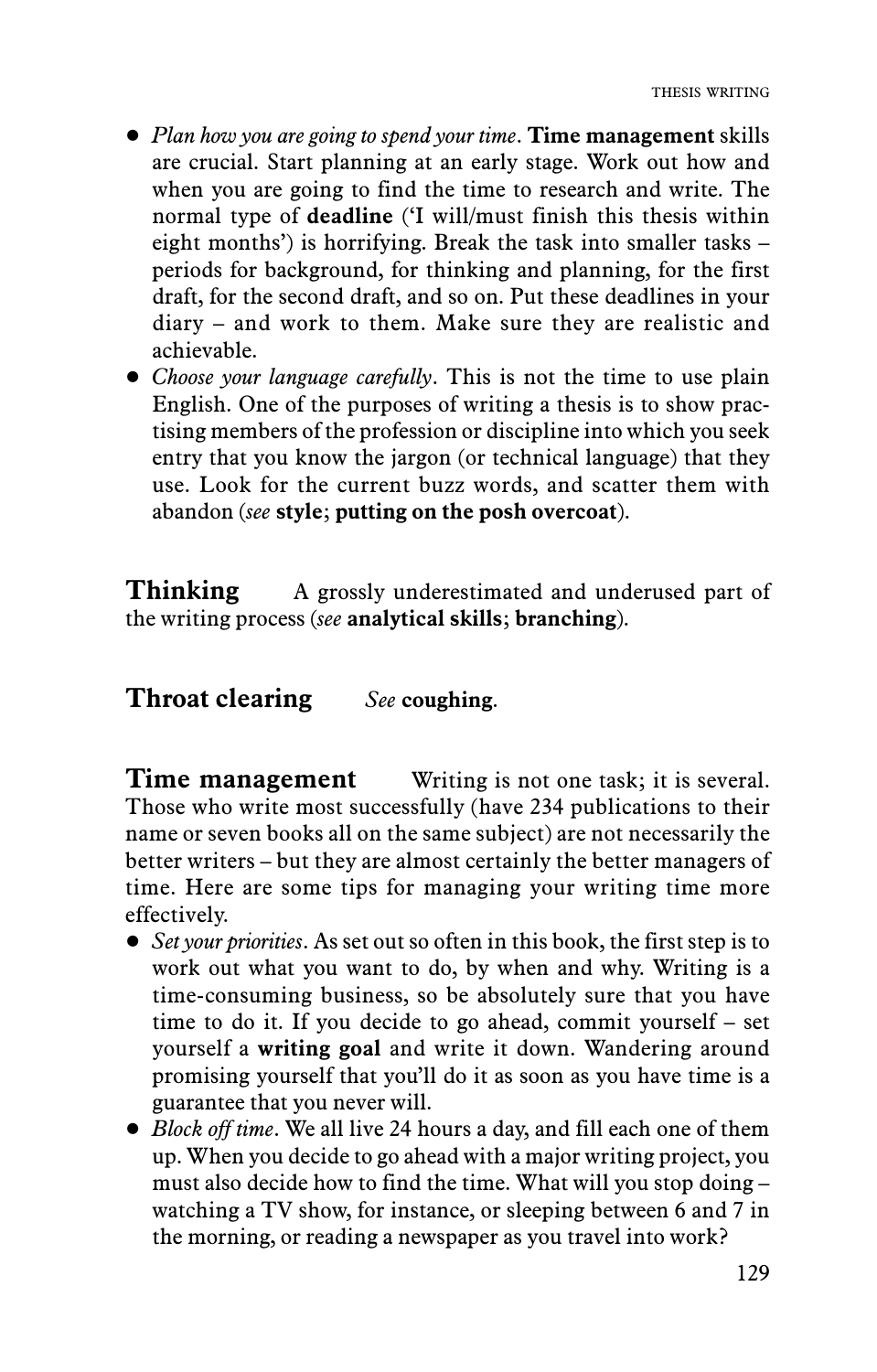- *Do little and often*. These blocks of time need not be very long. It is difficult to block off two or three hours, but why not 15 minutes a day? You will be surprised how much you can achieve. It will also stop you getting bored (and passing your boredom on to your writing). *See* **breaks**.
- *Plan ahead*. Work out when you want the writing to be finished. Then work out the tasks that need to be done on the way, thereby breaking the large task into smaller ones. Record your progress in your diary.
- *Create the right environment*. Remove distractions. This means writing on a clear **desk**.
- *Build in incentives and rewards*. If there are other people involved in a similar writing project, arrange to meet regularly as a **writers' support group**. **Reward** yourself when you have met your target. And then set a new one.

## **Timetables** *See* **deadlines**.

**Titles (to articles)** What is a good title? This is the kind of question that those writing scientific papers get terribly steamed up about. The answer is simple: it's what the editor of the journal thinks is a good title. Look in journals and you will see all kinds of different styles: the *BMJ* for instance seems to like colons, as in, 'Left handedness and writing styles: a randomized double blind trial'. Others like verbs (**declarative titles**): 'Left-handed writers are more likely to construct long and boring sentences.'

The implication for authors is clear. Do not write your title until you have written your paper. Then treat it as a separate writing task: look at the 'market requirements', then meet them (*see* **evidencebased writing**; **headlines**).

**Titles (for people)** People feel very strongly about the position they have worked themselves up to, and therefore become touchy about how we address them. When it comes to titles (Dr, Mr, Professor, Lord) there are two guiding principles: follow the style of your journal and offend those you write about as little as possible. The first principle should always take preference (*see* **style [2]**).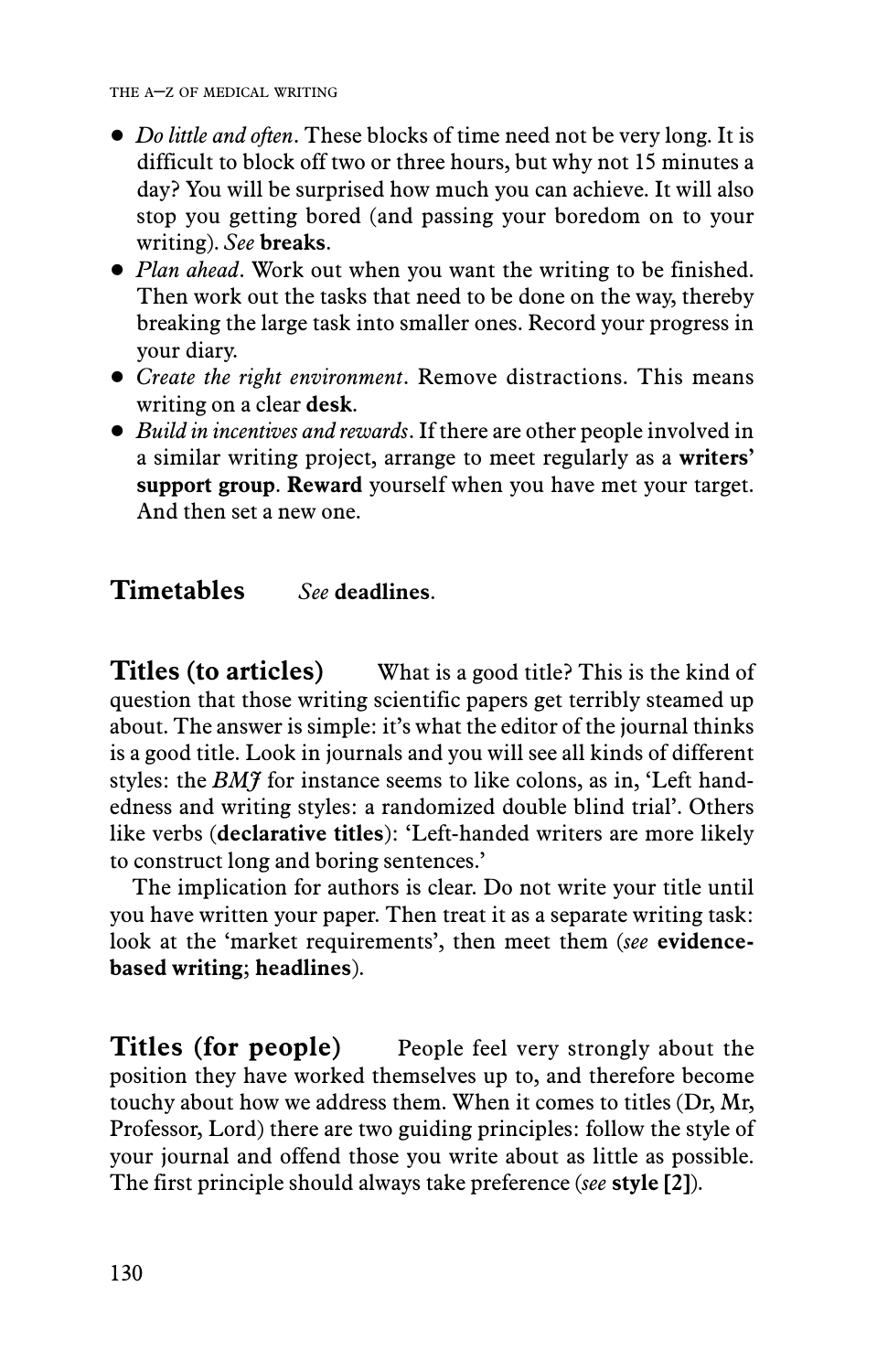**Topic sentences** What Americans call the first sentence in each paragraph. These sentences define what the paragraph is all about (*see* **yellow marker test**).

**Training courses** There are many courses nowadays on the skills related to writing and (as a course provider) not surprisingly I am in favour. But they are not cheap, and if you want to go on one you should first do the following.

- *Work out exactly what you want the course to help you achieve*. What are the problems you want to solve or the benefits you are seeking? Do you have an article you want to publish? Are you having a bad time from your boss because you do not write well enough (whatever that might mean)? Don't just sign up because the advertisement looks good: do so only if it meets the development needs you have identified. Read carefully the objectives of the course to see if they will help you to meet those needs. Review the needs annually.
- *If in doubt, speak to the trainer before you sign up*. The key to running successful training courses is to have the right people on the right courses, so it is in everybody's interests to get this right. Again be clear what you want to achieve: state your goal and how it could be met. Assess the answer carefully.
- *Choose the type of training that you will feel comfortable with*. Courses vary from those that bring in eminent talking heads to talk to groups of 100 or more to smaller workshops with fewer than 10 people and one tutor. Find out what techniques they will be using, and choose the type you feel most comfortable with.
- *Make sure that you cannot achieve your development goals in any other way*. Courses are not the only way to learn. There are many alternatives, such as books, job swaps, finding coaches and mentors, keeping your own development logs. These will usually be cheaper.

**Travel writing** Going on holiday, like being ill, is one of the more interesting things that happen in our lives. As a result, editors are inundated with articles on these topics. Unfortunately, their interest to the writer far outstrips that to the reader. The market is overcrowded and those travel writers that do get published are either staff reporters on a sponsored trip, or talented professionals who make it all look deceptively easy. If you insist on writing about your travels, consider the following: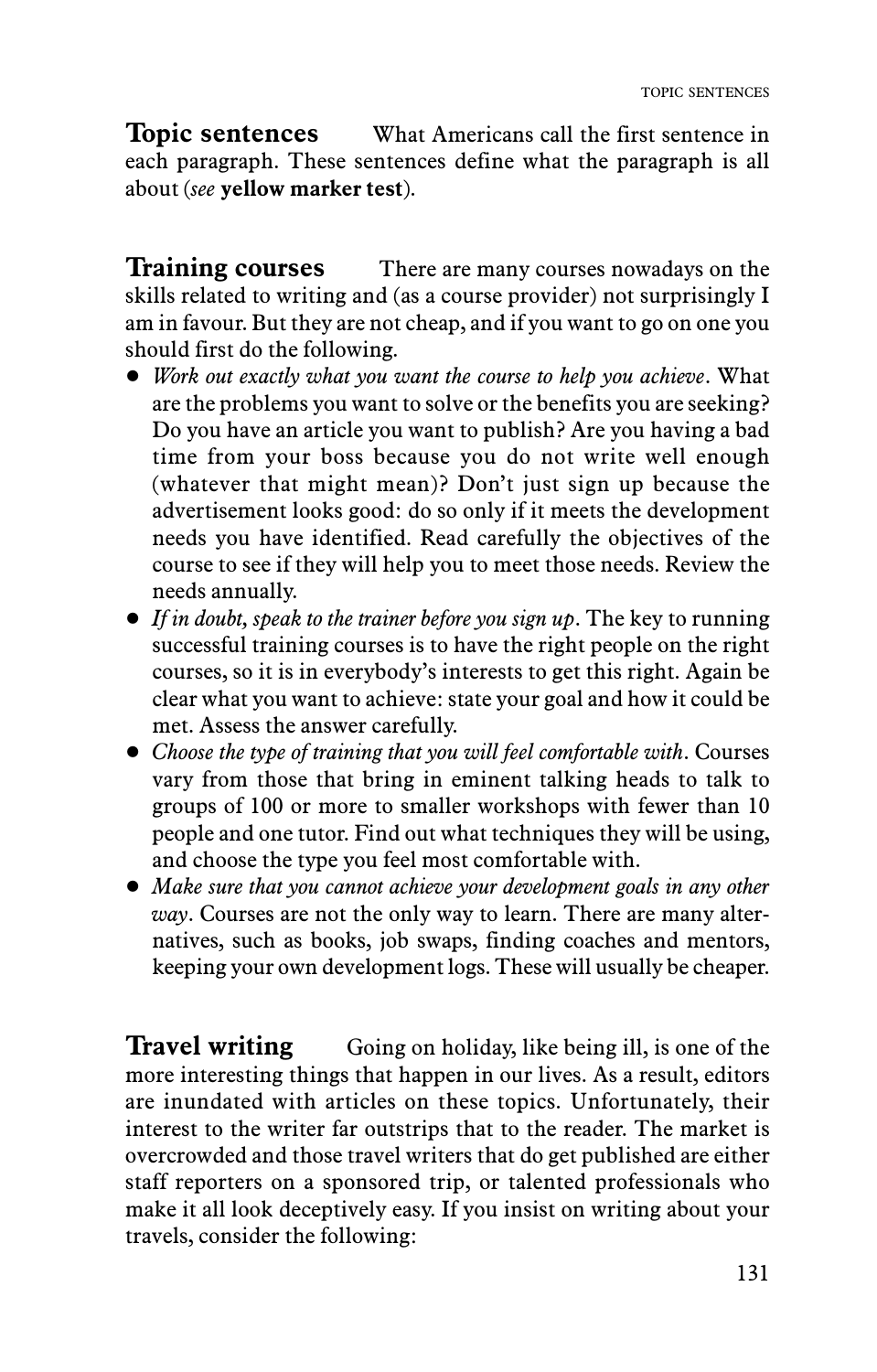- *Decide if you are writing it for publication*. Most travel articles are commissioned in advance. Occasionally some publication or travel board might run a competition, but usually the chances of getting published are small. So why not forget about publication and instead write for yourself and your family – for the satisfaction of organizing your thoughts and of creating a memoir for the future?
- *Decide if you are going to write about your trip before you go*. If you want your writing to be more than run-of-the-mill, you will need to observe carefully, ask questions, seek out the unusual and take careful notes. This needs to be done at the time, not on the plane on the way home.
- *Grab the reader*. Do not start at the beginning ('As the plane banked in over the sweltering desert, my thoughts immediately turned to the two challenging weeks that faced me.') Instead, pick out a defining moment – an incident or a place or a person that you can describe, thereby attracting the reader, as in: 'What's a didger-eeedoo?" giggled the wide-eyed fresh-faced girl from Denver, Colorado ...'
- *Write for the reader, not for yourself*. Travel writing isn't about you, it is about where you have been and what is worth telling about these places. The trick is converting what has interested you into something that is of interest to someone else. Describe the differences.
- *Use nouns and verbs*. Instead of talking about the 'wonderful hotel', 'superb food' and 'breathtaking view', be specific. Talk about smoke-dirty oak beams and sky-blue clay tiles, trout plucked from mountain pools and fried with almonds and butter, the smell of lavender on garlic, the constant scritching of the crickets, and the waiter with soup on his tie who spent more time combing his hair than passing the gravy.
- *Read good travel writers*. Buy some of the books from the greats, such as Jan Morris, Bruce Chatwin and Paul Theroux. But also look at some of the shorter features in the weekend supplements: these may be competent rather than brilliant, but they have been published.

## **Troublesome words** *See* **confusing pairs**; **homophones**; **spelling**.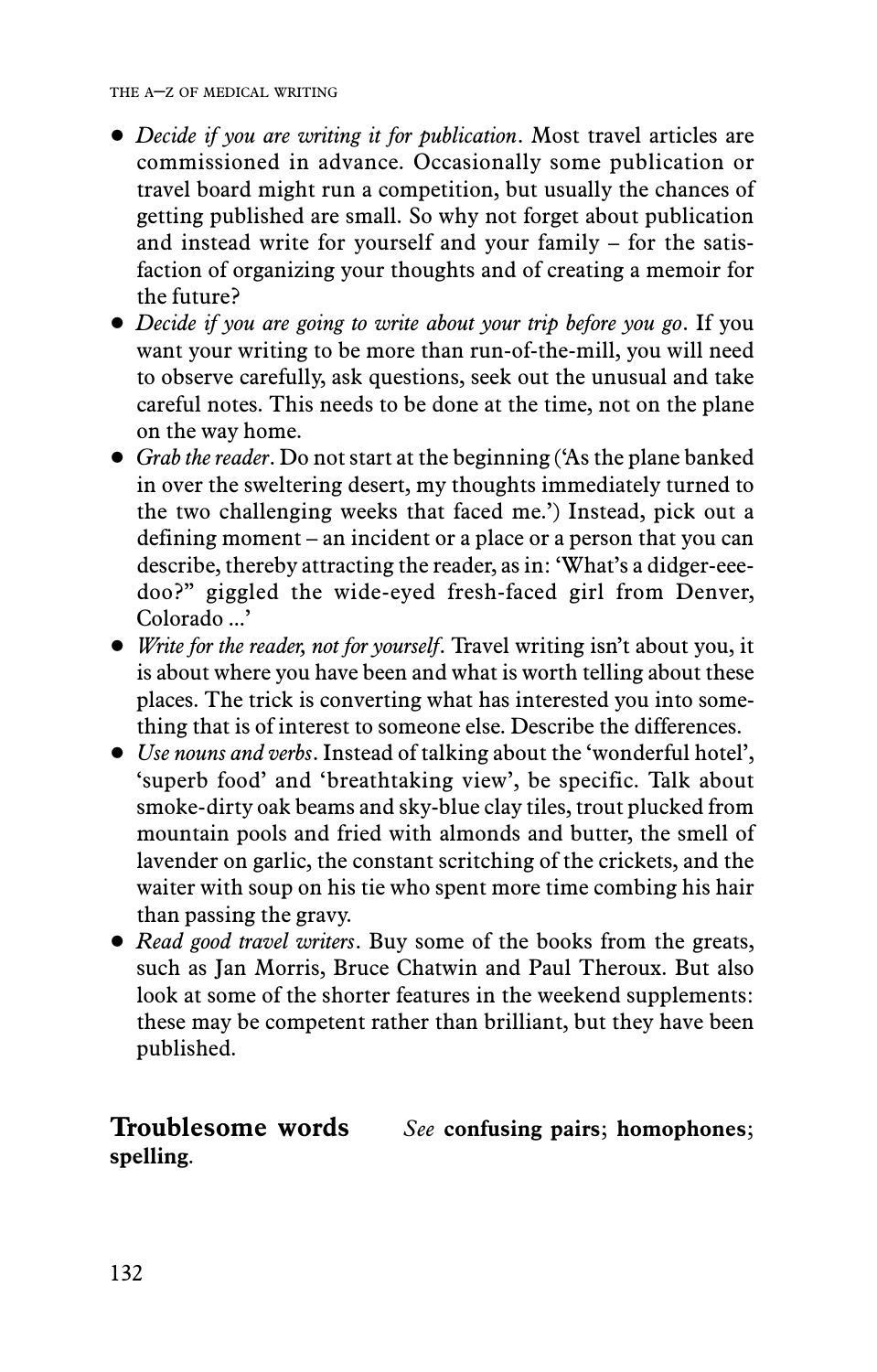**Truth** It is unwise to expect your writing to describe universal truths. Writing is a perishable commodity, and writers should be satisfied when they have a plausible idea, supported by reasonable evidence, presented in good faith (*see* **scientific papers**).

**Typefaces** A lot of people have strong views about which typeface to use, but the current consensus is that, provided you use a familiar type, the type of type will be less important than the size of type you use (*see* **monologophobia**). For most middle-aged people, 12 point is comfortable. *See also* **layout**.

Be consistent. Never reduce your typeface in order to fit in all the words; cut the words out instead. Never show off (*see* **polyfontophilia**).

**UK-US English** This can be a major problem, though it is an area where people may find it easier to adapt if one of the Englishes is not their first language. I have so far been unable to find a simple book that will guide readers through all the pitfalls, but here are some useful pointers.

• *Same words, different spellings*. There are several groups of differences, mainly concerning the US English preference for fewer vowels. Thus 'honour' and 'labour' become honor' and 'labor', and gynaecology' and 'haematology' become in US English 'gynecology' and 'hematology'.

The endings –ise and –ize seem fairly interchangeable (though the US, the Oxford English Dictionary and the housestyle of the publishers of this book favour the -ize). The word 'program' now has universal acceptance, particularly when it applies to computers. This still leaves the odd pitfall, like 'grey' (UK) and 'gray' (US).

Nowadays of course the problem is much less than it used to be, because your computer program (**stet**), if handled with sufficient knowledge and tact, will automatically point out when your spelling wanders over to the wrong side of the Atlantic. That is good news, except for paragraphs like the two previous ones which,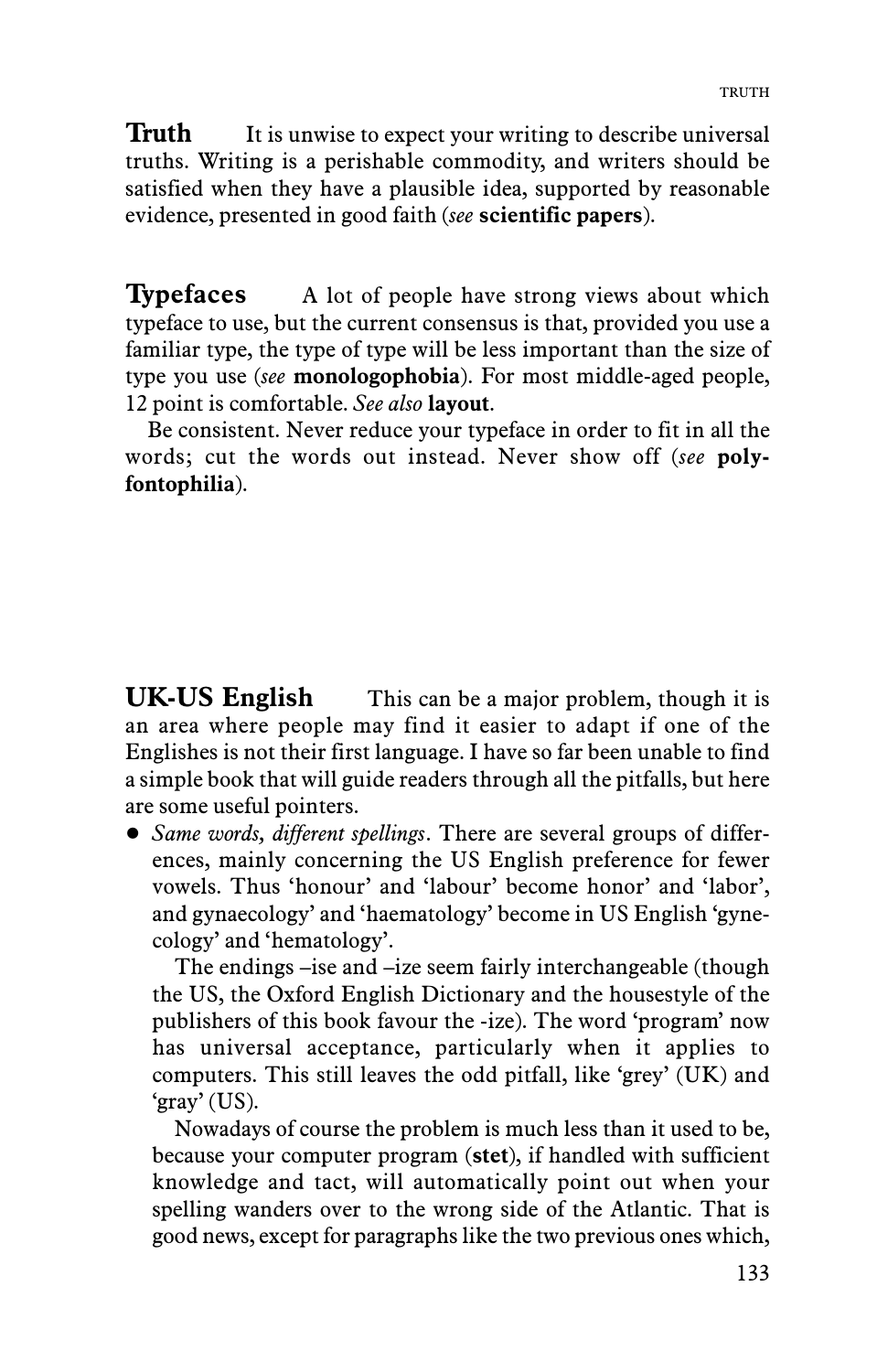if you are not careful, end up automatically 'corrected', with the word 'program' persistently being changed back to 'programme'.

- *Same meaning, different words*. There are several major differences, such as 'queue' and 'line', 'nappy' and 'diaper', 'cot' and 'crib', 'chemist' and 'druggist', 'tap' and 'faucet', 'pavement' and 'sidewalk', 'autumn' and 'fall'. Thanks to films and TV, we tend now to have little trouble with them. There are some more subtle changes, however: UK English has 'anaesthetics', US English has 'anesthesiology'; there is 'got' (UK) and 'gotten' (US), 'aluminium' and 'aluminum', 'zip' and 'zipper'. 'Mad' is insane in UK English but angry in US English; in US English 'pissed' is angry; on the UK side it is a vulgar word for drunk.
- *Same words, different meanings*. A dresser in the UK is where you put your china, in the US it is where you put your underwear. In UK English 'suspenders' are used to keep up stockings; in US English to keep up trousers. A classic confusion is when pilots say we will be flying 'momentarily': the US English speakers understand this to be 'in a moment', the UK English speakers to be 'for a moment, only'.
- *Differences in punctuation*. Misunderstandings can arise with nuances of punctuation, often because people don't always realize that there are these international differences. UK English uses commas in lists thus: 'apples, oranges and pears' whereas US usage has 'apples, oranges, and pears'. UK English will use the lower case after the colon, as in 'Colons: a difference in punctuation' (US – 'Colons: A difference in punctuation'). US usage also favours capitalizing the words in titles (as in 'Patient Released Prematurely from Hospital'). The spread of US programs on computers means that some of these practices are spreading, whether we like it or not, throughout the UK and the rest of the world.
- *Two countries, two different styles*: It is generally felt on the UK side that Americans prefer a more expansive style. To some extent this comes from some of the words ('apartment' rather than 'flat', 'elevator' rather than 'lift'). It also comes from a feeling that Americans are more verbose and less Anglo-Saxon. Who knows?

This should not give major problems to those writing for international journals. If you have worked out in advance where you are to publish your article (*see* **brief setting**), then this becomes one of a number of specifications that you can meet without too much trouble. Do not get obsessed by it: this is not a test of international crossdressing. If you don't get it absolutely right, a well-trained **technical editor** should be able to make the necessary changes quite easily.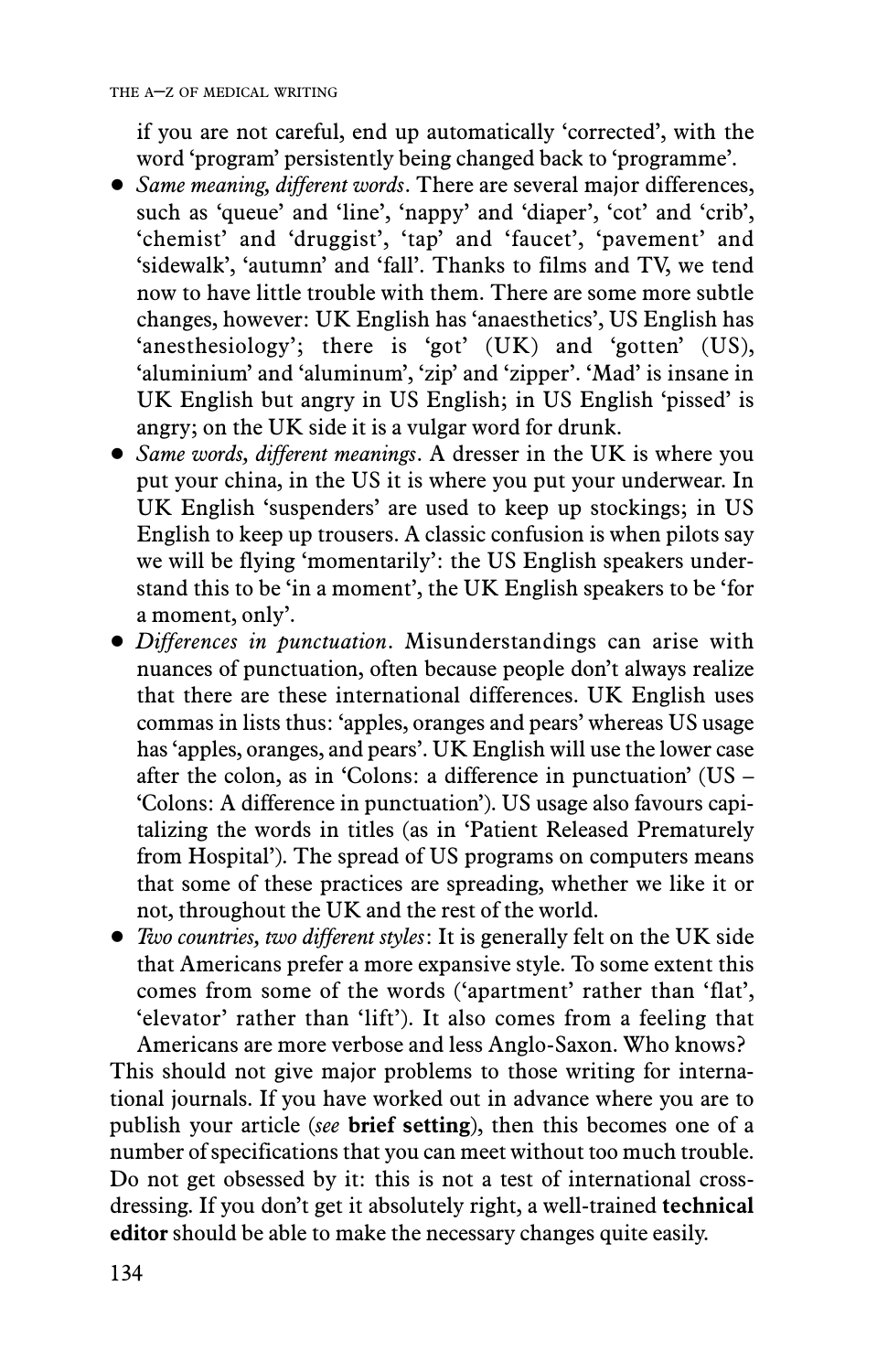On top of this, find a friendly and literate American (which shouldn't be too difficult), and run through your copy with them. Beware the occasional pitfall – my American wife worried for weeks because I had proposed building a dresser in the kitchen.

**Uncommon words** You may feel that sprinkling your writing with these sends a signal that you are learned and cultivated. This rarely works. If you use uncommon words sparingly (one per item of writing), people may be fooled into thinking that you are clever; if you use more they will consider you pompous and may well stop reading (*see* **post spelling bee traumatic disorder**).

**Unpublishable articles** Unfortunately some people feel that working long enough on a piece of text will increase its chances of being published (*see* **Icarus fallacy**). This is not true, and we can usually identify articles that stand little chance of being published before we start writing them (*see* **brief setting**).

**Unpublished articles** Too many people leave lying around in bottom drawers articles that could be published if only they could just summon up that extra burst of energy. But many authors suffer from **demotivation**. Take out the article, go back to the first stage of writing (**brief setting**), match it to another market, and have another go.

**Upper case** *See* **pompous initial capitals**.

**Up-to-date** We should commit to print the latest information we have to hand. Some people use this as an excuse for not parting with the final version. But we can do only so much. It is often better to go for the 'latest reasonable' rather than wait for the 'final and definitive'.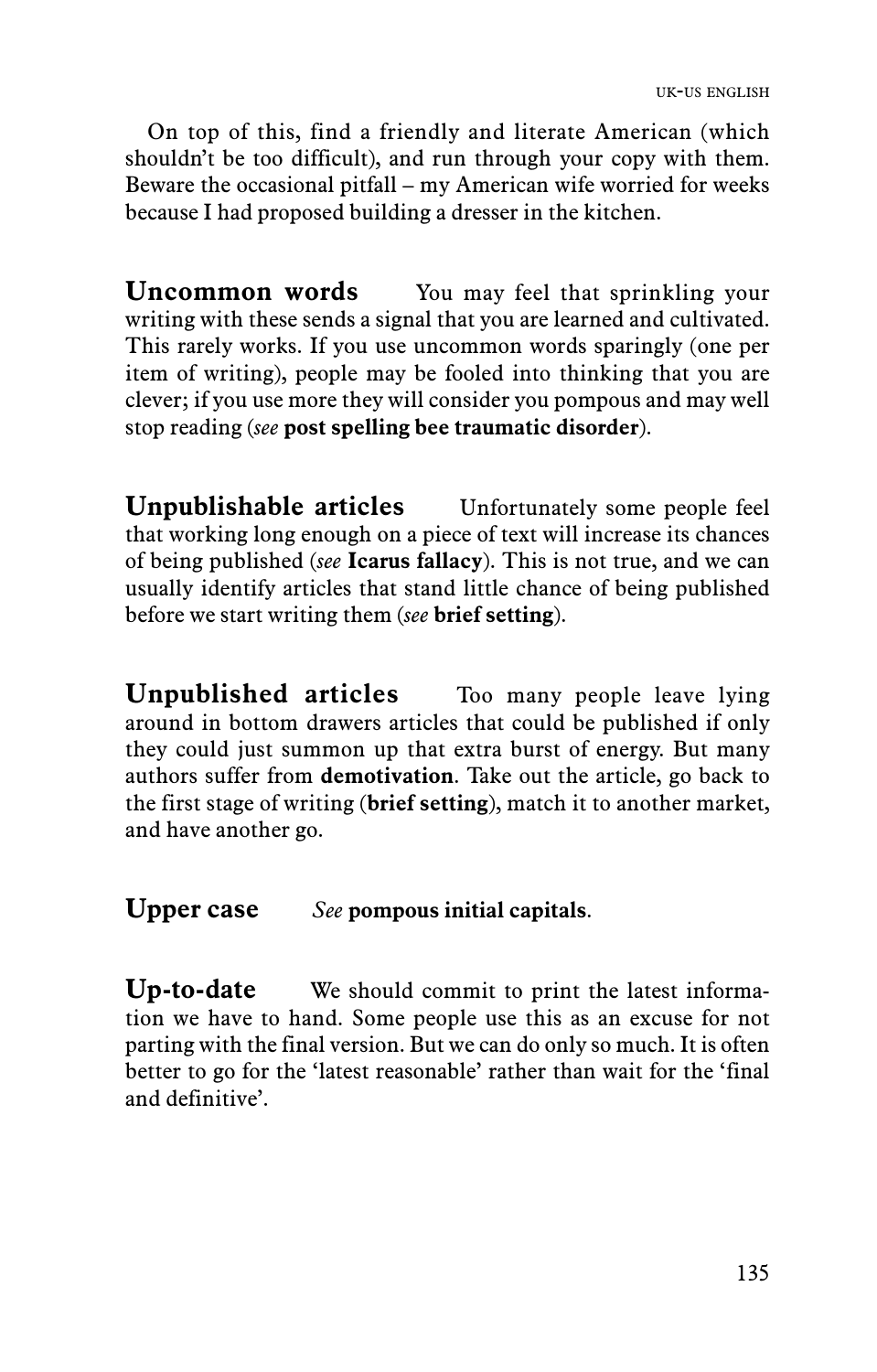**Vancouver group** Legend has it that the impetus for this group came from a group of editorial secretaries, fed up with having to retype manuscripts that were doing the rounds from journal to journal. Whatever the cause, the first group of editors met informally in Vancouver in 1978 and now, under the formal name of the International Committee of Medical Journal Editors, they meet every year.

One of their major activities is producing the *Uniform requirements for manuscripts submitted to biomedical journals*, now in its fifth edition. These set up common guidelines for submitting to journals – all of the 500 participating journals will consider all manuscripts that conform to this common style. The group has also issued a number of statements on layout of **references**, and on contentious matters, such as redundant or duplicate publication, definition of a peerreviewed journal, editorial freedom and integrity, conflict of interest, and confidentiality.

They are useful statements, and copies of the guidelines, which include the statements, can usually be obtained via a participating journal. Their main value is that they show clearly how editors think on all kinds of matters, from the setting out of references to the function of each section of a scientific paper. But when preparing manuscripts, authors should start with their target journal's **Instructions to Authors**, some of which will refer you back to the Vancouver guidelines anyway.

# **FURTHER INFORMATION**

*Uniform Requirements for manuscripts submitted to biomedical journals*, International Committee of Medical Journal Editors, available from ICMJE Secretarial Office, *Annals of Internal Medicine*, American College of Physicians, Independence Mall W, Sixth St at Race, Philadelphia. PA19106-1572.

**Vanity publishing** A phrase used to dismiss those who pay to have their poems and novels published. It is not yet used to describe the growing practice of paying to have one's scientific paper published.

**Verbs** These are the 'doing' words (the Dutch call them 'work words') that turn a phrase or succession of words into a sentence. Take 'geriatricians', 'monkey wrenches', 'back pain' and 'hospital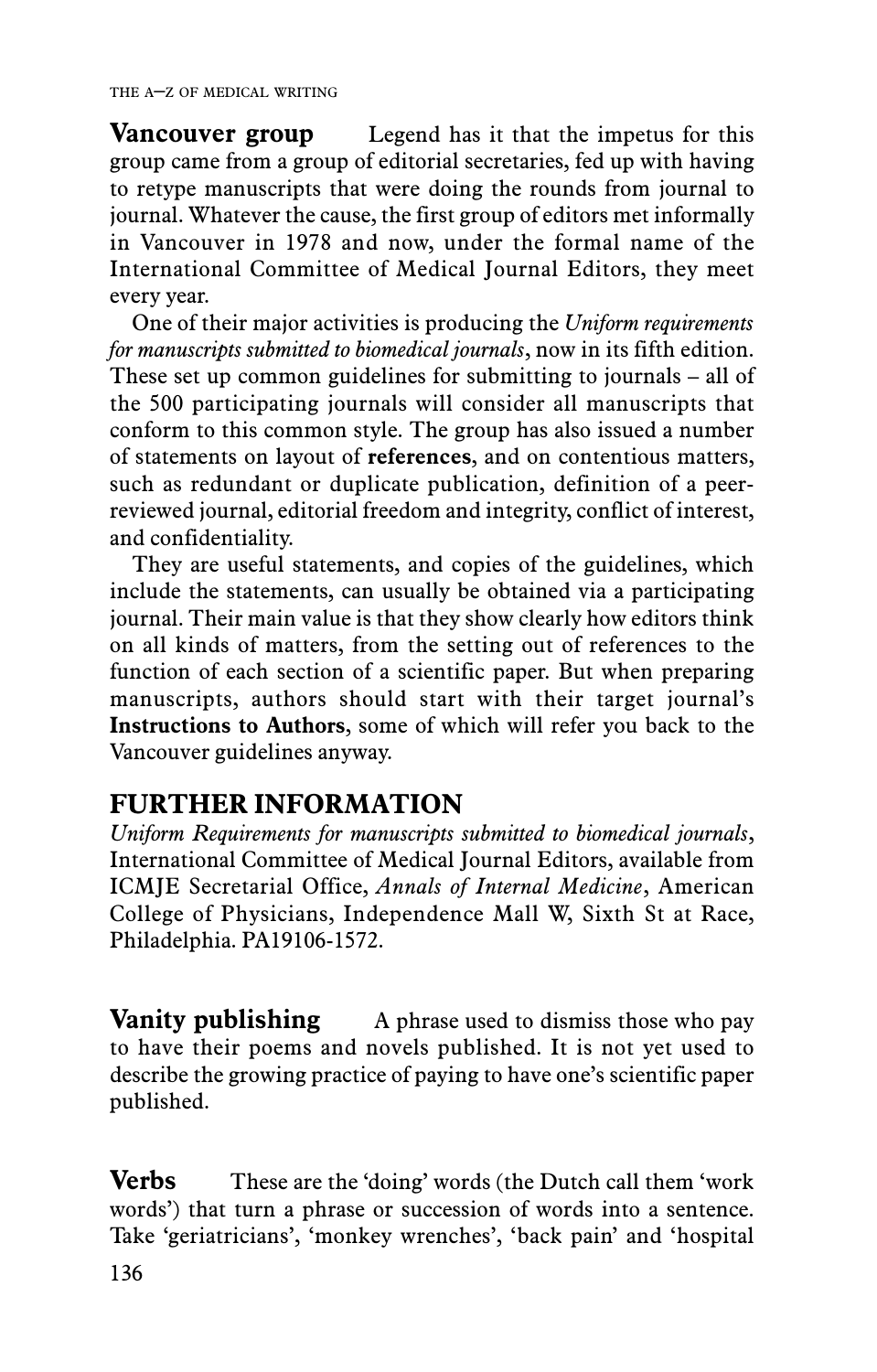beds'. In themselves they mean little, but add some verbs and the story begins. For instance: 'Geriatricians should hit the hospital beds with monkey wrenches to avoid back pain,' or 'The geriatricians were hit with a monkey wrench and are now lying in hospital beds suffering from back pain.'

Verbs give direction to a **sentence** and are vital for formulating workable **messages** at the start of the **writing process**. They can, on occasions, cause trouble, particularly when it comes to writing scientific papers (*see* **tenses**).

Avoid turning vigorous verbs ('to inspect', 'to determine') into less vigorous and more pompous nouns ('the inspection of ', 'the determination of '). Also be careful about turning nouns into verbs: we can probably get away with: 'We stretchered them to the city where they were hospitalized.' But sentences such as: 'We have all been obsessing about what we could have done differently' can seem excessive. We can usually find a more familiar way of saying such things.

**Very** Should be used occasionally, which doesn't mean that you can overuse other words like 'exceedingly' instead.

**Vocabulary** Most of us have quite enough to put our messages across (*see* **word choice**).

**Voice** This is one of the most controversial areas of writing, particularly when it comes to writing for a scientific audience. Verbs can be in one of two voices: the active or the passive. The active generally consists of a subject, a **verb** and an object, as in: 'The doctor studied the chart.' The passive is when the object of the action becomes the subject of the sentence, as in 'The chart was studied (by the doctor).' The disadvantages of the passive are that it is longer and less vigorous, and can be harder to understand, particularly when the sentences start to get longer.

Yet many people believe that the 'proper' way for a scientist to write is in the passive. Thus 'I saw the patient' becomes 'The patient was seen.' This gives an appearance of objectivity, but it has left out an important piece of information: who did it? (For the cynical this explains why the passive is so popular: it implies objectivity while at the same time protecting anyone who was actually involved.)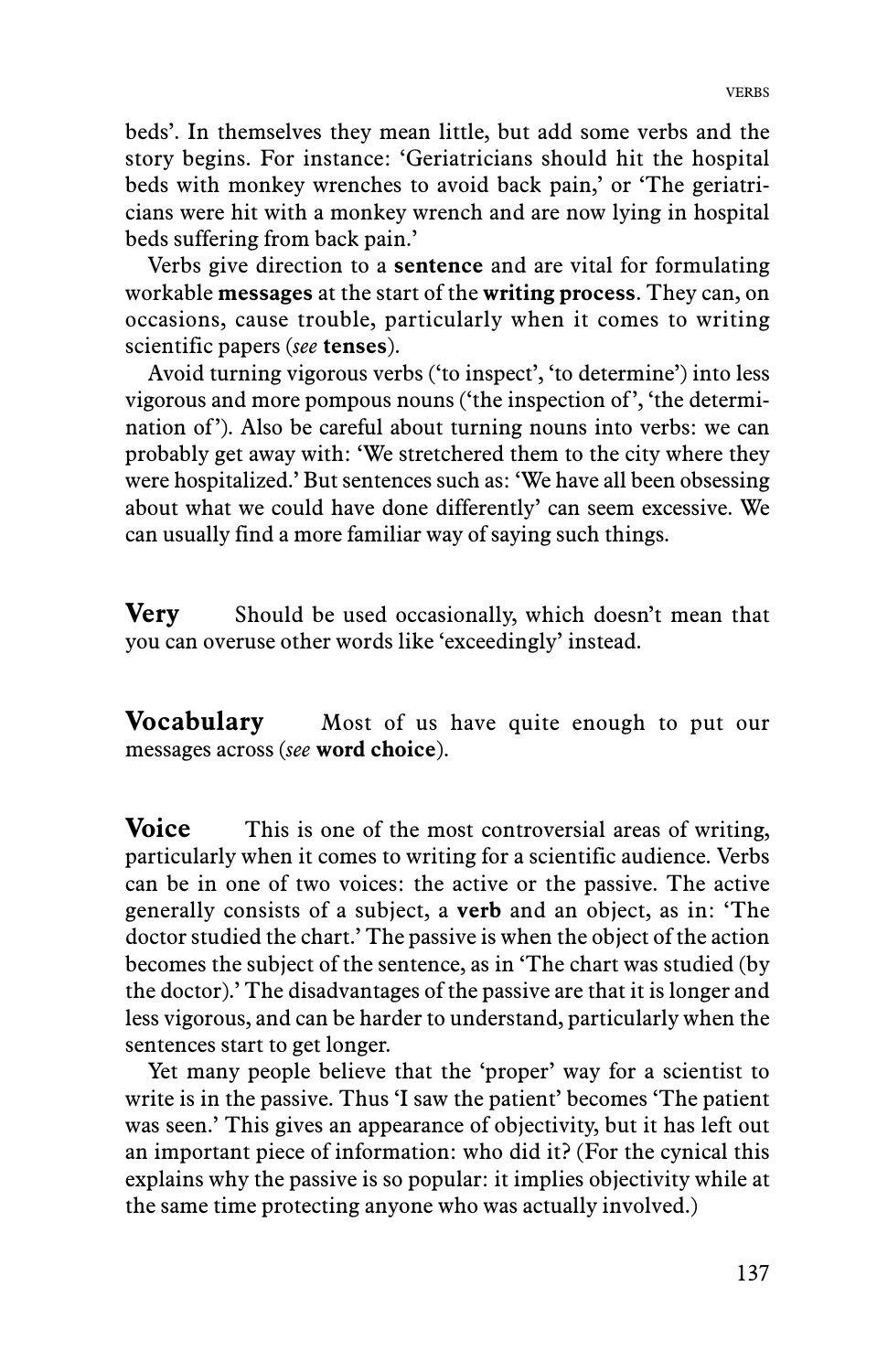Nowadays most writers on writing urge authors to use the passive sparingly. Yet it persists in the pages of journals. Younger researchers often report that their **professors** have changed their vigorous sentences back into the passive, because 'that is the way science is written'. It all becomes very confusing, so here are some guidelines. Use the passive:

- *if most of the articles in your target publication still use it:* look at your target journal and see what they favour (*see* **evidence-based writing**); specialist journals will tend to use the passive, possibly because they have smaller staffs and therefore less time to make changes of style;
- *in abstracts:* there is a convention that **abstracts** are written in the passive; follow this style;
- *if you want to avoid responsibility:* 'It was decided to send the patient home' may have distinct advantages over 'I decided to send the patient home' if there later turns out to be a court battle (but it is cowardly);
- *if you are writing minutes:* the convention is to write, 'It was agreed that ...' rather than 'Smith, Jones and Brown agreed that ...'; after all, the whole point of most **minutes**, as opposed to **action lists**, is that they give protection when things go wrong;
- *in the first sentence of a piece of writing:* sometimes it is necessary to turn a first sentence around in order to put the more interesting part at the start, as in: 'A 15% pay increase for all doctors was recommended by the Review Body yesterday.'

Otherwise use the active voice, which is particularly useful in the following situations:

- *when you need to get a clear message across quickly:* 'I will intubate' rather than 'Intubation will be started';
- *when you are asking for a decision:* there is a growing trend for executive summaries to give decision-makers the information they need; write these in the active: 'We need another portable x-ray machine immediately';
- *when you are writing a covering letter to an editor:* the article itself may be in the passive (*see above*), but you should never use that voice for the covering letter; be active: 'We enclose our study, in which we established conclusively that ...';
- *when you are writing for a newspaper and a magazine:* check first, but these publications almost always prefer the active (*see* **evidencebased writing**).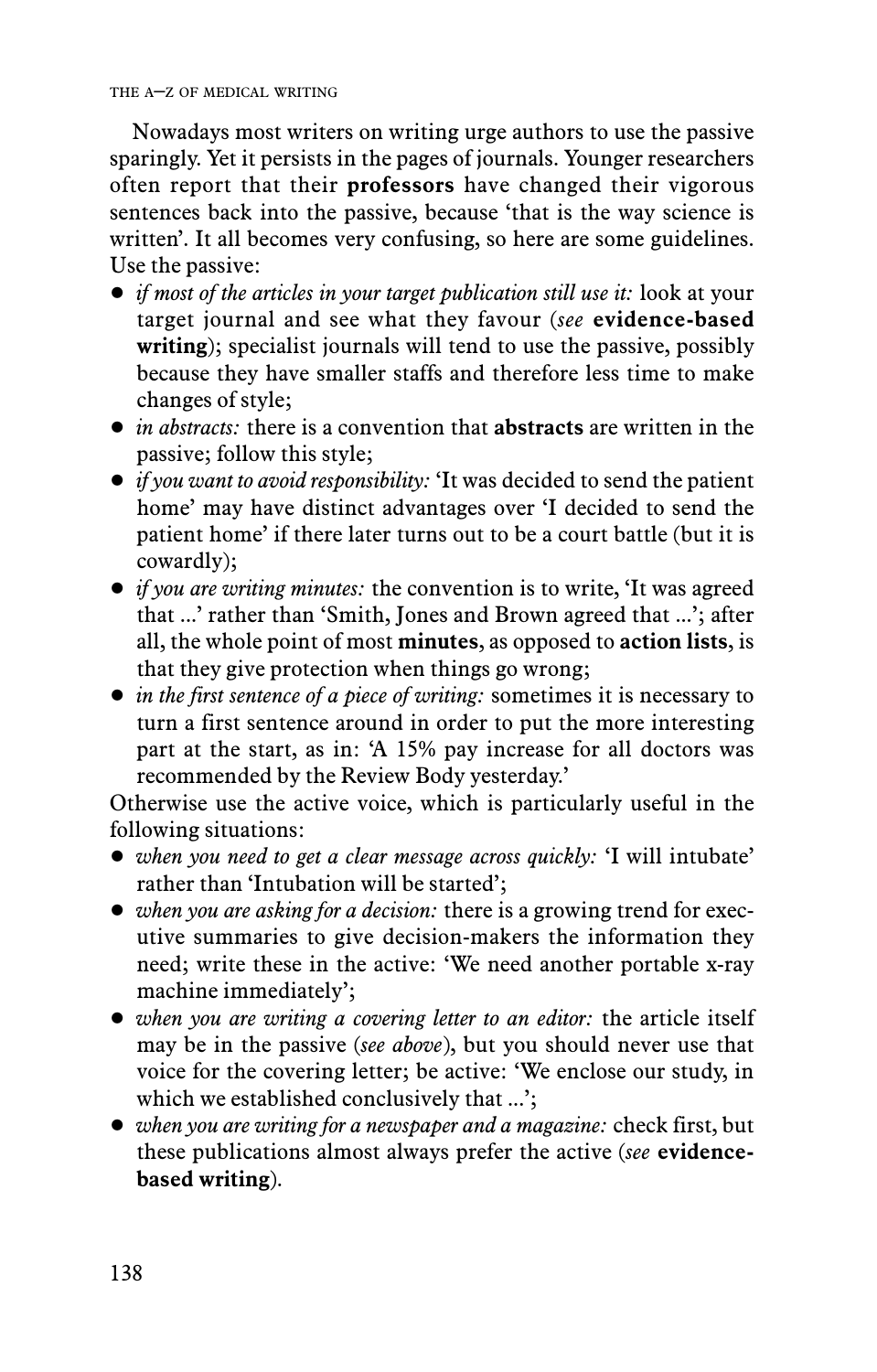**Wasted paper** Contrary to what most people think, the real wasted paper is not those crumpled up sheets that get thrown into the waste paper basket. They are those bits of paper that should be in the waste paper basket, but have been sent out to readers instead.

**White space** Writing is a visual medium and, whether we like it or not, the way our work looks on the printed page plays a major part in the way in which the reader will approach it. Hours of agonizing over the exact words to use can be swiftly undone by thoughtless layout. One of the important considerations is where the words do not appear. Use plenty of white space to frame the words. If you have more words than you have room for, cut the words rather than take away too much white space.

**Word choice** Avoid any temptation to show off (*see* **false feedback loop**) and don't be obsessed by **monologophobia** (*see* **post spelling bee traumatic disorder**). Select the words that will enable you to put your **message** across most effectively to your target audience. Keep everything simple: don't use a long word if a short one will do. Use **nouns** and **verbs** rather than **adjectives** and **adverbs**. Avoid **tautology**, **flabby phrases**, **pompous words**, **gobbledegook** and **jargon**.

**World Wide Web** We can now use our personal computers to send messages around the world immediately and at little cost. This represents a major revolution in the way we use the written word. Potentially we are all our own publishers, which poses huge questions for, among others, those running academic journals (*see* **electronic publishing**).

As for the impact on authors, the major change is that vast expanses of material for research have been opened up, which they can roam without leaving home. They may need to adapt their writing techniques to take account of the fact that we do not use the computer terminal in the way that we use a book. But the principles of working out what the market requires will still hold true (*see* **effective writing**).

Whatever happens, it will not go away. Log on and start using the World Wide Web. You may find a useful starting point in www.useit.com. Or try me on: www.timalbert.co.uk.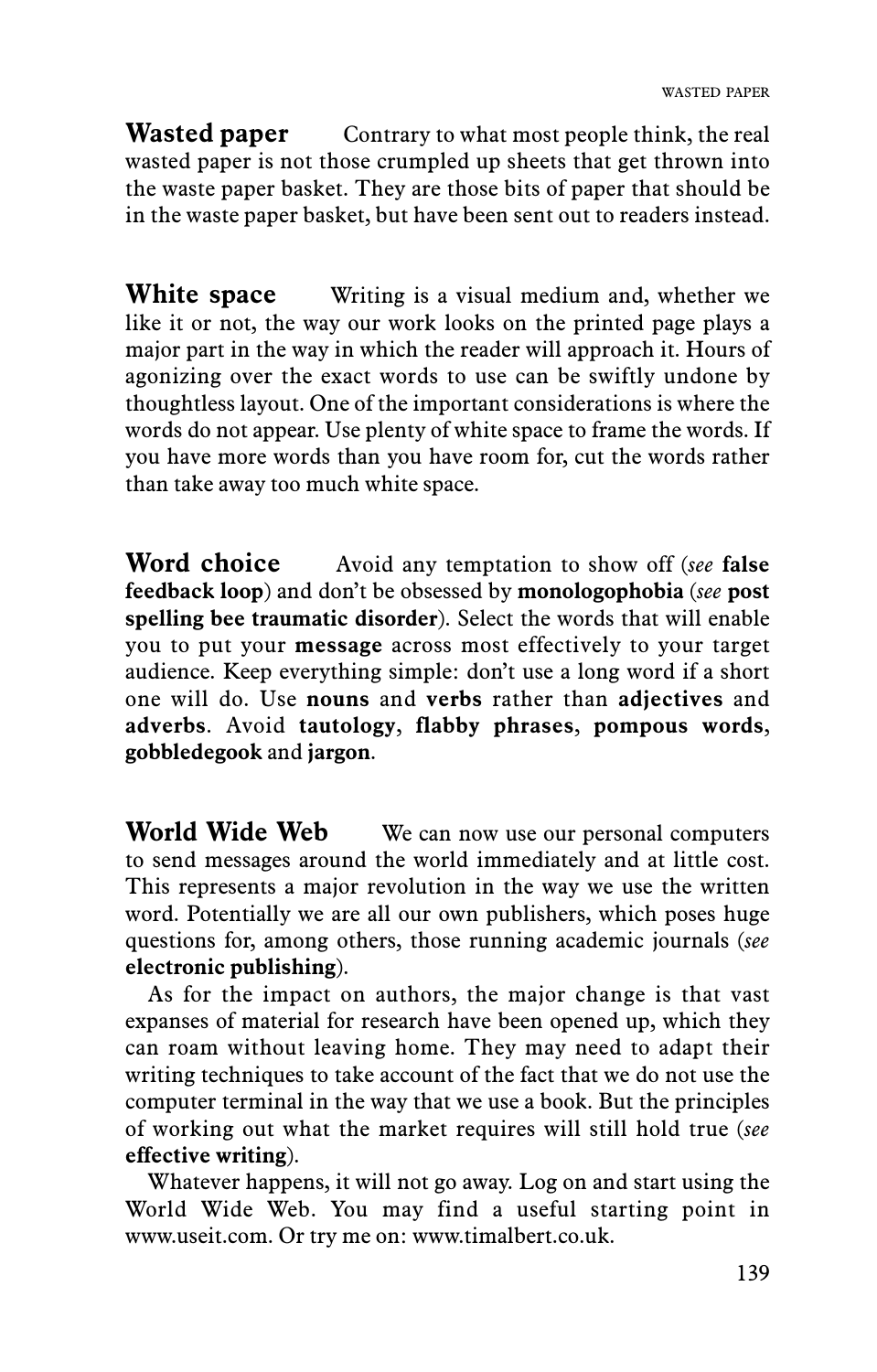**Worried well** In writing, as in health care, there are many people going around feeling that they have major problems when it comes to putting out their thoughts. This is rarely so. What they are exhibiting is the pain that comes with doing a difficult job well.

## **Write, how to** *See* **process of writing**.

Writer Someone who is involved in the creative process of making sense of a mass of ideas and putting them onto a piece of paper in a way that has a good chance of being read. It calls for individual suffering, and attempts to do it in small groups rarely work. Do not confuse writing with **authorship**, which is a claim to part ownership of a **scientific article**, and usually involves arguing about what someone else has written rather than doing any writing yourself.

Writer's block A commonly used phrase that refers to the suffering we endure when we should be writing – and aren't. It may take a variety of forms, such as sitting paralysed in front of a blank screen, or more subtle displacement activities such as cleaning out the attic or searching for the one piece of research that will put everything in perspective. Though the symptoms are often similar, the underlying causes are various, and I have identified the following types.

- *Type I early onset writer's block*. This generally starts when we are required to do a piece of writing but have no firm idea where to start. The paralysis may stem from the fatal combination of a woolly **brief** and the need to start writing straight away. More often, it comes simply because we haven't done enough thinking. Don't panic; do something else for a while, while your subconscious brain gets to work on the problem. Then turn to the sections on **getting started** and the **process of writing**.
- *Type II early onset writer's block*. We may have a clear idea of what we are writing, for whom, and even why. We may also have done hours of high-quality gathering of information. But now the problem is fear: there is so much information that we are reluctant to make decisions about how to use it in case we make a mistake and are damned forever. A technique such as **branching** will help you get the mess of information out of your head and onto a piece of paper. Once you have done this, you should be able to plan the piece and start writing.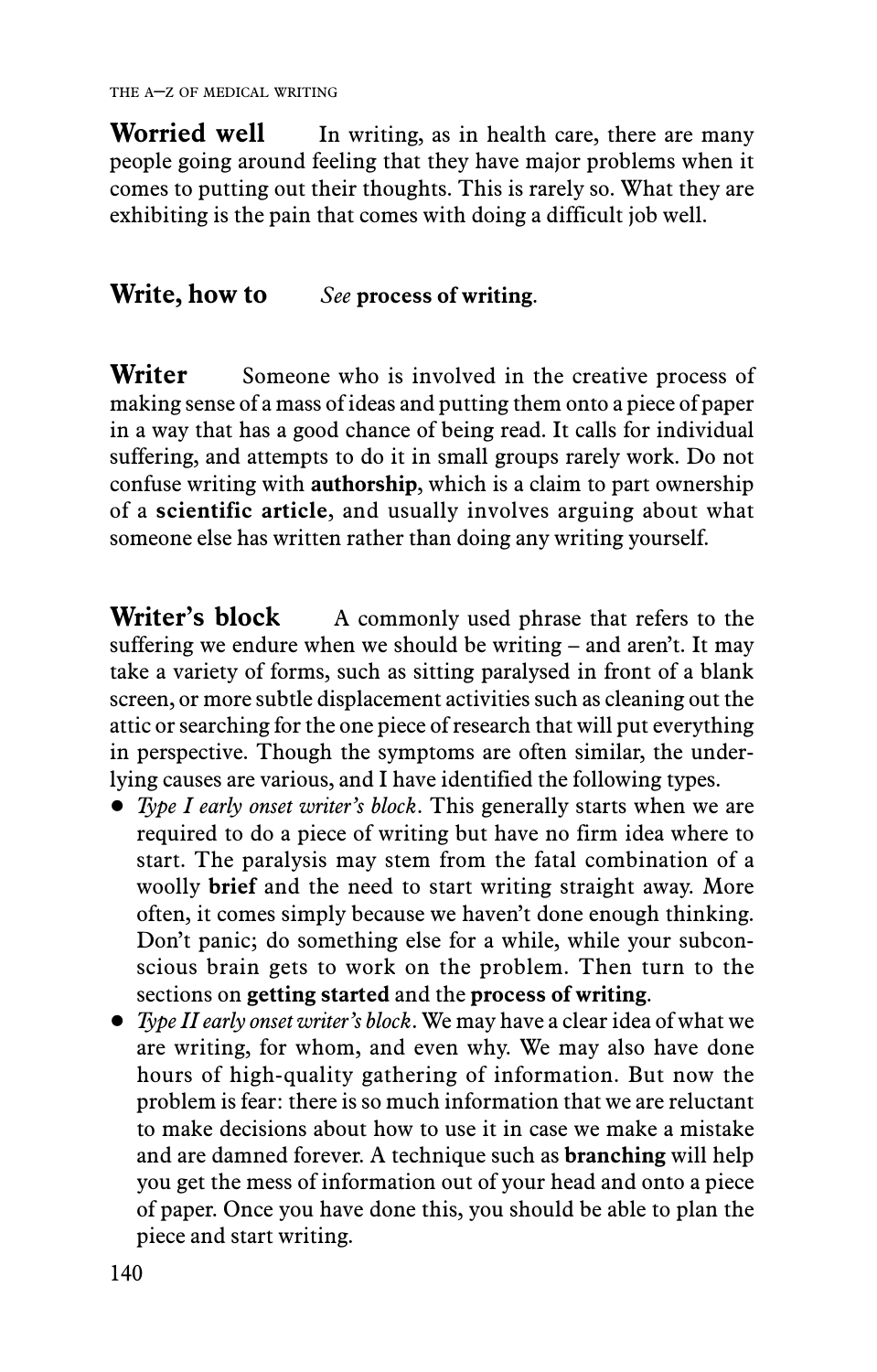- *Perfect first sentence syndrome*. We have blocked off two hours or so of protected time and have moved to the word processor, surrounded with every conceivable piece of relevant information. Then we freeze. We cannot start until we have found the perfect first sentence, so we sit there ... and sit there. There are two solutions. The glib one is to start with the second sentence; this can be effective. An even better solution is to make sure that we know how we want to begin before we reach this point (*see* **first sentence**). We should then be able to get going immediately.
- *Boredom*. We tend to block off too much time for our writing. If we do anything (well, almost anything) intensively for an hour or so we become bored. One solution is to take a rest: go and do something completely different and preferably physical, like weeding a flower bed or scrubbing a floor, for 10 minutes. Another is to make sure that we allocate only brief periods of time – up to 15–20 minutes – for our writing (*see* **free writing**).
- *Mid-stream writer's block*. This is when we are in the middle of even a short period of writing, and suddenly we grind to a halt and cannot continue. This is probably nature's way of telling us that we haven't prepared thoroughly, in which case the best thing is to stop, take a rest, and go back to the beginning to set another **brief**. Don't panic: once we know where we are going, it will take only a matter of minutes to knock off a new first draft.

Do not regard writing block as a sign of failure; it is a sign that we are taking trouble to produce something worth while (*see* **process of writing**).

**Writers' support groups** Never underestimate the difficulty of sustained writing, nor the speed with which the intention to write can dissipate. This is particularly true of major projects, such as scientific papers, major reports, or theses. Here the prizes go to the persistent rather than to the clever or the knowledgeable.

This needs organization and discipline – and also support. So, whenever possible, groups of writers should join together to give support and encouragement. After all, if it works for slimming, it should do so for writing, which is much easier.

There should be about half a dozen members in the group, and they should meet regularly, perhaps every two or three months. Members of the group should be roughly at the same stage in terms of writing experience, otherwise it will become an opportunity for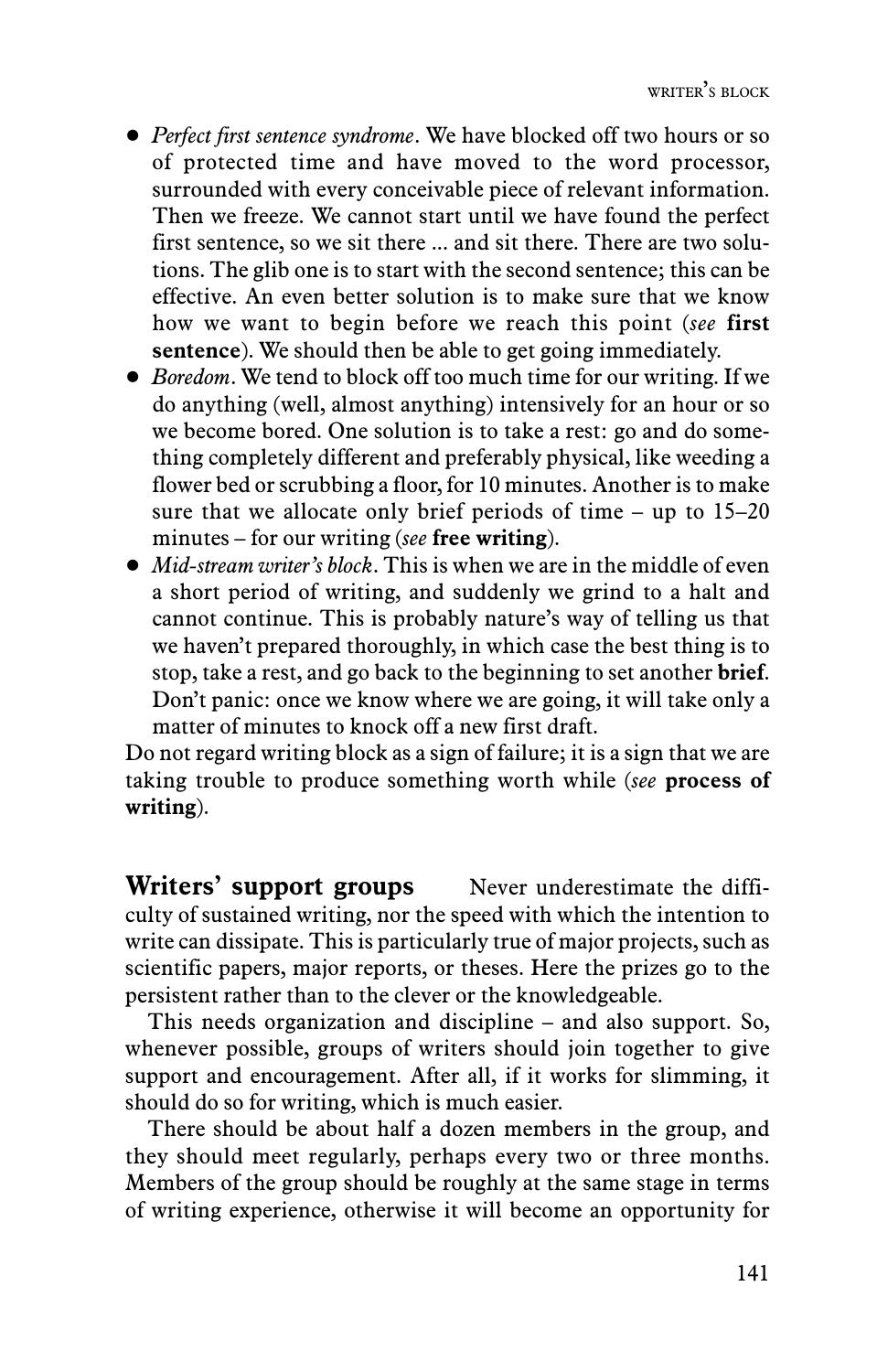political manoeuvring and showing off. It is worth taking care over the kind of things you will allow members to talk about.

- *Define group and individual targets*. How many papers will the group plan to produce within a year? How many papers will each member plan to produce? Which journals will they target and who will the co-authors be (*see* **writing goals**; **brief setting**)?
- *Set deadlines and monitor progress*. Agree on the deadlines that you will have to meet if the targets are to be achieved. Use the meetings to record individual progress. This is a good way of maintaining motivation, and ensuring that deadlines do not slip.
- *Pool information and solve problems*. Difficulties will surely emerge, whether they be technical ones such as using a particular piece of software, or more delicate ones such as persuading the professor to return the paper you sent him three months ago. It is surprising how much expertise can be found in a group of six people. Sharing problems and solutions will encourage the group to keep moving towards its targets.
- *Celebrate success*. Every so often, and at least once a year, the group should celebrate its success. Some may wish to set a league table of celebrations, so that the greater the success the better the party!

A final caution: these meetings should be used as an opportunity to discuss whether the work in hand is being produced, and not to discuss the work itself. There is quite enough textual flagellation about. If you allow the group to start getting involved in this you will usually end up with the work of those who have met their targets being criticized by those who have not. It will institutionalize the **false feedback loop** and ensure that the group misses its targets.

**Writing** This whole book is about writing but there are main sections such as **advice on writing**; **bad writing**; **books, writing of**; **books, writing of chapters in**; **concise writing**; **defensive writing**; **efficient writing**; **free writing**; **research into writing**; **science writing**.

**Writing for different audience** Not a specialist technique but the skill that goes right to the heart of **effective writing**.

**Writing goals** Writing, when done well, takes up a tremendous amount of time. Invest this time wisely. When you start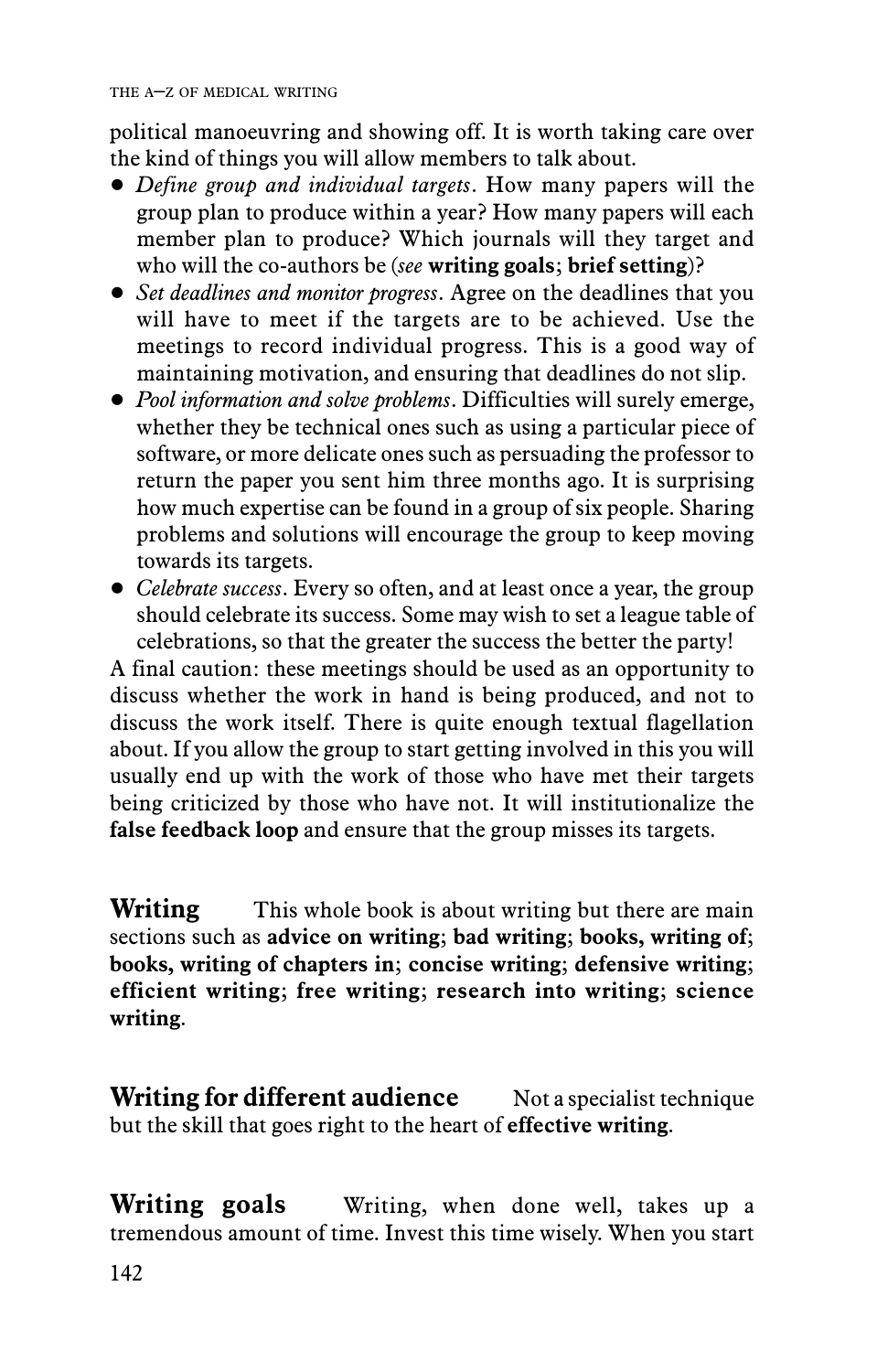on a major writing project, do so because you want it to achieve something and not because you rather feel you should.

This means spending time working out – and writing down – your writing goals. *Why* do you need to write: to advance your career, to tell people about the interesting things you are doing, to see your name in print, to make money? The answer(s) should give you some idea of what you need to do: if you want to advance your career, you need one or two original papers in major journals; if you want to tell people what you are doing then perhaps a feature article in *Pulse* or *Hospital Doctor* – or a newsletter for patients.

Now decide on – and also write down – your objectives: what you need to do to meet these goals. A much-loved mnemonic in this regard is SMART; we go one step further with SMARTER.

- *Specific.* How will you define what you want to achieve? The clearer and more detailed it is, the better.
- *Measurable*. How will you know you get there? What will be the criterion by which you will consider yourself to have succeeded?
- *Realistic*. Is it possible to achieve what you have set out to do?
- *Time specific.* When do you want to have achieved this?
- *Evaluated*. When and how will you review what you have done and see whether you are meeting the goals, and indeed whether the goals remain the same?
- *Revised*. Do you need to change your goals and objectives?

Objectives that are difficult to achieve are: 'Write two articles for journals' and 'Read some more about writing.' Applying the above principles produces manageable alternatives.

- 'Complete the article already in draft and send to the *European Journal of Left-Handed Surgery* within three months';
- 'Do a computer search to identify a book that talks about writing style and read it before the end of this month'.

For the price of committing yourself to paper, you can transform your dread of writing into well thought-out, rational, goal-related behaviour. Your writing should thus be converted from a millstone into a tool.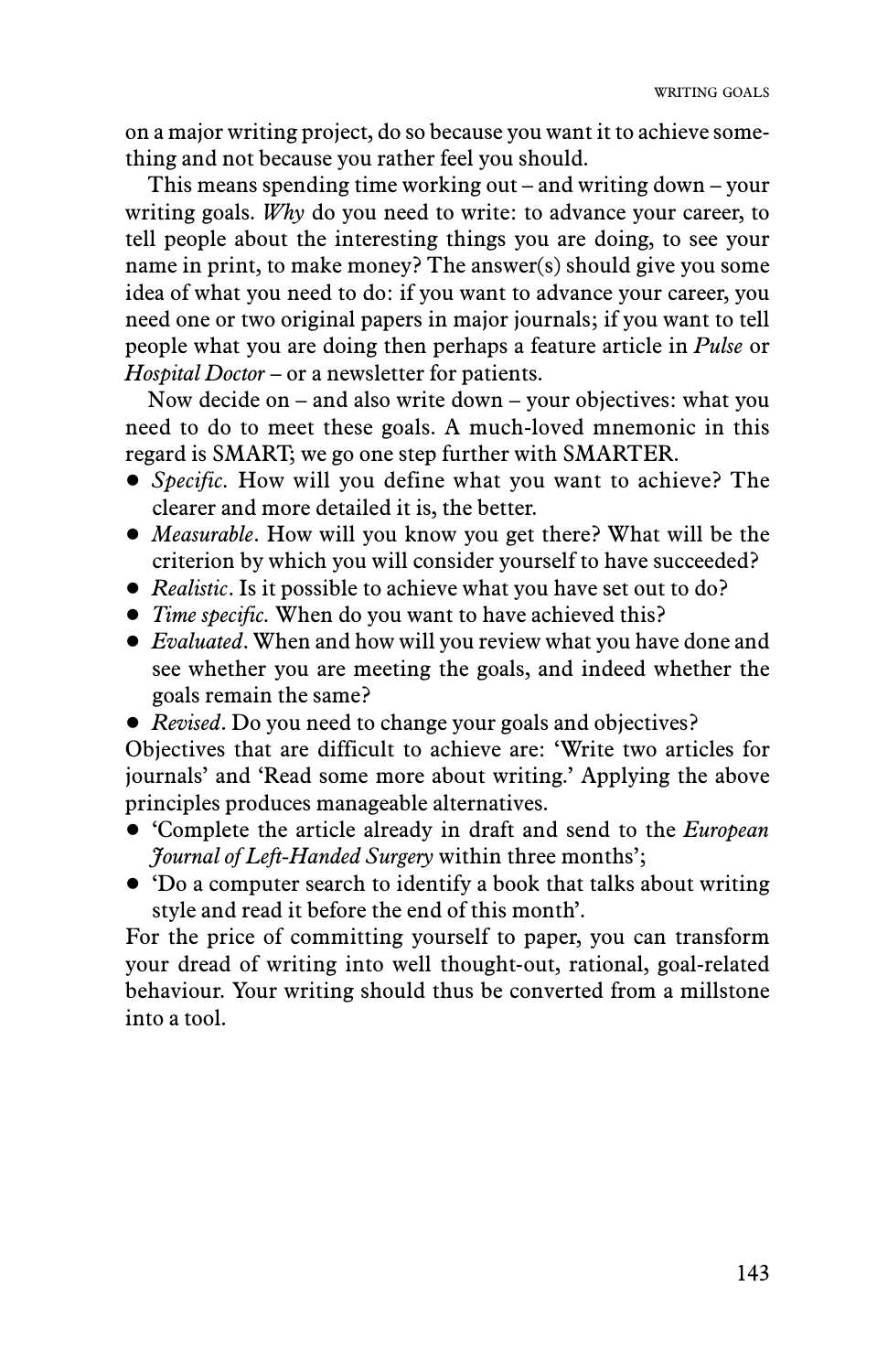**Xenophobia** A deep dislike of foreigners. And (because I can't think of any other suitable words beginning with 'x') this concept can be extended to the feeling that, if foreigners don't write in the way we are used to, then their thinking can't be very good either. This is a particularly British attitude. We should bear in mind that most of us can't write good English anyway, much less have any success in a second language, much less a third or fourth.

**Yellow marker test** Over the years I have found this simple test an extremely useful tool for understanding the structure of a piece of writing. All you need is a yellow highlighter and several paragraphs of text. Take the highlighter and identify those sentences that you think are more important than the others. Identify full sentences only, so that you will be able to read them in order and keep the sense of what you have written, albeit in abbreviated form.

You have now identified the writing's structure. It will be divided into (1) 'bones', those sentences that take the action or argument forward and which will be highlighted in yellow, and (2) 'flesh', those sentences that elaborate or support your argument and will have been left unmarked.

- *Highlighting the first sentences of each paragraph.* If you have consistently highlighted the first sentences of each **paragraph**, your writing will probably be well structured and easy to follow. This makes sense: paragraphs are the building blocks of writing, so putting the important sentences up front will define each paragraph and ensure that the argument develops in an accessible way. If, on the other hand, your writing is not easy to follow, the yellow marker test will give some useful information on what could be going wrong.
- *Highlighting the end of paragraphs*. This reveals the tendency of well-trained scientists to apply the structure of scientific articles (*see* **IMRAD**) to individual paragraphs. They start with a gentle introduction and build up eventually to an interesting bit at the end. The question to ask is whether the paragraph, and the piece as a whole, would work better if it were turned around? Generally it would.